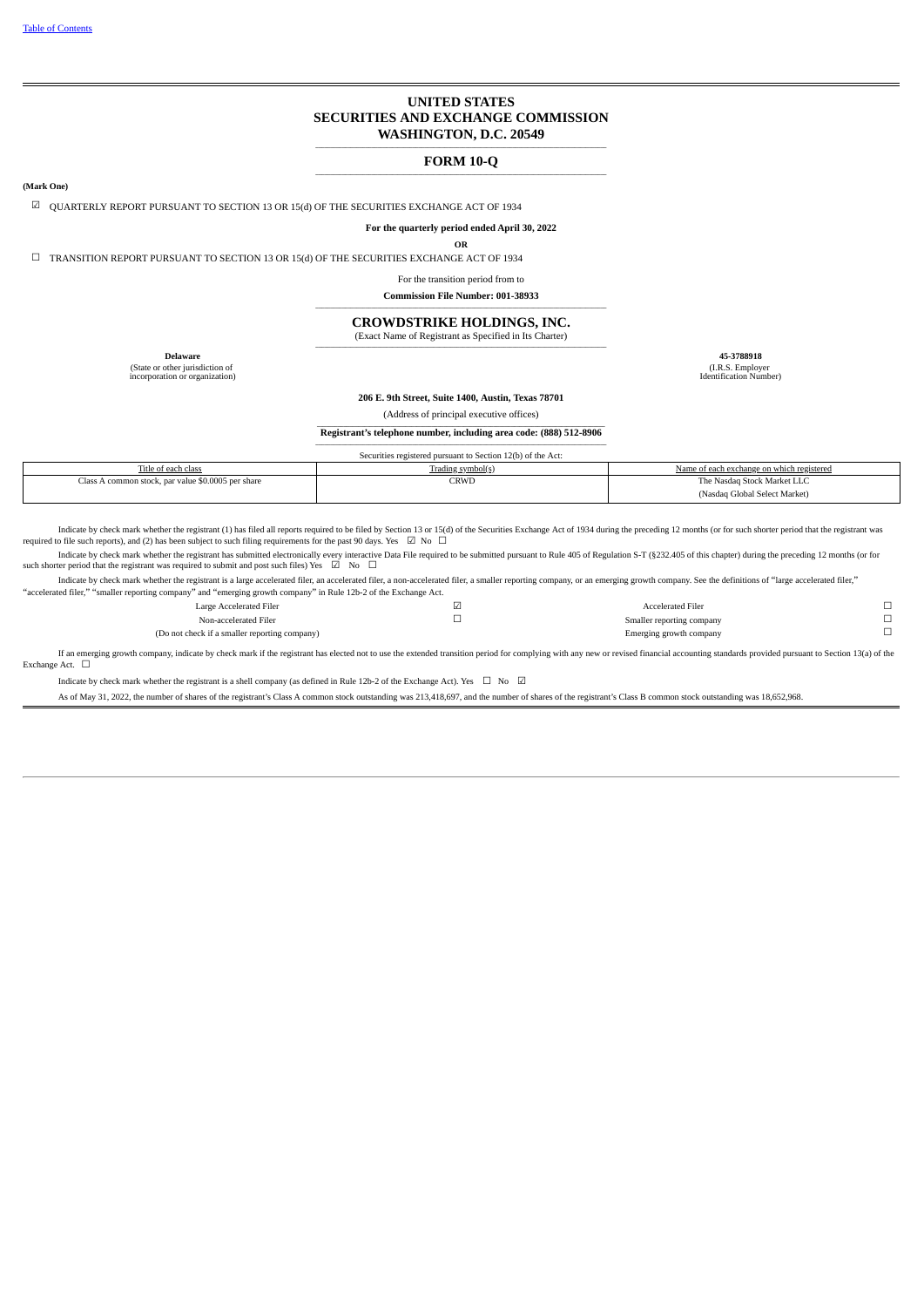#### **CROWDSTRIKE HOLDINGS, INC.**

#### **TABLE OF CONTENTS**

### PART I. FINANCIAL [INFORMATION](#page-4-0)

| Item 1.  | <b>Financial Statements (unaudited)</b>                                                                                |    |
|----------|------------------------------------------------------------------------------------------------------------------------|----|
|          | Condensed Consolidated Balance Sheets as of April 30, 2022 and January 31, 2022                                        | b  |
|          | Condensed Consolidated Statements of Operations for the Three Months Ended April 30, 2022 and April 30, 2021           |    |
|          | Condensed Consolidated Statements of Comprehensive Loss for the Three Months Ended April 30, 2022 and April 30, 2021   | ö  |
|          | Condensed Consolidated Statements of Stockholders' Equity for the Three Months Ended April 30, 2022 and April 30, 2021 |    |
|          | Condensed Consolidated Statements of Cash Flows for the Three Months Ended April 30, 2022 and April 30, 2021           | 10 |
|          | <b>Notes to Condensed Consolidated Financial Statements</b>                                                            | 11 |
| Item 2.  | Management's Discussion and Analysis of Financial Condition and Results of Operations                                  | 27 |
| Item 3.  | Quantitative and Qualitative Disclosures about Market Risk                                                             | 41 |
| Item 4.  | <b>Controls and Procedures</b>                                                                                         | 41 |
|          |                                                                                                                        |    |
|          | PART II. OTHER INFORMATION                                                                                             |    |
|          |                                                                                                                        |    |
| Item 1.  | <b>Legal Proceedings</b>                                                                                               | 42 |
| Item 1A. | <b>Risk Factors</b>                                                                                                    | 42 |
| Item 2.  | <b>Unregistered Shares of Equity Securities and Use of Proceeds</b>                                                    | 73 |
| Item 3.  | <b>Defaults Upon Senior Securities</b>                                                                                 | 73 |
| Item 4.  | <b>Mine Safety Disclosures</b>                                                                                         | 73 |
| Item 5.  | <b>Other Information</b>                                                                                               | 73 |
| Item 6.  | <b>Exhibits</b>                                                                                                        | 73 |
|          | <b>Signatures</b>                                                                                                      | 75 |

2

Page No.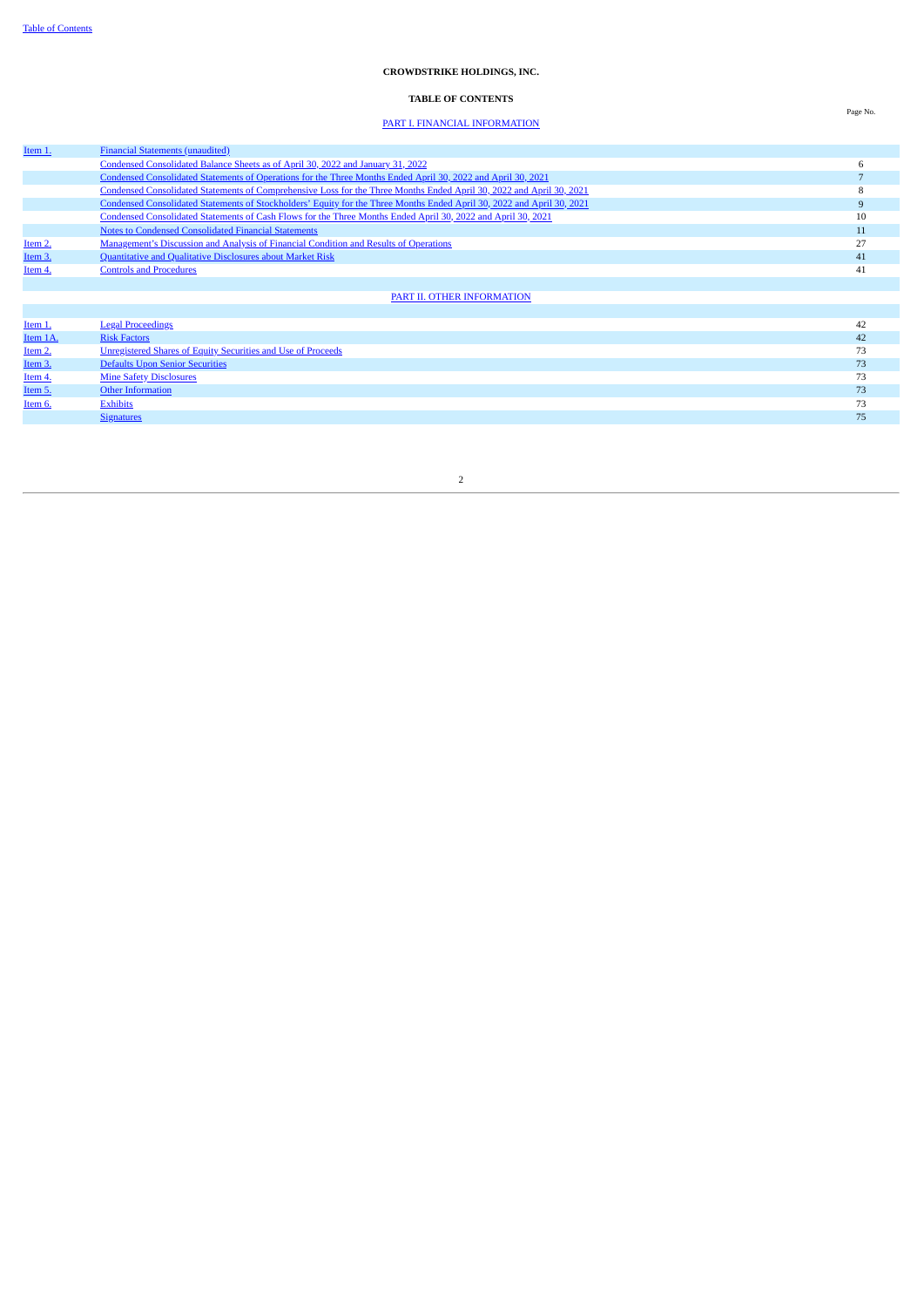#### **SPECIAL NOTE REGARDING FORWARD-LOOKING STATEMENTS**

This Quarterly Report on Form 10-Q contains forward-looking statements within the meaning of the Private Securities Litigation Reform Act of 1995. All statements contained in this Quarterly Report on Form 10-Q other than statements of historical fact, including statements regarding our future operating results and financial position, our business strategy and plans and our objectives for future operations, are forward-looking<br>

These forward-looking statements include, but are not limited to, statements concerning the following:

- our future financial performance, including our expectations regarding our revenue, cost of revenue, gross profit or gross margin, operating expenses (including changes in sales and marketing, research and development, and
- the impact of the COVID-19 pandemic on our operations, financial results, and liquidity and capital resources, including on customers, sales, expenses, and employees;
- market acceptance of our cloud platform;
- the effects of increased competition in our markets and our ability to compete effectively;
- our ability to maintain the security and availability of our cloud platform;
- our ability to maintain and expand our customer base, including by attracting new customers;
- our ability to develop new solutions, or enhancements to our existing solutions, and bring them to market in a timely manner;
- anticipated trends, growth rates and challenges in our business and in the markets in which we operate;
- our business plan and our ability to effectively manage our growth and associated investments;
- beliefs and objectives for future operations;
- our relationships with third parties, including channel partners and technology alliance partners;
- our ability to maintain, protect and enhance our intellectual property rights;
- our ability to successfully defend litigation brought against us;
- our ability to successfully expand in our existing markets and into new markets;
- sufficiency of cash and cash equivalents to meet cash needs for at least the next 12 months;
- our ability to expand internationally;
- our ability to comply with laws and regulations that currently apply or become applicable to our business both in the United States and internationally;
- our ability to develop, maintain, and improve our internal control over financial reporting;
- instability in the global credit and financial markets;
- our ability to successfully close and integrate acquisitions to contribute to our growth objectives; and
- the attraction and retention of qualified employees and key personnel.

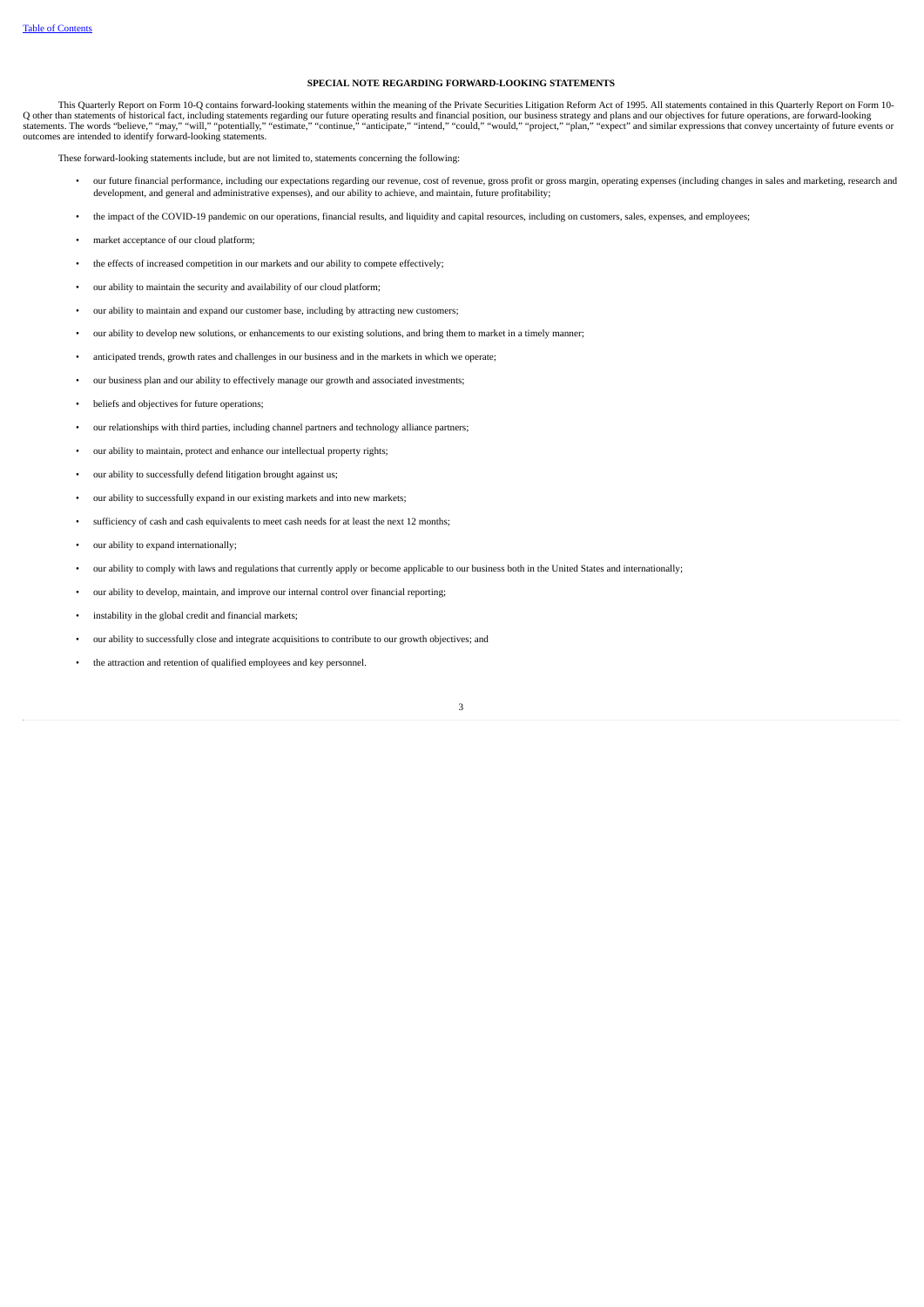These statements are based on our current plans, estimates and projections in light of information currently available to us. These forward-looking statements may be affected by risks, uncertainties and other factors discu required by law.

We intend to announce material information to the public through the CrowdStrike Investor Relations website ir.crowdstrike.com, SEC filings, press releases, public conference calls, and public webcasts. We use<br>these channe website, and to review the information disclosed through such channels. Any updates to the list of disclosure channels through which we will announce information will be posted on the investor relations page on our website website.

#### **Summary of Risk Factors**

Our business is subject to numerous risks and uncertainties, any one of which could materially adversely affect our business, results of operations, financial condition and growth prospects. Below is a summary of some of these risks. This summary is not complete, and should be read together with the entire section titled "Risk Factors" in this Quarterly Report on Form 10-Q, as well as the other information in this Quarterly Report

- We have experienced rapid growth in recent periods, and if we do not manage our future growth, our business and results of operations will be adversely affected.
- We have a history of losses and may not be able to achieve or sustain profitability in the future.
- The COVID-19 pandemic could adversely affect global economic conditions and our business, operating results and future revenue.
- If organizations do not adopt cloud-based SaaS-delivered endpoint security solutions, our ability to grow our business and results of operations may be adversely affected.
- If we are unable to successfully enhance our existing products and services and introduce new products and services in response to rapid technological changes and market developments as well as evolving security threats, our competitive position and prospects will be harmed.
- If we are unable to attract new customers, our future results of operations could be harmed.
- If our customers do not renew their subscriptions for our products and add additional cloud modules to their subscriptions, our future results of operations could be harmed.
- We face intense competition and could lose market share to our competitors, which could adversely affect our business, financial condition, and results of operations.
- If our solutions fail or are perceived to fail to detect or prevent incidents or have or are perceived to have defects, errors, or vulnerabilities, our brand and reputation would be harmed, which would adversely affect our business and results of operations.
- As a cybersecurity provider, we have been, and expect to continue to be, a target of cyberattacks. If our internal networks, systems, or data are or are perceived to have been breached, our reputation may be damaged and our financial results may be negatively affected.
- We rely on third-party data centers, such as Amazon Web Services, and our own colocation data centers, to host and operate our Falcon platform, and any disruption of or interference with our use of these facilities may negatively affect our ability to maintain the performance and reliability of our Falcon platform, which could cause our business to suffer.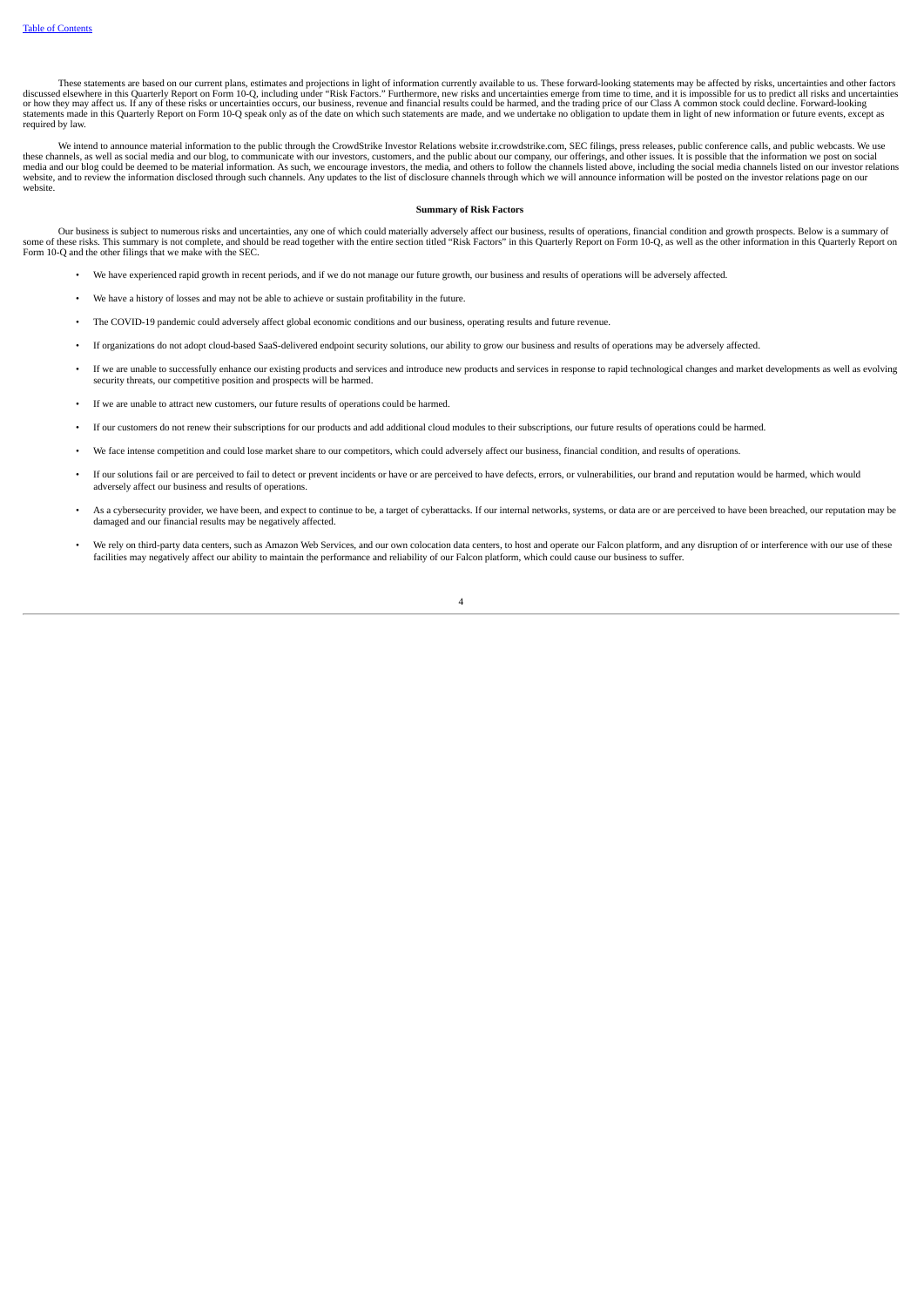- We rely on our key technical, sales and management personnel to grow our business, and the loss of one or more key employees could harm our business.
- If we are unable to attract and retain qualified personnel, our business could be harmed.
- Our results of operations may fluctuate significantly, which could make our future results difficult to predict and could cause our results of operations to fall below expectations.
- Claims by others that we infringe their proprietary technology or other intellectual property rights could result in significant costs and substantially harm our business, financial condition, results of operations, and prospects.
- If we are not able to comply with applicable data protection, security, privacy, and other government- and industry-specific laws, regulations, standards or requirements, our business, results of operations, and financial
- <span id="page-4-0"></span>• Future acquisitions, strategic investments, partnerships, or alliances could be difficult to identify and integrate, divert the attention of key management personnel, disrupt our business, dilute stockholder value and ad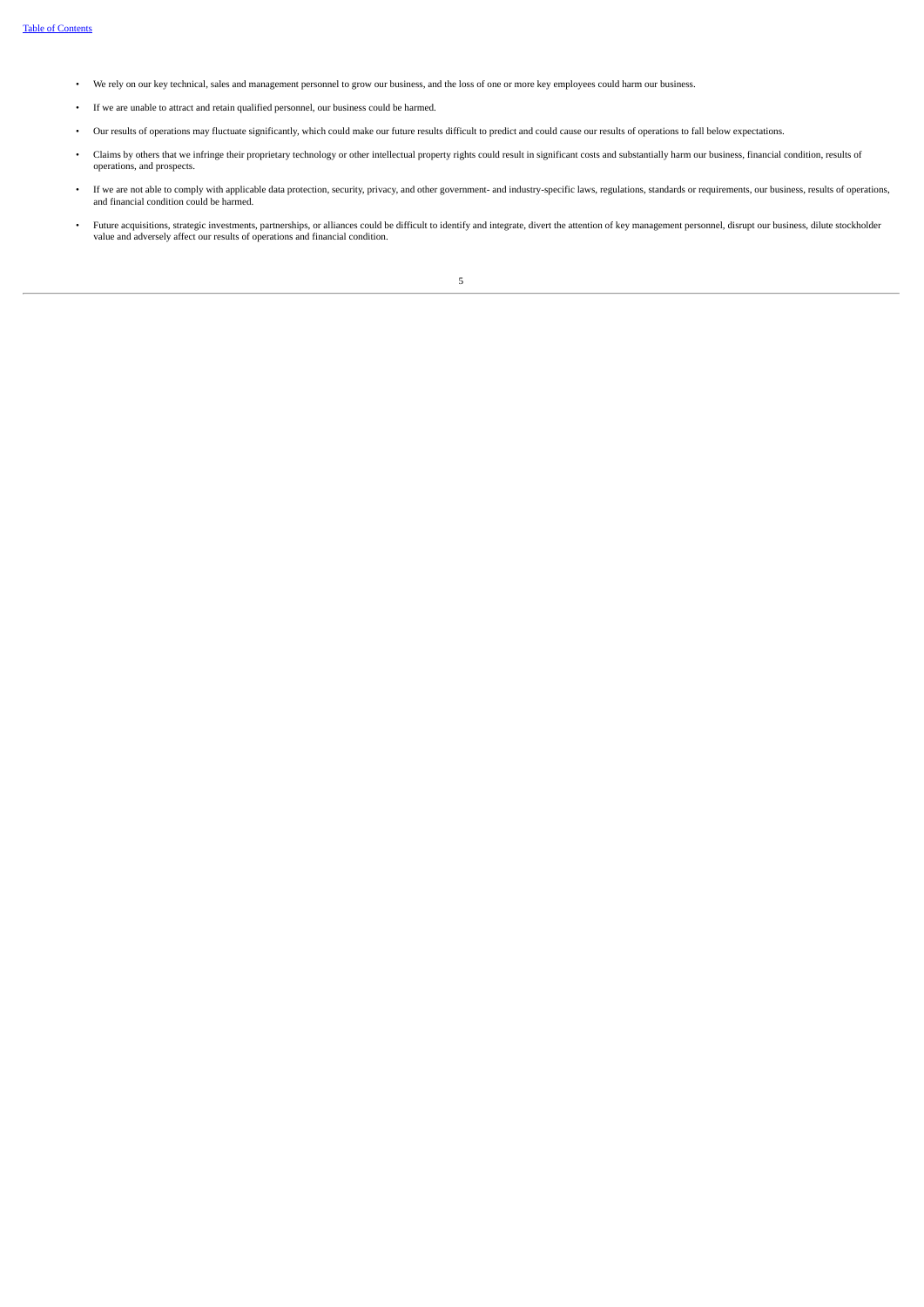#### **PART I. FINANCIAL INFORMATION**

#### <span id="page-5-1"></span><span id="page-5-0"></span>**ITEM 1. FINANCIAL STATEMENTS**

**CrowdStrike Holdings, Inc. Condensed Consolidated Balance Sheets** *(in thousands, except per share data) (unaudited)*

|                                                                                                                                                                                                                                                                                                                                                                                                             | April 30,<br>2022 |          | January 31,<br>2022 |  |
|-------------------------------------------------------------------------------------------------------------------------------------------------------------------------------------------------------------------------------------------------------------------------------------------------------------------------------------------------------------------------------------------------------------|-------------------|----------|---------------------|--|
| <b>Assets</b>                                                                                                                                                                                                                                                                                                                                                                                               |                   |          |                     |  |
| Current assets:                                                                                                                                                                                                                                                                                                                                                                                             |                   |          |                     |  |
| Cash and cash equivalents                                                                                                                                                                                                                                                                                                                                                                                   | 2.152.736<br>\$   |          | - \$<br>1.996.633   |  |
| Accounts receivable, net of allowance for credit losses of \$1.7 million and \$1.6 million as of April 30, 2022 and January 31, 2022, respectively                                                                                                                                                                                                                                                          | 369,130           |          | 368,145             |  |
| Deferred contract acquisition costs, current                                                                                                                                                                                                                                                                                                                                                                | 135,681           |          | 126,822             |  |
| Prepaid expenses and other current assets                                                                                                                                                                                                                                                                                                                                                                   |                   | 75,511   | 79,352              |  |
| Total current assets                                                                                                                                                                                                                                                                                                                                                                                        | 2,733,058         |          | 2,570,952           |  |
| Strategic investments                                                                                                                                                                                                                                                                                                                                                                                       |                   | 28,665   | 23,632              |  |
| Property and equipment, net                                                                                                                                                                                                                                                                                                                                                                                 | 316,309           |          | 260,577             |  |
| Operating lease right-of-use assets                                                                                                                                                                                                                                                                                                                                                                         |                   | 28,701   | 31.735              |  |
| Deferred contract acquisition costs, noncurrent                                                                                                                                                                                                                                                                                                                                                             | 197,261           |          | 192,358             |  |
| Goodwill                                                                                                                                                                                                                                                                                                                                                                                                    | 416,228           |          | 416,445             |  |
| Intangible assets, net                                                                                                                                                                                                                                                                                                                                                                                      |                   | 93.945   | 97,336              |  |
| Other long-term assets                                                                                                                                                                                                                                                                                                                                                                                      |                   | 21,668   | 25,346              |  |
| <b>Total assets</b>                                                                                                                                                                                                                                                                                                                                                                                         | 3,835,835<br>\$.  |          | 3,618,381<br>-S     |  |
| <b>Liabilities and Stockholders' Equity</b>                                                                                                                                                                                                                                                                                                                                                                 |                   |          |                     |  |
| Current liabilities:                                                                                                                                                                                                                                                                                                                                                                                        |                   |          |                     |  |
| Accounts payable                                                                                                                                                                                                                                                                                                                                                                                            | S                 | 11,024   | 47,634<br>- S       |  |
| Accrued expenses                                                                                                                                                                                                                                                                                                                                                                                            |                   | 94,966   | 83.382              |  |
| Accrued payroll and benefits                                                                                                                                                                                                                                                                                                                                                                                | 116,406           |          | 104,563             |  |
| Operating lease liabilities, current                                                                                                                                                                                                                                                                                                                                                                        |                   | 9,967    | 9,820               |  |
| Deferred revenue                                                                                                                                                                                                                                                                                                                                                                                            | 1,249,198         |          | 1,136,502           |  |
| Other current liabilities                                                                                                                                                                                                                                                                                                                                                                                   |                   | 15,542   | 24,929              |  |
| Total current liabilities                                                                                                                                                                                                                                                                                                                                                                                   | 1,497,103         |          | 1,406,830           |  |
| Long-term debt                                                                                                                                                                                                                                                                                                                                                                                              | 739,889           |          | 739,517             |  |
| Deferred revenue, noncurrent                                                                                                                                                                                                                                                                                                                                                                                | 443,399           |          | 392,819             |  |
| Operating lease liabilities, noncurrent                                                                                                                                                                                                                                                                                                                                                                     |                   | 22.197   | 25,379              |  |
| Other liabilities, noncurrent                                                                                                                                                                                                                                                                                                                                                                               |                   | 16,250   | 16,193              |  |
| <b>Total liabilities</b>                                                                                                                                                                                                                                                                                                                                                                                    | 2,718,838         |          | 2,580,738           |  |
| Commitments and contingencies (Note 8)                                                                                                                                                                                                                                                                                                                                                                      |                   |          |                     |  |
| <b>Stockholders' Equity</b>                                                                                                                                                                                                                                                                                                                                                                                 |                   |          |                     |  |
| Preferred stock, \$0.0005 par value; 100,000 shares authorized as of April 30, 2022 and January 31, 2022; no shares issued and outstanding as of April 30, 2022 and January 31, 2022.                                                                                                                                                                                                                       |                   |          |                     |  |
| Class A common stock, \$0.0005 par value; 2,000,000 shares authorized as of April 30, 2022 and January 31, 2022; 213,353 shares and 209,996 shares issued and outstanding as of April 30, 2022 and<br>January 31, 2022, respectively; Class B common stock, \$0.0005 par value; 300,000 shares authorized as of April 30, 2022 and January 31, 2022; 18,663 shares and 20,710 shares issued and outstanding |                   |          |                     |  |
| as of April 30, 2022 and January 31, 2022, respectively.<br>Additional paid-in capital                                                                                                                                                                                                                                                                                                                      |                   | 116      | 115<br>1,991,807    |  |
| Accumulated deficit                                                                                                                                                                                                                                                                                                                                                                                         | 2,103,054         |          |                     |  |
|                                                                                                                                                                                                                                                                                                                                                                                                             | (996, 441)        | (4, 188) | (964, 918)          |  |
| Accumulated other comprehensive loss                                                                                                                                                                                                                                                                                                                                                                        |                   |          | (1,240)             |  |
| Total CrowdStrike Holdings, Inc. stockholders' equity                                                                                                                                                                                                                                                                                                                                                       | 1.102.541         |          | 1,025,764           |  |
| Non-controlling interest                                                                                                                                                                                                                                                                                                                                                                                    |                   | 14,456   | 11,879              |  |
| Total stockholders' equity                                                                                                                                                                                                                                                                                                                                                                                  | 1,116,997         |          | 1,037,643           |  |
| Total liabilities and stockholders' equity                                                                                                                                                                                                                                                                                                                                                                  | 3,835,835<br>\$   |          | 3,618,381<br>s      |  |

<span id="page-5-2"></span>The accompanying notes are an integral part of these condensed consolidated financial statements.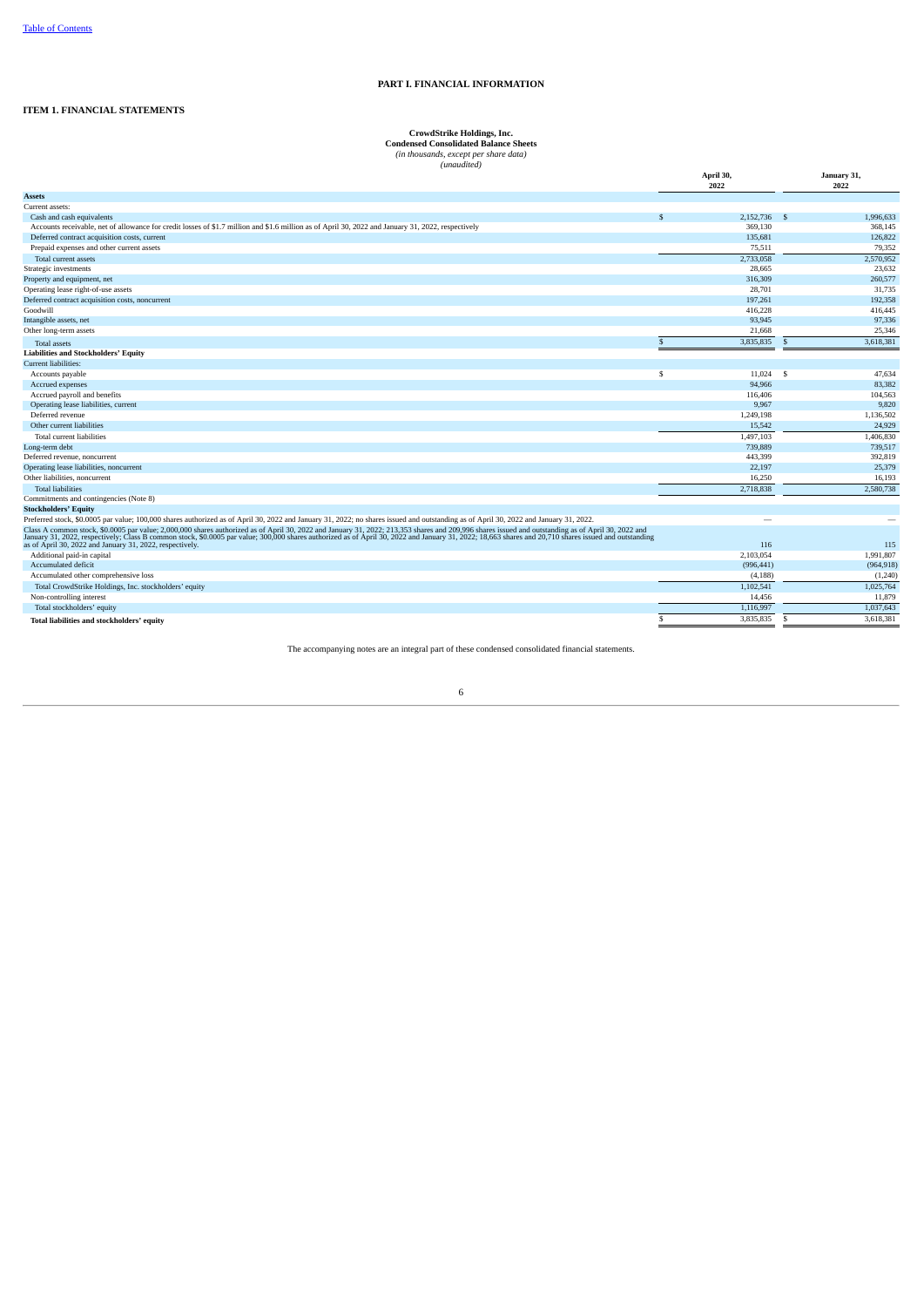## **CrowdStrike Holdings, Inc.**<br>**Condensed Consolidated Statements of Operations**<br>(in thousands, except per share data)<br>(*unaudited*)

|                                                                                                                                 |              | Three Months Ended April 30, |              |           |  |  |
|---------------------------------------------------------------------------------------------------------------------------------|--------------|------------------------------|--------------|-----------|--|--|
|                                                                                                                                 |              | 2022                         |              | 2021      |  |  |
| Revenue                                                                                                                         |              |                              |              |           |  |  |
| Subscription                                                                                                                    | \$           | 459,822 \$                   |              | 281,228   |  |  |
| Professional services                                                                                                           |              | 28,012                       |              | 21,615    |  |  |
| Total revenue                                                                                                                   |              | 487,834                      |              | 302,843   |  |  |
| Cost of revenue                                                                                                                 |              |                              |              |           |  |  |
| Subscription                                                                                                                    |              | 107,942                      |              | 64,903    |  |  |
| Professional services                                                                                                           |              | 18,890                       |              | 13,602    |  |  |
| Total cost of revenue                                                                                                           |              | 126,832                      |              | 78,505    |  |  |
|                                                                                                                                 |              |                              |              |           |  |  |
| Gross profit                                                                                                                    |              | 361,002                      |              | 224,338   |  |  |
| <b>Operating expenses</b>                                                                                                       |              |                              |              |           |  |  |
| Sales and marketing                                                                                                             |              | 193,532                      |              | 135,131   |  |  |
| Research and development                                                                                                        |              | 123,399                      |              | 78,180    |  |  |
| General and administrative                                                                                                      |              | 67,954                       |              | 42,374    |  |  |
| Total operating expenses                                                                                                        |              | 384,885                      |              | 255,685   |  |  |
|                                                                                                                                 |              |                              |              |           |  |  |
| Loss from operations                                                                                                            |              | (23, 883)                    |              | (31, 347) |  |  |
| Interest expense                                                                                                                |              | (6,298)                      |              | (6,230)   |  |  |
| Other income, net                                                                                                               |              | 3,212                        |              | 4,768     |  |  |
| Loss before provision for income taxes                                                                                          |              | (26,969)                     |              | (32, 809) |  |  |
| Provision for income taxes                                                                                                      |              | 3,440                        |              | 50,062    |  |  |
|                                                                                                                                 |              |                              |              |           |  |  |
| Net loss                                                                                                                        |              | (30, 409)                    |              | (82, 871) |  |  |
| Net income attributable to non-controlling interest                                                                             |              | 1,114                        |              | 2,178     |  |  |
| Net loss attributable to CrowdStrike                                                                                            | $\mathbf{s}$ | (31,523)                     | $\mathbb{S}$ | (85,049)  |  |  |
| Net loss per share attributable to CrowdStrike common stockholders, basic and diluted                                           | \$           | $(0.14)$ \$                  |              | (0.38)    |  |  |
| Weighted-average shares used in computing net loss per share attributable to CrowdStrike common stockholders, basic and diluted |              | 231,179                      |              | 224,153   |  |  |

<span id="page-6-0"></span>The accompanying notes are an integral part of these condensed consolidated financial statements.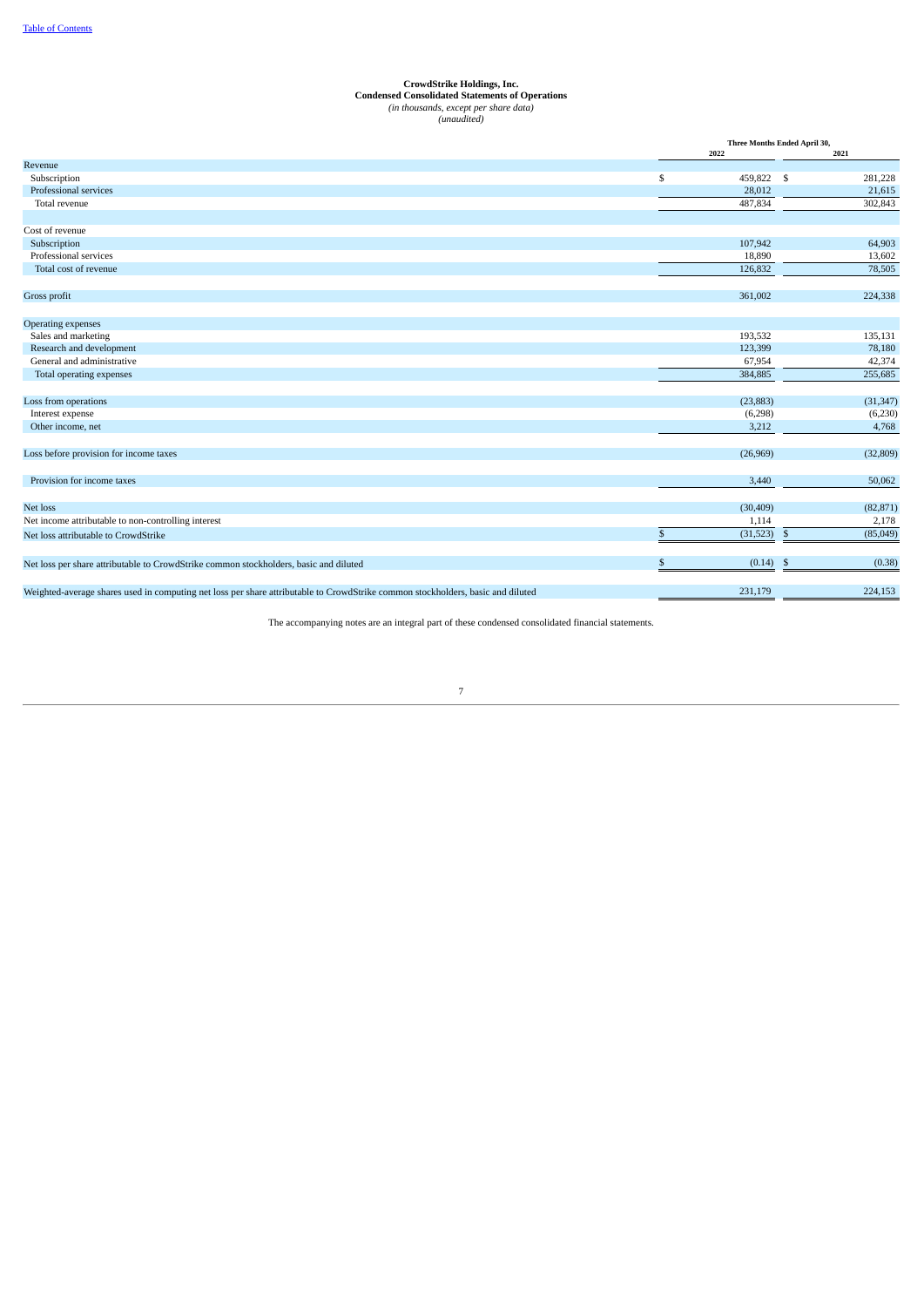# **CrowdStrike Holdings, Inc. Condensed Consolidated Statements of Comprehensive Loss** *(in thousands) (unaudited)*

<span id="page-7-0"></span>

|                                                                     |  | Three Months Ended April 30, |  |           |
|---------------------------------------------------------------------|--|------------------------------|--|-----------|
|                                                                     |  | 2022                         |  | 2021      |
| Net loss                                                            |  | $(30, 409)$ \$               |  | (82, 871) |
| Other comprehensive loss:                                           |  |                              |  |           |
| Foreign currency translation adjustments                            |  | (2,948)                      |  | (202)     |
| Other comprehensive loss                                            |  | (2,948)                      |  | (202)     |
| Less: Comprehensive income attributable to non-controlling interest |  | 1,114                        |  | 2,178     |
| Total comprehensive loss attributable to CrowdStrike                |  | (34, 471)                    |  | (85,251)  |

The accompanying notes are an integral part of these condensed consolidated financial statements.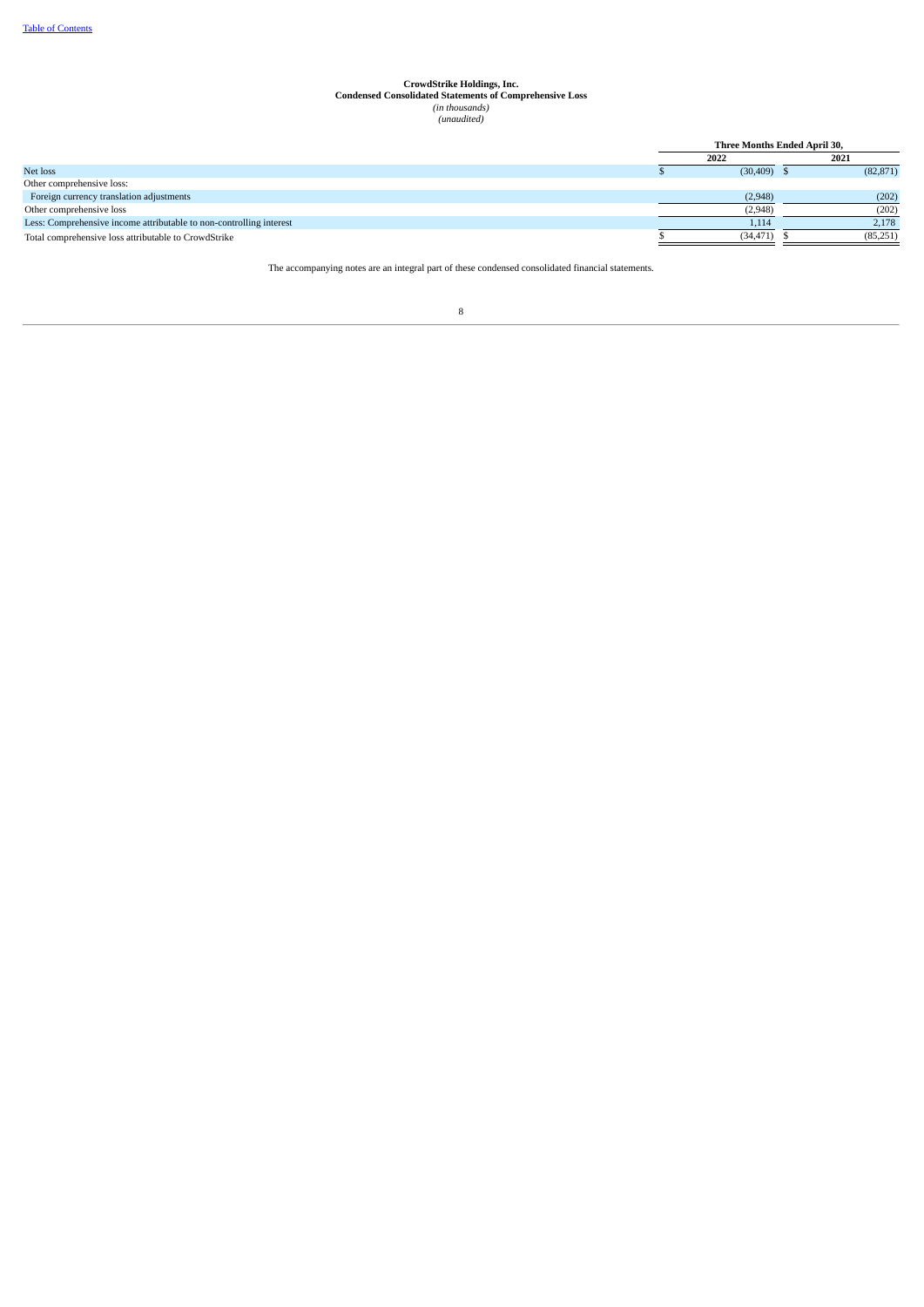### CrowdStrike Holdings, Inc.<br>Condensed Consolidated Statements of Stockholders' Equity<br>Three Months Ended April 30, 2022 and 2021<br>(in thousands)<br>(Consolided)

|                                                                         | <b>Common Stock</b><br><b>Shares</b><br>Amount |                          | <b>Additional Paid-in</b> |                            | <b>Accumulated Other</b>  |                                 |                                   |
|-------------------------------------------------------------------------|------------------------------------------------|--------------------------|---------------------------|----------------------------|---------------------------|---------------------------------|-----------------------------------|
|                                                                         |                                                |                          | Capital                   | <b>Accumulated Deficit</b> | <b>Comprehensive Loss</b> | <b>Non-controlling Interest</b> | <b>Total Stockholders' Equity</b> |
| <b>Balances at January 31, 2022</b>                                     | 230,706                                        | 115                      | 1.991.807                 | (964, 918)                 | $(1,240)$ \$              | 11,879                          | 1,037,643                         |
| Issuance of common stock upon exercise of options                       | 407                                            |                          | 3,104                     | $\overline{\phantom{a}}$   | $\overline{\phantom{a}}$  | $\overline{\phantom{a}}$        | 3,105                             |
| Issuance of common stock under RSU and PSU release                      | 886                                            | $\overline{\phantom{a}}$ | $\overline{\phantom{a}}$  | $-$                        | $\overline{\phantom{a}}$  | $\overline{\phantom{a}}$        |                                   |
| Vesting of early exercised options                                      | $\overline{\phantom{a}}$                       | $\overline{\phantom{a}}$ | 735                       | $\overline{\phantom{a}}$   | $\overline{\phantom{a}}$  | $\overline{\phantom{a}}$        | 735                               |
| Issuance of common stock for founders holdbacks related to acquisitions | 19                                             | $\overline{\phantom{a}}$ | 3.704                     | $-$                        | $\overline{\phantom{a}}$  | $\overline{\phantom{a}}$        | 3,704                             |
| Stock-based compensation expense                                        | $\overline{\phantom{a}}$                       | $\overline{\phantom{a}}$ | 100,776                   | $\overline{\phantom{a}}$   | $\overline{\phantom{a}}$  | $\overline{\phantom{a}}$        | 100,776                           |
| Capitalized stock-based compensation                                    | $\overline{\phantom{a}}$                       | $\overline{\phantom{a}}$ | 2,928                     | $\overline{\phantom{a}}$   | $\overline{\phantom{a}}$  | $\overline{\phantom{a}}$        | 2,928                             |
| Net income (loss)                                                       | $\overline{\phantom{a}}$                       | $\overline{\phantom{a}}$ | $\overline{\phantom{a}}$  | (31,523)                   | $\overline{\phantom{a}}$  | 1,114                           | (30, 409)                         |
| Non-controlling interest                                                |                                                | $-$                      |                           | $\overline{\phantom{a}}$   | $\overline{\phantom{a}}$  | 1.463                           | 1.463                             |
| Other comprehensive loss                                                | $\overline{\phantom{a}}$                       | $\overline{\phantom{a}}$ | $\overline{\phantom{a}}$  | $\overline{\phantom{a}}$   | (2,948)                   | $\overline{\phantom{a}}$        | (2,948)                           |
| <b>Balances at April 30, 2022</b>                                       | 232,018                                        | 116                      | 2,103,054                 | (996, 441)                 | (4, 188)                  | 14,456                          | 1,116,997                         |

<span id="page-8-0"></span>

| <b>Shares</b><br>Amount  |  |                          |                          |                            |                             |                                                          |                                   |
|--------------------------|--|--------------------------|--------------------------|----------------------------|-----------------------------|----------------------------------------------------------|-----------------------------------|
|                          |  |                          | Capital                  | <b>Accumulated Deficit</b> | <b>Comprehensive Income</b> | <b>Non-controlling Interest</b>                          | <b>Total Stockholders' Equity</b> |
| 223,724                  |  |                          | 1,598,259                |                            |                             | 1,300                                                    | 871,874                           |
| 769                      |  |                          | 3,753                    | $\overline{\phantom{a}}$   | $\overline{\phantom{a}}$    | $\overline{\phantom{a}}$                                 | 3,754                             |
| 1.193                    |  | $\overline{\phantom{a}}$ | $\overline{\phantom{a}}$ | $-$                        | $\overline{\phantom{a}}$    | $\overline{\phantom{a}}$                                 |                                   |
| 57                       |  | $\overline{\phantom{a}}$ | $\overline{\phantom{a}}$ | $\overline{\phantom{a}}$   | -                           | $\overline{\phantom{a}}$                                 |                                   |
| $\overline{\phantom{a}}$ |  | $\overline{\phantom{a}}$ | 797                      | $\overline{\phantom{a}}$   | $\overline{\phantom{a}}$    | $\overline{\phantom{a}}$                                 | 797                               |
| $\overline{\phantom{a}}$ |  | $\overline{\phantom{a}}$ | 53,646                   | $\overline{\phantom{a}}$   | -                           | $\overline{\phantom{a}}$                                 | 53,646                            |
| $\overline{\phantom{a}}$ |  | $\overline{\phantom{a}}$ | 1.733                    | $-$                        | $\overline{\phantom{a}}$    | $\overline{\phantom{a}}$                                 | 1,733                             |
| $\overline{\phantom{a}}$ |  | $\overline{\phantom{a}}$ | 4,011                    | $\overline{\phantom{a}}$   | $\overline{\phantom{a}}$    | $\overline{\phantom{a}}$                                 | 4,011                             |
| $\overline{\phantom{a}}$ |  | $\overline{\phantom{a}}$ | $\overline{\phantom{a}}$ | (85,049)                   | $\overline{\phantom{a}}$    | 2,178                                                    | (82, 871)                         |
| $\overline{\phantom{a}}$ |  | $\overline{\phantom{a}}$ | $\overline{\phantom{a}}$ | $\overline{\phantom{a}}$   | $\overline{\phantom{a}}$    | 655                                                      | 655                               |
|                          |  |                          |                          |                            |                             | $\overline{\phantom{m}}$                                 | (202)                             |
| 225,743                  |  |                          | 1.662.199                | (815, 165)                 |                             | 4,133                                                    | 853,397                           |
|                          |  | <b>Common Stock</b>      | 112<br>113               | <b>Additional Paid-in</b>  |                             | <b>Accumulated Other</b><br>(730, 116)<br>2,319<br>2,117 | (202)                             |

The accompanying notes are an integral part of these condensed consolidated financial statements.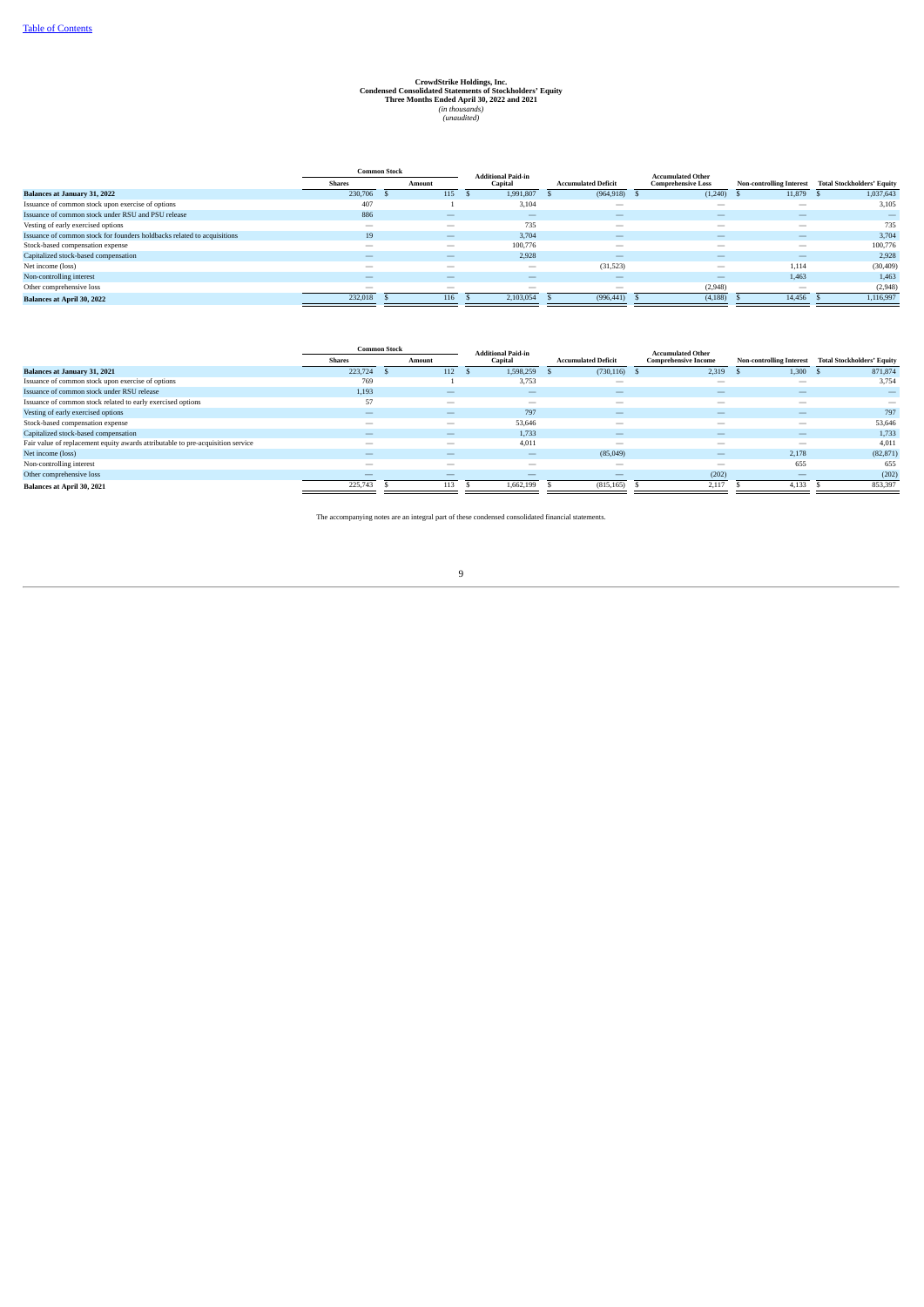### **CrowdStrike Holdings, Inc. Condensed Consolidated Statements of Cash Flows** *(in thousands) (unaudited)*

|                                                                                          |                          | Three Months Ended April 30, |  |  |
|------------------------------------------------------------------------------------------|--------------------------|------------------------------|--|--|
|                                                                                          | 2022                     | 2021                         |  |  |
| <b>Operating activities</b>                                                              |                          |                              |  |  |
| Net loss                                                                                 | s<br>$(30, 409)$ \$      | (82, 871)                    |  |  |
| Adjustments to reconcile net loss to net cash provided by operating activities:          |                          |                              |  |  |
| Depreciation and amortization                                                            | 16,341                   | 11,974                       |  |  |
| Amortization of intangible assets                                                        | 4,088                    | 2,417                        |  |  |
| Amortization of deferred contract acquisition costs                                      | 37,592                   | 24,376                       |  |  |
| Non-cash operating lease cost                                                            | 2.237                    | 2,180                        |  |  |
| Stock-based compensation expense                                                         | 102,494                  | 54,362                       |  |  |
| Deferred income taxes                                                                    | 1,752                    | (207)                        |  |  |
| Non-cash interest expense                                                                | 669                      | 595                          |  |  |
| Change in fair value of strategic investments                                            | (2, 208)                 | (4,356)                      |  |  |
| Changes in operating assets and liabilities, net of impact of acquisitions               |                          |                              |  |  |
| Accounts receivable, net                                                                 | (1,058)                  | 31,740                       |  |  |
| Deferred contract acquisition costs                                                      | (51, 354)                | (36, 400)                    |  |  |
| Prepaid expenses and other assets                                                        | 4,243                    | (685)                        |  |  |
| Accounts payable                                                                         | (36, 431)                | (10, 562)                    |  |  |
| Accrued expenses and other liabilities                                                   | (7, 300)                 | 42,180                       |  |  |
| Accrued payroll and benefits                                                             | 13,235                   | 5,969                        |  |  |
| Operating lease liabilities                                                              | (2,210)                  | (2,555)                      |  |  |
| Deferred revenue                                                                         | 163,276                  | 109,376                      |  |  |
| Net cash provided by operating activities                                                | 214,957                  | 147,533                      |  |  |
| <b>Investing activities</b>                                                              |                          |                              |  |  |
| Purchases of property and equipment                                                      | (52,211)                 | (25,796)                     |  |  |
| Capitalized internal-use software and website development costs                          | (5,214)                  | (4,434)                      |  |  |
| Purchase of strategic investments                                                        | (2,825)                  | (1,309)                      |  |  |
| Business acquisitions, net of cash acquired                                              | $\overline{\phantom{a}}$ | (353, 407)                   |  |  |
| Purchase of intangible assets                                                            | (700)                    |                              |  |  |
| Net cash used in investing activities                                                    | (60, 950)                | (384, 946)                   |  |  |
| <b>Financing activities</b>                                                              |                          |                              |  |  |
| Payment of debt issuance costs related to revolving line of credit                       |                          | (219)                        |  |  |
| Payment of debt issuance costs related to Senior Notes                                   | $\overline{\phantom{0}}$ | (1,581)                      |  |  |
| Proceeds from issuance of common stock upon exercise of stock options                    | 3,106                    | 3,754                        |  |  |
| Capital contributions from non-controlling interest holders                              | 1,462                    | 655                          |  |  |
| Net cash provided by financing activities                                                | 4,568                    | 2,609                        |  |  |
| Effect of foreign exchange rates on cash and cash equivalents                            | (2, 472)                 | 1,193                        |  |  |
| Net increase (decrease) in cash and cash equivalents                                     | 156,103                  | (233, 611)                   |  |  |
| Cash and cash equivalents, beginning of period                                           | 1,996,633                | 1,918,608                    |  |  |
| Cash and cash equivalents, end of period                                                 | 2,152,736                | 1,684,997<br>S               |  |  |
| Supplemental disclosure of cash flow information:                                        |                          |                              |  |  |
| Interest paid                                                                            | s<br>11,265              | - \$<br>11                   |  |  |
| Income taxes paid, net of refunds received                                               | 3.948                    | 1,385                        |  |  |
| Supplemental disclosure of non-cash investing and financing activities:                  |                          |                              |  |  |
| Net increase in property and equipment included in accounts payable and accrued expenses | 13,165                   | 4,294                        |  |  |
| Vesting of early exercised stock options                                                 | 735                      | 797                          |  |  |
| Equity consideration for acquisitions                                                    | -                        | 4,011                        |  |  |
| Operating lease liabilities arising from obtaining operating right of-use assets         | $\overline{\phantom{0}}$ | 2,591                        |  |  |
|                                                                                          |                          |                              |  |  |

<span id="page-9-0"></span>The accompanying notes are an integral part of these condensed consolidated financial statements.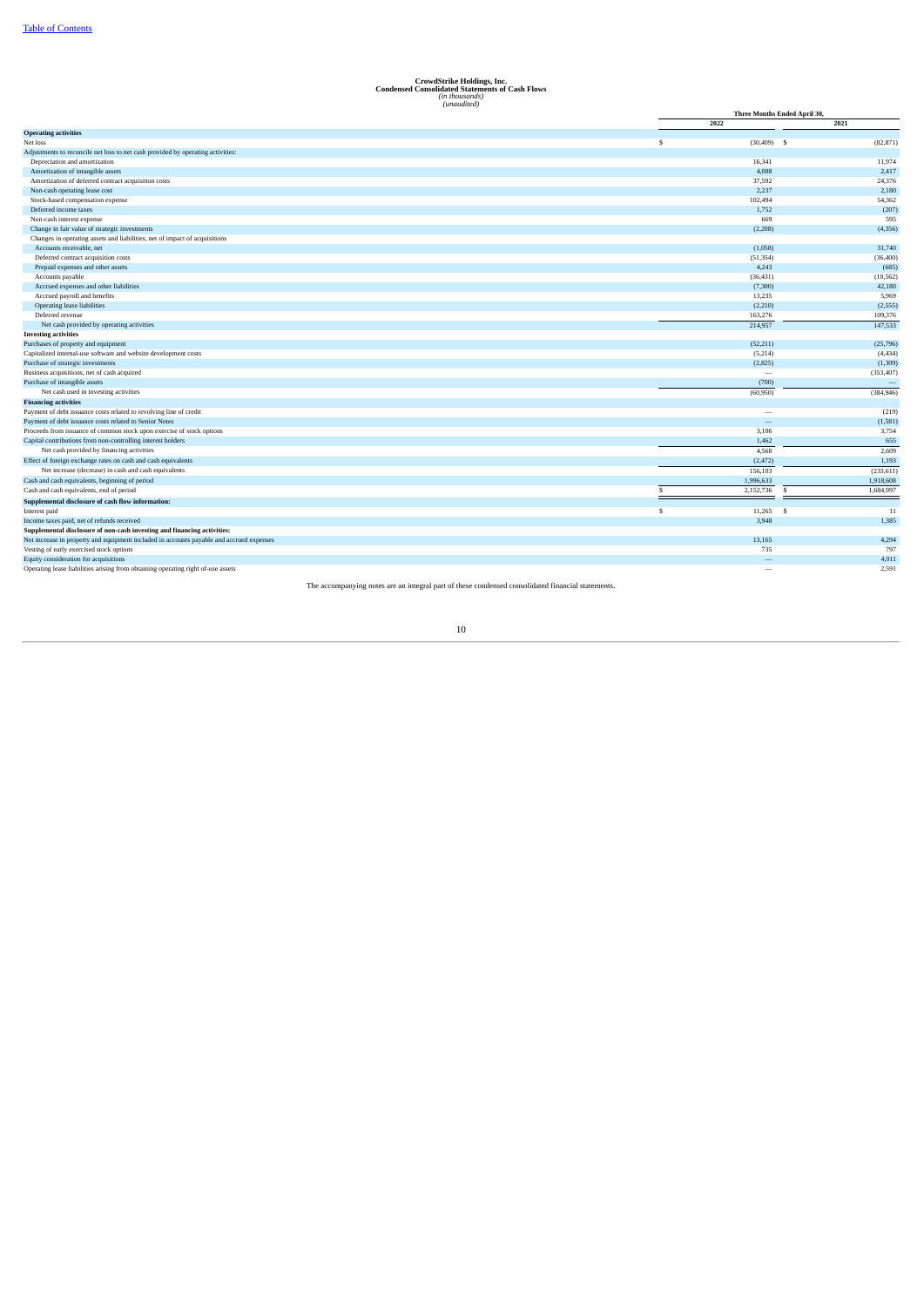#### **CrowdStrike Holdings, Inc.**

#### **Notes to Unaudited Condensed Consolidated Financial Statements**

#### *1. Description of Business and Significant Accounting Policies*

#### *Business*

CrowdStrike Holdings, Inc. (the "Company") was formed on November 7, 2011. The Company is a global cybersecurity leader that provides cloud-delivered protection of endpoints, cloud workloads, identity, and data via a software as a service ("SaaS") subscription-based model that spans multiple security markets, including corporate workload security, security and vulnerability management, managed security services, IT operations management, threat intelligence services, identity protection and log management. The Company's principal executive offices are in Austin, Texas. The Company conducts its business in the United States, as well<br>a

#### *Basis of Presentation*

The accompanying condensed consolidated financial statements have been prepared in conformity with U.S. generally accepted accounting principles ("U.S. GAAP") and applicable rules and regulations of the Securities and Exchange Commission ("SEC") regarding interim financial reporting. As permitted under those rules, certain footnotes or other financial information that are normally required by U.S. GAAP have been condensed or omitted, and accordingly the balance sheet as of January 31, 2022, and related disclosures, have been derived from the audited consolidated financial statements at that date but do not include all of the information required by U.S. GAAP for complete consolidated financial statements. These unaudited condensed consolidated financial statements have been prepared on the same basis as the Company's annual consolidated financial statements and, in the opinion of management, reflect all normal recurring adjustments that are necessary for the fair statement of the Company's condensed consolidated financial information. Certain prior year amounts in the condensed consolidated statements of cash flows were reclassified to conform to the current period presentation. These reclassifications had no effect on net cash provided by (used in) operating, investing,<br> 2023 or for any other interim period or for any other future year.

The accompanying interim unaudited condensed consolidated financial statements and related financial information should be read in conjunction with Item 8, "Financial Statements and Supplementary Data" included in the Company's Annual Report on Form 10-K for the fiscal year ended January 31, 2022, filed with the SEC on March 16, 2022.

#### *Principles of Consolidation*

The condensed consolidated financial statements include the accounts of the Company and its wholly owned subsidiaries. All intercompany balances and transactions have been eliminated in consolidation.

#### *Use of Estimates*

The preparation of financial statements in conformity with U.S. GAAP requires management to make estimates and assumptions that affect the amounts reported and disclosed in the Company's condensed consolidated financial st these estimates and assumptions. Actual results may differ from these estimates and such difference could be material to the Company's condensed consolidated financial statements.

Estimates and assumptions used by management include, but are not limited to, revenue recognition, the allowance for credit losses, the useful lives of long-lived assets, the fair values of strategic investments, the perio value of assets acquired and liabilities assumed for business combinations.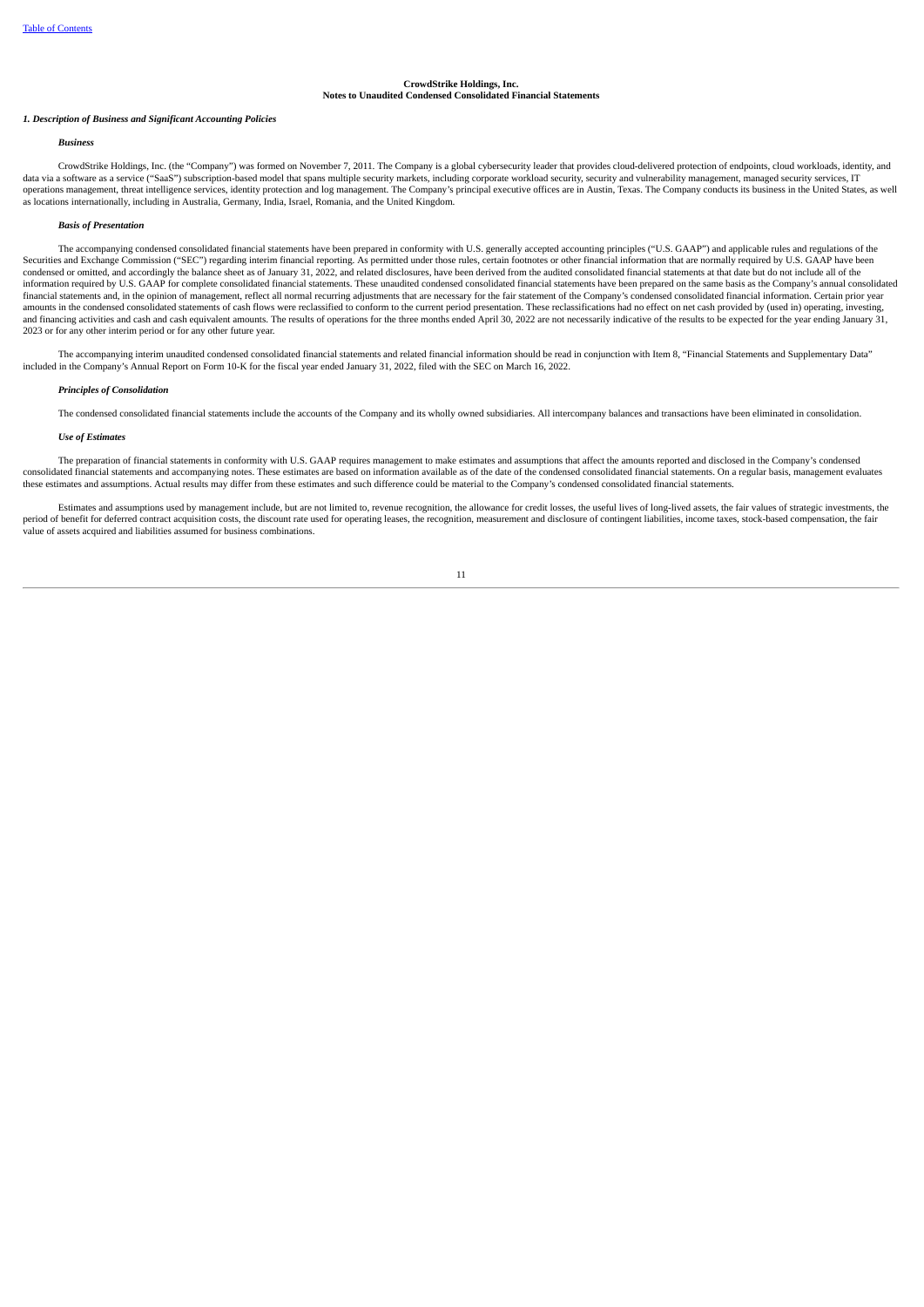#### *Concentration of Credit Risk and Geographic Information*

The Company generates revenue from the sale of subscriptions to access its cloud platform and professional services. The Company's sales team, along with its channel partner network of system integrators and value-added resellers (collectively, "channel partners"), sells the Company's services worldwide to organizations of all sizes.

Financial instruments that potentially subject the Company to concentrations of credit risk consist of cash, cash equivalents, accounts receivable, and strategic investments. The Company's cash is placed with highcredit-quality financial institutions and issuers, and at times exceed federally insured limits. The Company limits its concentration of risk in cash equivalents by diversifying its investments among a variety of financial collateral.

Channel partners or direct customers who represented 10% or more of the Company's accounts receivable were as follows:

|                           | April 30, 2022 |   | January 31, 2022 |     |
|---------------------------|----------------|---|------------------|-----|
| Channel partner $A^{(1)}$ | 15             |   |                  |     |
| Channel partner B         |                |   |                  |     |
| Channel partner C         | 10             | % |                  | 0/2 |
| Customer $A^{(1)}$        |                |   | 10               | %   |
|                           |                |   |                  |     |

#### (1) Channel Partner A and Customer A are controlled by the same company.

There were no direct customers or channel partners who represented 10% or more of the Company's total revenue during the three months ended April 30, 2022 and April 30, 2021.

#### *Significant Accounting Policies*

The Company's significant accounting policies are described in the Company's Annual Report on Form 10-K for the year ended January 31, 2022. There have been no significant changes to these policies that have had a material impact on the Company's condensed consolidated financial statements and related notes for the three months ended April 30, 2022.

#### *Recently Issued Accounting Pronouncements*

In October 2021, the Financial Accounting Standards Board (the "FASB") issued Accounting Standards Update ("ASU") 2021-08, Business Combinations (Topic 805): Accounting for Contract Assets and Contract Liabilities from Contracts with Customers, which requires that an entity recognize and measure contract assets and contract liabilities acquired in a business combination in accordance with Topic 606 as if it had originated the contracts. For public business entities, this ASU is effective for fiscal years beginning after December 15, 2022, and interim periods within those fiscal years. The Company is currently evaluating the impact of the adoption of this ASU on its consolidated financial statements.

#### *2. Investments and Fair Value Measurements*

The Company follows ASC 820, Fair Value Measurements, with respect to cash equivalents that are measured at fair value on a recurring basis. Under the standard, fair value is defined as the exit price, or the amount that would be received to sell an asset or a liability in an orderly transaction between market participants as of the measurement date. The standard also establishes a hierarchy for inputs used in measuring fair va that maximizes the use of observable inputs and minimizes the use of unobservable inputs by requiring that the most observable inputs be used when available. Observable inputs are inputs market participants would use in valuing the asset or liability developed based on market data obtained from sources independent of the Company. Unobservable inputs are inputs that reflect the Company's assumptions about the factors market participants would use in valuing the asset or liability developed based upon the best information available in the circumstances.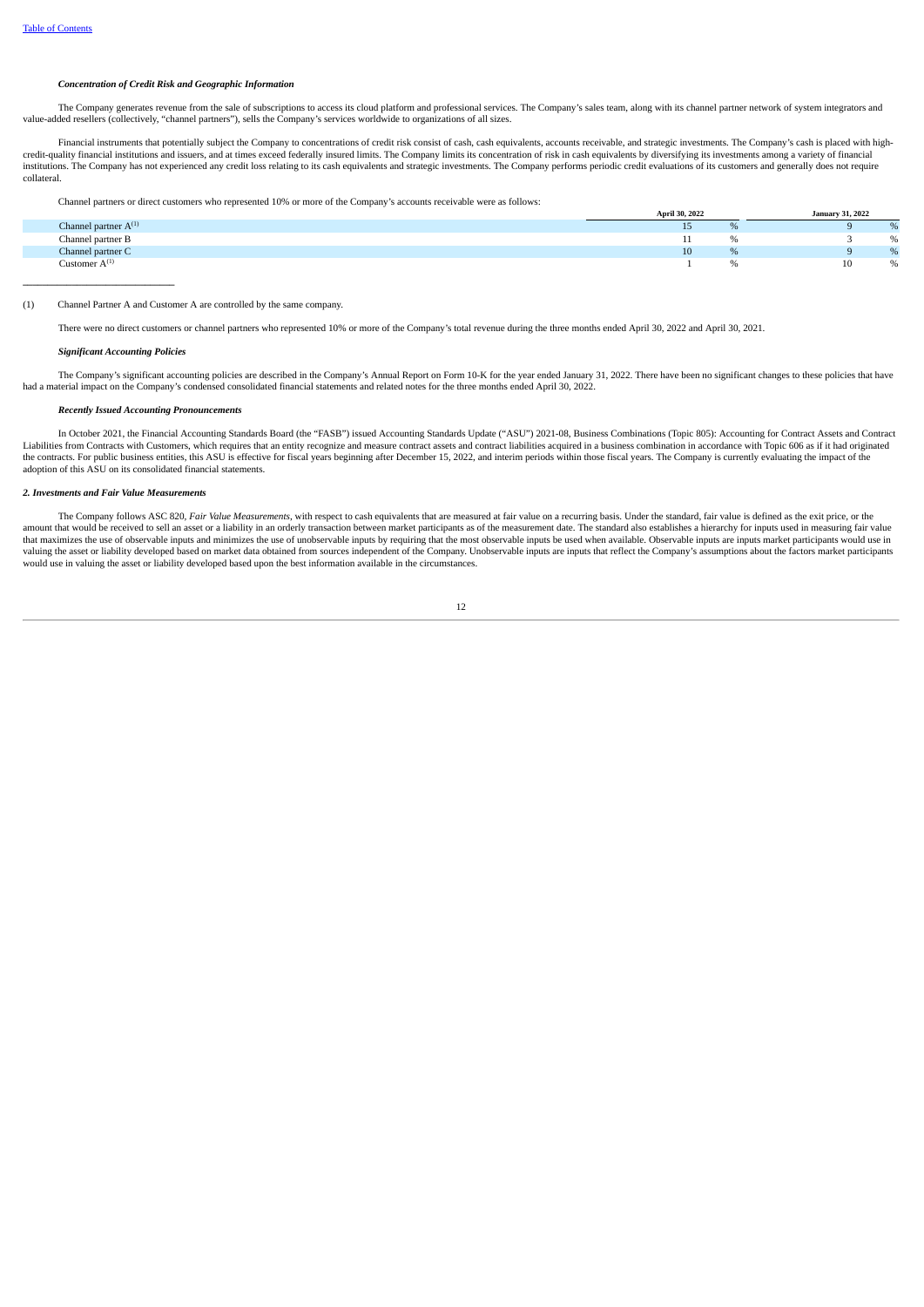The hierarchy is broken down into three levels as follows:

- 
- Level 1 Assets and liabilities whose values are based on unadjusted quoted market prices for identical assets and liabilities in active markets<br>Level 2 Assets and liabilities whose values are based on quoted prices in mark
- Level 3 Assets and liabilities whose values are based on prices or valuation techniques that require inputs that are both unobservable and significant to the overall fair value measurement

Categorization within the valuation hierarchy is based upon the lowest level of input that is significant to the fair value measurement.

The Company's fair value hierarchy for its financial assets and liabilities that are measured at fair value on a recurring basis are as follows (in thousands):

|                                             |         |                                | April 30, 2022 |                                 |  | <b>January 31, 2022</b> |  |         |  |                                |  |                          |  |              |
|---------------------------------------------|---------|--------------------------------|----------------|---------------------------------|--|-------------------------|--|---------|--|--------------------------------|--|--------------------------|--|--------------|
|                                             | Level 1 | Level 2                        |                | Level 3                         |  | <b>Total</b>            |  | Level 1 |  | Level 2                        |  | Level 3                  |  | <b>Total</b> |
| <b>Assets</b>                               |         |                                |                |                                 |  |                         |  |         |  |                                |  |                          |  |              |
| $\operatorname{Cash}^{\operatorname{Cash}}$ |         |                                |                |                                 |  |                         |  |         |  |                                |  |                          |  |              |
| Money<br>market funds                       | 89,498  |                                |                | $\qquad \qquad - \qquad$        |  | 89,498                  |  | 300,027 |  |                                |  | $\qquad \qquad - \qquad$ |  | 300,027      |
| Total<br>assets                             | 89,498  | $\qquad \qquad \longleftarrow$ |                | $\hspace{0.1mm}-\hspace{0.1mm}$ |  | 89,498                  |  | 300,027 |  | $\qquad \qquad \longleftarrow$ |  | $\qquad \qquad -$        |  | 300,027      |

(1) Included in "Cash and cash equivalents" on the condensed consolidated balance sheets.

There were no transfers between the levels of the fair value hierarchy during the periods presented.

The following summarizes the net carrying value of the strategic investments, which are Level 3 within the fair value hierarchy (in thousands):

| The following summarizes the net carrying value of the strategic investments, which are Lever 5 within the fair value meratchy (in thousands). |                |                         |
|------------------------------------------------------------------------------------------------------------------------------------------------|----------------|-------------------------|
|                                                                                                                                                | April 30, 2022 | <b>January 31, 2022</b> |
| Total initial cost                                                                                                                             | 21.634         | 18,809                  |
| Unrealized gains due to changes in fair value                                                                                                  | 7.031          | 4.823                   |
| Carrying value                                                                                                                                 | 28.665         | 23.632                  |
|                                                                                                                                                |                |                         |

#### *3. Balance Sheet Components*

#### *Property and Equipment, Net*

**\_\_\_\_\_\_\_\_\_\_\_\_\_\_\_\_\_\_\_\_\_\_\_\_\_\_\_\_\_\_\_\_\_\_**

Property and equipment, net consisted of the following (in thousands):

|                                                                 | April 30, 2022 |            | <b>January 31, 2022</b> |           |
|-----------------------------------------------------------------|----------------|------------|-------------------------|-----------|
| Data center and other computer equipment                        |                | 210,819    |                         | 198,297   |
| Capitalized internal-use software and website development costs |                | 77,497     |                         | 70.476    |
| Leasehold improvements                                          |                | 21,951     |                         | 22,029    |
| Purchased software                                              |                | 5,269      |                         | 5,232     |
| Furniture and equipment                                         |                | 7,176      |                         | 7,291     |
| Construction in process                                         |                | 151,000    |                         | 99,030    |
|                                                                 |                | 473.712    |                         | 402,355   |
| Less: Accumulated depreciation and amortization                 |                | (157, 403) |                         | (141,778) |
| Property and equipment, net                                     |                | 316,309    |                         | 260,577   |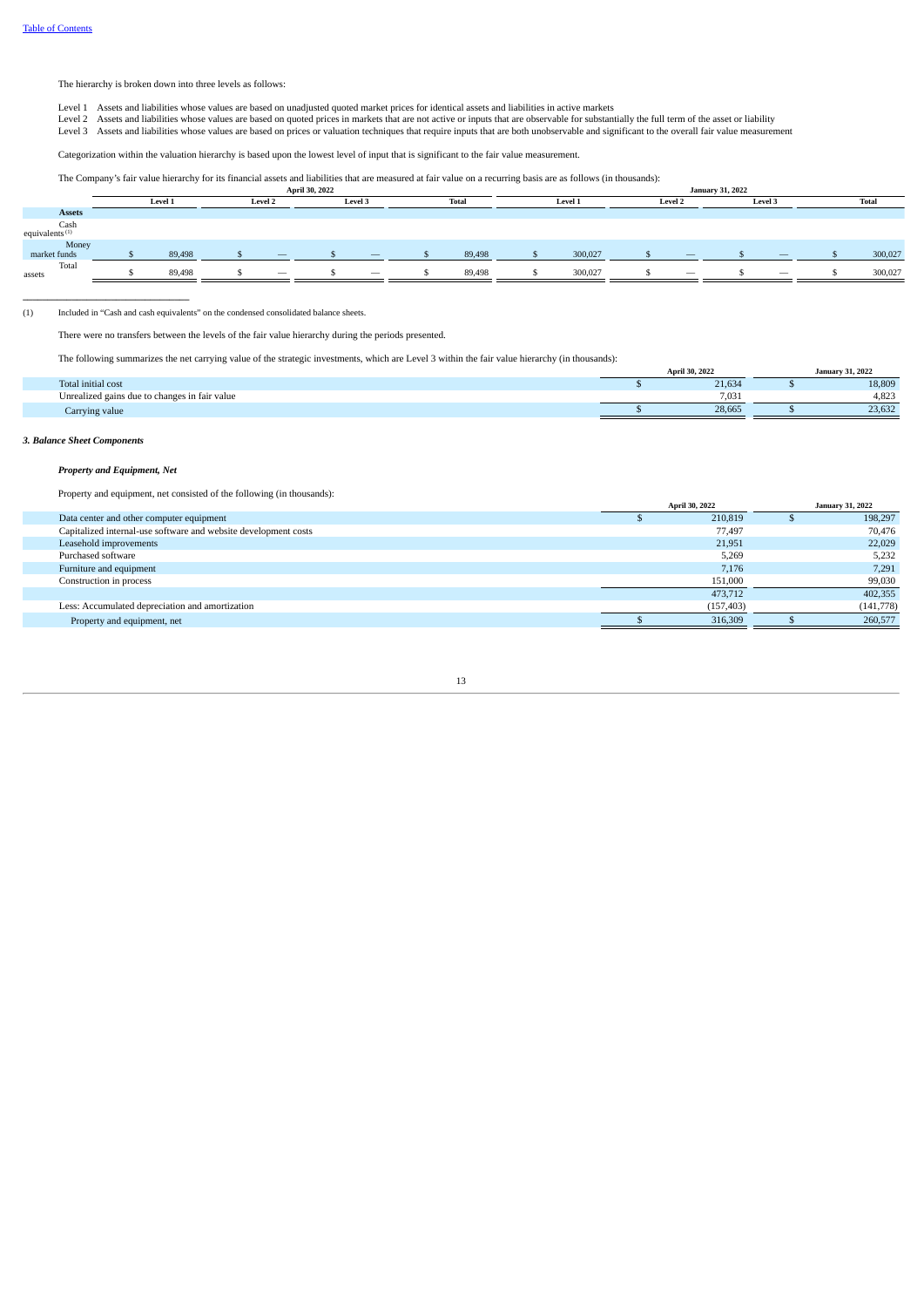Construction in process mainly includes data center equipment purchased that has not yet been placed in service. Data center equipment that was purchased but not yet been placed into service was \$135.0 million as of April 30, 2022.

Depreciation and amortization expense of property and equipment was \$16.3 million and \$12.0 million during the three months ended April 30, 2022 and April 30, 2021, respectively.

There were no impairment of property and equipment during the three months ended April 30, 2022 and April 30, 2022 and April 30, 2022 and April 30, 2022 and April 30, 2021, respectively. Amortization expense associated wit April 30, 2022 and January 31, 2022, respectively.

#### *Intangible Assets, Net*

Total intangible assets, net consisted of the following (dollars in thousands):

|                                  | April 30, 2022 |                              |  |                                 |  |                   | Weighted-Average<br>Remaining<br>Useful |
|----------------------------------|----------------|------------------------------|--|---------------------------------|--|-------------------|-----------------------------------------|
|                                  |                | <b>Gross Carrying Amount</b> |  | <b>Accumulated Amortization</b> |  | <b>Net Amount</b> | Life                                    |
|                                  |                |                              |  |                                 |  |                   | (in months)                             |
| Developed technology             |                | 97,628                       |  | 15,377                          |  | 82,251            | 76                                      |
| Customer relationships           |                | 12,012                       |  | 2,420                           |  | 9,592             | 69                                      |
| Other acquired intangible assets |                | 3,090                        |  | 988                             |  | 2,102             | 142                                     |
| Total                            |                | 112,730                      |  | 18,785                          |  | 93,945            |                                         |

|                                  |                              | <b>January 31, 2022</b> |                                                      |        |  | <b>Weighted-Average</b> |                             |
|----------------------------------|------------------------------|-------------------------|------------------------------------------------------|--------|--|-------------------------|-----------------------------|
|                                  | <b>Gross Carrying Amount</b> |                         | <b>Accumulated Amortization</b><br><b>Net Amount</b> |        |  |                         | Remaining<br>Useful<br>Life |
|                                  |                              |                         |                                                      |        |  |                         | (in months)                 |
| Developed technology             |                              | 97,668 \$               |                                                      | 12,000 |  | 85,668                  | 79                          |
| Customer relationships           |                              | 12,045                  |                                                      | 1,973  |  | 10,072                  | 72                          |
| Other acquired intangible assets |                              | 2,397                   |                                                      | 801    |  | 1,596                   | 89                          |
| Total                            |                              | 112,110                 |                                                      | 14,774 |  | 97,336                  |                             |

Amortization expense of intangible assets was \$4.1 million and \$2.4 million during the three months ended April 30, 2022 and April 30, 2021, respectively.

The estimated aggregate future amortization expense of intangible assets as of April 30, 2022 is as follows (in thousands):

|                                     | Total  |
|-------------------------------------|--------|
| Fiscal 2023 (remaining nine months) | 12,249 |
| Fiscal 2024                         | 15,649 |
| Fiscal 2025                         | 15,564 |
| Fiscal 2026                         | 14,477 |
| Fiscal 2027                         | 12,302 |
| Thereafter                          | 23,704 |
| Total amortization expense          | 93,945 |

The developed technology, customer relationships, and other acquired intangible assets are amortized over their estimated useful lives, generally on a straight-line basis for periods ranging from 2 to 20 years.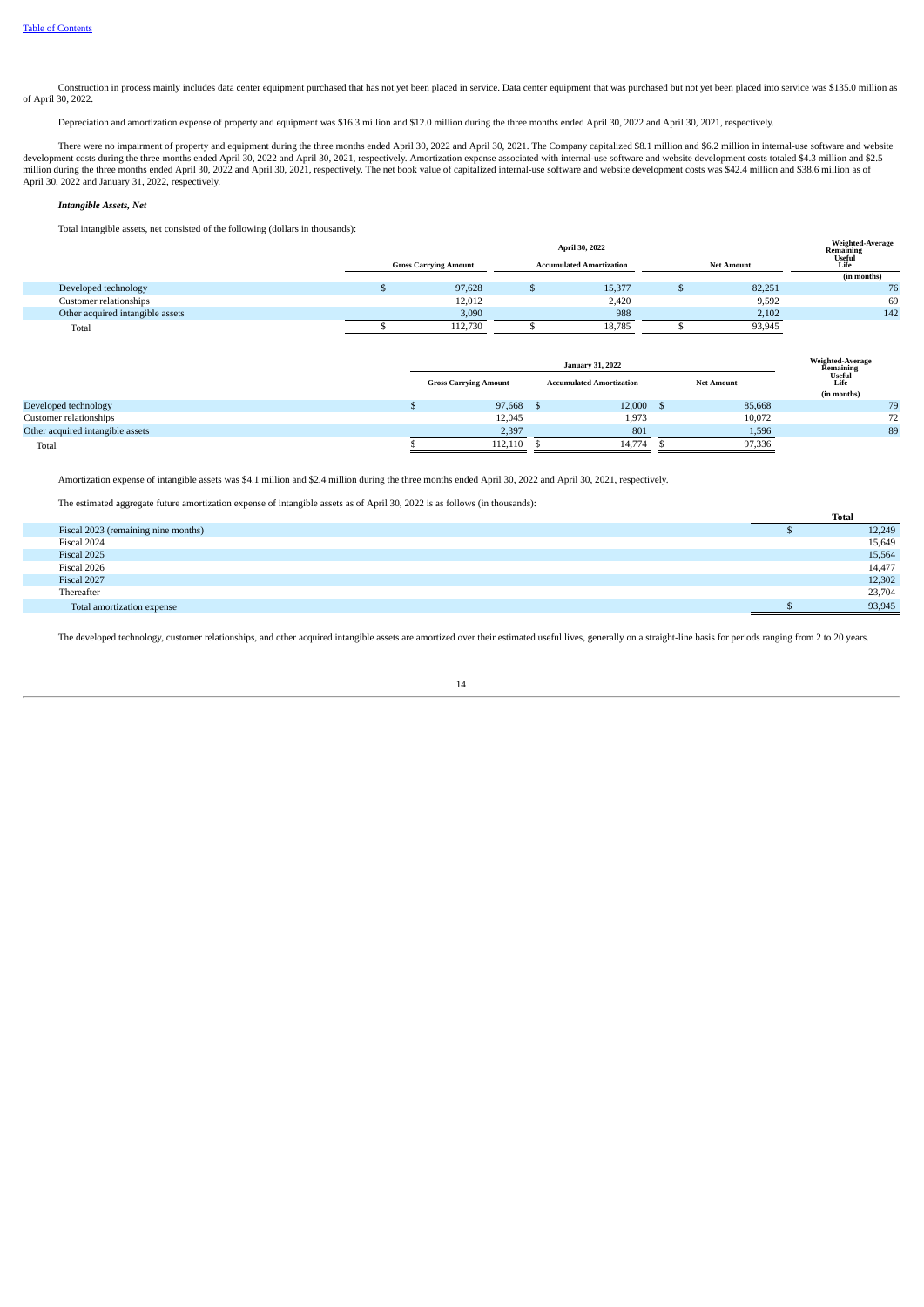#### *Goodwill*

The changes in goodwill during the three months ended April 30, 2022 consisted of the following (in thousands):

|                                                      | Amounts |
|------------------------------------------------------|---------|
| Goodwill as of January 31, 2022                      | 416,445 |
| Goodwill adjustment for the SecureCircle acquisition | 81      |
| Foreign currency translation                         | (298)   |
| Goodwill as of April 30, 2022                        | 416,228 |

#### *Accrued Expenses*

#### Accrued expenses consisted of the following (in thousands):

|                                             | April 30, 2022 |  | <b>January 31, 2022</b> |
|---------------------------------------------|----------------|--|-------------------------|
| Web hosting services                        | 25,133         |  | 23,711                  |
| Accrued purchases of property and equipment | 24,130         |  | 10,878                  |
| Accrued legal and accounting                | 10,516         |  | 14,166                  |
| Accrued marketing                           | 10,482         |  | 9,801                   |
| Other accrued expenses                      | 8,993          |  | 6,988                   |
| Accrued consulting expenses                 | 6,486          |  | 3,498                   |
| Accrued interest expense                    | 4,750          |  | 10,375                  |
| Accrued partner commissions                 | 4,476          |  | 3,965                   |
| Accrued expenses                            | 94,966         |  | 83,382                  |

#### *Accrued Payroll and Benefits*

Accrued payroll and benefits consisted of the following (in thousands):

|                                      | <b>April 30, 2022</b> | <b>January 31, 2022</b> |         |  |
|--------------------------------------|-----------------------|-------------------------|---------|--|
| Accrued commissions                  | 36,982                |                         | 47,298  |  |
| Employee Stock Purchase Plan         | 31,804                |                         | 14,764  |  |
| Accrued payroll and related expenses | 28,848                |                         | 24,910  |  |
| Accrued bonuses                      | 18.772                |                         | 17.591  |  |
| Accrued payroll and benefits         | 116,406               |                         | 104.563 |  |

In April 2020, the Company began deferring payment on its share of payroll taxes owed, as permitted by the CARES Act through December 31, 2020. As of April 30, 2022 and January 31, 2022, the Company had deferred \$5.1 milli

#### *4. Debt*

#### *Secured Revolving Credit Facility*

In April 2019, the Company entered into a Credit Agreement with Silicon Valley Bank and other lenders, to provide a revolving line of credit of up to \$150.0 million, including a letter of credit sub-facility in the aggregate amount of \$10.0 million, and a swingline sub-facility in the aggregate amount of \$10.0 million.

On January 4, 2021, the Company amended and restated its existing credit agreement (the "A&R Credit Agreement" and the facility thereunder the "Revolving Facility") among CrowdStrike, Inc., as borrower,<br>CrowdStrike Holding one or more of the lenders under the A&R Credit Agreement. The A&R Credit Agreement is guaranteed by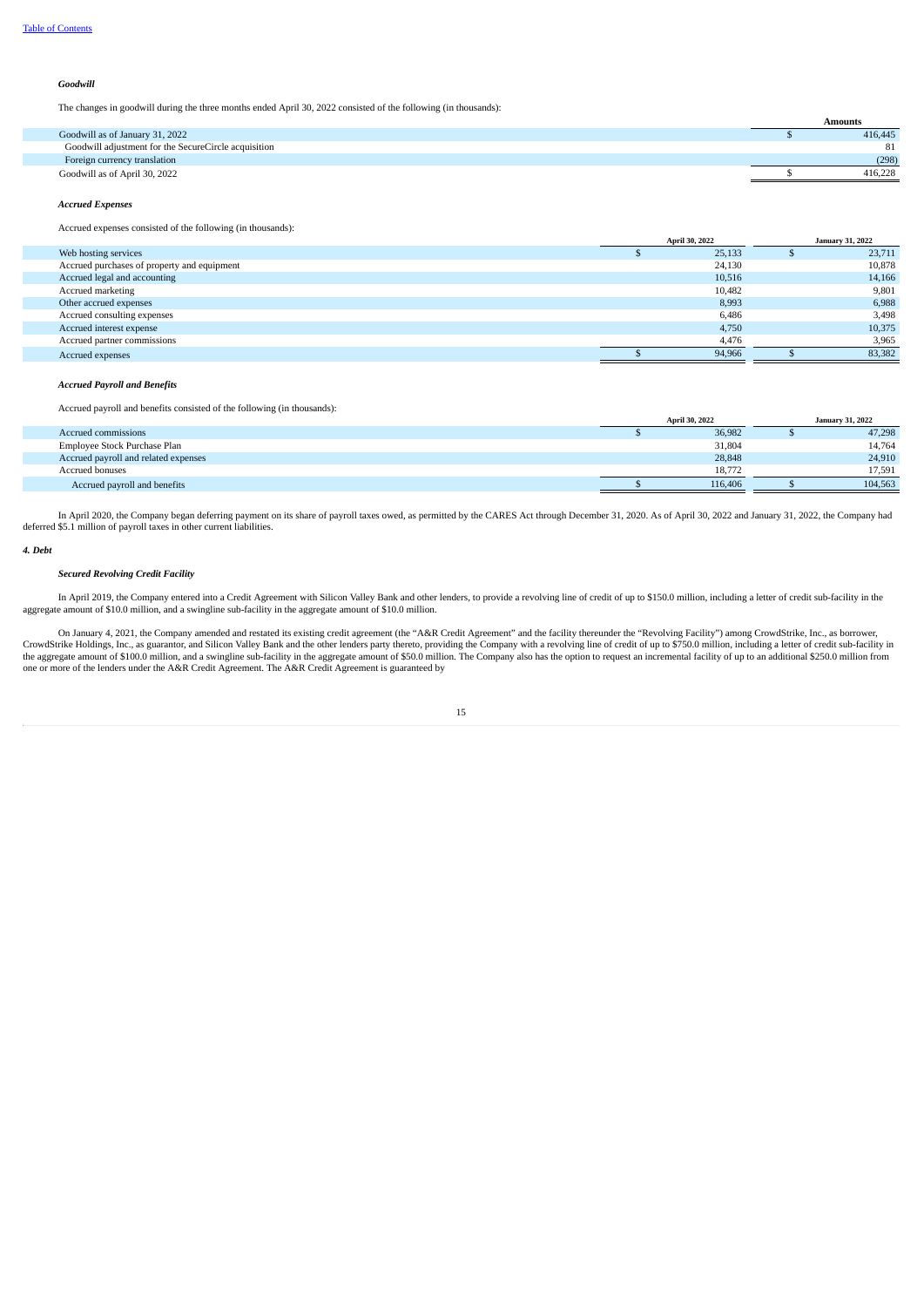all of the Company's material domestic subsidiaries. The A&R Credit Agreement extended the maturity date of April 19, 2022 to January 2, 2026.

On January 6, 2022, the Company modified the A&R Credit Agreement (the "Amended A&R Credit Agreement") among CrowdStrike, Inc., as borrower, CrowdStrike Holdings, Inc., as guarantor, and Silicon Valley Bank and the other lenders party thereto. There were no changes to the borrowing amounts or maturity date. Under the Amended A&R Credit Agreement, revolving loans are Alternate Base Rate ("ABR") Loans. Outstanding ABR Loans incur interest at the highest of (a) the Prime Rate, as published by the Wall Street Journal, (b) the federal funds rate in effect on such day plus 0.50%, and (c) the Term Secured Overnight Finance Rate (the "Term SOFR") for a one-month tenor in effect on such day plus 1.00%, in each case plus a margin between (0.25)% and 0.25%, depending on the senior secured leverage ratio. The Company will be charged a commitment fee of 0.15% to 0.25% per year for committed but unused amounts, depending on the senior secured leverage ratio. The financial covenants require the Company to maintain a minimum consolidated interest coverage ratio of 3.00:1.00, a maximum senior secured leverage ratio of 3.00:1.00 (through January 31, 2023), and a maximum total leverage ratio of 5.50:1.00 stepping down to 3.50:1.00 over time. The Company was in compliance with the financial covenants as of April 30, 2022.

The Amended A&R Credit Agreement is secured by substantially all of the Company's current and future consolidated assets, property and rights, including, but not limited to, intellectual property, cash, goods,<br>equipment, c the ability of its subsidiaries to, among other things, dispose of assets, undergo a change in control, merge or consolidate, make acquisitions, incur debt, incur liens, pay dividends, repurchase stock, and make investment each case subject to certain exception

No amounts were outstanding under the Amended A&R Credit Agreement as of April 30, 2022 and January 31, 2022.

#### *Senior Notes*

On January 20, 2021, the Company issued \$750.0 million in aggregate principal amount of 3.00% Senior Notes maturing in February 2029. The Senior Notes are guaranteed by the Company's subsidiary, CrowdStrike, Inc. and will be guaranteed by each of the Company's existing and future domestic subsidiaries that becomes a borrower or guarantor under the A&R Credit Agreement. The Senior Notes were issued at par and<br>bear in whole or in part, 1) at any time prior to February 15, 2024 at (a) 100.00% of their principal amount, plus a "make whole" premium or (b) with the net cash proceeds received from an equity offering at a redemption price equal to 103.00% of the principal amount, provided the aggregate principal amount of all such redemptions does not exceed 40% of the original aggregate principal amount of the Senior Notes; 2) at any time on or after<br>Febru February 15, 2026 at a prepayment price equal to 100.00% of the principal amount; in each case, plus accrued and unpaid interest, if any, to but excluding, the date of redemption.

The net proceeds from the debt offering were \$738.0 million after deducting the underwriting commissions of \$9.4 million and \$2.6 million of issuance costs. The debt issuance costs are being amortized to interest expense using the effective interest method over the term of the Senior Notes. Interest expense related to contractual interest expense, amortization of debt issuance costs and accretion of debt discount was \$6.0 million during both the three months ended April 30, 2022 and 2021.

In certain circumstances involving a change of control event, the Company will be required to make an offer to repurchase all or, at the holder's option, any part, of each holder's notes of that series at 101% of the aggregate principal amount thereof, plus accrued and unpaid interest, if any, to, but excluding, the repurchase date.

The indenture governing the Senior Notes (the "Indenture") contain covenants limiting the Company's ability and the ability of its subsidiaries to create liens on certain assets to secure debt; grant a subsidiary guarantee of certain debt without also providing a guarantee of the Senior Notes; declare dividends; and consolidate or merge with or into, or sell or otherwise dispose of all or substantially all of its assets to, another These covenants are subject to a number of limitations and exceptions. Certain of these covenants will not apply during any period in which the notes are rated investment grade by Fitch Ratings, Inc. ("Fitch"), Moody's Investors Service, Inc. ("Moody's") and Standard & Poor's Ratings Services ("S&P").

As of April 30, 2022, the Company was in compliance with all of its financial covenants under the Indenture associated with the Senior Notes.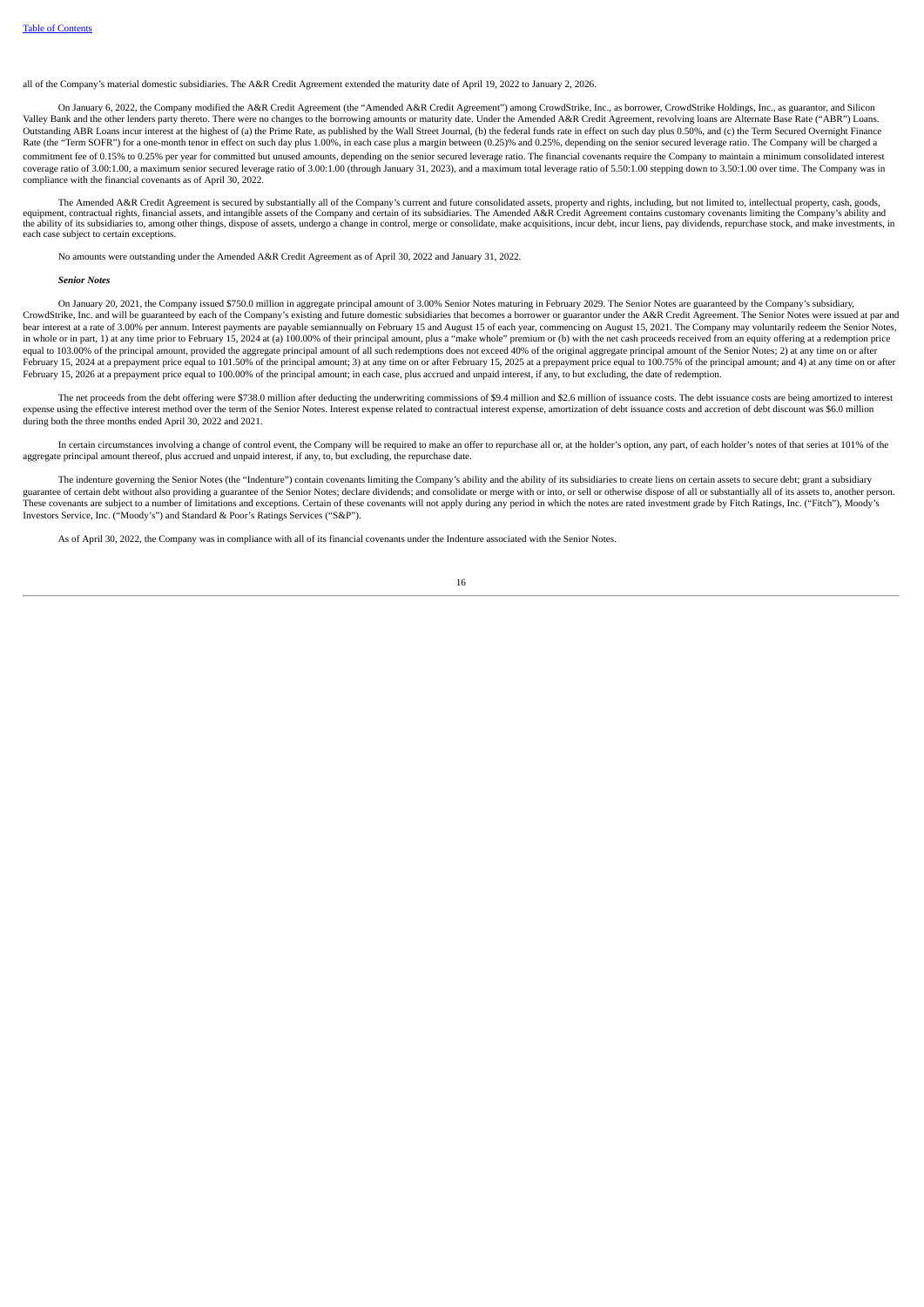Based on the trading prices of the Senior Notes, the fair value of the Senior Notes as of April 30, 2022 was approximately \$667.5 million. While the Senior Notes are recorded at cost, the fair value of the Senior Notes was determined based on quoted prices in markets that are not active; accordingly, the Senior Notes is categorized as Level 2 for purposes of the fair value measurement hierarchy.

#### *5. Income Taxes*

The Company recognized income tax expense of \$3.4 million and \$50.1 million for the three months ended April 30, 2022 and April 30, 2021, respectively. The tax expense for the three months ended April 30, 2022 was primarily attributable to pre-tax foreign earnings and withholding taxes related to customer payments in certain foreign jurisdictions in which the Company conducts business. The tax expense for the three months ended April 30, 2021 was primarily attributable to pre-tax foreign earnings, withholding taxes related to customer payments in certain foreign jurisdictions in which the Company conducts business, and from the ended April intercompany sale of intellectual property from Humio. The Company's effective tax rates of (12.7)% and (143.1)% for the three months ended April 30, 2022 and April 30, 2021, respectively, differ from the U.S. statutory tax rate primarily due to U.S. losses for which there is no benefit and the tax impact from the intercompany sale of intellectual property from Humio for the three months ended April 30, 2021.

The Company has a full valuation allowance on its U.S. federal and state and its U.K. deferred tax assets. As a result, the Company does not record a tax benefit on these losses because it is more likely than not that the benefit will not be realized.

The balance of gross unrecognized tax benefits was \$28.7 million and \$26.3 million as of April 30, 2022 and January 31, 2022, respectively. The increase was primarily due to establishing an uncertain tax position associated with research & development tax credits. As of April 30, 2022 and January 31, 2022, approximately \$2.4 million and \$1.9 million, respectively of the unrecognized tax benefits including interest and penalties would affect the Company's effective tax rate if favorably resolved. The Company is subject to examination by tax authorities both domestically and internationally. The Company believes that adequate amounts have been<br>rese amount and timing of these adjustments. The potential change in unrecognized tax benefits during the next 12 months is not expected to be material.

In accordance with the guidance on the accounting for uncertainty in income taxes, for all U.S. and other tax jurisdictions, the Company recognizes potential liabilities for anticipated tax audit issues based on the Company's estimate of income tax liabilities proves to be less than the ultimate assessment, a further charge to expense would be required. If events occur and the payment of these amounts ultimately proves to be unnecessary, the reversal of the liabilities would result in tax benefits being recognized in the period when the Company Notation in the liabilities are no longer necessary. The Company includes interest and penalties related to unrecognized tax benefits within the provision for income taxes in the condensed consolidated statements of determ operations. Accrued interest and penalties are included within other liabilities, noncurrent on the condensed consolidated balance sheet.

#### *6. Stock-Based Compensation*

#### *Stock Incentive Plan*

In May 2019, the Company's board of directors adopted, and the stockholders approved the CrowdStrike Holdings, Inc. 2019 Equity Incentive Plan (the "2019 Plan") with the purpose of granting stock-based awards to employees, directors, officers and consultants, including stock options, restricted stock awards, restricted stock units and performance-based restricted stock units. A total of 8,750,000 shares of Class A common stock were initially available for issuance under the 2019 Plan. The Company's compensation committee administers the 2019 Plan. The number of shares of the Company's common stock available for issuance under the 2019 Plan is subject to an annual increase on the first day of each fiscal verbeting in February 3 company scenarios can experiment on February 1. 2020, equal to the lesser of: (i) two percent (2.0%) of outstanding shares day of the immediately preceding fiscal year or (ii) such other amount as the Company's board of directors may determine.

The 2011 Plan was terminated on June 10, 2019, which was the business day prior to the effectiveness of the Company's registration statement on Form S-1 used in connection with the Company's IPO, and stock-<br>based awards ar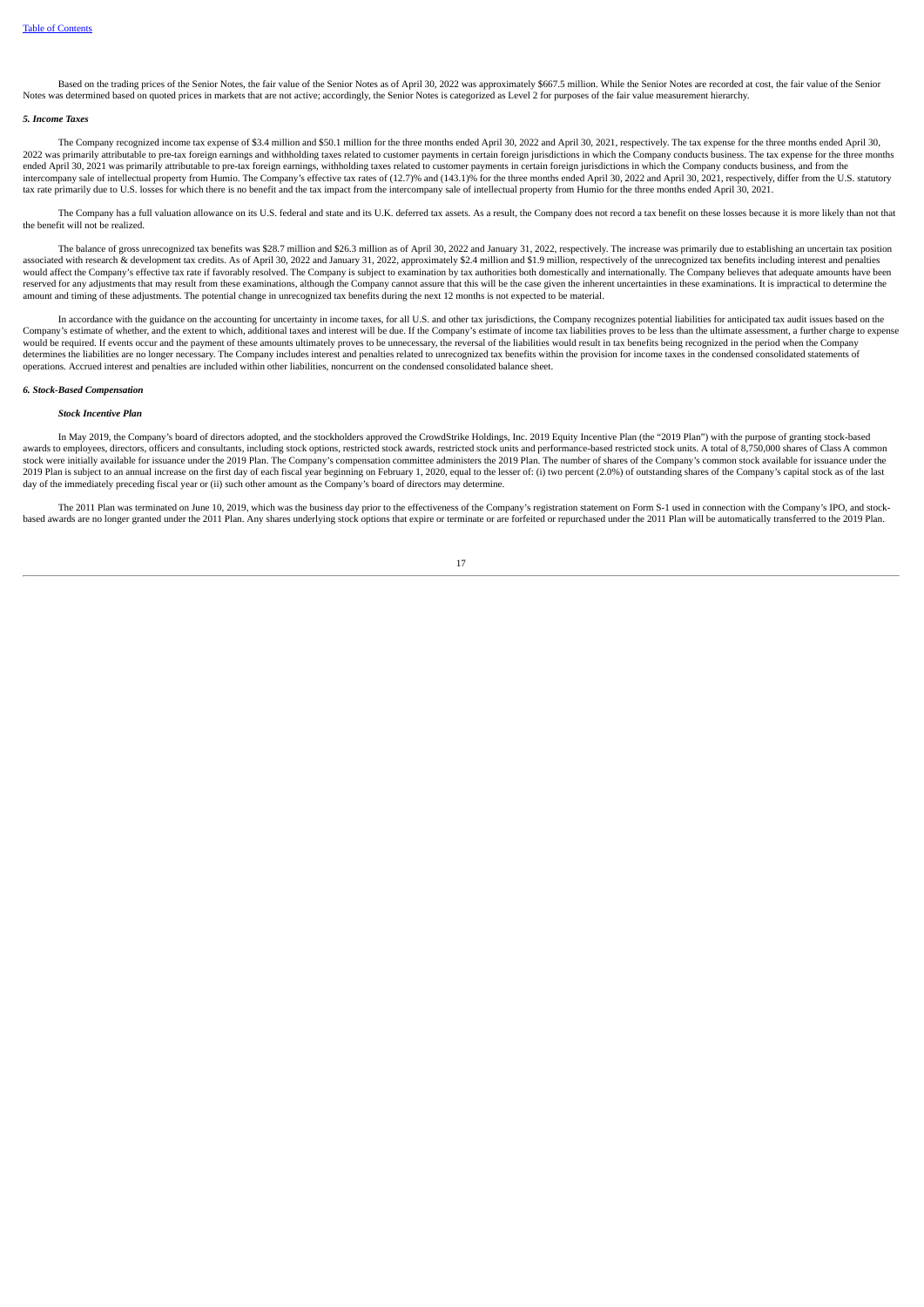#### *Stock Options*

The Company records compensation expense for employee stock options based on the estimated fair value of the options on the date of grant using the Black-Scholes option-pricing model with the assumptions were determined ba exercise terms, and contractual lives of the options. The expected stock price volatility is based upon comparable public company data. The risk-free rate is based on the U.S. Treasury vield curve in effect at the time of for the estimated option life.

The fair value of each option was estimated on the date of grant using the following assumptions during the period:

|                                 | Three Months Ended April 30, 2021 |
|---------------------------------|-----------------------------------|
| Expected term (in years)        | $3.82 - 5.63$                     |
| Risk-free interest rate         | $0.6\% - 1.0\%$                   |
| Expected stock price volatility | $36.1\% - 37.1\%$                 |
| Dividend vield                  | $\overline{\phantom{a}}$          |

There were no stock options granted during the three months ended April 30, 2022.

The following table is a summary of stock option activity for the three months ended April 30, 2022:

|                                                       | Number of<br><b>Shares</b> | Weighted-Average<br><b>Exercise Price</b><br>Per Share |
|-------------------------------------------------------|----------------------------|--------------------------------------------------------|
|                                                       | (in thousands)             |                                                        |
| Options outstanding at January 31, 2022               | 3,938                      | 8.48                                                   |
| Exercised                                             | (407)                      | 7.64                                                   |
| Canceled                                              | (13)                       | 12.01                                                  |
| Options outstanding at April 30, 2022                 | 3,518                      | 8.57                                                   |
| Options vested and expected to vest at April 30, 2022 | 3,518                      | 8.57                                                   |
| Options exercisable at April 30, 2022                 | 2,668                      | 7.34                                                   |

Options outstanding include 351,989 options that were unvested as of April 30, 2022.

The aggregate intrinsic value of options vested and exercisable was \$510.7 million and \$480.5 million as of April 30, 2022 and January 31, 2022, respectively. The weighted-average remaining contractual term of options vested and exercisable was 5.6 years and 5.7 years as of April 30, 2022 and January 31, 2022, respectively.

The weighted-average grant date fair values of all options granted was \$180.08 per share during the three months ended April 30, 2021. The total intrinsic value of all options exercised was \$81.2 million and \$154.4 million during the three months ended April 30, 2022 and April 30, 2021, respectively.

The aggregate intrinsic value of stock options outstanding as of April 30, 2022 and January 31, 2022 was \$669.3 million and \$678.0 million, respectively, which represents the excess of the fair value of the Company's common stock over the exercise price of the options multiplied by the number of options outstanding. The weighted-average remaining contractual term of stock options outstanding was 5.9 years and 6.1 years as of April 30, 2022 and January 31, 2022, respectively.

Total unrecognized stock-based compensation expense related to unvested options was \$12.6 million as of April 30, 2022. This expense is expected to be amortized on a straight-line basis over a weighted-average vesting period of 1.4 years.

#### *Early Exercise of Employee Options*

The 2011 Stock Plan allows for the early exercise of stock options for certain individuals as determined by the Board of Directors. The consideration received for an early exercise of an option is a deposit of the exercise price and the related dollar amount is recorded as a liability for early exercise of unvested stock options in the condensed consolidated balance sheets. This liability is reclassified to additional paid-in capita awards vest. If a stock option is early exercised, the unvested shares may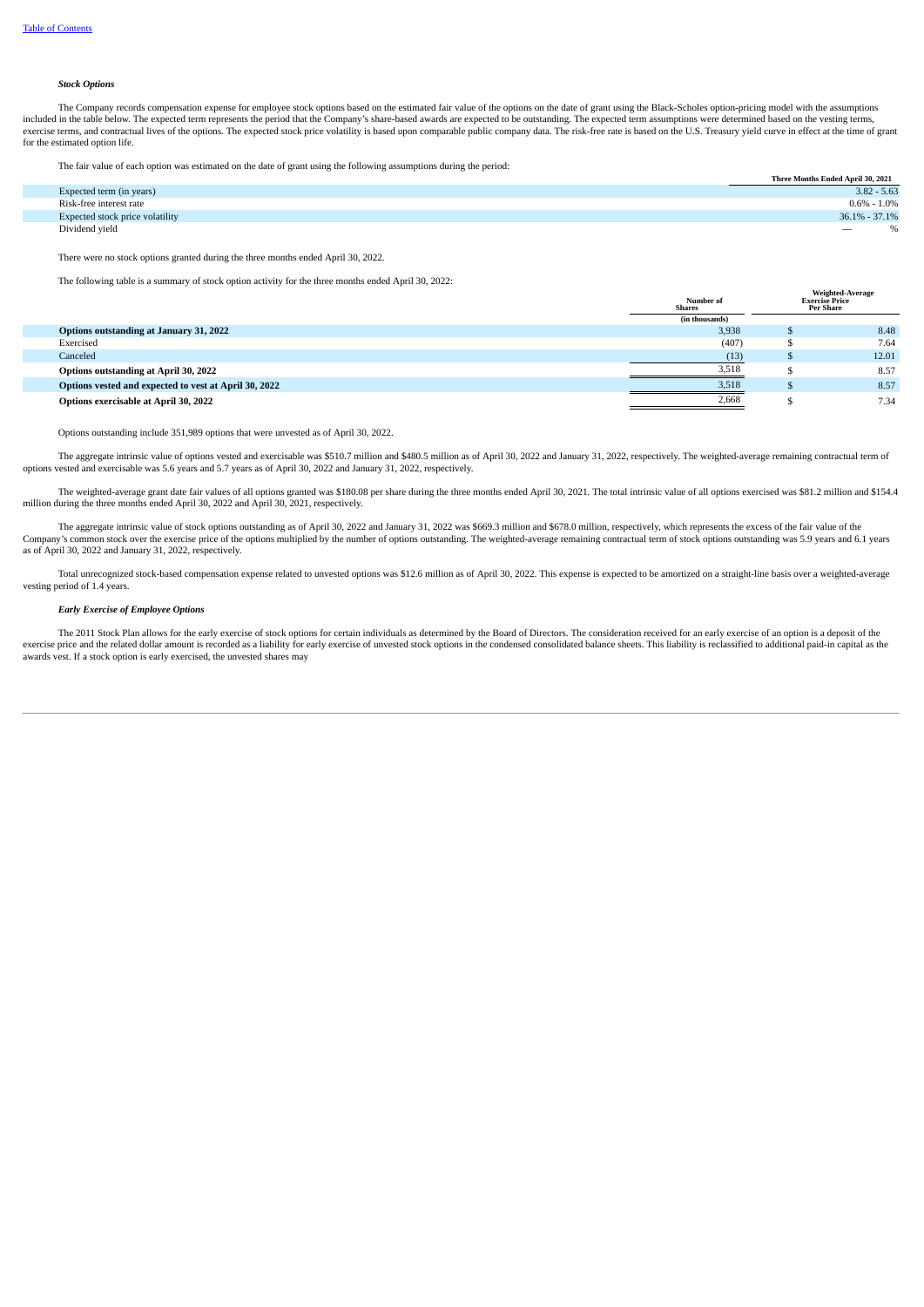be repurchased by the Company in case of employment termination or for any reason, including death and disability, at the price paid by the purchaser for such shares. There were no issued shares of common stock related to early exercised stock options during the three months ended April 30, 2022 or April 30, 2021. As of April 30, 2022, the number of shares of common stock related to early exercised stock options subject to repurchase was 131,996 shares for \$1.5 million. As of January 31, 2022, the number of shares of common stock related to early exercised stock options subject to repurchase was 197,994 shares for \$2.2 million. Common stock purchased pursuant to an early exercise of stock options is not deemed to be outstanding for accounting purposes until those shares vest. The Company includes unvested shares subject to repurchase in the number of shares outstanding in the condensed consolidated balance sheet and statements of stockholders' equity.

#### *Restricted Stock Units*

Restricted Stock Units ("RSUs") granted under the 2019 Plan are generally subject to only service-based vesting condition. The service-based vesting condition is generally satisfied based on one of four vesting schedules: (i) vesting of one-fourth of the RSUs on the first "Company vest date" (defined as March 20, June 20, September 20, or December 20) on or following the one-year anniversary of the vesting commencement date<br>with in eight equal quarterly installments, subject to continued service, or (iv) vesting sixteen quarterly installments with 10% in the first year, 15% in the second year, 25% in the third year and 50% in the fourth year, subj continued service. The valuation of such RSUs is based solely on the fair value of the Company's stock price on the date of grant.

Expense for RSUs are generally amortized on a straight-line basis. Total unrecognized stock-based compensation expense related to unvested RSUs was \$974.1 million as of April 30, 2022. This expense is expected to be amortized (subject to acceleration or straight-line basis) over a weighted-average vesting period of 2.5 years.

#### *Performance-based Stock Units*

Performance-based stock units ("PSUs") granted under the 2019 Plan are generally subject to both a service-based vesting condition and a performance-based vesting condition. PSUs will vest upon the achievement of specified will be satisfied.

Expense for PSUs is being amortized under the accelerated attribution method and may be adjusted over the vesting period based on interim estimates of performance against pre-set objectives.

Total unrecognized stock-based compensation expense related to unvested PSUs was \$116.3 million as of April 30, 2022. This expense is expected to be amortized over a weighted-average vesting period of 1.5 years.

#### *Special PSU Awards*

In fiscal 2022 the Company's Board of Directors granted 655,000 performance stock units (the "Special PSU Awards") to certain executives under the 2019 Plan. The Special PSU Awards will vest upon the satisfaction of the Co continued employment with the Company through each applicable vesting date: (i) 50% of the Special PSU Awards underlying the applicable tranche will service vest on the first anniversary of the vesting commencement<br>date ap vest in four equal quarterly installments of 12.5%.

The Company measured the fair value of the Special PSU Awards on the grant date using a Monte Carlo simulation valuation model. The risk-free interest rates used were 0.85% -1.51%, which was based on the exerced on the cro grant date.

Stock-based compensation expense relating to the Special PSU Awards is recognized using the accelerated attribution method over the longer of the derived service period and the explicit service period.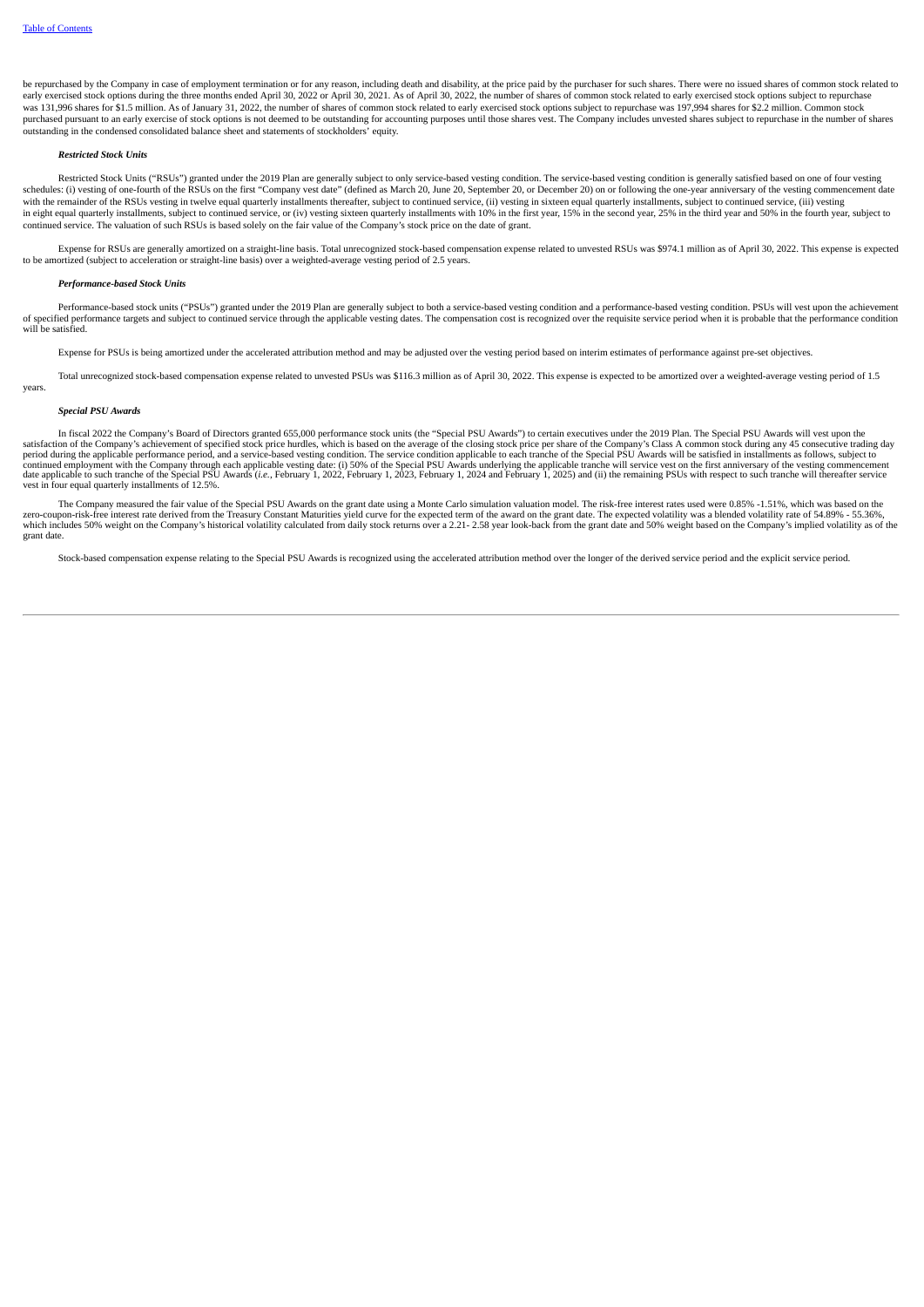Total unrecognized stock-based compensation expense related to the unvested portion of the Special PSU Awards was \$105.7 million as of April 30, 2022. This expense is expected to be amortized over a weightedaverage vesting period of 2.6 years.

The following table is a summary of RSUs, PSUs and the Special PSU Awards activities for the three months ended April 30, 2022:

|                                                  | Number of<br><b>Shares</b> | Weighted-<br><b>Average Grant</b><br>Date Fair Value<br><b>Per Share</b> |
|--------------------------------------------------|----------------------------|--------------------------------------------------------------------------|
|                                                  | (in thousands)             |                                                                          |
| RSUs and PSUs outstanding at January 31, 2022    | 7,886                      | 125.04                                                                   |
| Granted                                          | 1,982                      | 211.70                                                                   |
| Released                                         | (886)                      | 100.66                                                                   |
| Performance adjustment <sup>(1)</sup>            | 99                         | 194.15                                                                   |
| Forfeited                                        | (200)                      | 157.15                                                                   |
| RSUs and PSUs outstanding at April 30, 2022      | 8,881                      | 146.86                                                                   |
| RSUs and PSUs expected to vest at April 30, 2022 | 8,881                      | 146.86                                                                   |

(1) The performance adjustment represents adjustments in shares outstanding due to the actual achievement of performance-based awards, the achievement of which was based upon predefined financial performance targets.

#### *Employee Stock Purchase Plan*

**\_\_\_\_\_\_\_\_\_\_\_\_\_\_\_\_\_\_\_\_\_\_\_\_\_\_\_\_\_\_\_\_\_\_**

In May 2019, the board of directors adopted, and the stockholders approved the CrowdStrike Holdings, Inc. 2019 Employee Stock Purchase Plan ("ESPP"), which became effective on June 10, 2019, which was the business day prior to the effectiveness of the Company's registration statement on Form S-1 used in connection with the Company's IPO. A total of 3,500,000 shares of Class A common stock were initially reserved for issuance under the ESPP. The Company's compensation committee administers the ESPP. The number of shares of common stock available for issuance under the ESPP is subject to an annual increase on the first day of each fiscal year beginning on February 1, 2020, equal to the lesser of: (i) one percent (1%) of outstanding shares of the Company's capital stock as of the last day of the immediately preceding fiscal year or (ii) such oth amount as its board of directors may determine. In May 2021, the Company's compensation committee adopted an amendment and restatement of the ESPP, which was approved by the Company's stockholders in June 2021. The amended and restated ESPP clarified the original intent that the annual increase will in no event exceed 5,000,000 shares of the Company's Class A common stock in any year.

The ESPP provides for consecutive offering periods that will typically have a duration of approximately 24 months in length and is comprised of four purchase periods of approximately six months in length. The first offerin

The ESPP provides eligible employees with an opportunity to purchase shares of the Company's Class A common stock through payroll deductions of up to 15% of their eligible compensation. A participant may<br>purchase a maximum period. The purchase price of the shares shall be 85% of the lower of the fair market value of the Class A common stock on (i) the first trading day of the applicable offering period and (ii) the last trading day of each<br>p common stock. Participation ends automatically upon termination of employment. The ESPP allows for up to one increase in contribution during each purchase period. If an employee elects to increase his or her<br>contribution, remaining purchase period. The incremental expense as a result of such modification was \$0.5 million and \$2.5 million for the three months ended April 30, 2022 and April 30, 2021, respectively.

The ESPP offers a two-year look-back feature as well as a rollover feature that provides for an offering period to be rolled over to a new lower-priced offering if the offering price of the new offering period is less than that of the current offering period. An ESPP rollover occurred when the Company's closing stock price on December 10, 2021 was below the closing stock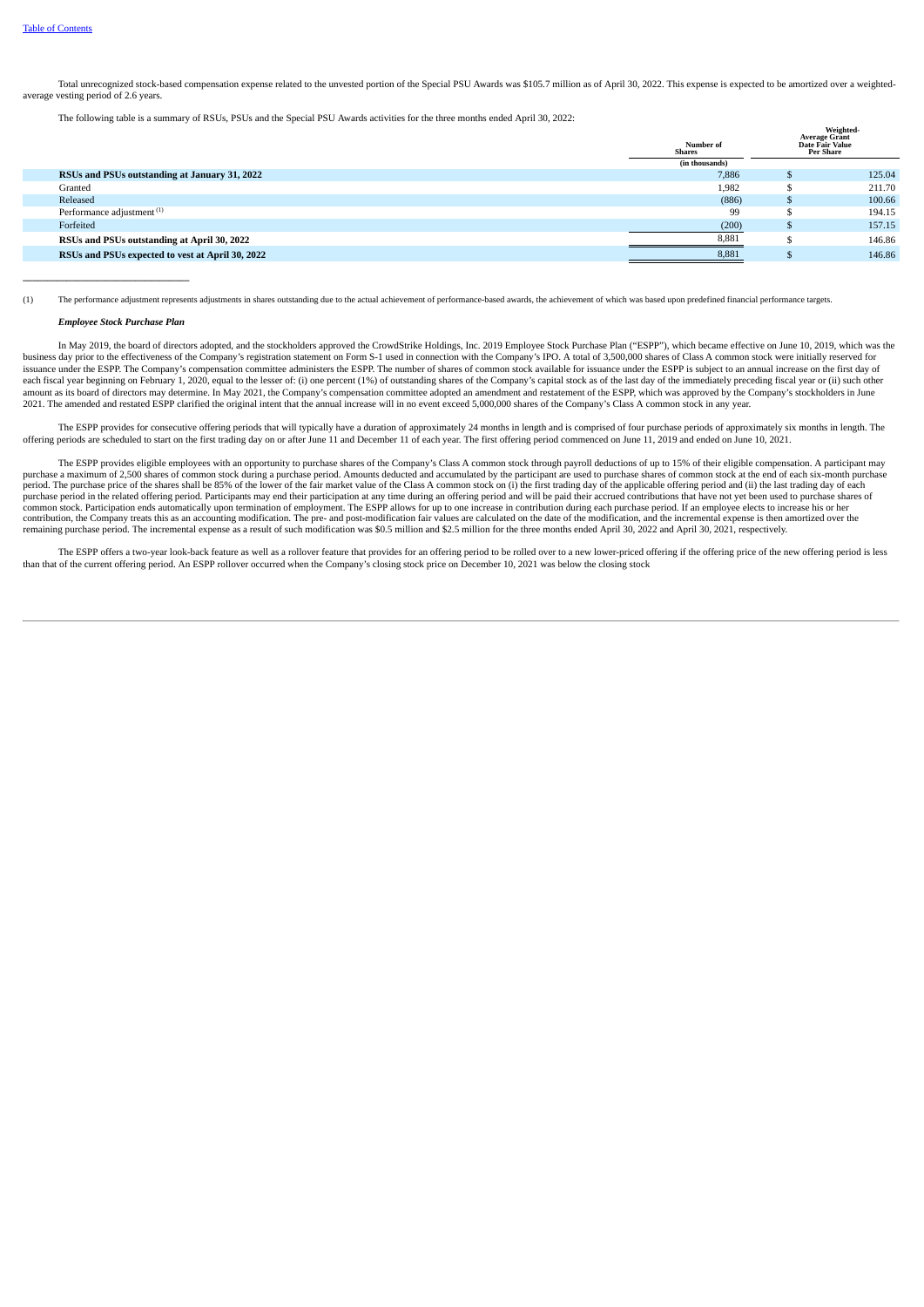price on June 11, 2021, which triggered a new 24-month offering period through December 10, 2023 and as a result, the Company incurred an incremental expense of \$1.5 million during the three months ended April 30,<br>2022. Th

Employee payroll contributions ultimately used to purchase shares are reclassified to stockholders' equity on the purchase date. ESPP employee payroll contributions accrued at April 30, 2022 and January 31, 2022 totaled \$31.8 million and \$14.8 million respectively, and are included within accrued payroll and benefits in the condensed consolidated balance sheets.

The following table summarizes the assumptions used in the Black-Scholes option-pricing model to determine fair value of the Company's common shares to be issued under the ESPP for the offering periods beginning in June 2019:

|                                        | Three Months Ended April 30. |                 |
|----------------------------------------|------------------------------|-----------------|
|                                        | 2022                         | 2021            |
| Expected term (in years)               | $0.5 - 2.0$                  | $0.5 - 2.0$     |
| Risk-free interest rate                | $0.1\%$ - $0.7\%$            | $0.1\% - 2.0\%$ |
| <b>Expected stock price volatility</b> | 39.6% - 55.9%                | 30.1% - 54.3%   |
| Dividend yield                         | $-$ %                        | $-$ %           |

#### *Stock-Based Compensation Expense*

Stock-based compensation expense included in the condensed consolidated statements of operations is as follows (in thousands):

|                                        | Three Months Ended April 30, |         |  |        |
|----------------------------------------|------------------------------|---------|--|--------|
|                                        |                              | 2022    |  | 2021   |
| Subscription cost of revenue           |                              | 6,578   |  | 4,285  |
| Professional services cost of revenue  |                              | 3,001   |  | 2,028  |
| Sales and marketing                    |                              | 26,710  |  | 17,414 |
| Research and development               |                              | 34,036  |  | 17,801 |
| General and administrative             |                              | 32,169  |  | 12,834 |
| Total stock-based compensation expense |                              | 102.494 |  | 54,362 |

#### *7. Revenue, Deferred Revenue and Remaining Performance Obligations*

The following table summarizes the revenue from contracts by type of customer (in thousands, except percentages):

|                         | 2022   |         |           |  |        |         | 2021                     |               |
|-------------------------|--------|---------|-----------|--|--------|---------|--------------------------|---------------|
|                         | Amount |         | % Revenue |  | Amount |         | % Revenue                |               |
| <b>Channel Partners</b> |        | 391,838 | υu        |  |        | 227,055 | $\overline{\phantom{a}}$ |               |
| <b>Direct Customers</b> |        | 95.996  |           |  |        | 75.788  | ر ے                      | $\mathcal{L}$ |
| Total revenue           |        | 487,834 | 100       |  |        | 302,843 | 100                      |               |

**Three Months Ended April 30,**

The Company uses channel partners to complement direct sales and marketing efforts. The partners place an order with the Company after negotiating the order directly with an end customer. The partners negotiate pricing with the end customer and in some rare instances are responsible for certain support levels directly with the end customer. The Company's contract is with the partner and payment to the Company is not contingent pr on the receipt of payment from the end customer. The Company recognizes the contractual amount charged to the partners as revenue ratably over the term of the arrangement once access to the Company's solution has been provided to the end customer.

The Company also uses referral partners who refer customers in exchange for a referral fee. The Company negotiates pricing and contracts directly with the end customer. The Company recognizes revenue from the sales to the end customers ratably over the term of the contract once access to the Company's solution has been provided to the end customer.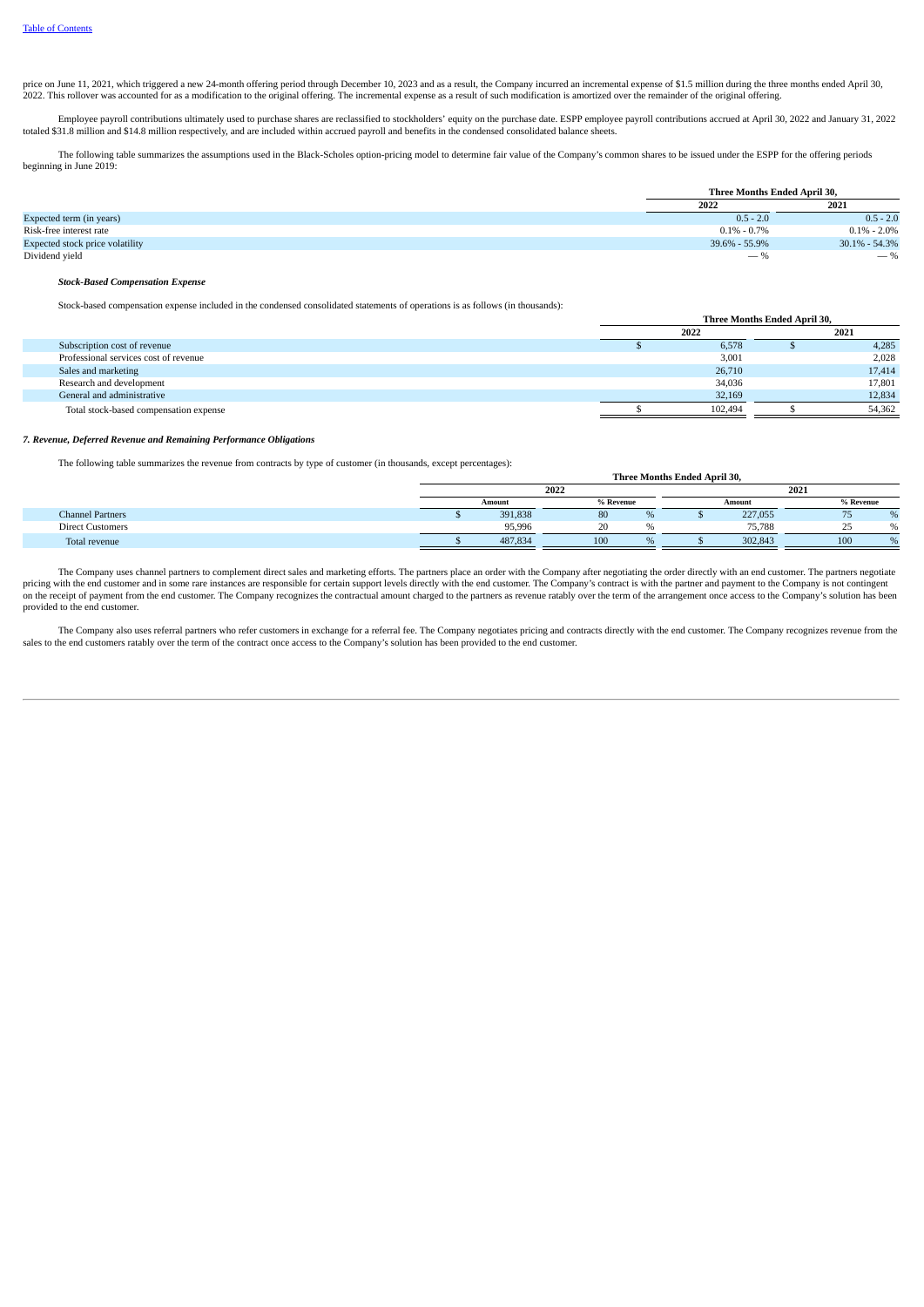The following table summarizes the revenue by region based on the shipping address of customers who have contracted to use the Company's platform or service (in thousands, except percentages): **Three Months Ended April 30,**

|                                 | 2022   |         |           |  | 2021    |           |              |  |
|---------------------------------|--------|---------|-----------|--|---------|-----------|--------------|--|
|                                 | Amount |         | % Revenue |  | Amount  | % Revenue |              |  |
| <b>United States</b>            |        | 345,593 | $\Omega$  |  | 219,802 | ر ،       |              |  |
| Europe, Middle East, and Africa |        | 70,625  | -14       |  | 41,649  | 14        | %            |  |
| Asia Pacific                    |        | 48,079  | 10        |  | 29,000  | 10        | 0/2          |  |
| Other                           |        | 23,537  |           |  | 12.392  |           | 0/2          |  |
| Total revenue                   |        | 487,834 | 100<br>O  |  | 302.843 | 100       | $O_{\alpha}$ |  |

No single country other than the United States represented 10% or more of the Company's total revenue during the three months ended April 30, 2022 and April 30, 2021.

#### *Contract Balances*

Contract liabilities consist of deferred revenue and include payments received in advance of performance under the contract. Such amounts are recognized as revenue over the contractual period. The Company recognized revenue of \$397.7 million and \$244.3 million for the three months ended April 30, 2022 and April 30, 2021, respectively, that were included in the corresponding contract liability balance at the beginning of the period.

The Company receives payments from customers based upon contractual billing schedules. Accounts receivable are recorded when the right to consideration becomes unconditional. Payment terms on invoiced and partially somplet

Changes in deferred revenue were as follows (in thousands):

| Changes in acterica revenue were as follows (in diodounds). |                              |            |  |            |  |
|-------------------------------------------------------------|------------------------------|------------|--|------------|--|
|                                                             | Three Months Ended April 30, |            |  |            |  |
|                                                             |                              | 2022       |  | 2021       |  |
|                                                             | <b>Carrying Amount</b>       |            |  |            |  |
| <b>Beginning Balance</b>                                    |                              | 1,529,321  |  | 911,895    |  |
| Additions to deferred revenue                               |                              | 651,110    |  | 412,939    |  |
| Recognition of deferred revenue                             |                              | (487, 834) |  | (302, 843) |  |
| <b>Ending Balance</b>                                       |                              | 1,692,597  |  | 1,021,991  |  |

#### *Remaining Performance Obligations*

The Company's subscription contracts with its customers have a typical term of one to three years and most subscription contracts are non-cancelable. Customers typically have the right to terminate their contracts for cause as a result of the Company's failure to perform. As of April 30, 2022, the aggregate amount of the transaction price allocated to remaining performance obligations was \$2.4 billion. The Company expects to<br>recogni

#### *Costs to Obtain and Fulfill a Contract*

The Company capitalizes referral fees paid to partners and sales commission and associated payroll taxes paid to internal sales personnel, contractors or sales agents that are incremental to the acquisition of channel partner and direct customer contracts and would not have occurred absent the customer contract. These costs are recorded as deferred contract acquisition costs, current and deferred contract acquisition costs, noncurrent o the condensed consolidated balance sheets.

Sales commissions for renewal of a contract are not considered commensurate with the commissions paid for the acquisition of the initial contract or follow-on upsell given the substantive difference in commission rates in proportion to their respective contract values. Commissions, including referral fees paid to referral partners, earned upon the initial acquisition of a contract or subsequent upsell are amortized over an estimated period of benefit of 4 years while commissions earned for renewal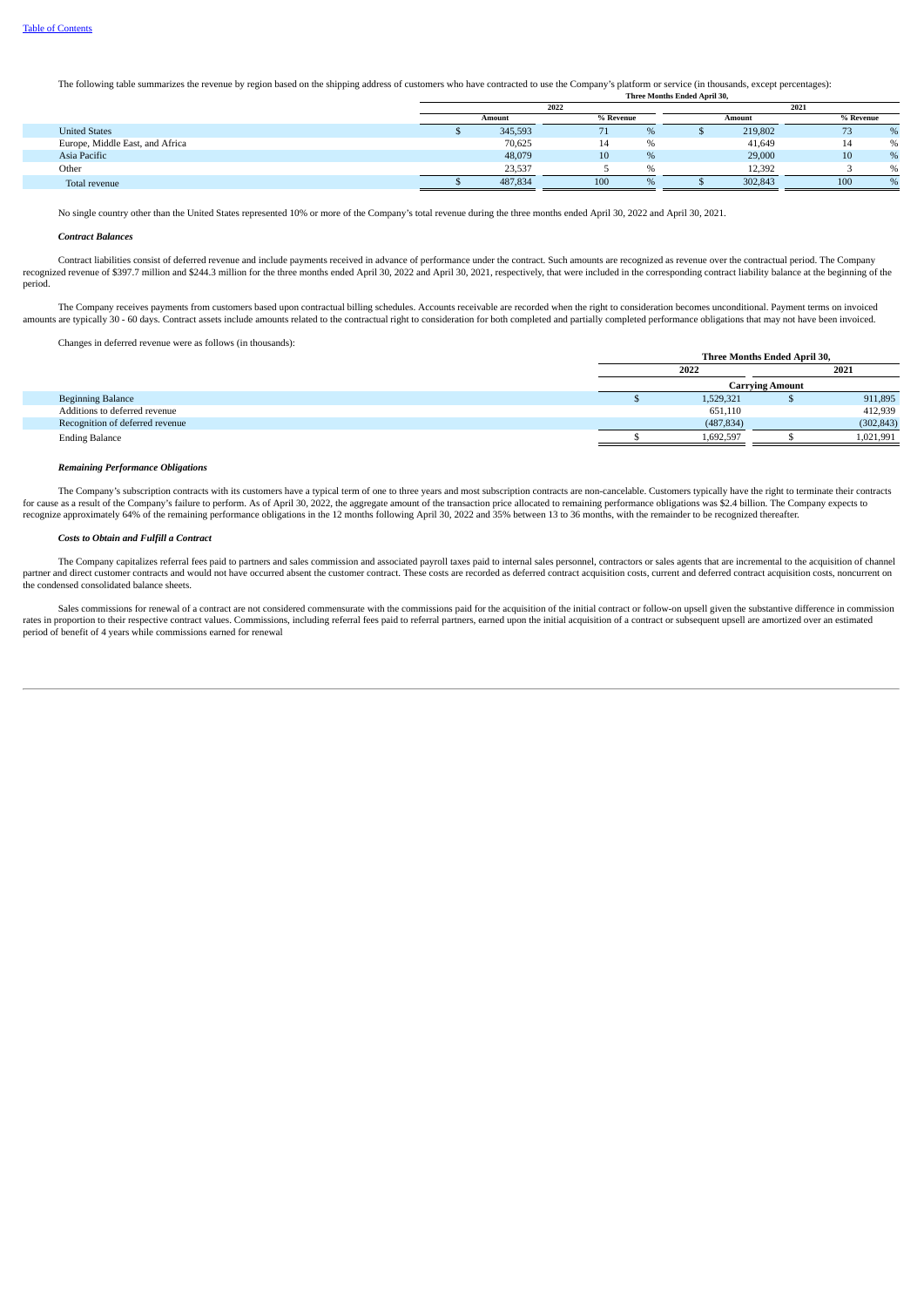contracts are amortized over the contractual term of the renewals. Sales commissions associated with professional service contracts are amortized ratably over an estimated period of benefit of eight months and included in sales and marketing expense in the condensed consolidated statements of operations. In determining the period of benefit for commissions paid for the acquisition of the initial contract, the Company took into consideration the expected subscription term and expected renewals of customer contracts, the historical duration of relationships with customers, customer retention data, and the life of the developed technology. The Company periodical

The following table summarizes the activity of deferred contract acquisition costs (in thousands):

|                                                     | Three Months Ended April 30, |           |  |           |  |  |
|-----------------------------------------------------|------------------------------|-----------|--|-----------|--|--|
|                                                     |                              | 2022      |  | 2021      |  |  |
| Beginning balance                                   |                              | 319,180   |  | 198,756   |  |  |
| Capitalization of contract acquisition costs        |                              | 51,354    |  | 36,400    |  |  |
| Amortization of deferred contract acquisition costs |                              | (37, 592) |  | (24, 376) |  |  |
| Ending balance                                      |                              | 332,942   |  | 210,780   |  |  |
|                                                     |                              |           |  |           |  |  |
| Deferred contract acquisition costs, current        |                              | 135.681   |  | 85,388    |  |  |
| Deferred contract acquisition costs, noncurrent     |                              | 197,261   |  | 125,392   |  |  |
| Total deferred contract acquisition costs           |                              | 332,942   |  | 210,780   |  |  |
|                                                     |                              |           |  |           |  |  |

#### *8. Commitments and Contingencies*

#### *Purchase Obligations*

The Company enters into long-term non-cancelable agreements with providers to purchase data center capacity, such as bandwidth and colocation space, for the Company's cloud platform. As of April 30, 2022, the Company is committed to spend \$60.9 million on such agreements through fiscal 2030. These obligations are included in purchase obligations below.

In the normal course of business, the Company enters into non-cancelable purchase commitments with various parties to purchase products and services such as technology, equipment, office renovations, corporate events, and consulting services. A summary of non-cancelable purchase obligations in excess of one year as of April 30, 2022 with expected date of payment is as follows (in thousands):  $\alpha_{\text{e}}$ 

|                                     | <b>Commitments</b> | Total   |
|-------------------------------------|--------------------|---------|
| Fiscal 2023 (remaining nine months) |                    | 66,342  |
| Fiscal 2024                         |                    | 84,805  |
| Fiscal 2025                         |                    | 29,597  |
| Fiscal 2026                         |                    | 8,154   |
| Fiscal 2027                         |                    | 3,695   |
| Thereafter                          |                    | 1,405   |
| Total purchase commitments          |                    | 193,998 |

In October 2021, the Company entered into a new private pricing addendum with Amazon Web Services ("AWS"), which provides the Company with cloud computing infrastructure. Under the new pricing addendum, the minimum commitment is \$600.0 million of cloud services from AWS through September 2026. As of April 30, 2022, the Company had utilized \$102.3 million of this commitment. The remaining commitment is excluded from the table above and the Company expects to meet its remaining commitment with AWS.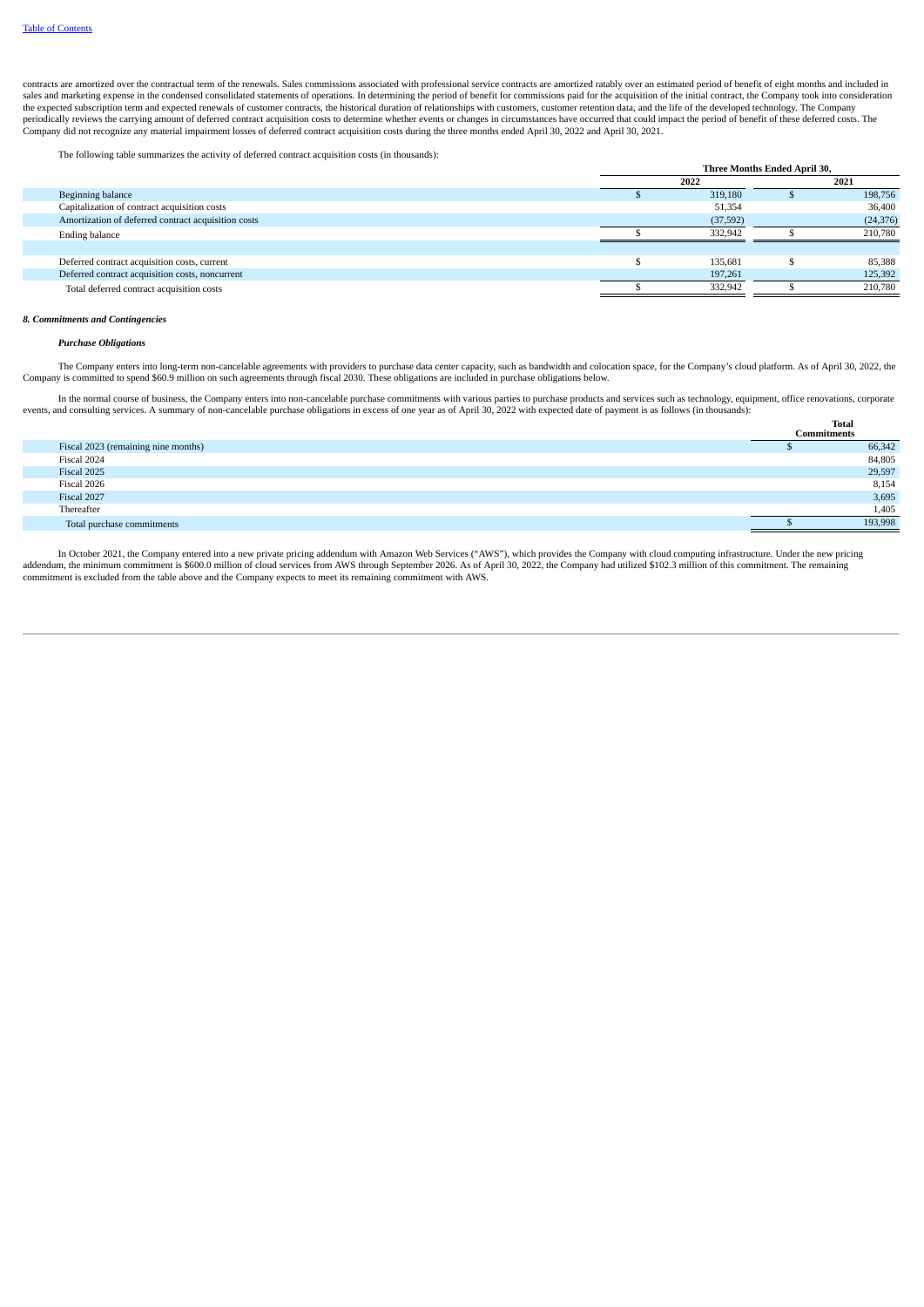#### *Letters of Credit*

As of April 30, 2022 and January 31, 2022, the Company had an unused standby letter of credit for \$0.4 million securing its facility in Sunnyvale, California. As of April 30, 2022 and January 31, 2022, the Company had an unused standby letter of credit for \$0.8 million securing the facility housing its principal executive offices in Austin, Texas.

#### *Litigation*

In November 2016, Fair Isaac Corporation ("FICO") filed a petition before the Trademark Trial and Appellate Board ("TTAB") at the U.S. Patent and Trademark Office, seeking cancellation of the Company's registration of its "CrowdStrike Falcon" trademark, and a notice of opposition of the Company's trademark application for "Falcon OverWatch." The Company denies that any of the relief FICO seeks is appropriate, and has itself moved to cancel, or in the alternative amend, FICO's "Falcon" trademark registrations before the TTAB. The proceedings have been consolidated and are in the discovery phase. The Company is vigorously defending<br>the c has been recorded as of April 30, 2022 or January 31, 2022.

In March 2022, Webroot, Inc. and Open Text, Inc. (collectively, "Webroot") filed a lawsuit against the Company in federal court in the Western District of Texas alleging that certain of the Company's products infringe six patents held by them. In the complaint, Webroot sought unspecified damages, attorneys' fees and a permanent injunction. The Company intends to vigorously defend against them. As of April 30, 2022, the Company is unable to predict the likelihood of success of Webroot's claims or estimate a loss or a range of loss.

In addition, the Company is involved in various other legal proceedings and subject to claims that arise in the ordinary course of business. For any claims for which the Company believes a liability is both probable and reasonably estimable, the Company records a liability in the period for which it makes this determination. There is no pending or threatened legal proceeding to which the Company's a party that, in the Company's opinion, is likely to have a material adverse effect on its condensed consolidated financial statements; however, the results of litigation and claims are inherently unpredictable. Regardless of the outcome, litigation can period are difficult to estimate, subject to change and could adversely affect the Company's condensed consolidated financial statements.

#### *Warranties and Indemnification*

The Company's cloud computing services are typically warranted to perform in a manner consistent with general industry standards that are reasonably applicable and materially in accordance with the Company's online help documentation under normal use and circumstances.

The Company's arrangements generally include certain provisions for indemnifying customers against liabilities if its products or services infringe a third party's intellectual property rights. In addition, for its Falcon Complete customers, the Company offers a limited warranty, subject to certain conditions, to cover certain costs incurred by the customer in case of a cybersecurity breach. The Company has entered into an insurance policy to reduce its potential liability arising from this limited warranty arrangement. To date, the Company has not incurred any material costs because of such obligations and has not accrued any liabilities related to s obligations in the condensed consolidated financial statements.

The Company has also agreed to indemnify its directors and certain executive officers for costs associated with any fees, expenses, judgments, fines and settlement amounts incurred by any of these persons in any action or proceeding to which any of those persons is, or is threatened to be, made a party by reason of the person's service as a director or officer, including any action by the Company, arising out of that person's serv the Company's director or officer or that person's services provided to any other company or enterprise at the Company's request. The Company maintains director and officer insurance coverage that would generally enable the Company to recover a portion of any future amounts paid. The Company may also be subject to indemnification obligations by law with respect to the actions of its employees under certain circumstances and in certain jurisdictions. No liabilities have been accrued associated with this indemnification provision as of April 30, 2022 or January 31, 2022.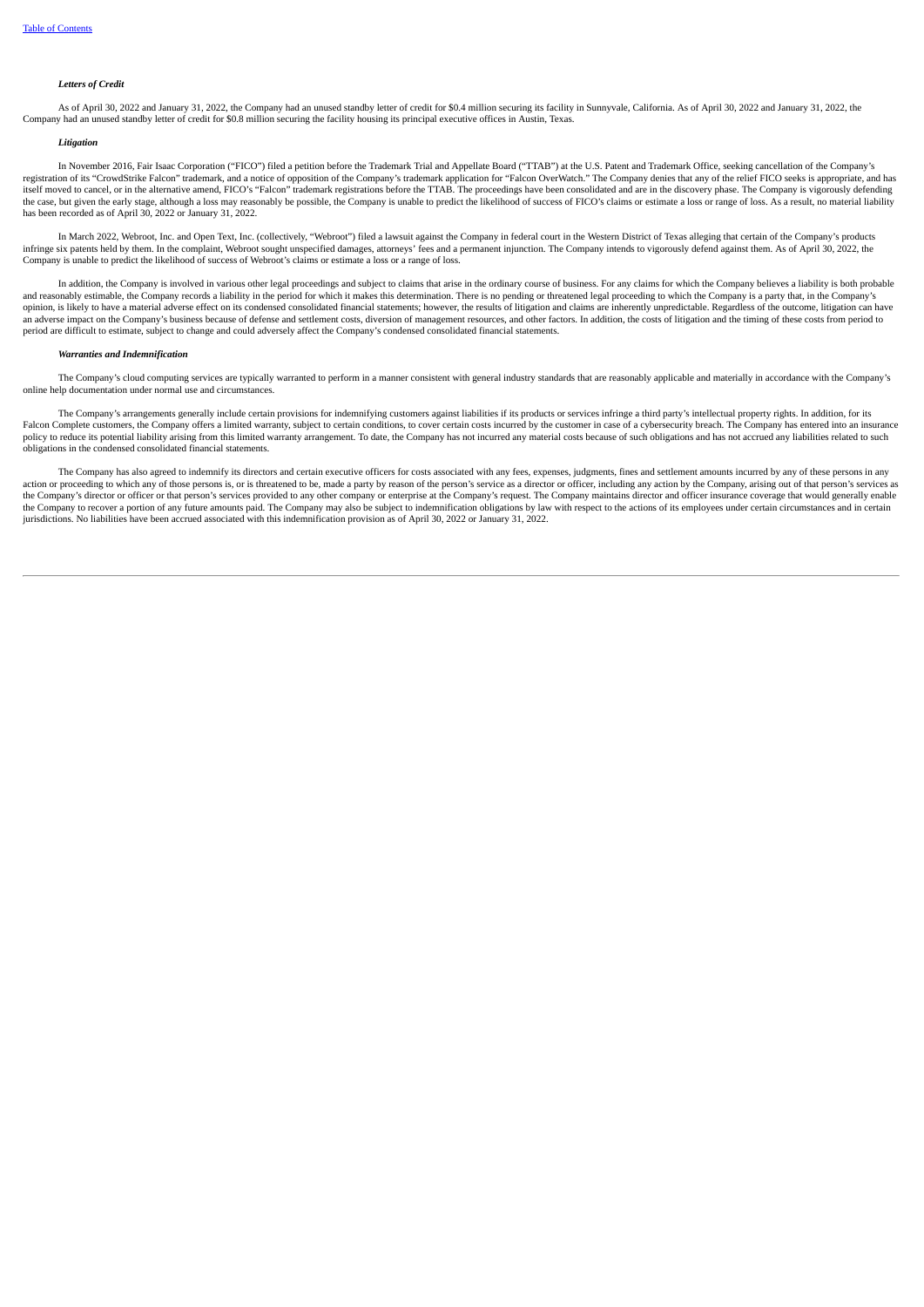#### *9. Acquisitions*

#### *Secure Circle, LLC*

On November 29, 2021, the Company acquired 100% of the equity interest of Secure Circle, LLC ("SecureCircle"), a SaaS-based cybersecurity service that extends Zero Trust security to data on, from and to the endpoint. The acquisition has been accounted for as a business combination. The total consideration transferred was \$60.8 million, which consisted solely of cash. The purchase price was allocated, on a preliminary basis, to identified intangible assets, which include developed technology and customer relationships of \$18.3 million, net tangible assets acquired of \$(0.6) million and goodwill of \$43.1 million allocated to the Company's one<br>repo growth in new markets and synergies expected to be achieved from the integration of SecureCircle. Goodwill was deductible for income tax purposes.

Subsequent to the closing of the acquisition, SecureCircle employees were granted RSUs and PSUs under the 2019 Plan. The awards which are subject to continued service will be recognized ratably as stock-based compensation expense over the requisite service period. The awards which are based on specified performance targets will be recognized under the accelerated attribution method.

The following table sets forth the components of identifiable intangible assets acquired and their estimated useful lives as of the date of acquisition (dollars in thousands):

|                                  | <b>Fair Value</b> | <b>Useful Life</b> |
|----------------------------------|-------------------|--------------------|
|                                  |                   | (in months)        |
| Developed technology             | 15,300            | 72                 |
| Customer relationships           | 3,000             | 72                 |
| Total intangible assets acquired | 18,300            |                    |

The Company incurred an immaterial amount of acquisition costs during the three months ended April 30, 2022. The acquisition costs are recorded in general and administrative expenses on the Company's condensed consolidated statement of operations.

The results of operations of SecureCircle have been included in the Company's condensed consolidated financial statements from the date of acquisition. The acquisition of SecureCircle did not have a material impact on the Company's condensed consolidated financial statements, and therefore historical and pro forma disclosures have not been presented.

#### *Humio Limited*

On March 5, 2021, the Company acquired 100% of the equity interest of Humio Limited ("Humio"), a privately-held company that is a leading provider of high-performance cloud log management and observability technology. The total consideration transferred was \$370.3 million which consisted of \$353.8 million in cash, net of \$12.5 million cash acquired, and \$4.0 million representing the fair value of replacement equity awards attributable to pre-acquisition service. The purchase price was allocated to identified intangible assets, which include developed technology, customer relationships, and trade names, of \$75.6 million, net<br>ta acquired. The goodwill was primarily attributable to the assembled workforce of Humio, planned growth in new markets, and synergies expected to be achieved from the integration of Humio. Goodwill is not deductible for income tax purposes.

Per the terms of the share purchase agreement with Humio, certain unvested stock options held by Humio employees were canceled and exchanged for replacement stock options under the 2019 Plan. Additionally, certain shares of stock issued pursuant to share-based compensation awards to entities affiliated with certain Humio employees were exchanged for replacement RSAs of the Company, which are subject to future vesting. The portion of the fair value of the replacement equity awards associated with pre-acquisition service of Humio's employees represented a component of the total purchase consideration. The remaining fair value of these<br>iss to continued service are recognized ratably as stock-based compensation expense over the requisite service period. The awards which are based on specified performance targets were recognized under the accelerated attribution method.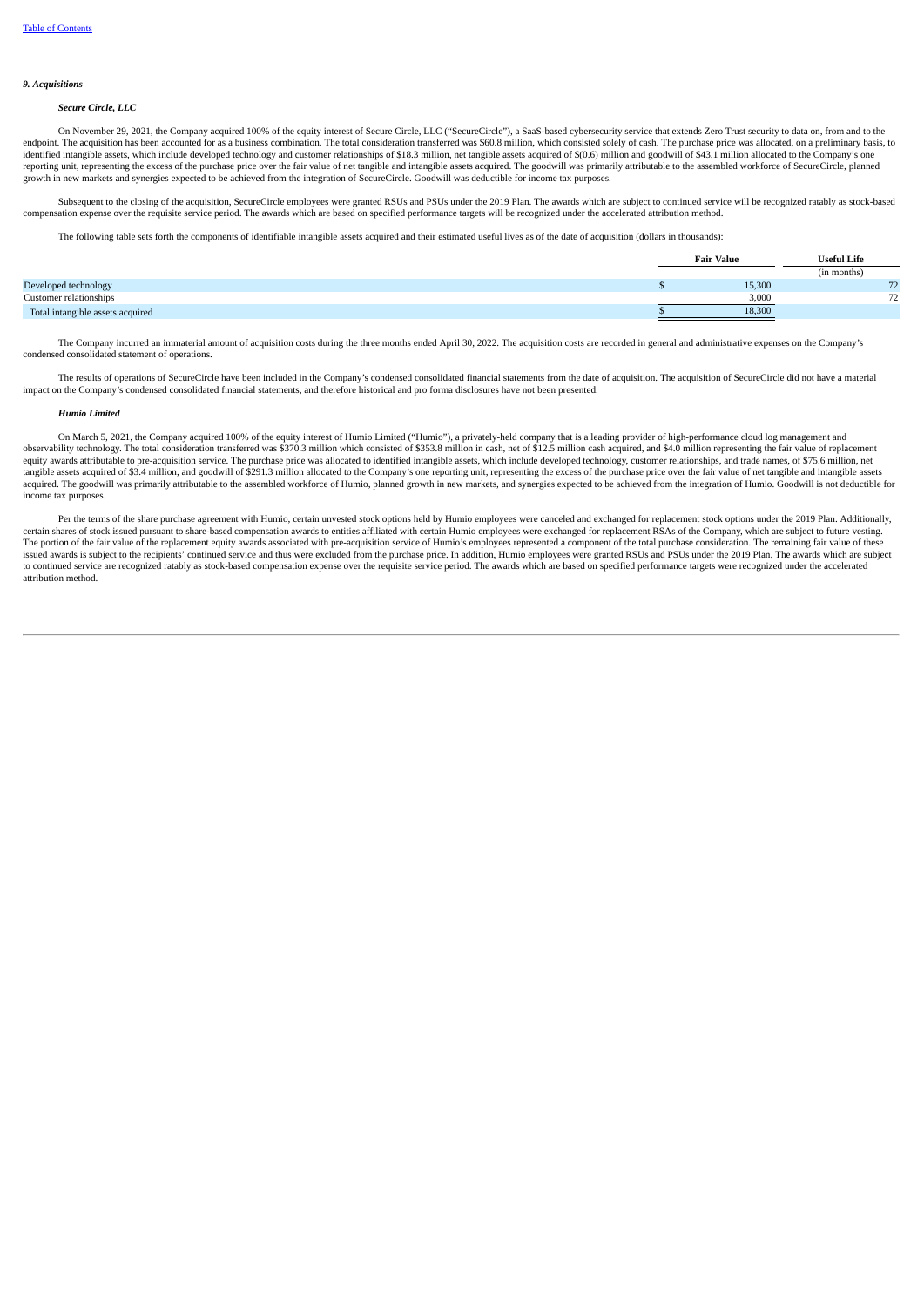The following table sets forth the fair value of the identifiable intangible assets acquired and their estimated useful lives as of the date of acquisition (dollars in thousands):

|                                  | <b>Fair Value</b> | <b>Useful Life</b> |
|----------------------------------|-------------------|--------------------|
|                                  |                   | (in months)        |
| Developed technology             | 68,800            | 96                 |
| Customer relationships           | 5,400             | 96                 |
| Trade names                      | 1,400             | 24                 |
| Total intangible assets acquired | 75,600            |                    |

The Company incurred an immaterial amount of acquisition costs during the three months ended April 30, 2022. The acquisition costs are recorded in general and administrative expenses in the Company's condensed consolidated statement of operations.

The results of operations of Humio have been included in the Company's condensed consolidated financial statements from the date of acquisition. The acquisition of Humio did not have a material impact on the Company's condensed consolidated financial statements, and therefore historical and pro forma disclosures have not been presented.

#### *10. Net Loss Per Share Attributable to Common Stockholders*

Basic and diluted net loss per share attributable to CrowdStrike's common stockholders is computed in conformity with the two-class method required for participating securities. Basic net loss per share attributable to Cro

The rights of the holders of Class A and Class B common stock are identical, except with the respect to voting and conversion rights. As such, the undistributed earnings are allocated equally to each share of common stock

The following table sets forth the computation of basic and diluted net loss per share attributable to CrowdStrike common stockholders (in thousands, except per share data):

|                                                                                                                                                        | <b>Three Months Ended April 30.</b> |               |  |          |
|--------------------------------------------------------------------------------------------------------------------------------------------------------|-------------------------------------|---------------|--|----------|
|                                                                                                                                                        |                                     | 2022          |  | 2021     |
| Numerator:                                                                                                                                             |                                     |               |  |          |
| Net loss attributable to Class A and Class B CrowdStrike common stockholders                                                                           |                                     | $(31,523)$ \$ |  | (85,049) |
| Denominator:                                                                                                                                           |                                     |               |  |          |
| Weighted-average shares used in computing net loss per share attributable to Class A and Class B of CrowdStrike common stockholders, basic and diluted |                                     | 231.179       |  | 224.153  |
| Net loss per share attributable to Class A and Class B CrowdStrike common stockholders, basic and diluted                                              |                                     | (0.14)        |  | (0.38)   |

The potential shares of common stock that were excluded from the computation of diluted net loss per share attributable to common stockholders for the periods presented because including them would have been antidilutive are as follows (in thousands):

|                                                                             | <b>April 30, 2022</b> | <b>April 30, 2021</b> |
|-----------------------------------------------------------------------------|-----------------------|-----------------------|
| Shares of common stock subject to repurchase from outstanding stock options | 132                   | 458                   |
| RSUs and PSUs subject to future vesting                                     | 8.881                 | 8.274                 |
| Shares of common stock issuable from stock options                          | 3,518                 | 5,912                 |
| Share purchase rights under the employee stock purchase plan                | 610                   | 851                   |
| Potential common shares excluded from diluted net loss per share            | 13.141                | 15,495                |

<span id="page-25-0"></span>The above table excludes founder holdbacks related to business combinations. A variable number of shares will be issued upon vesting to settle a fixed monetary amount of \$14.8 million, which shares are contingent upon continued employment with the Company. The share price will be determined based on the Company's average stock price or the volume weighted average stock price 5 days prior to each vesting date. As of April 30, 2022, 33,581 shares were issued to settle founder holdbacks at a weighted average price of \$219.36 per share.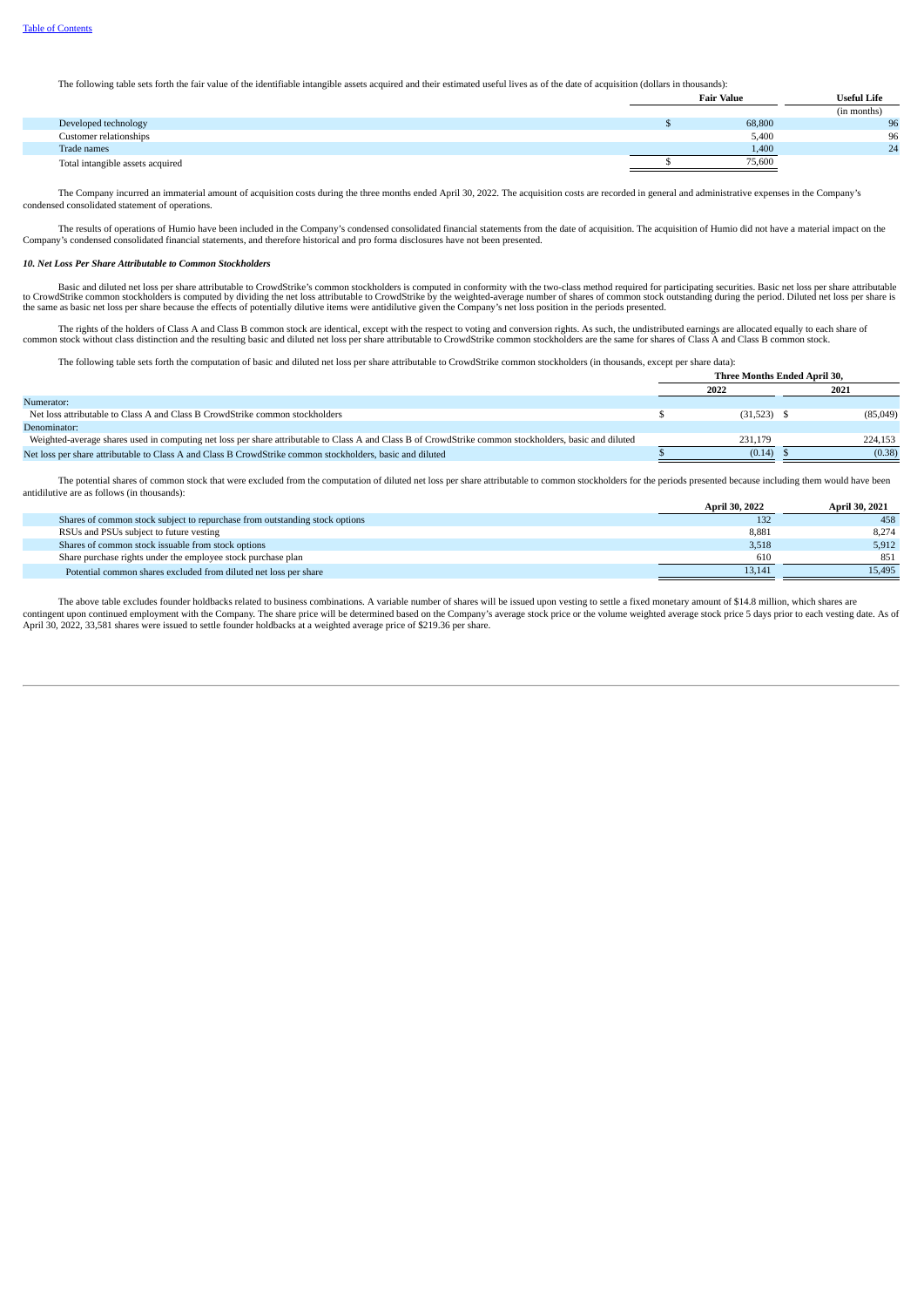#### **ITEM 2. MANAGEMENT'S DISCUSSION AND ANALYSIS OF FINANCIAL CONDITION AND RESULTS OF OPERATIONS**

The following discussion and analysis of our financial condition and results of operations should be read in conjunction with the condensed consolidated financial statements and related notes thereto included<br>elsewhere in electric in this Quarterly Report on Form 10-Q, including information with respect to our plans and strategy for our business, includes forward-looking statements that involve risks and uncertainties as described under<br>ele the heading Special Note Regarding Forward-Looking Statements following the Table of Contents of this Quarterly Report on Form 10-Q. You should review the disclosure under Part II, Item 1A, "Risk Factors" in this Quarterly Report on Form 10-Q for a discussion of important factors that could cause actual results to differ materially from the results described in or implied by the forward-looking statements contained in the following

#### **Overview**

Founded in 2011, CrowdStrike reinvented cybersecurity for the cloud era and transformed the way cybersecurity is delivered and experienced by customers. When we started CrowdStrike, cyberattackers had an asymmetric advantage over legacy cybersecurity products that could not keep pace with the rapid changes in adversary tactics. We took a fundamentally different approach to solve this problem with the CrowdStrike Falcon<br>pla keeps customers ahead of attackers by automatically detecting and preventing threats to stop breaches.

We believe our approach has defined a new category called the Security Cloud, which has the power to transform the cybersecurity industry the same way the cloud has transformed the customer relationship management, human resources, and service management industries. Using cloud-scale AI, our Security Cloud enriches and correlates trillions of cybersecurity events per week with indicators of attack, threat intelligence and enterprise data (including data from across endpoints, workloads, identities, DevOps, IT assets and configurations) to create actionable data, identify shifts in adversary tactics and automatically prevent threats in realacross our customer base. The more data that is fed into our Falcon platform, the more intelligent our Security Cloud becomes, and the more our customers benefit, creating a powerful network effect that increases the overall value we provide.

#### **Our Go-To-Market Strategy**

We sell subscriptions to our Falcon platform and cloud modules to organizations across multiple industries. We primarily sell subscriptions to our Falcon platform and cloud modules through our direct sales team that leverages our network of channel partners. Our direct sales team is comprised of field sales and inside sales professionals who are segmented by a customer's number of endpoints.

We have a low friction land-and-expand sales strategy. When customers deploy our Falcon platform, they can start with any number of cloud modules and easily add additional cloud modules. Once customers experience the benefits of our Falcon platform, they often expand their adoption over time by adding more endpoints or purchasing additional modules. We also use our sales team to identify current customers who may be interested in free trials of additional cloud modules, which serves as a powerful driver of our land-and-expand model. By segmenting our sales teams, we can deploy a low-touch sales model that efficiently identifies prospective customers.

We began as a solution for large enterprises, but the flexibility and scalability of our Falcon platform has enabled us to seamlessly offer our solution to customers of any size. We have expanded our sales focus to include any sized organization without the need to modify our Falcon platform for small and medium sized businesses.

A substantial majority of our customers purchase subscriptions with a term of one year. Our subscriptions are generally priced on a per-endpoint and per-module basis. We recognize revenue from our subscriptions ratably over the term of the subscription. We also generate revenue from our incident response and proactive professional services, which are generally priced on a time and materials basis. We view our professional service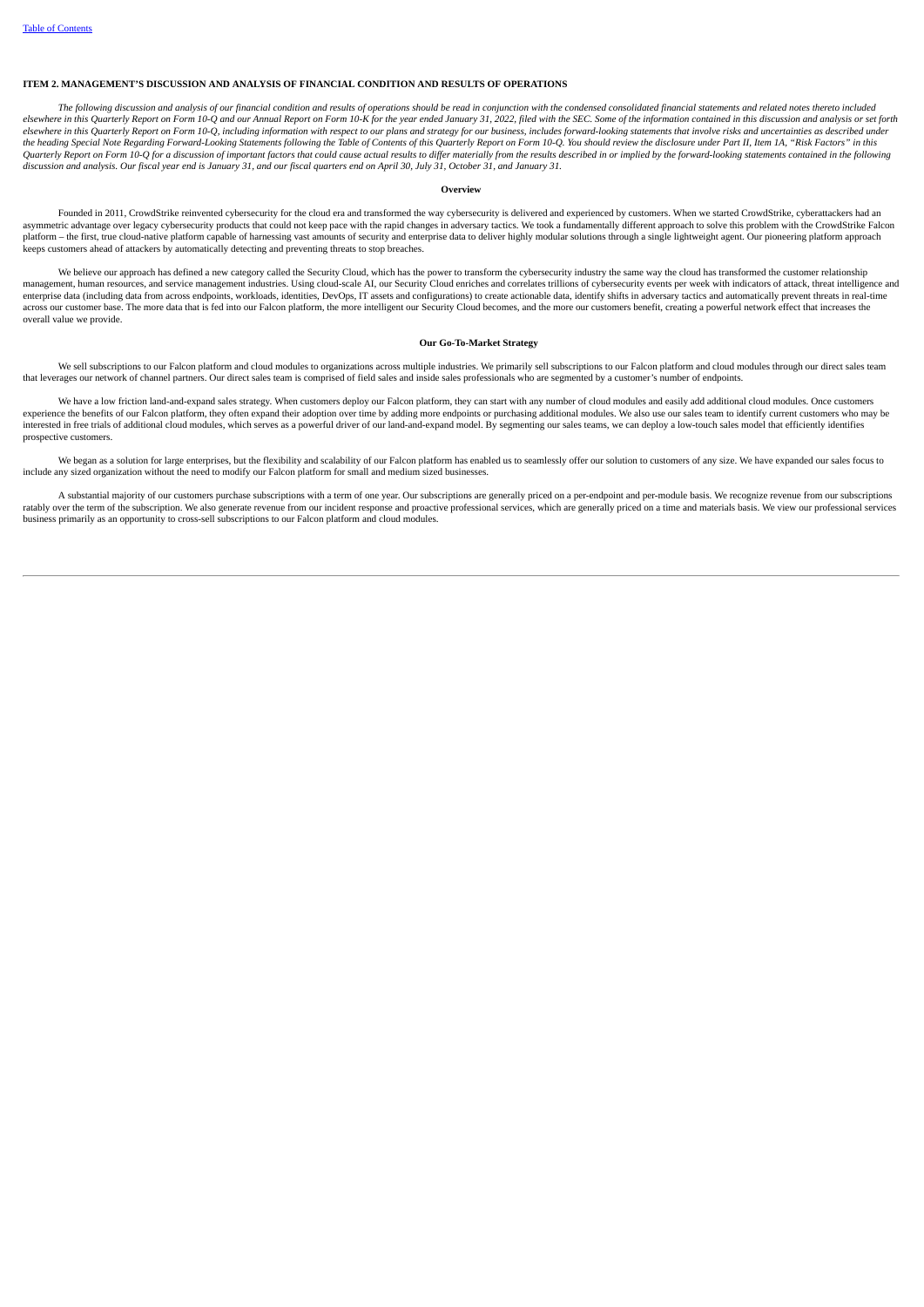#### **Certain Factors Affecting Our Performance**

Adoption of Our Solutions. We believe our future success depends in large part on the growth in the market for cloud-based SaaS-delivered endpoint security solutions. Many organizations have not yet abandoned the on-premise legacy products in which they have invested substantial personnel and financial resources to design and maintain. As a result, it is difficult to predict customer adoption rates and demand for our cloud-based solutions.

New Customer Acquisition. Our future growth depends in large part on our ability to acquire new customers. If our efforts to attract new customers are not successful, our revenue and rate of revenue growth may decline. We customer acquisitions, as many of these professional services customers subsequently purchase subscriptions to our Falcon platform. Many organizations have not yet adopted cloud-based security solutions, and since our Falcon platform has offerings for organizations of all sizes, worldwide, and across industries, we believe this presents a significant opportunity for growth.

Maintain Customer Retention and Increase Sales. Our ability to increase revenue depends in large part on our ability to retain our existing customers and increase the ARR of their subscriptions. We focus on increasing sales to our existing customers by expanding their deployments to more endpoints and selling additional cloud modules for increased functionality. Over time we have transitioned our platform from a single<br>offeri

Invest in Growth. We believe that our market opportunity is large and requires us to continue to invest significantly in sales and marketing efforts to further grow our customer base, both domestically and internationally. Our open cloud architecture and single data model have allowed us to rapidly build and deploy new cloud modules, and we expect to continue investing in those efforts to further enhance our technology platform and product functionality. In addition to our ongoing investment in research and development, we may also pursue acquisitions of businesses, technologies, and assets that complement and expand the functionality of our Falcon platform, add to our technology or security expertise, or bolster our leadership position by gaining access to new customers or markets. Furthermore, we expect our general and administrative expenses to increase in dollar amount for the foreseeable future given the additional expenses for accounting, compliance, and investor relations as we grow as a public company.

#### **Key Metrics**

We monitor the following key metrics to help us evaluate our business, identify trends affecting our business, formulate business plans, and make strategic decisions.

#### *Subscription Customers*

We define a subscription customer as a separate legal entity that has entered into a distinct subscription agreement for access to Falcon platform for which the term has not ended or with which we are negotiating a renewal contract. We do not consider our channel partners as customers, and we treat managed service security providers, who may purchase our products on behalf of multiple companies, as a single customer. While initially we focused our sales and marketing efforts on large enterprises, in recent years we have also increased our sales and marketing to small and medium sized businesses.

The following table sets forth the number of our subscription customers as of the dates presented:

|                        | t April 30. |  |        |  |  |
|------------------------|-------------|--|--------|--|--|
|                        | 2022        |  | 2021   |  |  |
| Subscription customers | 17,945      |  | 11,420 |  |  |
| Year-over-year growth  | $ -$        |  | u      |  |  |

**As of April 30,**

We added 1,620 net new subscription customers during the three months ended April 30, 2022, for a total of 17,945 subscription customers as of April 30, 2022, representing 57% growth year-over-year. We added 1,524 net new subscription customers in the three months ended April 30, 2021, including 119 from the acquisition of Humio, for a total of 11,420 subscription customers as of April 30, 2021, representing 82% growth yearover-year.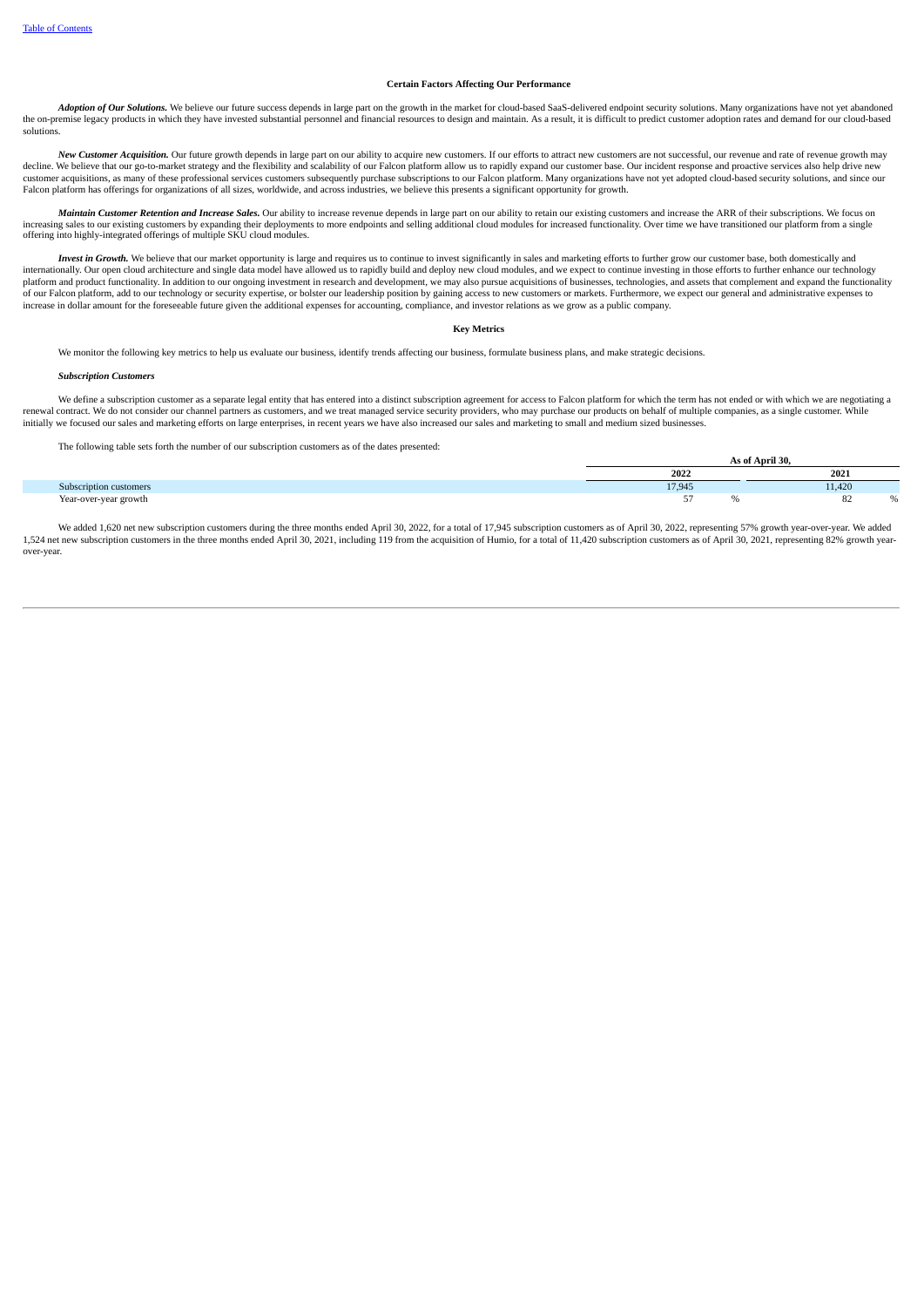#### *Annual Recurring Revenue ("ARR")*

ARR is calculated as the annualized value of our customer subscription contracts as of the measurement date, assuming any contract that expires during the next 12 months is renewed on its existing terms. To the extent that we are negotiating a renewal with a customer after the expiration of the subscription, we continue to include that revenue in ARR if we are actively in discussion with such an organization for a new subscriptio or renewal, or until such organization notifies us that it is not renewing its subscription.

The following table sets forth our ARR as of the dates presented (dollars in thousands):

| The following tubic sets form our riferent us of the units presented (ubility in inoustinus). |                 |           |  |  |           |   |  |
|-----------------------------------------------------------------------------------------------|-----------------|-----------|--|--|-----------|---|--|
|                                                                                               | As of April 30. |           |  |  |           |   |  |
|                                                                                               |                 | 2022      |  |  | 2021      |   |  |
| Annual recurring revenue                                                                      |                 | 1,921,831 |  |  | .,193,889 |   |  |
| Year-over-year growth                                                                         |                 |           |  |  | -         | % |  |

ARR grew to \$1.9 billion as of April 30, 2022, of which \$190.5 million was net new ARR added for the three months ended April 30, 2022. ARR grew to \$1.2 billion as of April 30, 2021, of which \$143.8 million was net new ARR added in the three months ended April 30, 2021, including \$3.6 million from the acquisition of Humio.

#### *Dollar-Based Net Retention Rate*

Our dollar-based net retention rate compares our ARR from a set of subscription customers against the same metric for those subscription customers from the prior year. Our dollar-based net retention rate reflects customer renewals, expansion, contraction, and churn, and excludes revenue from our incident response and proactive services. We calculate our dollar-based net retention rate as of period end by starting with the ARR from all subscription customers as of 12 months prior to such period end, or Prior Period ARR. We then calculate the ARR from these same subscription customers as of the current period end, or Current Period ARR. Current Period ARR includes any expansion and is net of contraction or churn over the trailing 12 months but excludes revenue from new subscription customers in the current period. We then divide the Current Period ARR by the Prior Period ARR to arrive at our dollar-based net retention rate.

Our dollar-based net retention rate was above 120% as of April 30, 2022. Our dollar-based net retention rate can fluctuate from period to period due to large customer contracts in a given period, which may reduce our dollar-based net retention rate in subsequent periods if the customer makes a larger upfront purchase and does not continue to increase purchases.

Our dollar-based net retention rate has varied from quarter to quarter due to a number of factors and we expect that trend to continue. In addition, we have seen strong success with our strategy to land bigger deals with more modules, and we are also seeing an acceleration in our acquisition of new customers. While we view these two trends as positive developments, they have a natural trade off on our ability to expand business with existing customers in the near term.

#### **Components of Our Results of Operations**

#### *Revenue*

*Subscription Revenue.* Subscription revenue primarily consists of subscription fees for our Falcon platform and additional cloud modules that are supported by our cloud-based platform. Subscription revenue is driven primarily by the number of subscription customers, the number of endpoints per customer, and the number of cloud modules included in the subscription. We recognize subscription revenue ratably over the term of the agreement, which is generally one to three years. Because the majority of our subscription customers are billed upfront, we have recorded significant deferred revenue. Consequently, a substantial portion of the revenue that we report in each period is attributable to the recognition of deferred revenue relating to subscriptions that we entered into during previous periods. The majority of our customers are invoiced annually in advance or multi-year in advance.

Professional Services Revenue. Professional services revenue includes incident response and proactive services, forensic and malware analysis, and attribution analysis. Professional services are generally sold separately from subscriptions to our Falcon platform, although customers frequently enter into a separate arrangement to purchase subscriptions to our Falcon platform at the conclusion of a professional services<br>arrangemen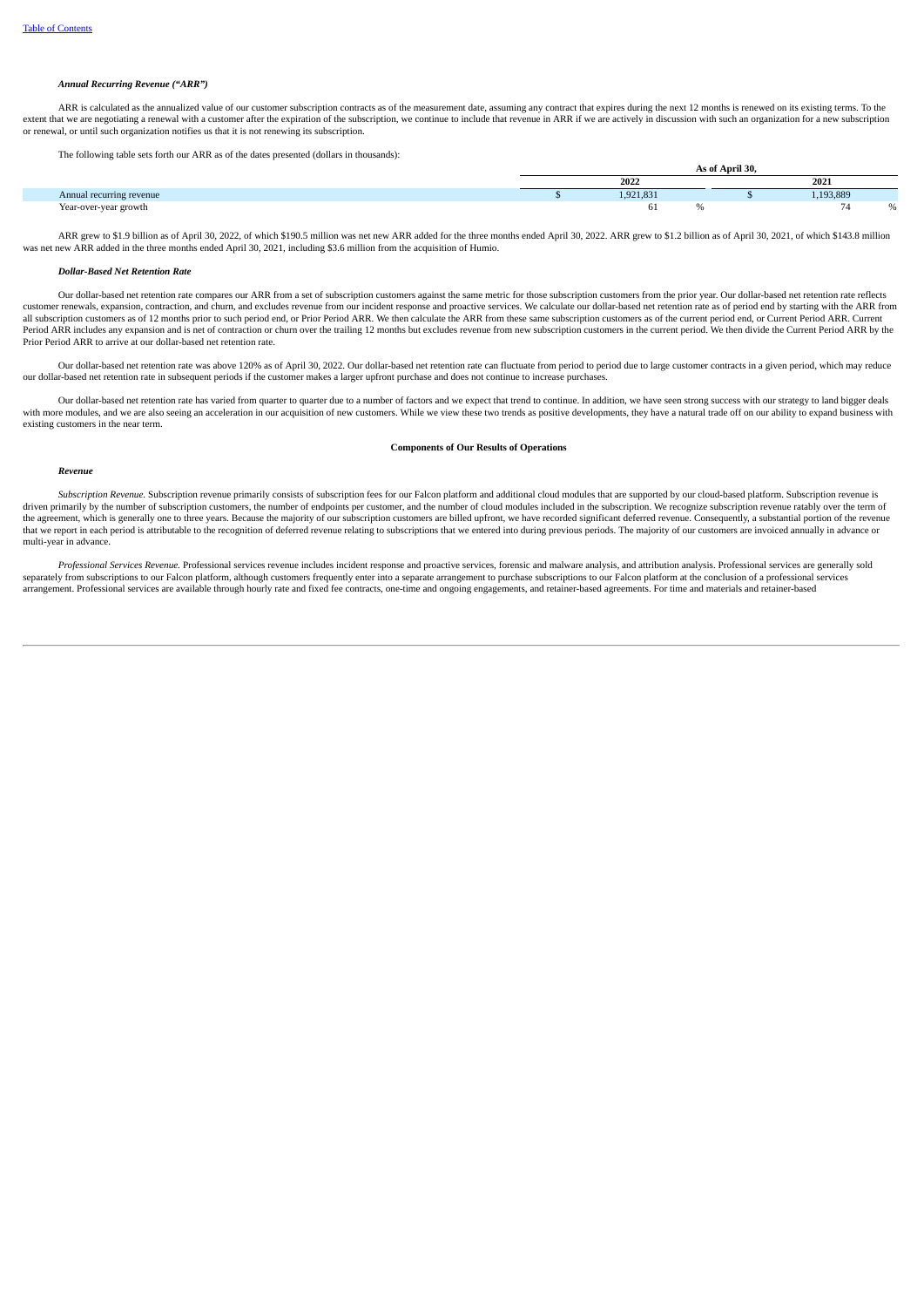arrangements, revenue is recognized as services are performed. Fixed fee contracts account for an immaterial portion of our revenue.

#### *Cost of Revenue*

Subscription Cost of Revenue. Subscription cost of revenue consists primarily of costs related to hosting our cloud-based Falcon platform in data centers, amortization of our capitalized internal-use software, employee-related costs such as salaries and bonuses, stock-based compensation expense, benefits costs associated with our operations and support personnel, software license fees, property and equipment depreciation, amortization of acquired intangibles, and an allocated portion of facilities and administrative costs.

As new customers subscribe to our platform and existing subscription customers increase the number of endpoints on our Falcon platform, our cost of revenue will increase due to greater cloud hosting costs related to powering new cloud modules and the incremental costs for storing additional data collected for such cloud modules and employee-related costs. We intend to continue to invest additional resources in our cloud platform and our customer support organizations as we grow our business. The level and timing of investment in these areas could affect our cost of revenue in the future.

Professional Services Cost of Revenue. Professional services cost of revenue consists primarily of employee-related costs, such as salaries and bonuses, stock-based compensation expense, technology, property and equipment depreciation, and an allocated portion of facilities and administrative costs.

#### *Gross Profit and Gross Margin*

Gross profit and gross margin have been and will continue to be affected by various factors, including the timing of our acquisition of new subscription customers, renewals from existing subscription customers, sales of additional modules to existing subscription customers, the data center and bandwidth costs associated with operating our cloud platform, the extent to which we expand our customer support and cloud operations organizations, and the extent to which we can increase the efficiency of our technology, infrastructure, and data centers through technological improvements. We expect our gross profit to increase in dollar amount and our<br> number of breaches experienced by non-customers. Also, we view our professional services solutions in the context of our larger business and as a significant lead generator for new subscriptions. Because of these factors, our services revenue and gross margin may fluctuate over time.

#### *Operating Expenses*

Our operating expenses consist of sales and marketing, research and development and general administrative expenses. For each of these categories of expense, employee-related expenses are the most significant component, which include salaries, employee bonuses, sales commissions, and employer payroll tax. Operating expenses also include an allocated portion of overhead costs for facilities and IT.

*Sales and Marketing.* Sales and marketing expenses primarily consist of employee-related expenses such as salaries, commissions, and bonuses. Sales and marketing expenses also include stock-based compensation; expenses related to our Fal.Con customer conference and other marketing events; an allocated portion of facilities and administrative expenses; amortization of acquired intangibles, and cloud hosting and related services costs related to proof of value efforts. We capitalize and amortize sales commissions and any other incremental payments made upon the initial acquisition of a subscription or upsells to existing customers sales and marketing expense over the estimated customer life, and capitalize and amortize any such expenses paid for the renewal of a subscription to sales and marketing expense over the term of the renewal.

We expect sales and marketing expenses to increase in dollar amount as we continue to make significant investments in our sales and marketing organization to drive additional revenue, further penetrate the market, and expand our global customer base. However, we anticipate sales and marketing expenses to decrease as a percentage of our total revenue over time, although our sales and marketing expenses may fluctuate as a percentage of our total revenue from period-to-period depending on the timing of these expenses.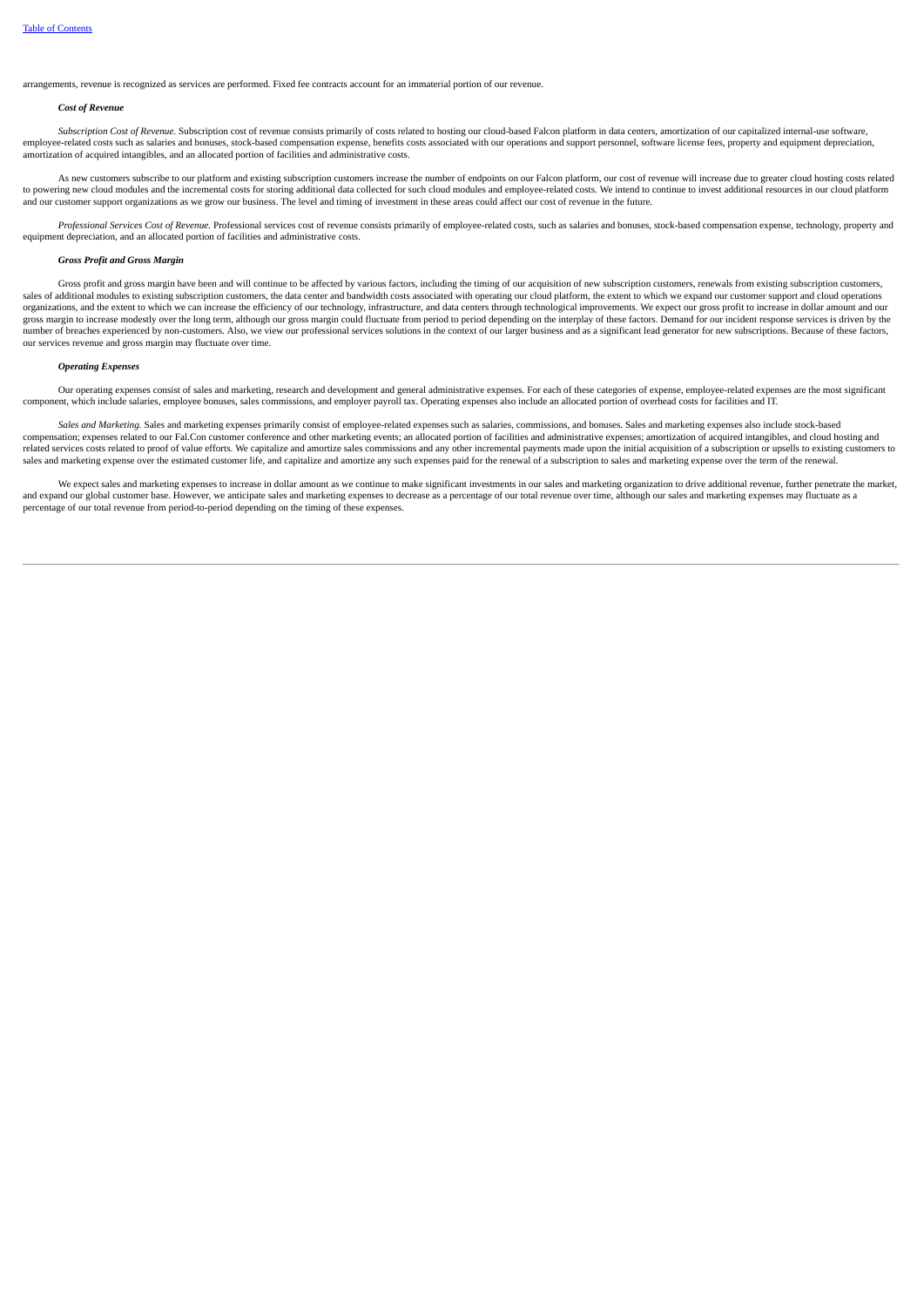Research and Development. Research and development expenses primarily consist of employee-related expenses such as salaries and bonuses: stock-based compensation: consulting expenses related to the design. development, testing, and enhancements of our subscription services; and an allocated portion of facilities and administrative expenses. Our cloud platform is software-driven, and our research and development teams employ software engineers in the design, and the related development, testing, certification, and support of these solutions.

We expect research and development expenses to increase in dollar amount as we continue to increase investments in our technology architecture and software platform. However, we anticipate research and development expenses to decrease as a percentage of our total revenue over time, although our research and development expenses may fluctuate as a percentage of our total revenue from period-to-period depending on the timing of these expenses.

General and Administrative. General and administrative expenses consist of employee-related expenses such as salaries and bonuses; stock-based compensation; and related expenses for our executive, finance, human resources, and legal organizations. In addition, general and administrative expenses include outside legal, accounting, and other professional fees; and an allocated portion of facilities and administrative expenses.

We expect general and administrative expenses to increase in dollar amount over time. However, we anticipate general and administrative expenses to decrease as a percentage of our total revenue over time although our general and administrative expenses may fluctuate as a percentage of our total revenue from period-to-period depending on the timing of these expenses.

Interest Expense. Interest Expense consists primarily of interest expense from amortization of debt issuance costs, contractual interest expense for our Senior Notes issued in January 2021, and amortization of debt issuance costs on our secured revolving credit facility.

*Other Income, Net.* Other income, net, consists primarily of income earned on our cash and cash equivalents, if any; gain on strategic investments and foreign currency transaction gains and losses.

Provision for Income Taxes. Provision for income taxes consists of state income taxes in the United States, foreign income taxes, including taxes related to the intercompany sale of intellectual property from the United St federal and state and UK deferred tax assets that we have determined are not realizable on a more likely than not basis.

Net Income Attributable to Non-controlling Interest Net income attributable to non-controlling interest consists of the Falcon Funds' non-controlling interest share of mark-to-market gains and interest income from our strategic investments.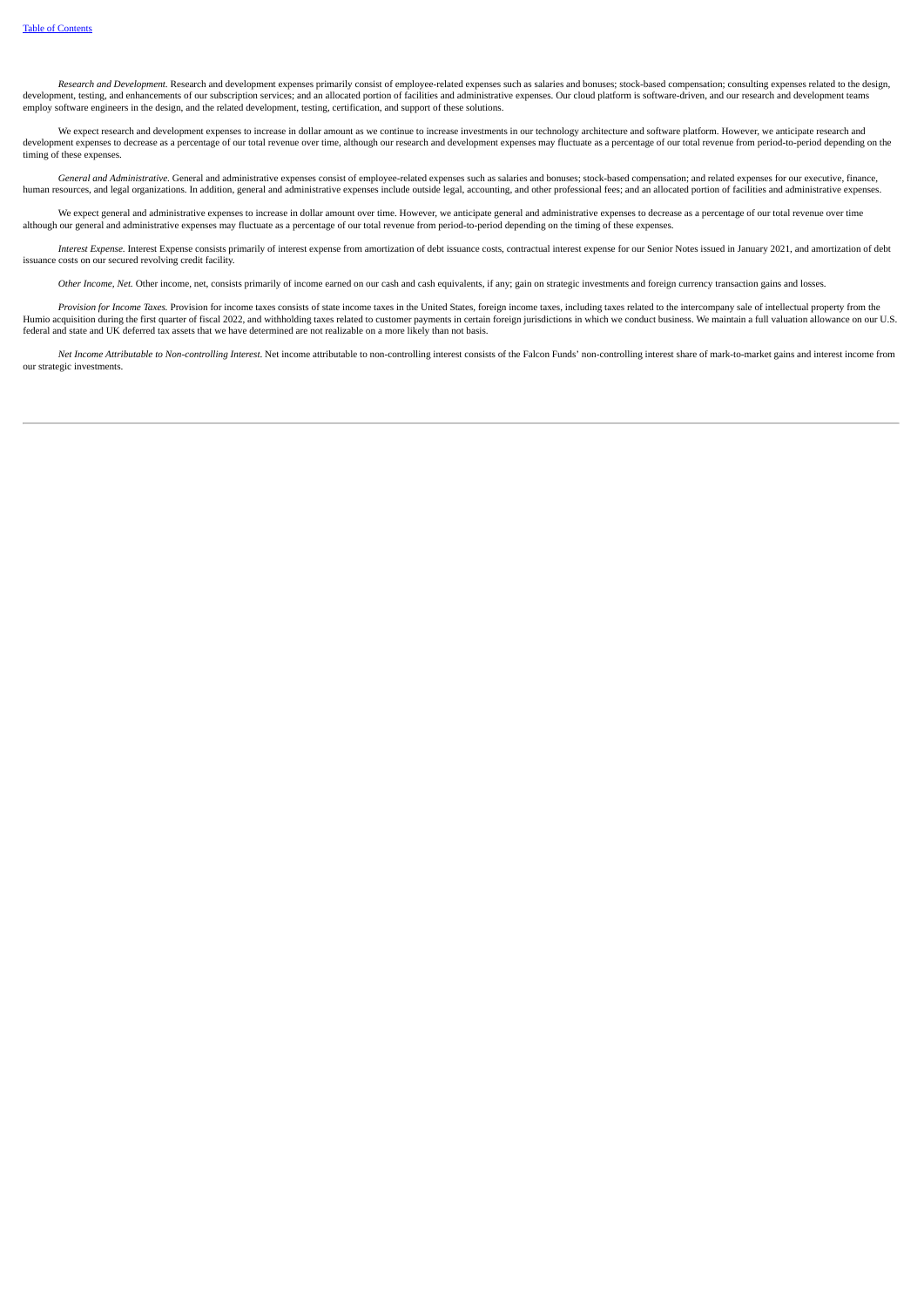#### **Results of Operations**

The following tables set forth our condensed consolidated statements of operations for each period presented (in thousands, except percentages):

|                                                     | Three Months Ended April 30, |   |           | Change |           | Change |      |
|-----------------------------------------------------|------------------------------|---|-----------|--------|-----------|--------|------|
|                                                     | 2022                         |   | 2021      |        |           | $\%$   |      |
| Revenue                                             |                              |   |           |        |           |        |      |
| Subscription                                        | \$<br>459,822                | S | 281,228   | \$     | 178,594   | 64     | $\%$ |
| Professional services                               | 28,012                       |   | 21,615    |        | 6,397     | 30     | $\%$ |
| Total revenue                                       | 487,834                      |   | 302,843   |        | 184,991   | 61     | $\%$ |
| Cost of revenue                                     |                              |   |           |        |           |        |      |
| Subscription                                        | 107,942                      |   | 64,903    |        | 43,039    | 66     | $\%$ |
| Professional services                               | 18,890                       |   | 13,602    |        | 5,288     | 39     | $\%$ |
| Total cost of revenue                               | 126,832                      |   | 78,505    |        | 48,327    | 62     | $\%$ |
| Gross profit                                        | 361,002                      |   | 224,338   |        | 136,664   | 61     | $\%$ |
| Operating expenses                                  |                              |   |           |        |           |        |      |
| Sales and marketing                                 | 193,532                      |   | 135,131   |        | 58,401    | 43     | $\%$ |
| Research and development                            | 123,399                      |   | 78,180    |        | 45,219    | 58     | $\%$ |
| General and administrative                          | 67,954                       |   | 42,374    |        | 25,580    | 60     | $\%$ |
| Total operating expenses                            | 384,885                      |   | 255,685   |        | 129,200   | 51     | $\%$ |
| Loss from operations                                | (23, 883)                    |   | (31, 347) |        | 7,464     | (24)   | $\%$ |
| Interest expense                                    | (6,298)                      |   | (6,230)   |        | (68)      |        | $\%$ |
| Other income, net                                   | 3,212                        |   | 4,768     |        | (1,556)   | (33)   | $\%$ |
| Loss before provision for income taxes              | (26,969)                     |   | (32, 809) |        | 5,840     | (18)   | $\%$ |
| Provision for income taxes                          | 3,440                        |   | 50,062    |        | (46, 622) | (93)   | $\%$ |
| Net loss                                            | (30, 409)                    |   | (82, 871) |        | 52,462    | (63)   | $\%$ |
| Net income attributable to non-controlling interest | 1,114                        |   | 2,178     |        | (1,064)   | (49)   | $\%$ |
| Net loss attributable to CrowdStrike                | (31,523)                     |   | (85,049)  | \$     | 53,526    | (63)   | $\%$ |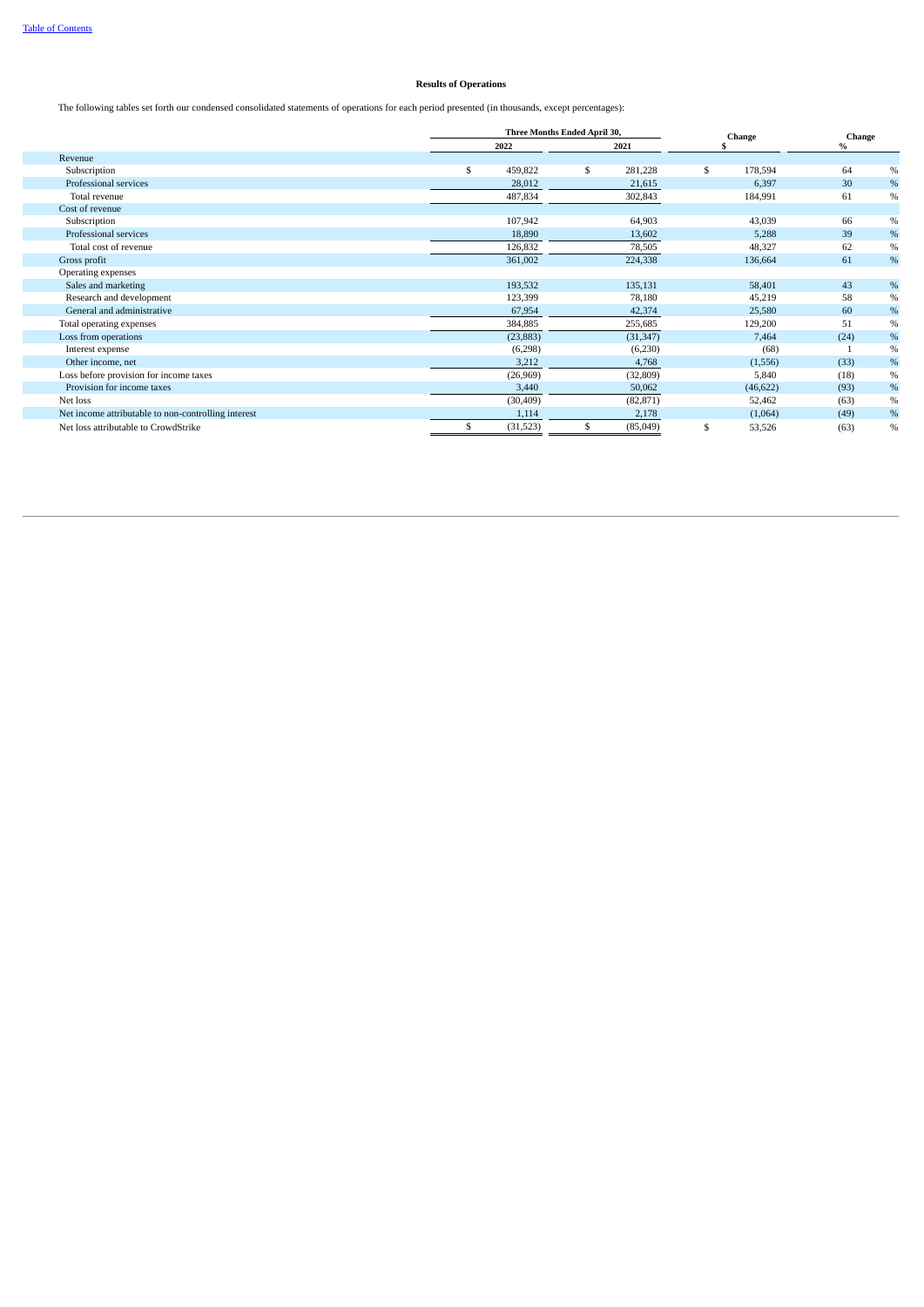#### The following table presents the components of our condensed consolidated statements of operations as a percentage of total revenue for the periods presented:

|                                                     | Three Months Ended April 30, |      |                |      |  |
|-----------------------------------------------------|------------------------------|------|----------------|------|--|
|                                                     | 2022                         |      | 2021           |      |  |
|                                                     |                              |      | $\%$           |      |  |
| Revenue                                             |                              |      |                |      |  |
| Subscription                                        | 94                           | $\%$ | 93             | $\%$ |  |
| Professional services                               | 6                            | %    |                | $\%$ |  |
| Total revenue                                       | 100                          | $\%$ | 100            | $\%$ |  |
| Cost of revenue                                     |                              |      |                |      |  |
| Subscription                                        | 22                           | $\%$ | 21             | $\%$ |  |
| Professional services                               | $\overline{4}$               | $\%$ | $\overline{4}$ | $\%$ |  |
| Total cost of revenue                               | 26                           | $\%$ | 26             | $\%$ |  |
| Gross profit                                        | 74                           | $\%$ | 74             | $\%$ |  |
| Operating expenses                                  |                              |      |                |      |  |
| Sales and marketing                                 | 40                           | %    | 45             | $\%$ |  |
| Research and development                            | 25                           | $\%$ | 26             | $\%$ |  |
| General and administrative                          | 14                           | %    | 14             | $\%$ |  |
| Total operating expenses                            | 79                           | $\%$ | 84             | $\%$ |  |
| Loss from operations                                | (5)                          | %    | (10)           | $\%$ |  |
| Interest expense                                    | (1)                          | %    | (2)            | $\%$ |  |
| Other income, net                                   |                              | $\%$ | $\overline{2}$ | $\%$ |  |
| Loss before provision for income taxes              | (6)                          | $\%$ | (11)           | $\%$ |  |
| Provision for income taxes                          | $\mathbf{1}$                 | %    | 17             | $\%$ |  |
| Net loss                                            | (6)                          | %    | (27)           | $\%$ |  |
| Net income attributable to non-controlling interest | —                            | %    |                | $\%$ |  |
| Net loss attributable to CrowdStrike                | (6)                          | $\%$ | (28)           | $\%$ |  |

*Comparison of the Three Months Ended April 30, 2022 and 2021*

*Revenue*

The following shows total revenue from subscriptions and professional services for the three months ended April 30, 2022 as compared to the three months ended April 30, 2021 (in thousands, except percentages):

|                       | Three Months Ended April 30, |  |         | Change  | Change |  |
|-----------------------|------------------------------|--|---------|---------|--------|--|
|                       | 2022                         |  | 2021    |         |        |  |
| Subscription          | 459,822                      |  | 281,228 | 178,594 | 64 %   |  |
| Professional services | 28,012                       |  | 21.615  | 6,397   | 30 %   |  |
| Total revenue         | 487,834                      |  | 302,843 | 184,991 | 61 %   |  |

Total revenue increased by \$185.0 million, or 61%, for the three months ended April 30, 2022, compared to the three months ended April 30, 2021. Subscription revenue accounted for 94% of our total revenue for the three mon 2022, and 7% of our total revenue for the three months ended April 30, 2021.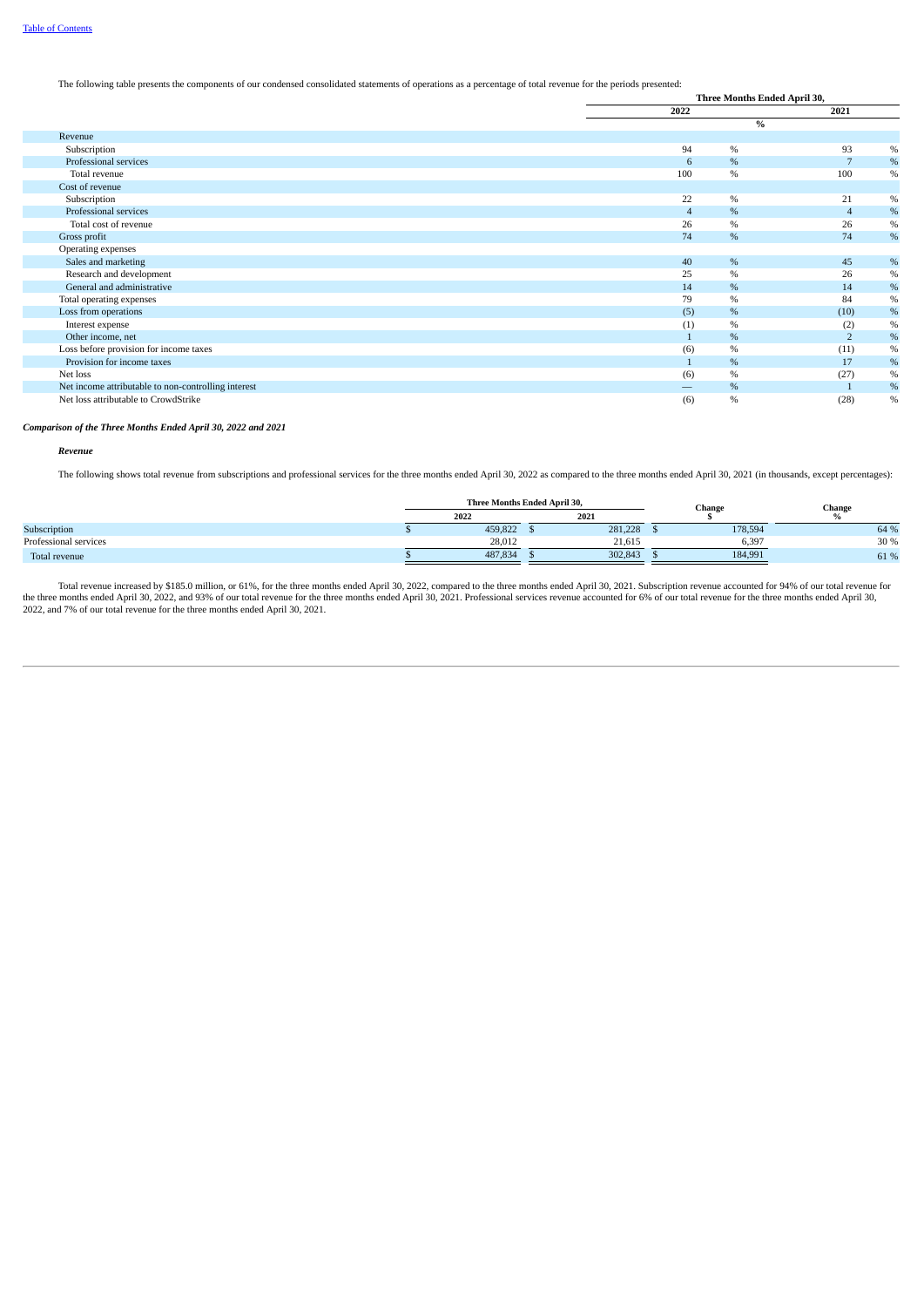Subscription revenue increased by \$178.6 million, or 64%, for the three months ended April 30, 2022, compared to the three months ended April 30, 2021, which was primarily driven by the addition of new customers and the sale of additional endpoints and modules to existing customers. As of April 30, 2022, we had a total of 17,945 subscription customers, which represents 57% growth from April 30, 2021.

Professional services revenue increased by \$6.4 million, or 30%, for the three months ended April 30, 2022, compared to the three months ended April 30, 2021, which was primarily attributable to an increase in the number of professional services revenue increased by  $\phi$ . Thinking, or boxi, for the time include the months enter the professional services hours performed and an increase in services offerings that are not based on bill

#### *Cost of Revenue, Gross Profit, and Gross Margin*

The following shows cost of revenue related to subscriptions and professional services for the three months ended April 30, 2022 as compared to the three months ended April 30, 2021 (in thousands, except percentages):

|                       | Three Months Ended April 30, |         |  |        | Change |        | Change |  |
|-----------------------|------------------------------|---------|--|--------|--------|--------|--------|--|
|                       | 2021<br>2022                 |         |  |        |        |        |        |  |
| Subscription          |                              | 107,942 |  | 64,903 |        | 43,039 | 66 %   |  |
| Professional services |                              | 18.890  |  | 13.602 |        | 5,288  | 39 %   |  |
| Total cost of revenue |                              | 126,832 |  | 78.505 |        | 48,327 | 62 %   |  |

Total cost of revenue increased by \$48.3 million, or 62%, for the three months ended April 30, 2022, compared to the three months ended April 30, 2021. Subscription cost of revenue increased by \$43.0 million, or 66%, for the three months ended April 30, 2022, compared to the three months ended April 30, 2021. The increase in subscription cost of revenue was primarily due to an increase in cloud hosting and related services cost of \$22.8 million driven by increased customer activity, an increase in employee-related expenses of \$9.7 million driven by a 45% increase in average headcount, an increase in stock-based compensation expense of \$2.3 million, an increase in depreciation of data center equipment of \$2.0 million, an increase in allocated overhead costs of \$1.8 million, an increase in depreciation of internal-use software of \$1.8 million and an increase in amortization of intangible assets of \$1.4 million.

Professional services cost of revenue increased by \$5.3 million, or 39%, for the three months ended April 30, 2022, compared to the three months ended April 30, 2021. The increase in professional services cost of evenue wa consulting expense of \$0.8 million.

The following shows gross profit and gross margin for subscriptions and professional services for the three months ended April 30, 2022 as compared to the three months ended April 30, 2021 (in thousands, except percentages):

|                                    | Three Months Ended April 30. |         |      |         | Change |         | Change |  |
|------------------------------------|------------------------------|---------|------|---------|--------|---------|--------|--|
|                                    | 2022                         |         | 2021 |         |        |         |        |  |
| Subscription gross profit          |                              | 351,880 |      | 216,325 |        | 135,555 | 63 %   |  |
| Professional services gross profit |                              | 9.122   |      | 8.013   |        | 1,109   | 14 %   |  |
| Total gross profit                 |                              | 361,002 |      | 224,338 |        | 136,664 | 61 %   |  |

|                                    | Three Months Ended April 30, | Change |                          |
|------------------------------------|------------------------------|--------|--------------------------|
|                                    | 2022                         | 2021   |                          |
| Subscription gross margin          | 77 %                         | 77 %   | $\overline{\phantom{a}}$ |
| Professional services gross margin | 330 <sub>0</sub>             | 37 %   | (4)%                     |
| Total gross margin                 | 74 %                         | 74 %   | $\overline{\phantom{a}}$ |

Subscription gross margin was relatively flat for the three months ended April 30, 2022, compared to the three months ended April 30, 2021.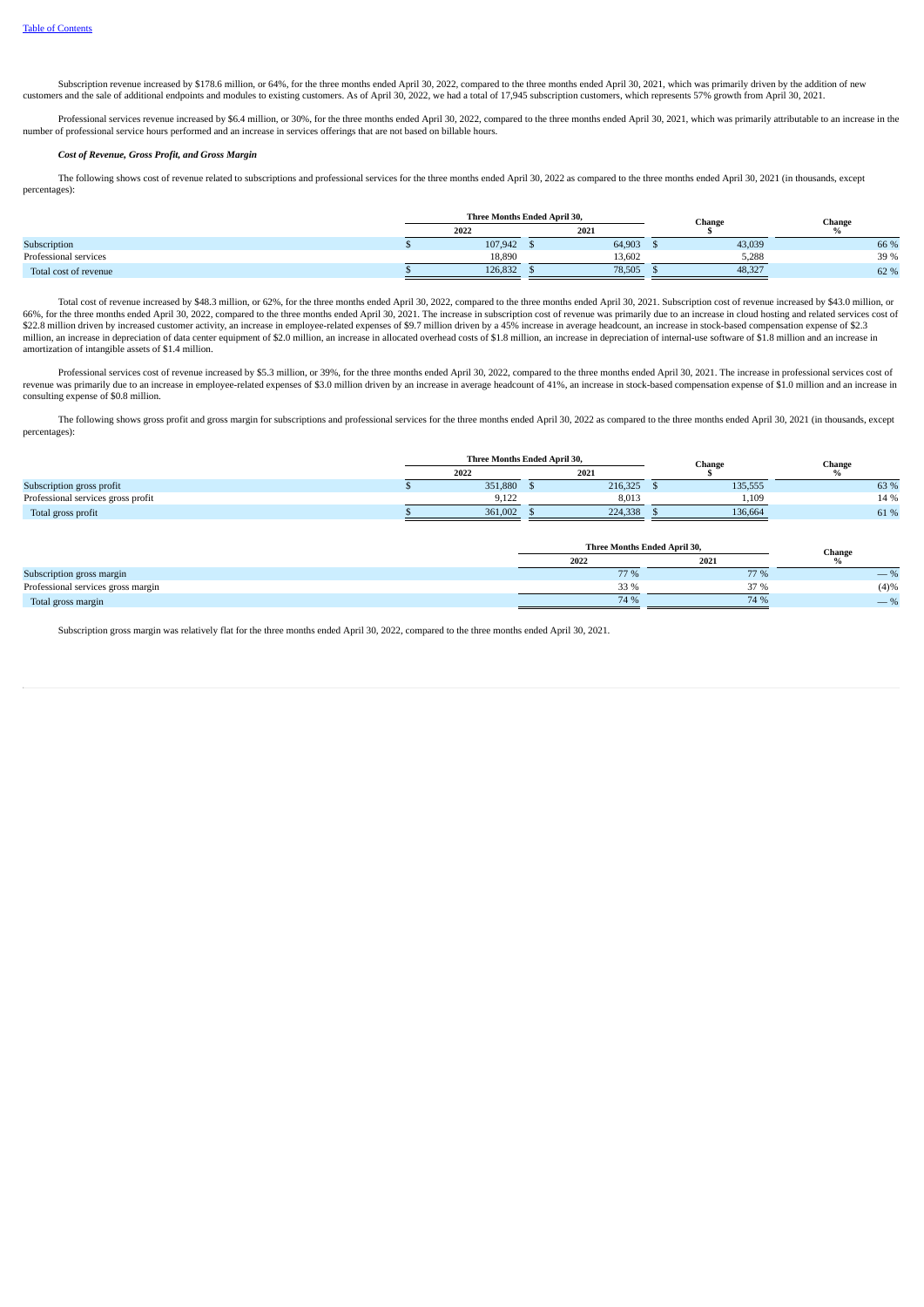Professional services gross margin decreased by 4% for the three months ended April 30, 2022, compared to the three months ended April 30, 2021. The decrease in professional services gross margin was primarily due higher employee-related expenses and higher stock-based compensation during the three months ended April 30, 2022 compared to the three months ended April 30, 2021, partially offset with an increase in the number of professional service hours performed and increase in services offerings that are not based on billable hours.

#### *Operating Expenses*

#### *Sales and Marketing*

The following shows sales and marketing expenses for the three months ended April 30, 2022 as compared to the three months ended April 30, 2021 (in thousands, except percentage):

|                                                                            | Thre                       | e Months Ended April 30. |         | Chang  | <b>Change</b> |  |
|----------------------------------------------------------------------------|----------------------------|--------------------------|---------|--------|---------------|--|
|                                                                            | 202                        | 2021                     |         |        |               |  |
| <b>Contract Contract Contract</b><br>Sales.<br>, marketing expenses<br>. . | 10 <sup>2</sup><br>190.004 |                          | .00.101 | 58,401 |               |  |

Sales and marketing expenses increased by \$58.4 million, or 43%, for the three months ended April 30, 2022, compared to the three months ended April 30, 2021. The increase in sales and marketing expenses was primarily due to an increase in employee-related expenses of \$31.0 million driven by a 37% increase in average headcount, an increase in stock-based compensation of \$9.3 million, an increase in marketing programs of \$5.3<br>m

#### *Research and Development*

The following shows research and development expenses for the three months ended April 30, 2022 as compared to the three months ended April 30, 2021 (in thousands, except percentage):

|                                           |         | Three Months Ended April 30. | Change | <b>Change</b>      |
|-------------------------------------------|---------|------------------------------|--------|--------------------|
|                                           | 2022    | 20<br>2021                   |        |                    |
| Research,<br>h and development expenses . | 123.399 | 78.180                       | 15.216 | $F^{\Omega}$<br>JU |

Research and development expenses increased by \$45.2 million, or 58%, for the three months ended April 30, 2022, compared to the three months ended April 30, 2021. This increase was primarily due to an increase in employee-related expenses of \$21.7 million driven by a 50% increase in average headcount, an increase in stock-based compensation of \$16.2 million, and an increase in allocated overhead costs of \$3.6 million.

#### *General and Administrative*

The following shows general and administrative expenses for the three months ended April 30, 2022 as compared to the three months ended April 30, 2021 (in thousands, except percentage):

|                             | e Months Ended April 30.<br><b>Three</b><br>Chang |                  |      |       |  |                  | Change |  |
|-----------------------------|---------------------------------------------------|------------------|------|-------|--|------------------|--------|--|
|                             |                                                   | 2022             | 2021 |       |  |                  |        |  |
| and administrative expenses |                                                   | 67.95/<br>ככ, וט |      | 12.27 |  | DE FOC<br>23,30U | υu     |  |

General and administrative expenses increased by \$25.6 million, or 60%, for the three months ended April 30, 2022, compared to the three months ended April 30, 2021. The increase in general and administrative expenses was primarily due to an increase in stock-based compensation expense of \$19.3 million, an increase in employee-related expenses of \$4.8 million driven by a 50% increase in average headcount, an increase in allocated overhead costs of \$1.1 million, an increase in tax and licenses expense of \$0.9 million, and an increase in corporate insurance costs of \$0.7 million, partially offset by a decrease in consulting expenses of \$3.9 million during the three months ended April 30, 2022.

#### *Interest Expense and Other Income, Net*

The following shows Interest expense and Other income, net, for the three months ended April 30, 2022 as compared to the three months ended April 30, 2021 (in thousands, except percentages):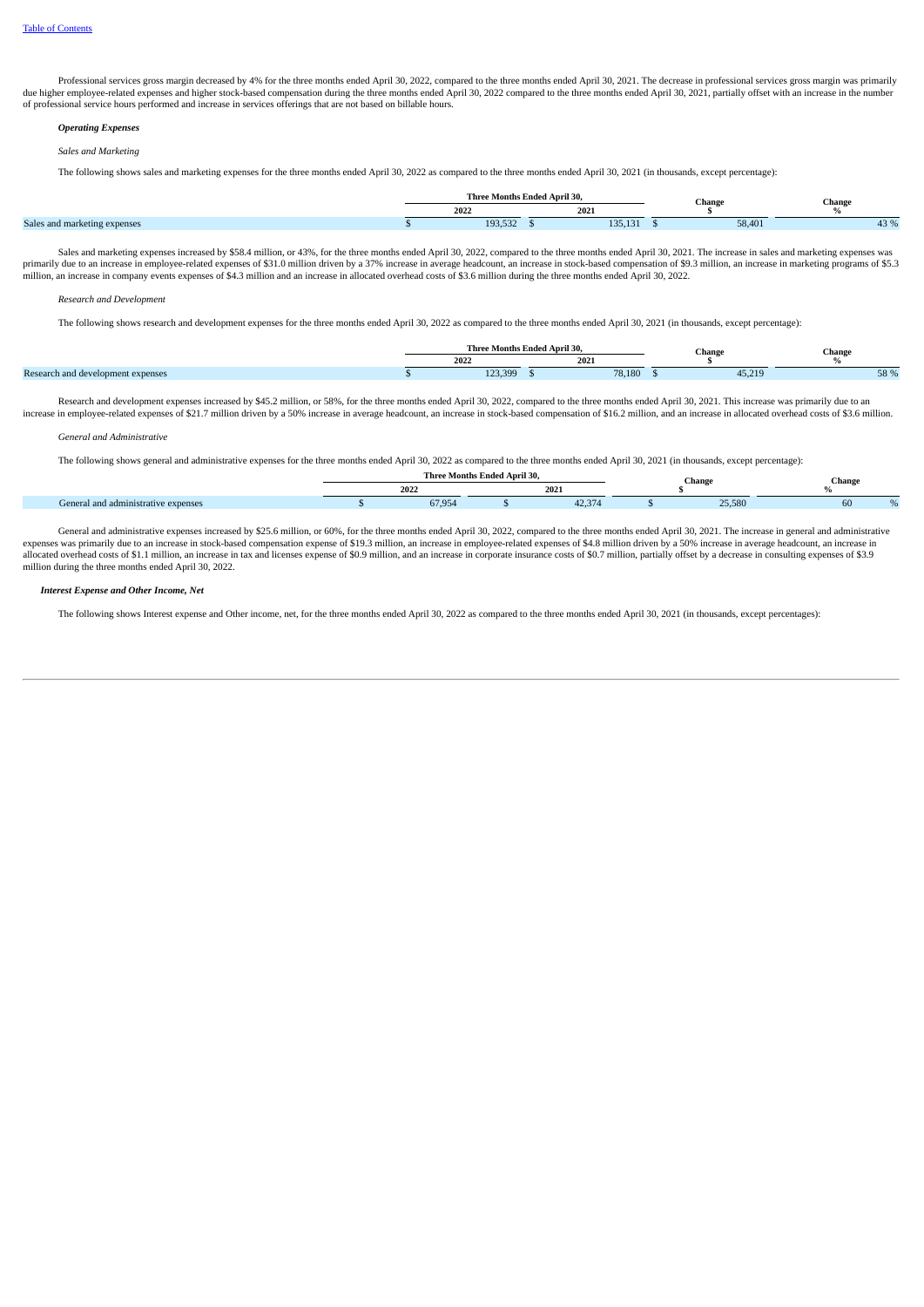|                   | Three Months Ended April 30, |          |  |         |  | Change   | Change   |
|-------------------|------------------------------|----------|--|---------|--|----------|----------|
|                   | 2021<br>2022                 |          |  |         |  |          |          |
| Interest expense  |                              | (6, 298) |  | (6,230) |  | (68)     | $\Omega$ |
| Other income, net |                              | 3,212    |  | 4,768   |  | (1, 556) | (33)%    |

Interest expense consists primarily of interest expense from the amortization of debt issuance costs, contractual interest expense and accretion of debt discount for our Senior Notes issued in January 2021.

The decrease in other income, net was primarily due to \$2.2 million mark-to-market adjustments for our strategic investments during the three months ended April 30, 2022 compared to \$4.3 million during the three months ended April 30, 2021, partially offset by an increase of \$0.7 million in interest income.

#### *Provision for Income Taxes*

The following shows the provision for income taxes for the three months ended April 30, 2022 as compared to the three months ended April 30, 2021 (in thousands, except percentage):

|                               | Three | Months Ended April 30. | $-$<br>спан | hange |  |
|-------------------------------|-------|------------------------|-------------|-------|--|
|                               | 202   | 2021                   |             |       |  |
| Provisio.<br>tor income taxes | 3.44  | 50.062                 | $(46, b_4)$ | (93)% |  |

The decrease in provision for income taxes of \$46.6 million during the three months ended April 30, 2022 was primarily driven by the intercompany sale of intellectual property from Humio during the three months ended April 30, 2021.

#### **Liquidity and Capital Resources**

Our primary sources of liquidity as of April 30, 2022, consisted of: (i) \$2.2 billion in cash and cash equivalents, (ii) cash we expect to generate from operations, and (iii) available capacity under our \$750.0 million (\$1 sufficient to meet our anticipated cash needs for working capital and capital expenditures for at least the next 12 months.

Our short-term and long-term liquidity requirements primarily arise from: (i) business acquisitions and investments we may make from time to time, (ii) working capital requirements, (iii) interest and principal payments related to our outstanding indebtedness, (iv) research and development and capital expenditure needs, and (vi) license and service arrangements integral to our business operations. Our ability to fund these requirements will depend, in part, on our future cash flows, which are determined by our future operating performance and, therefore, subject to prevailing global macroeconomic conditions and financial, business and other factors, some of which are beyond our control.

Since our inception, we have generated operating losses, as reflected in our accumulated deficit of \$996.4 million as of April 30, 2022. We expect to continue to incur operating losses for the foreseeable future due to the investments we intend to continue to make, particularly in sales and marketing and research and development. As a result, we may require additional capital resources in the future to execute strategic initiatives to grow our business.

We typically invoice our subscription customers annually in advance. Therefore, a substantial source of our cash is from such prepayments, which are included on our condensed consolidated balance sheets as re the process of billed fees for our subscriptions, prior to satisfying the criteria for revenue recognition, which are subsequently recognized as revenue in accordance with our revenue of the criteria for revenue recogni recognition policy. As of April 30, 2022, we had deferred revenue of \$1.7 billion, of which \$1.2 billion was recorded as a current liability and is expected to be recorded as revenue in the next 12 months, provided all other revenue recognition criteria have been met.

We do not have any relationships with unconsolidated entities or financial partnerships, such as entities often referred to as structured finance or special purpose entities. We do not have any outstanding derivative financial instruments, off-balance sheet guarantees, interest rate swap transactions or foreign currency forward contracts.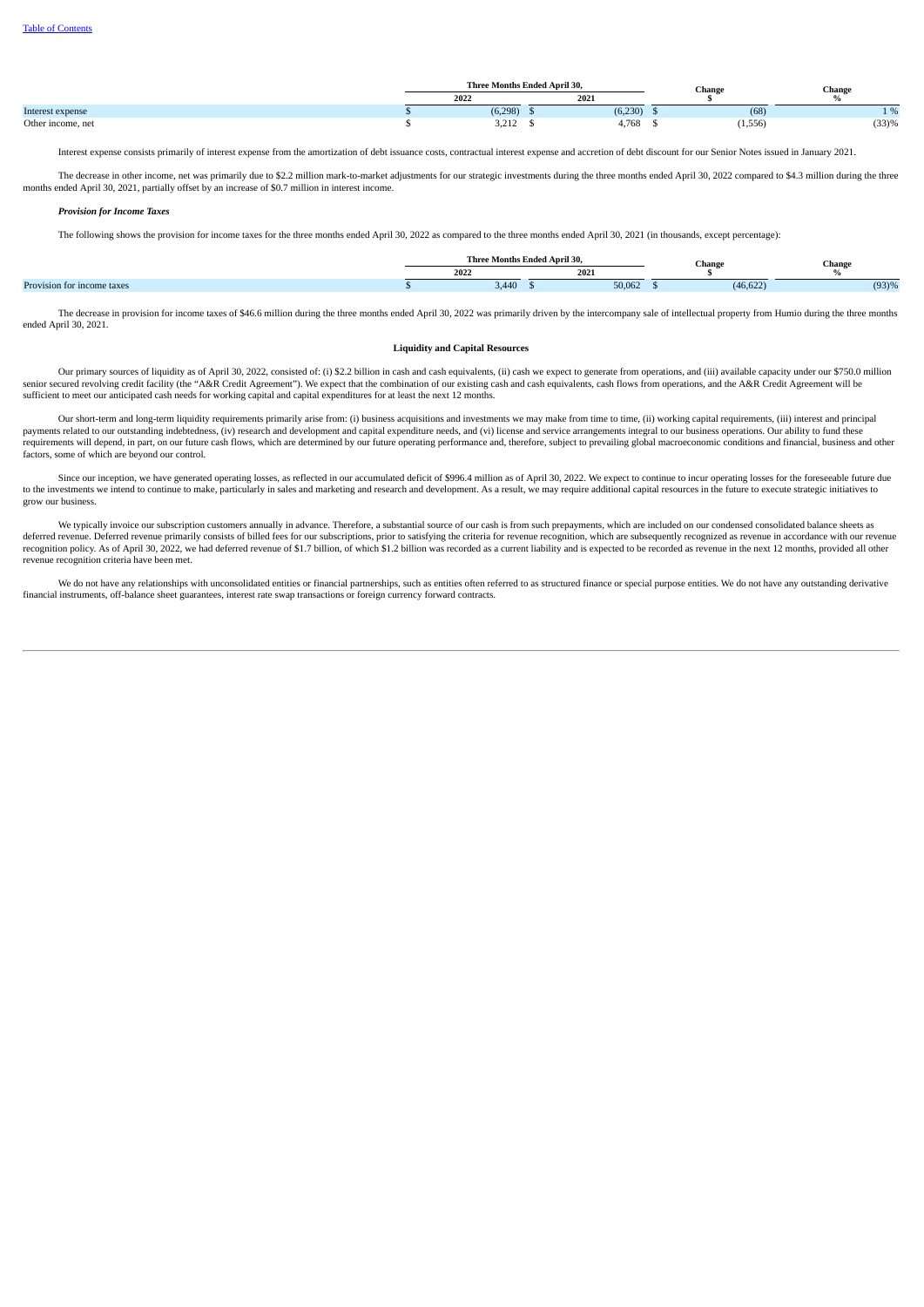# *Cash Flows*

The following table summarizes our cash flows for the periods presented (in thousands):

|                                           | Three Months Ended April 30, |            |  |
|-------------------------------------------|------------------------------|------------|--|
|                                           | 2022                         | 2021       |  |
| Net cash provided by operating activities | 214.957                      | 147,533    |  |
| Net cash used in investing activities     | (60, 950)                    | (384, 946) |  |
| Net cash provided by financing activities | 4.568                        | 2,609      |  |

# *Operating Activities*

Net cash provided by operating activities during the three months ended April 30, 2022 was \$215.0 million, which resulted from a net loss of \$30.4 million, adjusted for non-cash charges of \$163.0 million and net cash inflow of \$82.4 million from changes in operating assets and liabilities. Non-cash charges primarily consisted of \$102.5 million in stock-based compensation expense, \$37.6 million of amortization of deferred contract acquisition costs, \$16.3 million of depreciation and amortization, \$4.1 million of amortization for intangibles assets, \$2.2 million of non-cash operating lease costs and \$1.8 million change in deferred income taxes, parti offset by \$2.2 million change in the fair value of strategic investments. The net cash inflow from changes in operating assets and liabilities was primarily due to a \$163.3 million increase in deferred revenue, a \$13.2 mil payable, a \$7.3 million decrease in accrued expenses and other liabilities, a \$2.2 million decrease in operating lease liabilities noncurrent, and a \$1.1 million increase in accounts receivable, net.

### *Investing Activities*

Net cash used in investing activities of \$61.0 million during the three months ended April 30, 2022 was primarily due to purchases of property and equipment of \$52.2 million, capitalized internal-use software and website d

### *Financing Activities*

Net cash provided by financing activities of \$4.6 million during the three months ended April 30, 2022 was primarily due to our proceeds from the exercise of stock options of \$3.1 million and \$1.5 million capital contributions from non-controlling interest holders.

# **Supplemental Guarantor Financial Information**

Our Senior Notes are guaranteed on a senior, unsecured basis by CrowdStrike, Inc., a wholly owned subsidiary of CrowdStrike Holdings, Inc. (the "subsidiary guarantor," and together with CrowdStrike Holdings, Inc., a the "Obligor Group"). The guarantee is full and unconditional, and is subject to certain conditions for release. See Note 4, "Debt", in our Notes to Condensed Consolidated Financial Statements in Part I, Item 1 of this Quarterly Report on Form 10-Q, for a brief description of the Senior Notes.

We conduct our operations almost entirely through our subsidiaries. Accordingly, the Obligor Group's cash flow and ability to service the notes will depend on the earnings of our subsidiaries and the distribution of those

Summarized financial information is presented below for the Obligor Group on a combined basis after elimination of intercompany transactions and balances within the Obligor Group and equity in the earnings from and investm guarantor subsidiaries. This summarized financial information has been prepared and presented pursuant to Regulation S-X Rule 13-01, "Financial Disclosures about Guarantors and Issuers of Guaranteed Securities" and is not intended to present the financial position or results of operations of the Obligor Group in accordance with U.S. GAAP.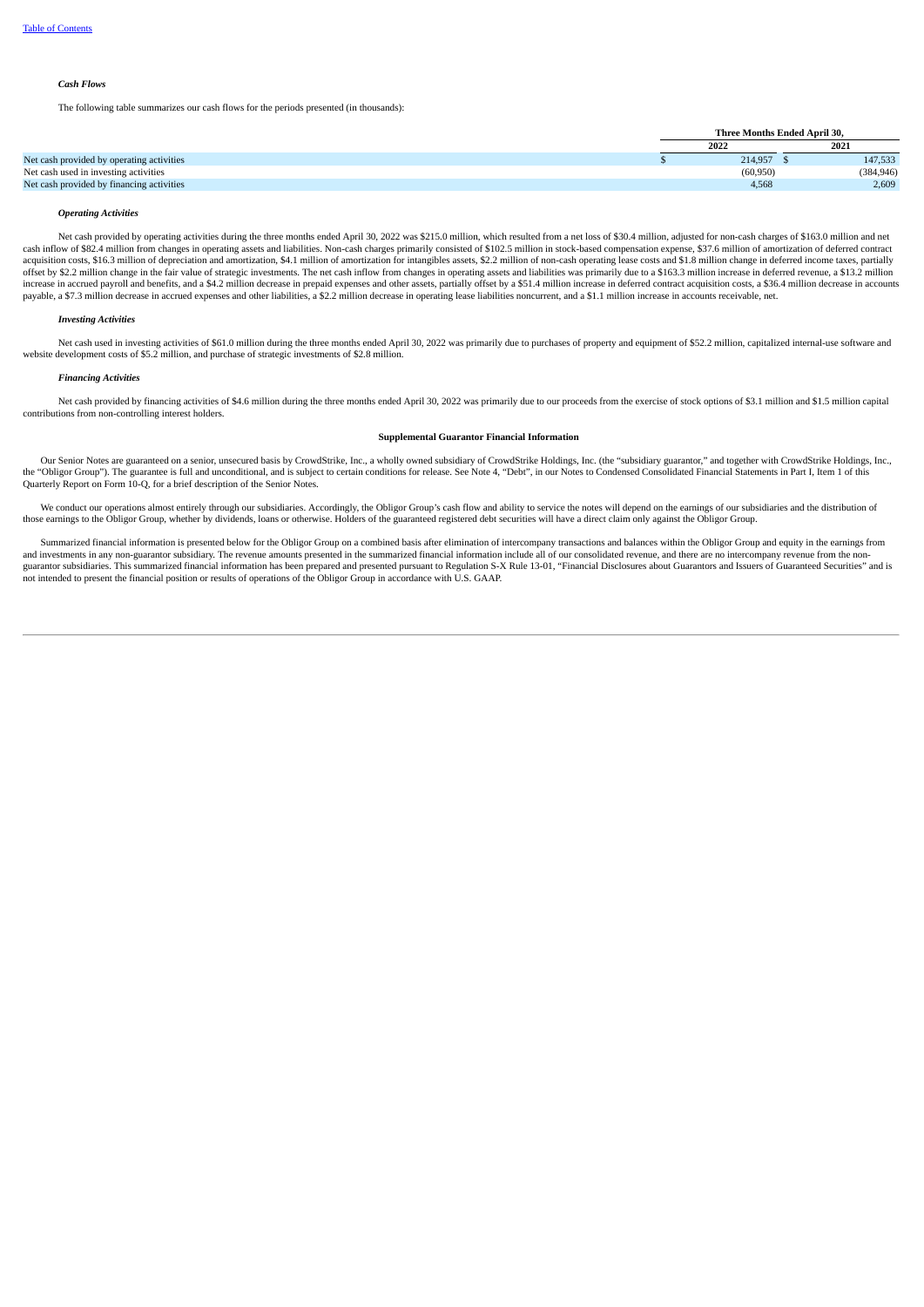# **Statement of Operations Three Months Ended April 30, 2022 (in thousands)** Revenue **\$** 487,834 Cost of revenue 135,595 Operating expenses 390,297 Loss from operations (38,057) Net loss (45,248) Net loss attributable to CrowdStrike (45,248)

| <b>Balance Sheets</b>                                                     | <b>April 30, 2022</b> |  | <b>January 31, 2022</b> |
|---------------------------------------------------------------------------|-----------------------|--|-------------------------|
|                                                                           | (in thousands)        |  |                         |
| Current assets (excluding intercompany receivables from non-Guarantors)   | 2,658,366             |  | 2,499,941               |
| Intercompany receivables from non-Guarantors                              | 8.623                 |  | 11.900                  |
| Noncurrent assets                                                         | 1,249,713             |  | 1,201,620               |
| Current liabilities                                                       | 1,451,442             |  | 1,363,873               |
| Noncurrent liabilities (excluding intercompany payable to non-Guarantors) | 1,215,021             |  | 1,165,807               |
| Intercompany payable to non-Guarantors                                    | 263,065               |  | 276,919                 |

#### *Strategic Investments*

In July 2019, we agreed to commit up to \$10.0 million to a newly formed entity, CrowdStrike Falcon Fund LLC (the "Original Falcon Fund") in exchange for 50% of the sharing percentage of any distribution by the Original Falcon Fund. In December 2021, we agreed to commit an additional \$50.0 million to a newly formed entity, CrowdStrike Falcon Fund II LLC ("Falcon Fund II") in exchange for 50% of the sharing percentage<br>of any d securities of privately-held companies that develop applications that have potential for substantial contribution to us and our platform. We are the manager of the Falcon Funds and control their investment decisions and da liquidated and the remaining assets will be distributed to the investors based on their respective sharing percentage.

### **Contractual Obligations and Commitments**

#### *Contractual Obligations*

During the three months ended April 30, 2022, there were no significant changes to our contractual obligations under our non-cancelable real estate arrangements or our debt obligations related to the Senior Notes,<br>as prese

We have non-cancelable data center commitments totaling \$74.3 million as of April 30, 2022, of which \$60.9 million is due in more than 12 months. We also have non-cancelable purchase commitments with various parties to purchase products and services entered in the normal course of business totaling \$141.4 million as of April 30, 2022, of which \$133.1 million is due in more than 12 months. We expect to fund these obligations with cash flows from operations and cash on our balance sheet.

The contractual commitment amounts above are associated with agreements that are enforceable and legally binding. Obligations under contracts, including purchase orders, that we can cancel without a significant penalty are excluded. Purchase orders issued in the ordinary course of business are not included above, as such purchase orders represent authorizations to purchase rather than binding agreements.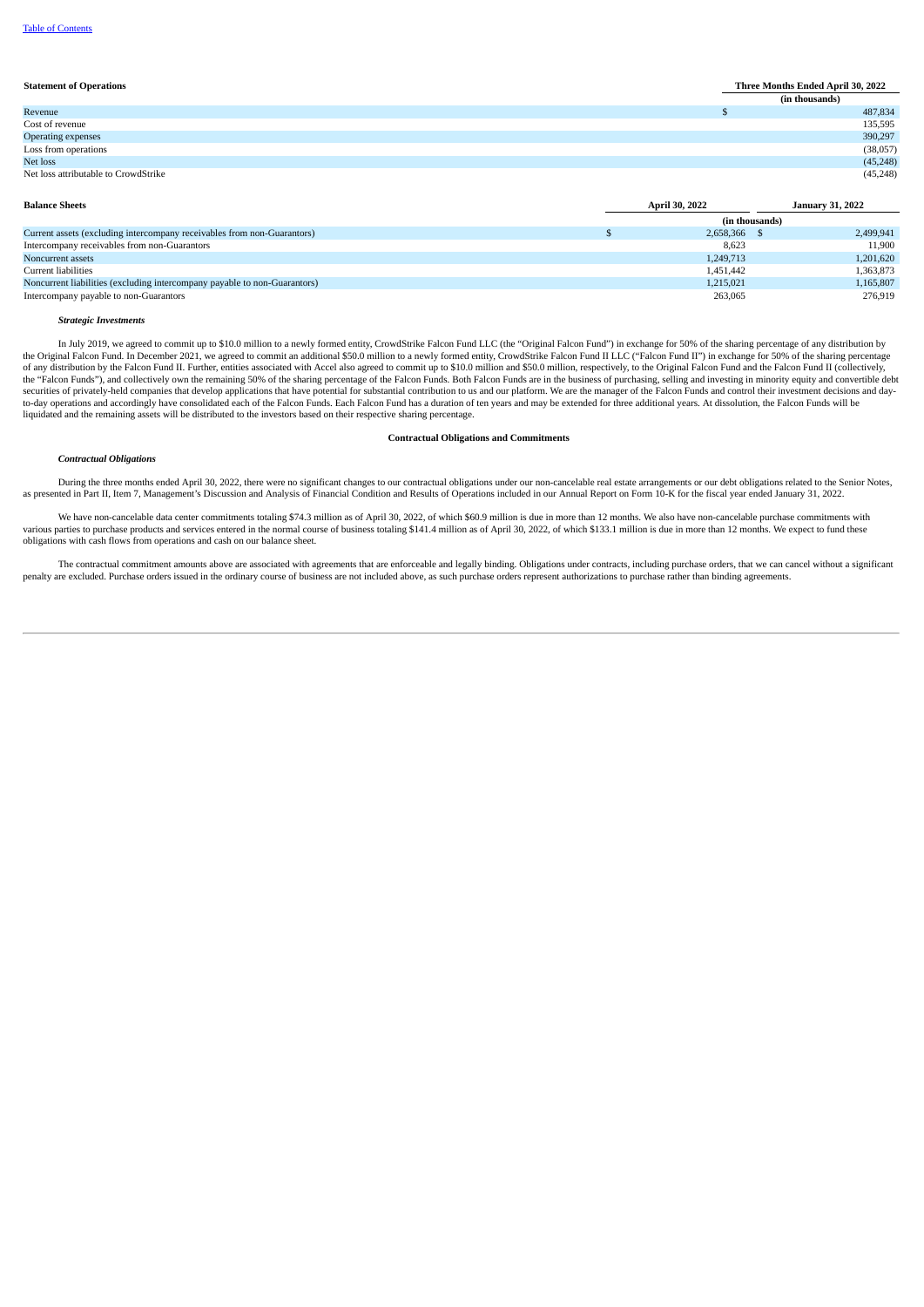# *Other Obligations*

In October 2021, we entered into a new private pricing addendum with Amazon Web Services ("AWS"), which provides us with cloud computing infrastructure. Under the new pricing addendum, we committed to purchase a minimum of \$600.0 million of cloud services from AWS through September 2026. As of April 30, 2022, we have utilized \$102.3 million of this commitment. We expect to meet our remaining commitment with AWS.

As of April 30, 2022, our unrecognized tax benefits included \$2.4 million which were classified as long-term liabilities due to the inherent uncertainty with respect to the timing of future cash outflows associated with our unrecognized tax benefits.

### *Indemnification*

Our subscription agreements contain standard indemnification obligations. Pursuant to these agreements, we will indemnify, defend, and hold the other party harmless with respect to a claim, suit, or proceeding brought against the other party by a third party alleging that our intellectual property infringes upon the intellectual property of the third party, or results from a breach of our representations and warranties or covena do not provide for a maximum potential amount of future payments we could be required to make. However, in the past we have not been obligated to make significant payments for these obligations and no liabilities have not been recorded for these obligations on our condensed consolidated balance sheets as of April 30, 2022 or January 31, 2022.

We also agreed to indemnify our directors and certain executive officers for certain events or occurrences, subject to certain limits, while the officer is or was serving at our request in such capacity. The maximum amount of potential future indemnification is unlimited. However, our director and officer liability insurance policy mitigates our exposure. Historically, we have not been obligated to make any payments for these<br>obligati

### **Critical Accounting Policies and Estimates**

Our management's discussion and analysis of financial condition and results of operations is based upon our financial statements and notes to our financial statements, which were prepared in accordance with GAAP. The preparation of the financial statements requires our management to make estimates and assumptions that affect the amounts reported in the financial statements and accompanying notes. We base our estimates<br>and jud reasonable under the circumstances.

The accounting estimates we use in the preparation of our financial statements will change as new events occur, more experience is acquired, additional information is obtained and our operating environment changes. Changes in estimates are made when circumstances warrant. Such changes in estimates and refinements in estimation methodologies are reflected in our reported results of operations and, if material, the effects of changes in estimates are disclosed in the notes to our financial statements. By their nature, these estimates and judgments are subject to an inherent degree of uncertainty and actual results could differ materially from the amounts reported based on these estimates.

There have been no significant changes in our critical accounting policies and estimates during the three months ended April 30, 2022, as compared to the critical accounting policies and estimates disclosed in exults of Op

#### **Backlog**

We enter into both single and multi-year subscription contracts for our solutions. We generally invoice our customers at contract signing prior to commencement of subscription period. Until such time as these amounts are invoiced, they are not recorded in deferred revenue or elsewhere in our condensed consolidated financial statements, and are considered by us to be backlog. As of April 30, 2022, we had backlog of approximately \$662.1 million. We expect backlog will change from period to period for several reasons, including the timing and duration of customer agreements, varying billing cycles of subscription agreements, and the in timing and duration of customer renewals. Because revenue for any period is a function of revenue recognized from deferred revenue under contracts in existence at the beginning of the period, as well as contract renewals and new customer contracts during the period, backlog at the beginning of any period is not necessarily indicative of future revenue performance. We do not utilize backlog as a key management metric internally.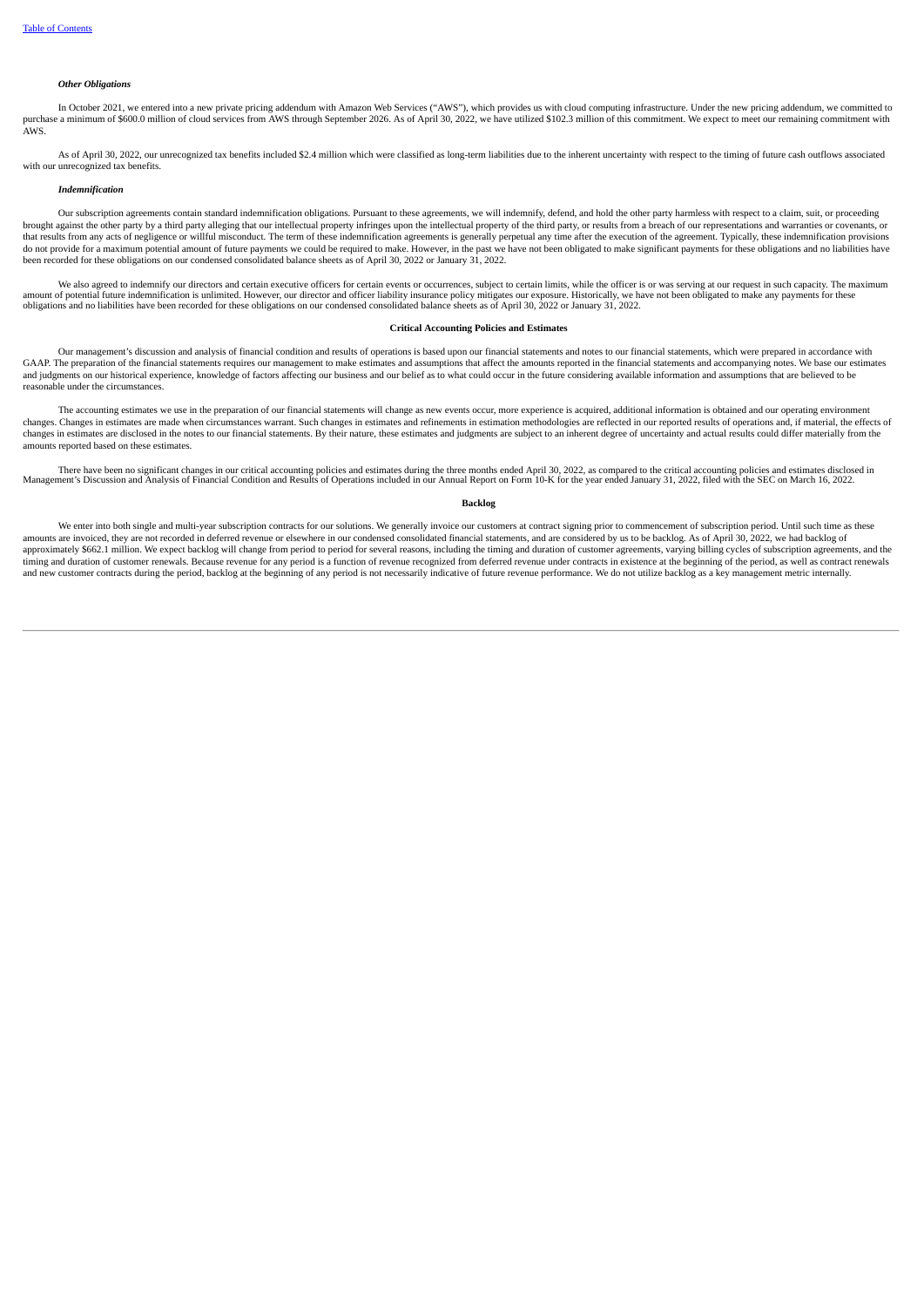# **Seasonality**

Given the annual budget approval process of many of our customers, we see seasonal patterns in our business. We expect these seasonal variations to become more pronounced in future periods, with net new ARR expertence seas

# **Employees**

As of April 30, 2022, we had 5,505 full-time employees. We also engage temporary employees and consultants as needed to support our operations. None of our employees in the United States are represented by a labor union or subject to a collective bargaining agreement. In certain countries in which we operate, we are subject to local labor law requirements which may automatically make our employees subject to industry-wide collective bargaining agreements. We have not experienced any work stoppages, and we consider our relations with our employees to be good.

# **Corporate Information**

Our principal executive offices are located at 206 E. 9th Street, Suite 1400, Austin, Texas 78701 and our telephone number is (888) 512-8906. Our website address is www.crowdstrike.com. Information contained on, or that can be accessed through, our website does not constitute part of this Quarterly Report on Form 10-Q.

# **Recently Issued Accounting Pronouncements**

See Note 1, "Description of Business and Significant Accounting Policies", of our condensed consolidated financial statements included elsewhere in this Quarterly Report on Form 10-Q, for more information about the impact of certain recent accounting pronouncements on our condensed consolidated financial statements.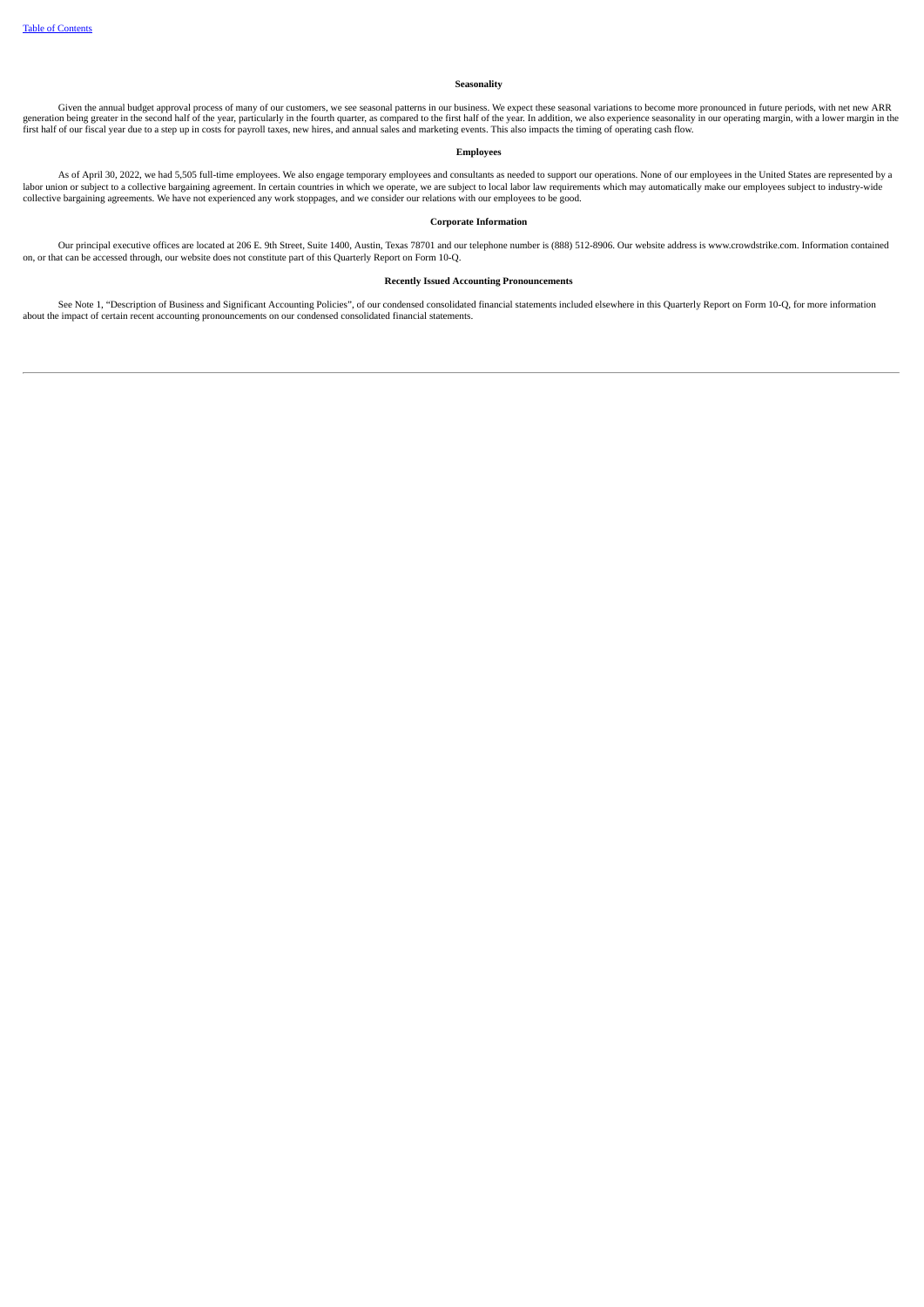# **ITEM 3. QUANTITATIVE AND QUALITATIVE DISCLOSURES ABOUT MARKET RISK**

We have operations in the United States and internationally, and we are exposed to market risk in the ordinary course of business.

### *Interest Rate Risk*

Our cash and cash equivalents primarily consist of cash on hand and highly liquid investments in bank deposits and money market funds. Our investments are exposed to market risk due to fluctuations in interest rates, which may affect our interest income and the fair value of our investments. As of April 30, 2022, we had cash and cash and cash and cash and cash and cash and cash equivalents of \$2.2 billion and no marketable secur equivalents reasonably approximates fair value due to the short maturities of these instruments. The primary objectives of our investment activities are the preservation of capital, the fulfillment of liquidity needs, and fiduciary control of cash and investments. We do not enter into investments for trading or speculative purposes. Due to the short-term nature of our investment portfolio, the effect of a hypothetical 100 basis point change interest rates would not have had a material effect on the fair market value of our portfolio as of April 30, 2022. We therefore do not expect our results of operations or cash flows to be materially affected by a sudden c in market interest rates.

Our debt obligations consist of a variety of financial instruments that expose us to interest rate risk, including, but not limited to our revolving credit facility and the Senior Notes. The interest on the revolving credi

#### *Foreign Currency Risk*

To date, nearly all of our sales contracts have been denominated in U.S. dollars. A portion of our operating expenses are incurred outside the United States, denominated in foreign currencies and subject to fluctuations due to changes in foreign currency exchange rates, particularly changes in the British Pound, Australian Dollar, and Euro. The functional currency of our foreign subsidiaries is that country's local currency. Foreign currency transaction gains and losses are recorded to Other income (expense), net. A hypothetical 10% adverse change in the U.S. dollar against other currencies would have resulted in an increase in operating loss<br> exposure to foreign currency becomes more significant.

# *Inflation Rate Risk*

We do not believe that inflation had a material effect on our business, financial conditions or results of operations during the three months ended April 30, 2022. If our costs were to become subject to significant inflationary pressures, we may not be able to fully offset such higher costs through price increases. Our inability or failure to do so could harm our business, financial condition and results of operations.

### **ITEM 4. CONTROLS AND PROCEDURES**

# *Evaluation of Disclosure Controls and Procedures*

We maintain "disclosure controls and procedures." as defined in Rule 13a–15(e) and Rule 15d–15(e) under the Exchange Act that are designed to provide reasonable assurance that information required to be disclosed by us in the reports that we file or submit under the Exchange Act is recorded, processed, summarized and reported, within the time periods specified in the SEC's rules and forms. Disclosure controls and in the S procedures include, without limitation, controls and procedures designed to provide reasonable assurance that information required to be disclosed by us in the reports that we file or submit under the Exchange Act is accumulated and communicated to our management, including our Chief Executive Officer and Chief Financial Officer, as appropriate to allow timely decisions regarding required disclosure.

Our management, with the participation of our Chief Executive Officer and Chief Financial Officer, has evaluated the effectiveness of our disclosure controls and procedures as of April 30, 2022. Based on the evaluation of our disclosure controls and procedures as of April 30, 2022, our Chief Executive Officer and Chief Financial Officer concluded that, as of such date, our disclosure controls and procedures were effective at the reasonable assurance level.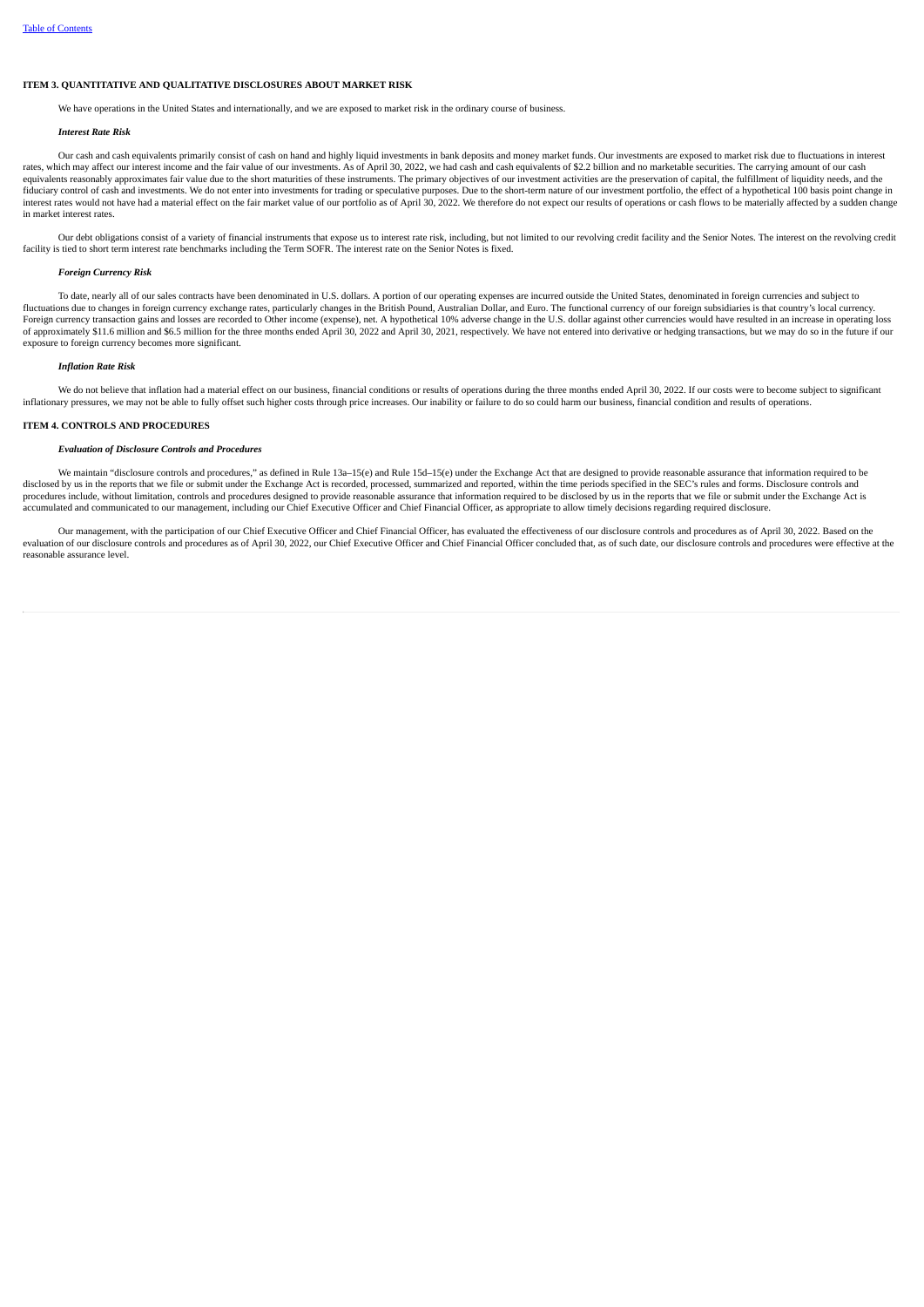### *Changes in Internal Control Over Financial Reporting*

There was no change in our internal control over financial reporting identified in connection with the evaluation required by Rules 13a-15(d) and 15d-15(d) under the Exchange Act that occurred during the period covered by this Quarterly Report on Form 10-Q that has materially affected, or is reasonably likely to materially affect, our internal control over financial reporting.

# *Inherent Limitations on Effectiveness of Controls*

A control system, no matter how well conceived and operated, can provide only reasonable, not absolute, assurance that the objectives of the control system are met. Further, the design of a control system must reflect the fact that there are resource constraints, and the benefits of controls must be considered relative to their costs. Inherent limitations in all control systems include the realities that judgments in decision ma faulty, and that breakdowns can occur because of a simple error or mistake. Additionally, controls can be circumvented by the individual acts of some persons, by collusion of two or more people or by management override of the controls. The design of any system of controls also is based in part upon certain assumptions about the likelihood of future events, and there can be no assurance that any design will succeed in achieving its stated goals under all potential future conditions; over time, controls may become inadequate because of changes in conditions, or the degree of compliance with policies or procedures may deteriorate. Because of the inherent goal limitations in a cost–effective control system, misstatements due to error or fraud may occur and not be detected.

# **PART II. OTHER INFORMATION**

# **ITEM 1. LEGAL PROCEEDINGS**

We are currently a party to, and may from time to time in the future be involved in, various litigation matters and subject to claims that arise in the ordinary course of business, including claims asserted by third parties in the form of letters and other communications. For information regarding legal proceedings and other claims in which we are involved, see Note 8, "Commitments and Contingencies" in our Notes to Condensed Consolidated Financial Statements in Part I, Item 1 of this Quarterly Report on Form 10-Q.

For any claims for which we believe a liability is both probable and reasonably estimable, we record a liability in the period for which it makes this determination. There is no pending or threatened legal proceeding to which we are a party that, in our opinion, is likely to have a material adverse effect on our business and our condensed consolidated financial statements; however, the results of litigation and claims are inherently unpredictable. Regardless of the outcome, litigation can have an adverse impact on our business because of defense and settlement costs, diversion of management resources, and other factors. In addition, the expense of litigation and the timing of this expense from period to period are difficult to estimate, subject to change and could adversely affect our condensed consolidated financial statements.

### **ITEM 1A. RISK FACTORS**

A description of the risks and uncertainties associated with our business is set forth below. You should carefully consider the risks and uncertainties described below, as well as the other information in this Quarterly Report on Form 10-Q, including our condensed consolidated financial statements and the related notes and "Management's Discussion and Analysis of Financial Condition and Results of Operations." The occurrence of any of the events or developments described below, or of additional risks and uncertainties not presently known to us or that we currently deem immaterial, could materially and adversely affect our business, results of operations, financial condition and growth prospects. In such an event, the market price of our Class A common stock could decline, and you could lose all or part of your investment.

### **Risks Related to Our Business and Industry**

# We have experienced rapid growth in recent periods, and if we do not manage our future growth, our business and results of operations will be adversely affected.

We have experienced rapid revenue growth in recent periods and we expect to continue to invest broadly across our organization to support our growth. For example, our headcount grew from 2,309 employees as of January 31, 2020, to 5,505 employees as of April 30, 2022. Although we have experienced rapid growth historically, we may not sustain our current growth rates and our investments to support our growth may not be successful. The growth and expansion of our business will require us to invest significant financial and operational resources and the continuous dedication of our management team. Our future success will depend in part on our ability to manage our growth effectively, which will require us to, among other things: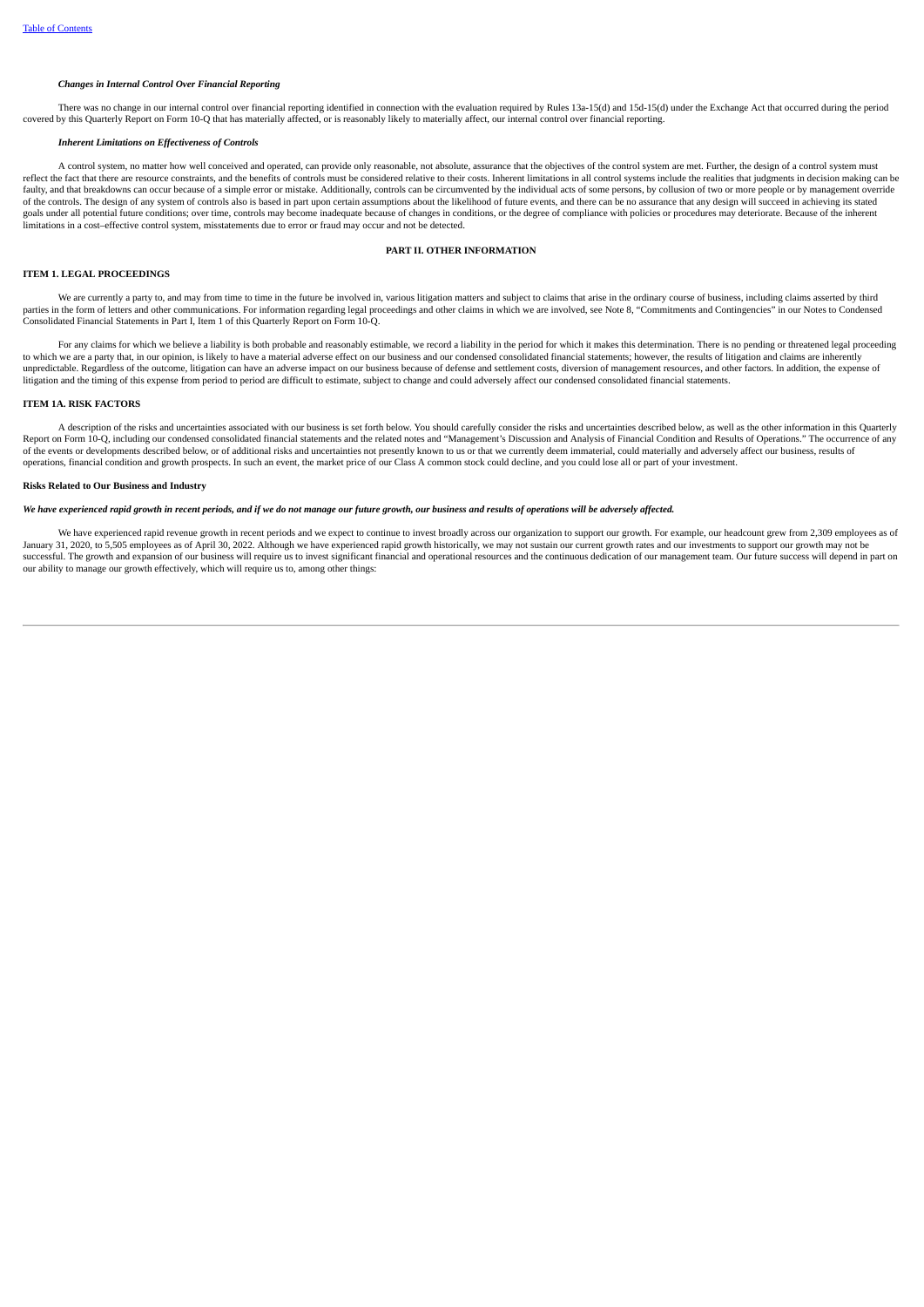- effectively attract, integrate, and retain a large number of new employees, particularly members of our sales and marketing and research and development teams;
- further improve our Falcon platform, including our cloud modules, and IT infrastructure, including expanding and optimizing our data centers, to support our business needs;
- enhance our information and communication systems to ensure that our employees and offices around the world are well coordinated and can effectively communicate with each other and our growing base of channel partners and customers; and
- improve our financial, management, and compliance systems and controls.

If we fail to achieve these objectives effectively, our ability to manage our expected growth, ensure uninterrupted operation of our Falcon platform and key business systems, and comply with the rules and complex with the adversely affect our business, results of operations, and financial condition.

# We have a history of losses and may not be able to achieve or sustain profitability in the future.

We have incurred net losses in all periods since our inception, and we may not achieve or maintain profitability in the future. We experienced net losses of \$234.8 million, \$92.6 million, and \$141.8 million for fiscal 2022, fiscal 2021, and fiscal 2020, respectively. As of April 30, 2022, we had an accumulated deficit of \$996.4 million. While we have experienced significant growth in revenue in recent periods, we cannot assure you when<br> total revenue does not increase. We cannot assure you that these investments will result in substantial increases in our total revenue or improvements in our results of operations. We also have incurred and expect to conti to incur significant additional legal, accounting, and other expenses as a public company. Any failure to increase our revenue as we invest in our business or to manage our costs could prevent us from achieving or maintaining profitability or positive cash flow.

#### *The COVID-19 pandemic could adversely affect our business, operating results and future revenue.*

The COVID-19 pandemic continues to impact worldwide economic activity and financial markets. In light of the uncertain and rapidly evolving situation relating to the spread of COVID-19, we have taken precautionary measures intended to mitigate the spread of the virus and minimize the risk to our employees, customers, partners, and the communities in which we operate. These precautionary measures could negatively affect our customer success efforts, delay and lengthen our sales cycles, impact our sales and marketing efforts, reduce employee efficiency and productivity, increase employee attrition, slow our international expansion efforts, increase cybersecurity risks, and create operational or other challenges, any of which could harm our business and results of operations. As we monitor the situation, taking into account uncertainties with respect vaccination progress, disease variants and the efficacy of vaccines and treatments relating to such variants, infection rates and evolving public health guidance at local, state and country levels, planning and risk manage relating to our work policies and office operations will require time from management and other employees, which may reduce the amount of time available for other initiatives. Moreover, due to our subscription-based business model, the effect of the COVID-19 pandemic may not be fully reflected in our results of operations until future periods, if at all.

In addition, the COVID-19 pandemic may disrupt the operations of our customers and partners for an indefinite period of time. Some of our customers have been negatively impacted by the COVID-19 pandemic<br>which could result economies and financial markets globally, and continued uncertainty could lead to a prolonged economic downturn, which could result in a larger customer churn than we currently anticipate and reduced demand for our products and services, in which case our revenues could be significantly impacted. The impact of the COVID-19 pandemic may also exacerbate other risks discussed in this "Risk Factors" section and elsewhere in this Quarterly Report on Form 10-Q. It is not possible at this time to estimate the impact that the COVID-19 pandemic could have on our business, as the impact will depend on future developments, which are highly uncertain and cannot be predicted.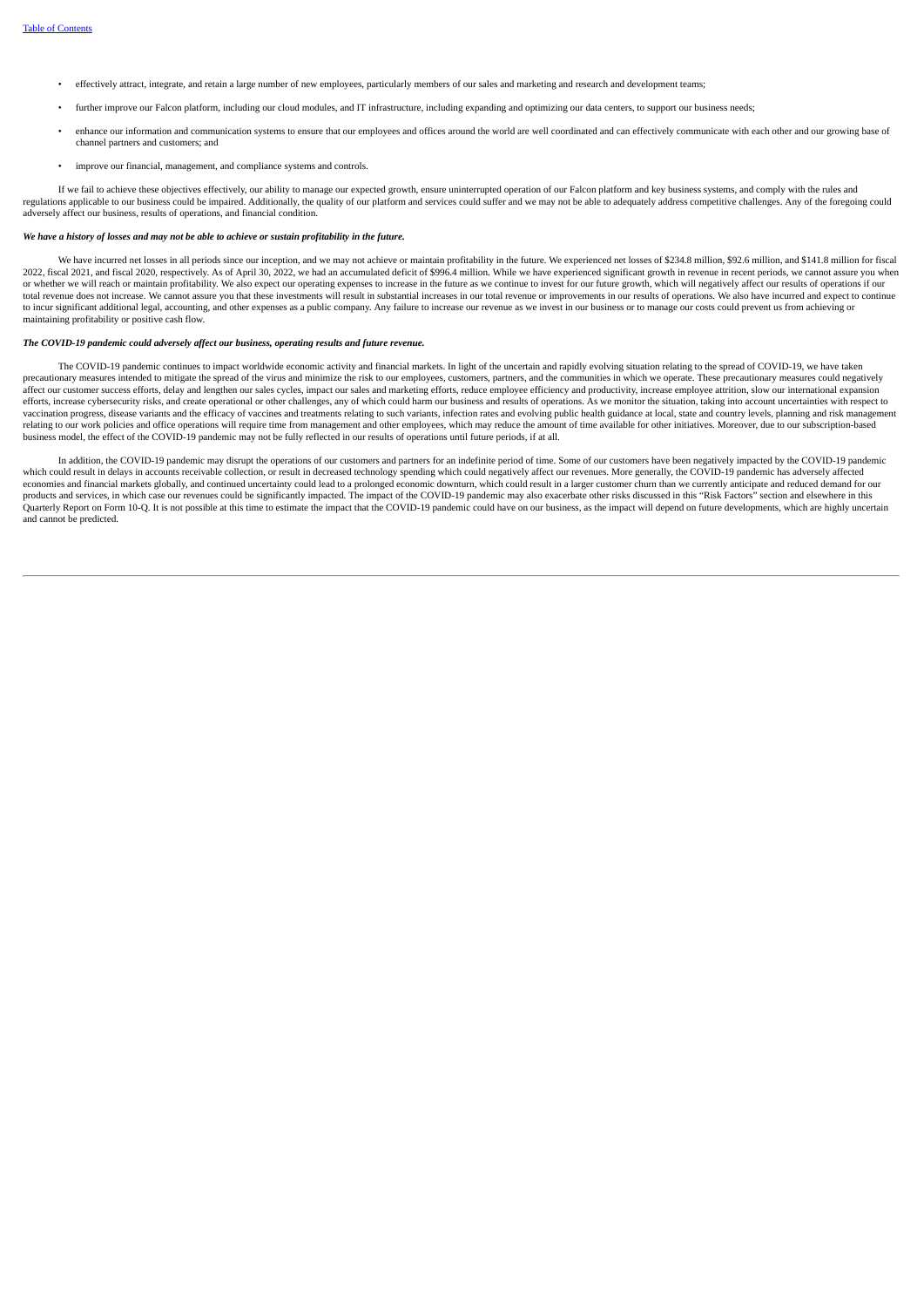### If organizations do not adont cloud-based SaaS-delivered endnoint security solutions, our ability to arow our business and results of operations may be adversely affected.

We believe our future success will depend in large part on the growth, if any, in the market for cloud-based SaaS-delivered endpoint security solutions. The use of SaaS solutions to manage and automate security and IT operations is at an early stage and rapidly evolving. As such it is difficult to predict its potential growth if any customer adoption and retention rates, customer demand for our solutions, or the success of existi competitive products. Any expansion in our market depends on a number of factors, including the cost, performance, and perceived value associated with our solutions and those of our competitors. If our solutions do not com achieve widespread adoption or there is a reduction in demand for our solutions due to a lack of customer acceptance, technological challenges, competing products, privacy concerns, decreases in corporate spending, weakening economic conditions or otherwise, it could result in early terminations, reduced customer retention rates, or decreased revenue, any of which would adversely affect our business, results of operations, and financial results. We do not know whether the trend in adoption of cloud-based SaaS-delivered endpoint security solutions we have experienced in the past will continue in the future. Furthermore, if we or other SaaS security providers experience security incidents, loss or disclosure of customer data, disruptions in delivery, or other problems, the market for SaaS solutions as a whole, including our security solutions, could be negati affected. You should consider our business and prospects in light of the risks and difficulties we encounter in this new and evolving market.

### If we are unable to successfully enhance our existing products and services and introduce new products and services in response to rapid technological changes and market developments as well as evolving security *threats, our competitive position and prospects will be harmed.*

Our ability to increase revenue from existing customers and attract new customers will depend in significant part on our ability to anticipate and respond effectively to rapid technological changes and market developments as well as evolving security threats. The success of our Falcon platform depends on our ability to take such changes into account and invest effectively in our research and development organization to increase the reliability, availability and scalability of our existing solutions and introduce new solutions. If we fail to effectively anticipate, identify or respond to such changes in a timely manner, or at all, our business cou harmed. Even if we adequately fund our research and development efforts there is no guarantee that we will realize a return on such efforts.

Success in delivering enhancements and new solutions depends on several factors, including the timely completion, introduction and market acceptance of the enhancement or new solution, the risk that such enhancement or new solution may have quality or other defects or deficiencies, especially in the early stages of introduction, as well as our ability to seamlessly integrate all of our product and service offerings and dev adequate sales capabilities in new markets. Failure in this regard may erode our competitive position, significantly impair our revenue growth, and negatively impact our operating results.

### *If we are unable to attract new customers, our future results of operations could be harmed.*

To expand our customer base, we need to convince potential customers to allocate a portion of their discretionary budgets to purchase our Falcon platform. Our sales efforts often involve educating our prospective customers about the uses and benefits of our Falcon platform. Enterprises and governments that use legacy security products, such as signature-based or malware-based products, firewalls, intrusion prevention systems, and antivirus, for their IT security may be hesitant to purchase our Falcon platform if they believe that these products are more cost effective, provide substantially the same functionality as our Falcon platform or provide a of IT security that is sufficient to meet their needs. We may have difficulty convincing prospective customers of the value of adopting our solution. Even if we are successful in convincing prospective customers that a cloud native platform like ours is critical to protect against cyberattacks, they may not decide to purchase our Falcon platform for a variety of reasons, some of which are out of our control. For example, any deterioration in g economic conditions, including a downturn due to the outbreak of diseases such as COVID-19, may cause our current and prospective customers to cut their overall security and IT operations spending, and such cuts may fall disproportionately on cloud-based security solutions like ours. Economic weakness, customer financial difficulties, and constrained spending on security and IT operations may result in decreased revenue, reduced sales, lengthened sales cycles, increased churn, lower demand for our products, and adversely affect our results of operations and financial conditions. Additionally, if the incidence of cyberattacks were to decline, or be percei affected. If organizations do not continue to adopt our Falcon platform, our sales will not grow as quickly as anticipated, or at all, and our business, results of operations, and financial condition would be harmed.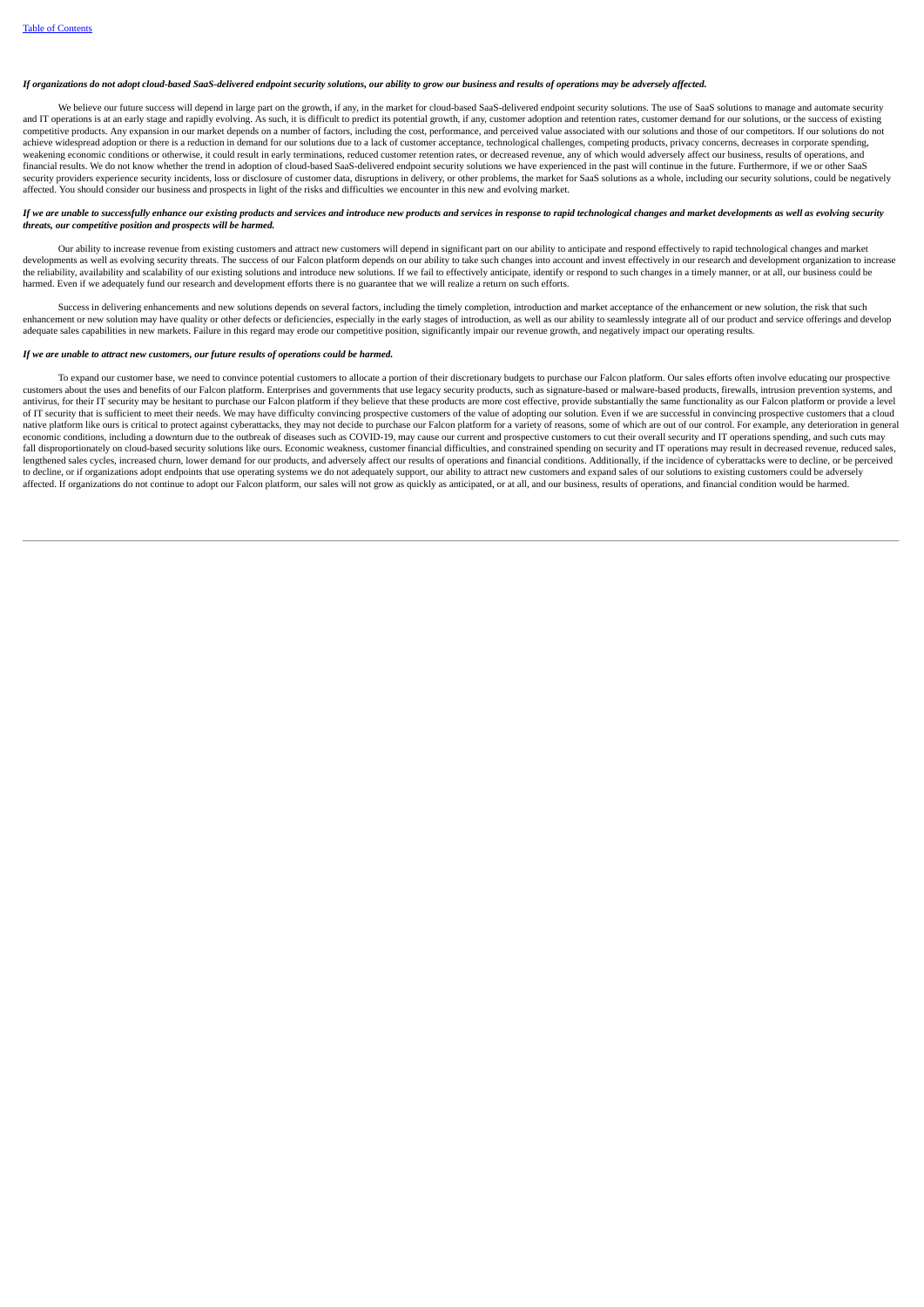# If our customers do not renew their subscriptions for our products and add additional cloud modules to their subscriptions, our future results of operations could be harmed.

In order for us to maintain or improve our results of operations, it is important that our customers renew their subscriptions for our Falcon platform when existing contract terms expire, and that we expand our commercial relationships with our existing customers by selling additional cloud modules and by deploying to more endpoints in their environments. Our customers have no obligation to renew their subscription for our Falcon platform after the expiration of their contractual subscription period, which is generally one year, and in the normal course of business, some customers have elected not to renew. In addition, our customers may hav renew for shorter contract subscription lengths or cease using certain cloud modules. Our customer retention and expansion may decline or fluctuate as a result of a number of factors, including our customers' satisfaction with our services, our pricing, customer security and networking issues and requirements, our customers' spending levels, decreases in the number of endpoints to which our customers deploy our solutions, mergers and<br>acquis business, results of operations, and financial condition may materially suffer.

### We face intense competition and could lose market share to our competitors, which could adversely affect our business, financial condition, and results of operations,

The market for security and IT operations solutions is intensely competitive, fragmented, and characterized by rapid changes in technology, customer requirements, industry standards, increasingly sophisticated attackers, and by frequent introductions of new or improved products to combat security threats. We expect to continue to face intense competition from current competitors, as well as from new entrants into the market. If we are unable to anticipate or react to these challenges, our competitive position could weaken, and we could experience a decline in revenue or reduced revenue growth, and loss of market share that would adversely affect our business, financial condition, and results of operations. Our ability to compete effectively depends upon numerous factors, many of which are beyond our control, including, but not limited to:

- product capabilities, including performance and reliability, of our Falcon platform, including our cloud modules, services, and features compared to those of our competitors;
- our ability, and the ability of our competitors, to improve existing products, services, and features, or to develop new ones to address evolving customer needs;
- our ability to attract, retain, and motivate talented employees;
- our ability to establish and maintain relationships with channel partners;
- the strength of our sales and marketing efforts; and
- acquisitions or consolidation within our industry, which may result in more formidable competitors.

Our competitors include the following by general category:

- legacy antivirus product providers, such as Trellix (formerly McAfee Enterprise), Broadcom Inc.'s Symantec Enterprise division, and Microsoft Corporation, who offer a broad range of approaches and solutions including traditional signature-based anti-virus protection;
- alternative endpoint security providers, such as Blackberry Cylance, VMware Carbon Black and SentinelOne, who generally offer a mix of on-premise and cloud-hosted products that rely heavily on malwareonly or application whitelisting techniques;
- network security vendors, such as Palo Alto Networks, Inc., who are supplementing their core perimeter-based offerings with endpoint security solutions; and
- professional service providers, such as Mandiant and Microsoft Corporation, who offer cybersecurity response services.

Many of our competitors have greater financial, technical, marketing, sales, and other resources, greater name recognition, longer operating histories, and a larger base of customers than we do. They may be able to devote greater resources to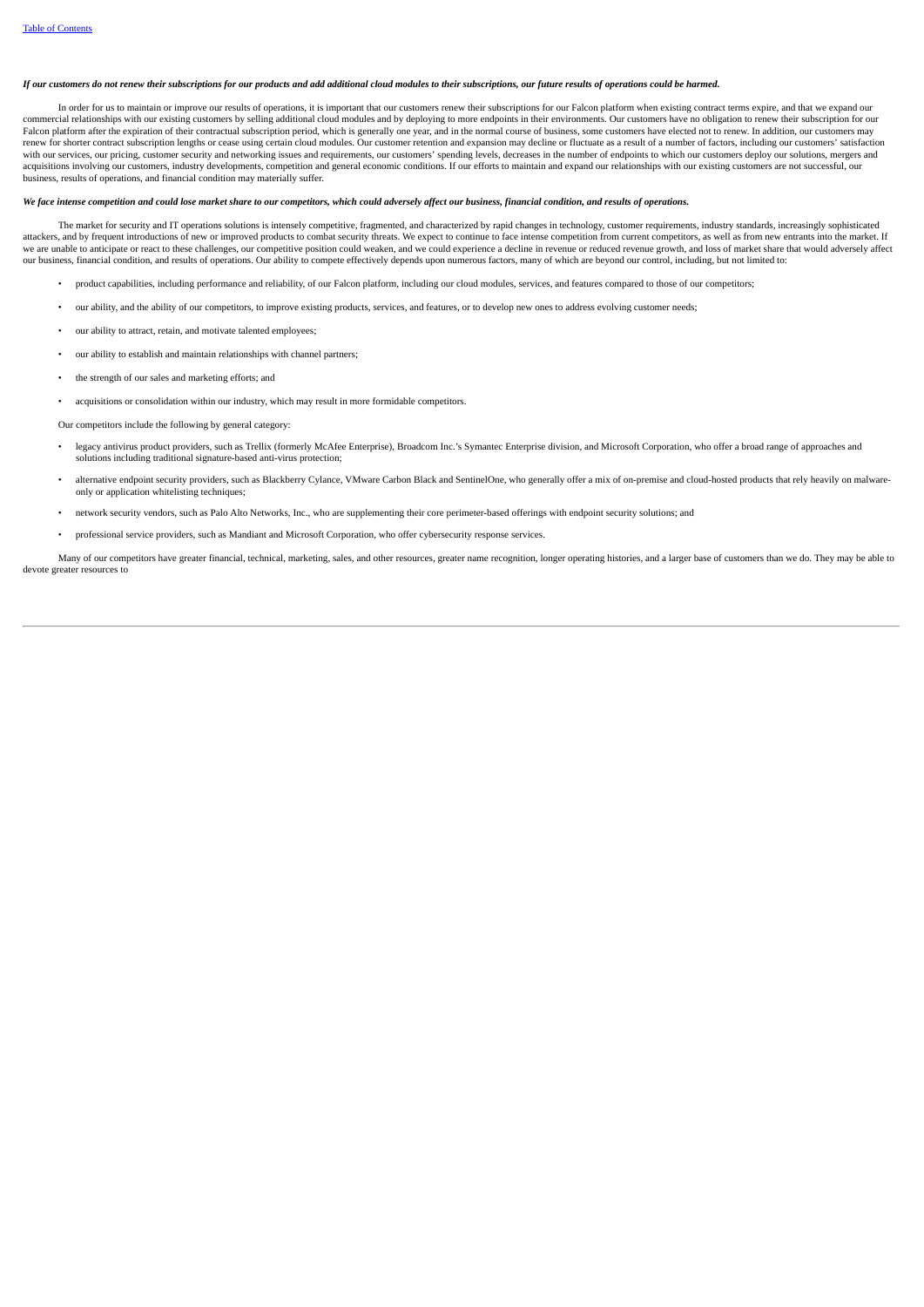the development, promotion, and sale of services than we can, and they may offer lower pricing than we do. Further, they may have greater resources for research and development of new technologies, the provision of customer support, and the pursuit of acquisitions. Our larger competitors have substantially broader and more diverse product and services offerings as well as routes to market, which allows them to leverage their relationships based on other products or incorporate functionality into existing products to gain business in a manner that discourages users from purchasing our platform, including our cloud modules. Conditions in our market could change rapidly and significantly as a result of technological advancements, partnering or acquisitions by our competitors or continuing market consolidation. Some of our competitors have recently made acquisitions of businesses or have established cooperative relationships that may allow them to offer more directly competitive and comprehensive solutions than were previously offered and adapt more quickly to new technologies and customer needs. These competitive pressures in our market or our failure to compete effectively may result in price reductions, fewer orders, reduced revenue and gross margins, increased net losses and loss of market share. Further, competitors that specialize in providing protection from a single type of security threat may be able to deliver these targeted security products to the market quicker than we can or convince<br>orga better than ours in legacy products that are already generally accepted as necessary components of an organization's IT security architecture, we may have difficulty increasing the market penetration of our platform. Furthermore, even if the functionality offered by other security and IT operations providers is more limited than the functionality of our platform, organizations may elect to accept such limited functionality in lieu of a products from additional vendors like us. If we are unable to compete successfully, or if competing successfully requires us to take aggressive pricing or other actions, our business, financial condition, and results of operations would be adversely affected.

### *Competitive pricing pressure may reduce our gross profits and adversely affect our financial results.*

If we are unable to maintain our pricing due to competitive pressures or other factors, our margins will be reduced and our gross profits, business, results of operations, and financial condition would be adversely affected. The subscription prices for our Falcon platform, cloud modules, and professional services may decline for a variety of reasons, including competitive pricing pressures, discounts, anticipation of the introduction the price of products or subscriptions that compete with ours or may bundle them with other products and subscriptions.

# If our solutions fail or are perceived to fail to detect or prevent incidents or have or are perceived to have defects, errors, or vulnerabilities, our brand and reputation would be harmed, which would adversely affect our *business and results of operations.*

Real or perceived defects, errors or vulnerabilities in our Falcon platform and cloud modules, the failure of our platform to detect or prevent incidents, including advanced and newly developed attacks misconfiguration of our solutions, or the failure of customers to take action on attacks identified by our platform could harm our reputation and adversely affect our business, financial position and results of operations. Because our cloud native security platform is complex, it may contain defects or errors that are not detected until after deployment. We cannot assure you that our products will detect all cyberattacks, especially in light the rapidly changing security threat landscape that our solution seeks to address. Due to a variety of both internal and external factors, including, without limitation, defects or misconfigurations of our solutions, our s could be or become vulnerable to security incidents (both from intentional attacks and accidental causes) that cause them to fail to secure endpoints and detect and block attacks. In addition, because the techniques used b computer hackers to access or sabotage networks and endpoints change frequently and generally are not recognized until launched against a target, there is a risk that an advanced attack could emerge that our cloud native security platform is unable to detect or prevent until after some of our customers are affected. Additionally, our Falcon platform may falsely indicate a cyberattack or threat that does not actually exist, which may lessen customers' trust in our solutions.

Moreover, as our cloud native security platform is adopted by an increasing number of enterprises and governments, individuals and organizations behind advanced cyberattacks may intensify their efforts to defeat<br>our securi platform and could adversely affect our reputation as a provider of security solutions. Because we host customer data on our cloud platform, which in some cases may contain personally-identifiable information or potentially confidential information, a security compromise, or an accidental or intentional misconfiguration or malfunction of our platform could result in personally-identifiable information and other customer data being accessible such as to attackers or to other customers. Further, if a high profile security breach occurs with respect to another next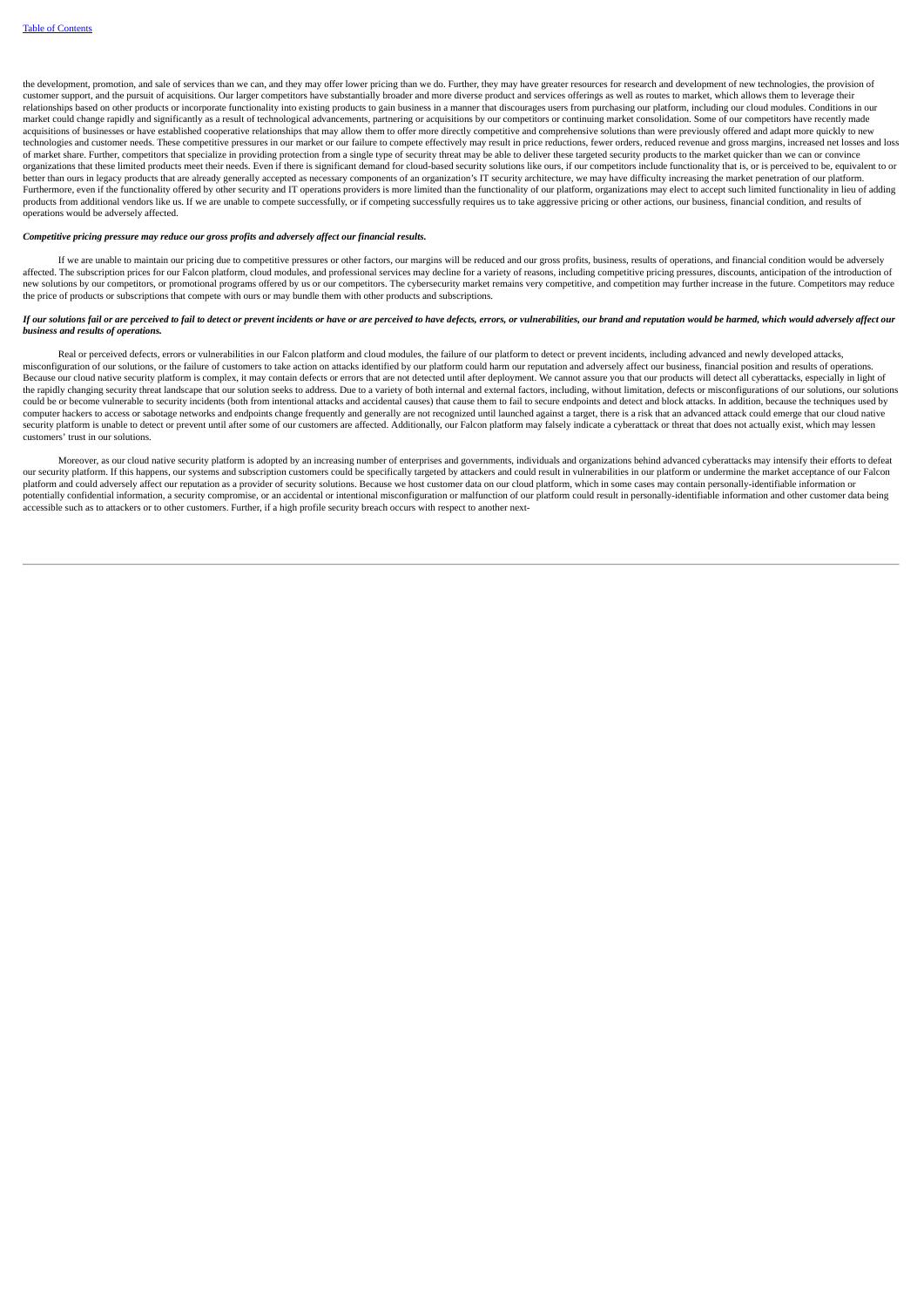generation or cloud-based security system, our customers and potential customers may lose trust in cloud solutions generally, and cloud-based security solutions such as ours in particular.

Organizations are increasingly subject to a wide variety of attacks on their networks, systems, and endpoints. No security solution, including our Falcon platform, can address all possible security threats or block all methods of penetrating a network or otherwise perpetrating a security incident. If any of our customers experiences a successful cyberattack while using our solutions or services, such customer could be disappointed with our Falcon platform, regardless of whether our solutions or services blocked the theft of any of such customer's data, or if the attack would have otherwise been mitigated or prevented if the customer had fully deployed aspects of our Falcon platform. Similarly, if our solutions detect attacks against a customer but the customer does not address the vulnerability, customers and the public may erroneously believe that our solutions were no effective. Security breaches against customers that use our solutions may result in customers and the public believing that our solutions failed. Our Falcon platform may fail to detect or prevent malware, viruses, worms or similar threats for any number of reasons, including our failure to enhance and expand our Falcon platform to reflect the increasing sophistication of malware, viruses and other threats. Real or perceived security breaches our customers' networks could cause disruption or damage to their networks or other negative consequences and could result in negative publicity to us, damage to our reputation, and other customer relations issues, and may adversely affect our revenue and results of operations.

### As a cybersecurity provider, we have been, and expect to continue to be, a target of cyberattacks. If our internal networks, systems, or data are or are perceived to have been compromised, our reputation may be *damaged and our financial results may be negatively affected.*

As a provider of security solutions, we have in the past been, and may in the future be, specifically targeted by bad actors for attacks intended to circumvent our security capabilities or to exploit our Falcon platform as an entry point into customers' endpoints, networks, or systems. In particular, because we have been involved in the identification of organized cybercriminals and nation-state actors, we have been the subject of intense efforts by sophisticated cyber adversaries who seek to compromise our systems. Such efforts may also intensify if geopolitical tensions increase. We are also susceptible to inadvertent compromises of our systems and data, including those arising from process, coding, or human errors. We also utilize third-party service providers to host, transmit, or otherwise process electronic data in connection with our business activities, including our supply chain, operations, and communications. Our third-party service providers and other vendors have faced and may continue to face cyberattacks, compromises, interruptions in service, or other security incidents from a variety of sources. A successful attack or other incident that compromises our or our customers' data or results in an interruption of service could have a significant negative effect on our operations, reputation, financial resources, and the value of our intellectual property. We cannot assure you that any of our efforts to manage this risk, including adoption of a comprehensive incident response plan and process for detecting, mitigating, and investigating security incidents that we regularly test through table-top exercises, testing of our security protocols through additional techniques, such as penetration testing, debriefing after security incidents, to imp security and responses, and regular briefing of our directors and officers on our cybersecurity risks, preparedness, and management, will be effective in protecting us from such attacks.

It is virtually impossible for us to entirely eliminate the risk of such attacks, compromises, interruptions in service, or other security incidents affecting our internal systems or data, or that of our third-party service providers and vendors. Organizations are subject to a wide variety of attacks on their supply chain, networks, systems, and endpoints, and techniques used to sabotage or to obtain unauthorized access to networks in which data is stored or through which data is transmitted change frequently. Furthermore, employee error or malicious activity could compromise our systems. As a result, we may be unable to anticipate these techniques or implement adequate measures to prevent an intrusion into our networks, which could result in unauthorized access to customer data, intellectual property including access to our source code, and information about vulnerabilities in our product, which in turn, could reduce the effectiveness of our solutions, or lead to cyberattacks or other intrusions of our customers' networks, litigation, governmental audits and investigations and significant legal fees, any or all of which could damage our relationships with our existing customers and could have a negative effect on our ability to attract and retain new customers. We have expended, and anticipate continuing to expend, significant resources in an effort to prevent security breaches and other security incidents impacting our systems and data. Since our business is focused on providing reliable security services to our customers, we believe that an actual or perceived security incident affecting our internal systems or data or data of our customers would be especially detrimental to our reputation, customer confidence in our solution, and our business.

In addition, while we maintain insurance policies that may cover certain liabilities in connection with a cybersecurity incident, we cannot be certain that our insurance coverage will be adequate for liabilities actually incurred, that insurance will continue to be available to us on commercially reasonable terms, or at all, or that any insurer will not deny coverage as to any future claim. The successful assertion of one or more claims against us that exceed available insurance coverage, or the occurrence of changes in our insurance policies, including premium increases or the imposition of large deductible or co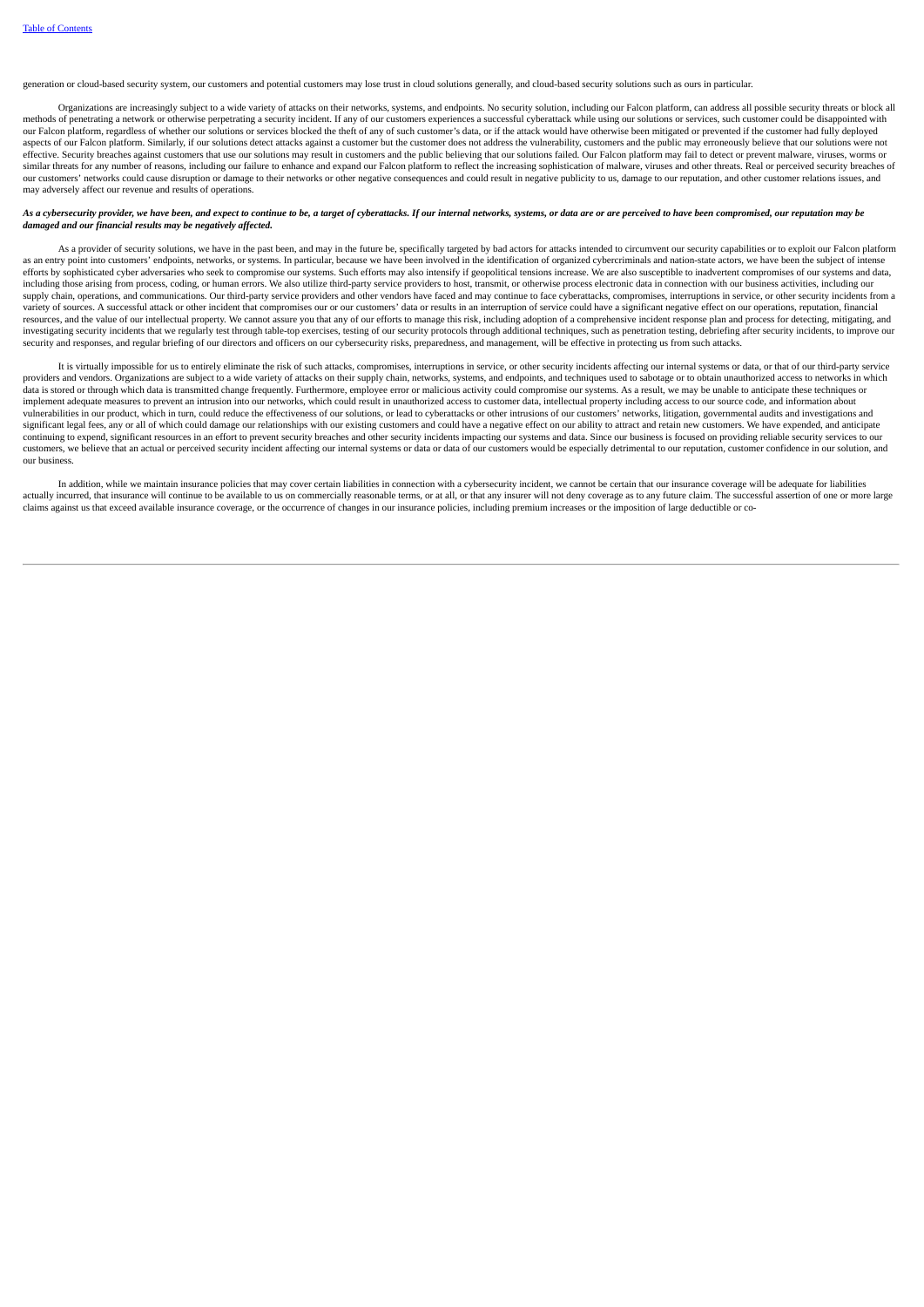insurance requirements, could have a material adverse effect on our business, including our financial condition, results of operations and reputation.

We rely on third-party data centers, such as Amazon Web Services, and our own colocation data centers to host and operate our Falcon platform, and any disruption of or interference with our use of these facilities no construction of the property of the property of the property of the construction of the construction of the property of the property of the property of the property of the property of the property of the property of the

Our customers depend on the continuous availability of our Falcon platform. We currently host our Falcon platform and serve our customers using a mix of third-party data centers, primarily Amazon Web Services, Inc., or AWS, and our data centers, hosted in colocation facilities. Consequently, we may be subject to service disruptions as well as failures to provide adequate support for reasons that are outside of our direct control software errors, website hosting disruptions and capacity constraints.

The following factors, many of which are beyond our control, can affect the delivery, availability, and the performance of our Falcon platform:

- the development and maintenance of the infrastructure of the internet;
- the performance and availability of third-party providers of cloud infrastructure services, such as AWS, with the necessary speed, data capacity and security for providing reliable internet access and services;
- decisions by the owners and operators of the data centers where our cloud infrastructure is deployed to terminate our contracts, discontinue services to us, shut down operations or facilities, increase prices, change ser
- physical or electronic break-ins, acts of war or terrorism, human error or interference (including by disgruntled employees, former employees or contractors) and other catastrophic events;
- cyberattacks, including denial of service attacks, targeted at us, our data centers, or the infrastructure of the internet;
- failure by us to maintain and update our cloud infrastructure to meet our data capacity requirements;
- errors, defects or performance problems in our software, including third-party software incorporated in our software;
- improper deployment or configuration of our solutions;
- the failure of our redundancy systems, in the event of a service disruption at one of our data centers, to provide failover to other data centers in our data center network; and
- the failure of our disaster recovery and business continuity arrangements.

The adverse effects of any service interruptions on our reputation, results of operations, and financial condition may be disproportionately heightened due to the pature of our business and the fact that our customers have a low tolerance for interruptions of any duration. Interruptions or failures in our service delivery could result in a cyberattack or other security threat to one of our customers during such periods of interruption o failure. Additionally, interruptions or failures in our service could cause customers to terminate their subscriptions with us, adversely affect our renewal rates, and harm our ability to attract new customers. Our business would also be harmed if our customers believe that a cloud-based SaaS-delivered endpoint security solution is unreliable. While we do not consider them to have been material, we have experienced, and may in the future<br>expe may be identified, could damage our reputation, negatively affect our relationship with our customers or otherwise harm our business, results of operations and financial condition.

We rely on our key technical, sales and management personnel to grow our business, and the loss of one or more key employees could harm our business.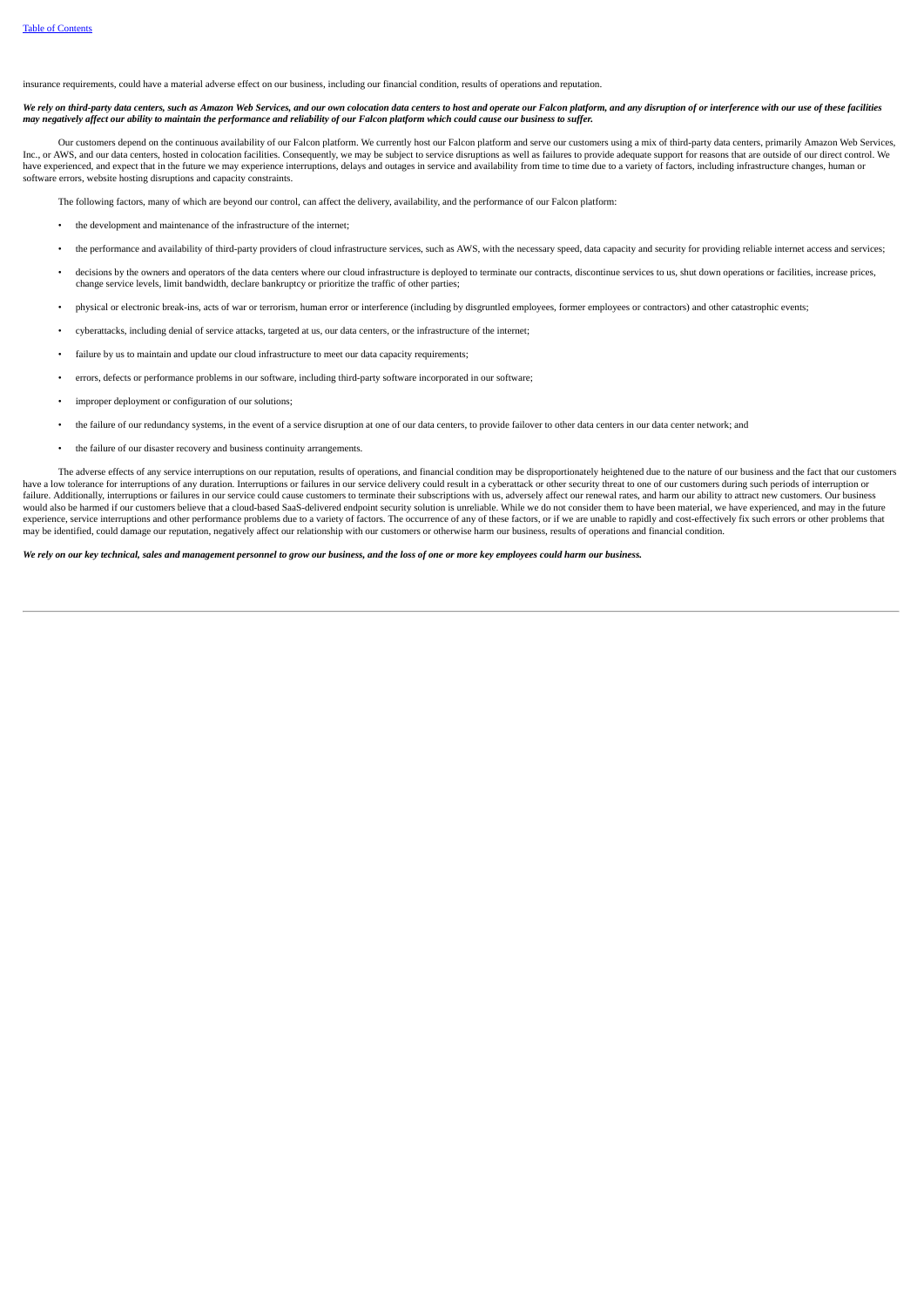Our future success is substantially dependent on our ability to attract, retain, and motivate the members of our management team and other key employees throughout our organization. In particular, we are highly dependent on the services of George Kurtz, our President and Chief Executive Officer, who is critical to our future vision and strategic direction. We rely on our leadership team in the areas of operations, security, resea and development, marketing, sales, support and general and administrative functions. Although we have entered into employment agreements with our key personnel, our employees, including our executive officers, work for us on an "at-will" basis, which means they may terminate their employment with us at any time. Leadership transitions can be inherently difficult to manage. In particular, they can cause operational and administrative inefficiencies, and could impact relationships with key customers and vendors. If Mr. Kurtz, or one or more of our key employees, or members of our management team resigns or otherwise ceases to provide us with their service, our business could be harmed.

# *If we are unable to attract and retain qualified personnel, our business could be harmed.*

There is also significant competition for personnel with the skills and technical knowledge that we require across our technology, cyber, sales, professional services, and administrative support functions. Competition for these personnel is intense, especially for experienced sales professionals and for engineers experienced in designing and developing cloud applications and security software. We have from time to time experienced, and we expect to continue to experience, difficulty in hiring and retaining employees with appropriate qualifications. For example, in recent years, recruiting, hiring and retaining employees with hiring and r cybersecurity industry has become increasingly difficult as the demand for cybersecurity professionals has increased as a result of the recent cybersecurity attacks on global corporations and governments. Additionally, our incident response and proactive services team is small and comprised of personnel with highly technical skills and experience, who are in high demand, and who would be difficult to replace. More generally, the technology industry is subject to substantial and continuous competition for engineers with high levels of experience in designing, developing and managing software and Internet-related services. Many of the companies with which we<br>i compete for experienced personnel have greater resources than we have. Our competitors also may be successful in recruiting and hiring members of our management team or other key employees, and it may be difficult for us to find suitable replacements on a timely basis, on competitive terms, or at all. We have in the past, and may in the future, be subject to allegations that employees we hire have been improperly solicited, or that they solicitation provisions.

In addition, job candidates and existing employees often consider the value of the equity awards they receive in connection with their employment. Volatility or lack of performance in our stock price may also affect our ability to attract and retain our key employees. Also, many of our employees have become, or will soon become, vested in a substantial amount of equity awards, which may give them a substantial amount of personal wealth. This may make it more difficult for us to retain and motivate these employees, and this wealth could affect their decision about whether or not they continue to work for us. Any failure to successfully attract, integrate or retain qualified personnel to fulfill our current or future needs could adversely affect our business, results of operations and financial condition.

# If we do not effectively expand and train our direct sales force, we may be unable to add new customers or increase sales to our existing customers, and our business will be adversely affected.

We depend on our direct sales force to obtain new customers and increase sales with existing customers. Our ability to achieve significant revenue growth will depend, in large part, on our success in recruiting, training and retaining sufficient numbers of sales personnel, particularly in international markets. We have expanded our sales organization significantly in recent periods and expect to continue to add additional sales capabilities in the near term. There is significant competition for sales personnel with the skills and technical knowledge that we require. New hires require significant training and may take significant time before they achieve full productivity, and this delay is accentuated by our long sales cycles. Our recent hires and planned hires may not become productive as quickly as we expect, and we may be unable to hire or retain sufficient numbers of qualified individuals in the markets where we do business or plan to do business. In addition, a large percentage of our sales force is new to our company and selling our solutions, and therefore this team may b less effective than our more seasoned sales personnel. Furthermore, hiring sales personnel in new countries, or expanding our existing presence, requires upfront and ongoing expenditures that we may not recover if the sale experience to the control of the control of the control of the control of the control of the control of the control of the control of the control of the control of the control of the control of the control of the control o to hire and train a sufficient number of effective sales personnel, or the sales personnel we hire are not successful in obtaining new customers or increasing sales to our existing customer base, our business and results of operations will be adversely affected.

# Because we recognize revenue from subscriptions to our platform over the term of the subscription, downturns or upturns in new business will not be immediately reflected in our results of operations.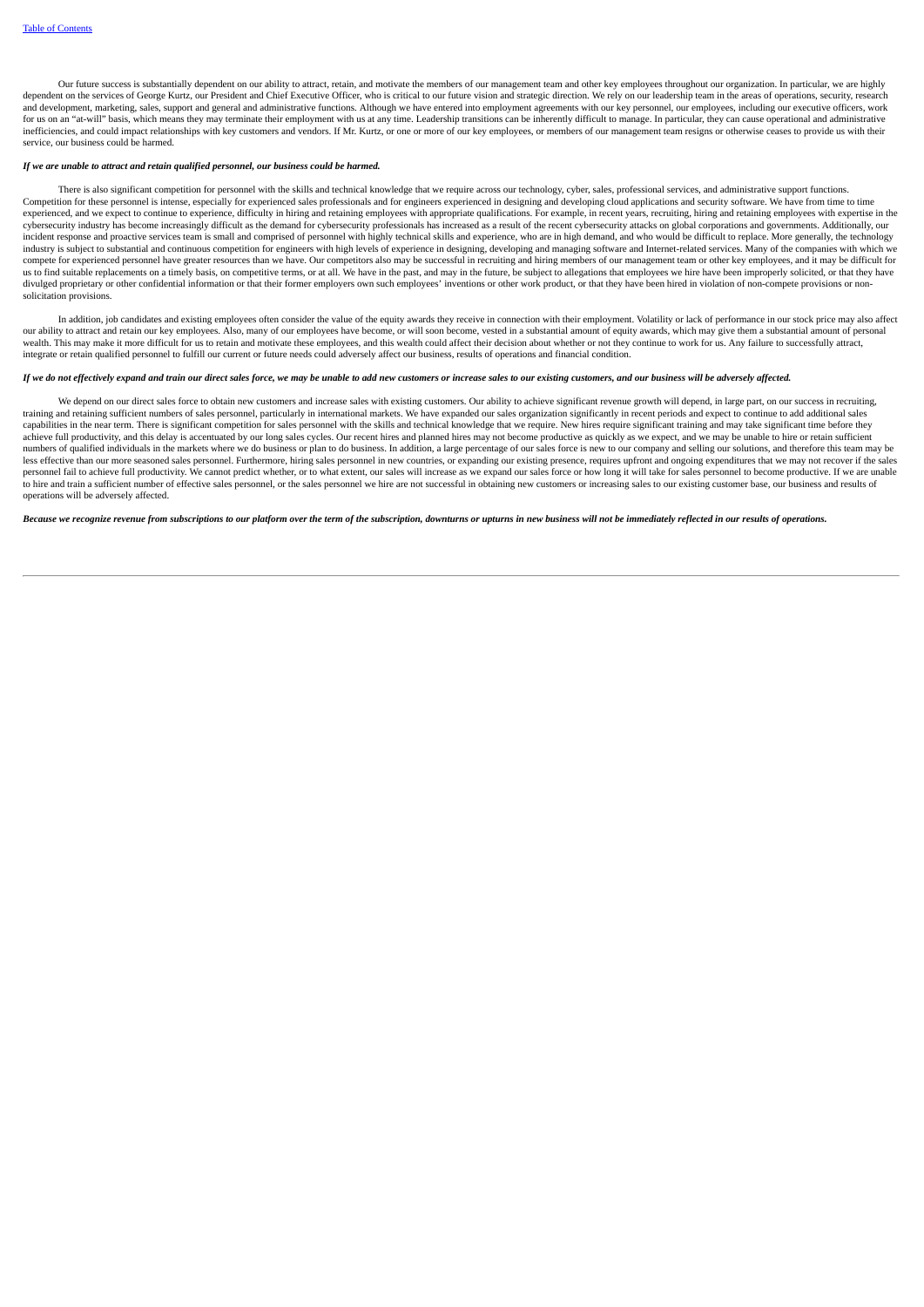We generally recognize revenue from customers ratably over the terms of their subscription, which is generally one year. As a result, a substantial portion of the revenue we report in each period is attributable to the recognition of deferred revenue relating to agreements that we entered into during previous periods. Consequently, any increase or decline in new sales or renewals in any one period will not be immediately reflected in our revenue for that period. Any such change, however, would affect our revenue in future periods. Accordingly, the effect of downturns or upturns in new sales and potential changes in our rate of renewals may not be fully reflected in our results of operations until future periods. We may also be unable to timely reduce our cost structure in line with a significant deterioration in sales or renewals that would adversely affect our results of operations and financial condition.

# Our results of operations may fluctuate significantly, which could make our future results difficult to predict and could cause our results of operations to fall below expectations.

Our results of operations may vary significantly from period to period, which could adversely affect our business, financial condition and results of operations. Our results of operations have varied significantly from period to period, and we expect that our results of operations will continue to vary as a result of a number of factors, many of which are outside of our control and may be difficult to predict, including:

- the impact of the COVID-19 pandemic on our operations, financial results, and liquidity and capital resources, including on customers, sales, expenses, and employees;
- our ability to attract new and retain existing customers;
- the budgeting cycles, seasonal buying patterns, and purchasing practices of customers;
- the timing and length of our sales cycles:
- changes in customer or channel partner requirements or market needs;
- changes in the growth rate of the cloud-based SaaS-delivered endpoint security solutions market;
- the timing and success of new product and service introductions by us or our competitors or any other competitive developments, including consolidation among our customers or competitors;
- the level of awareness of cybersecurity threats, particularly advanced cyberattacks, and the market adoption of our Falcon platform;
- our ability to successfully expand our business domestically and internationally;
- decisions by organizations to purchase security solutions from larger, more established security vendors or from their primary IT equipment vendors;
- changes in our pricing policies or those of our competitors;
- any disruption in our relationship with channel partners:
- insolvency or credit difficulties confronting our customers, affecting their ability to purchase or pay for our solutions;
- significant security breaches of, technical difficulties with or interruptions to, the use of our Falcon platform;
- extraordinary expenses such as litigation or other dispute-related settlement payments or outcomes;
- general economic conditions, both domestic and in our foreign markets;
- future accounting pronouncements or changes in our accounting policies or practices;
- negative media coverage or publicity;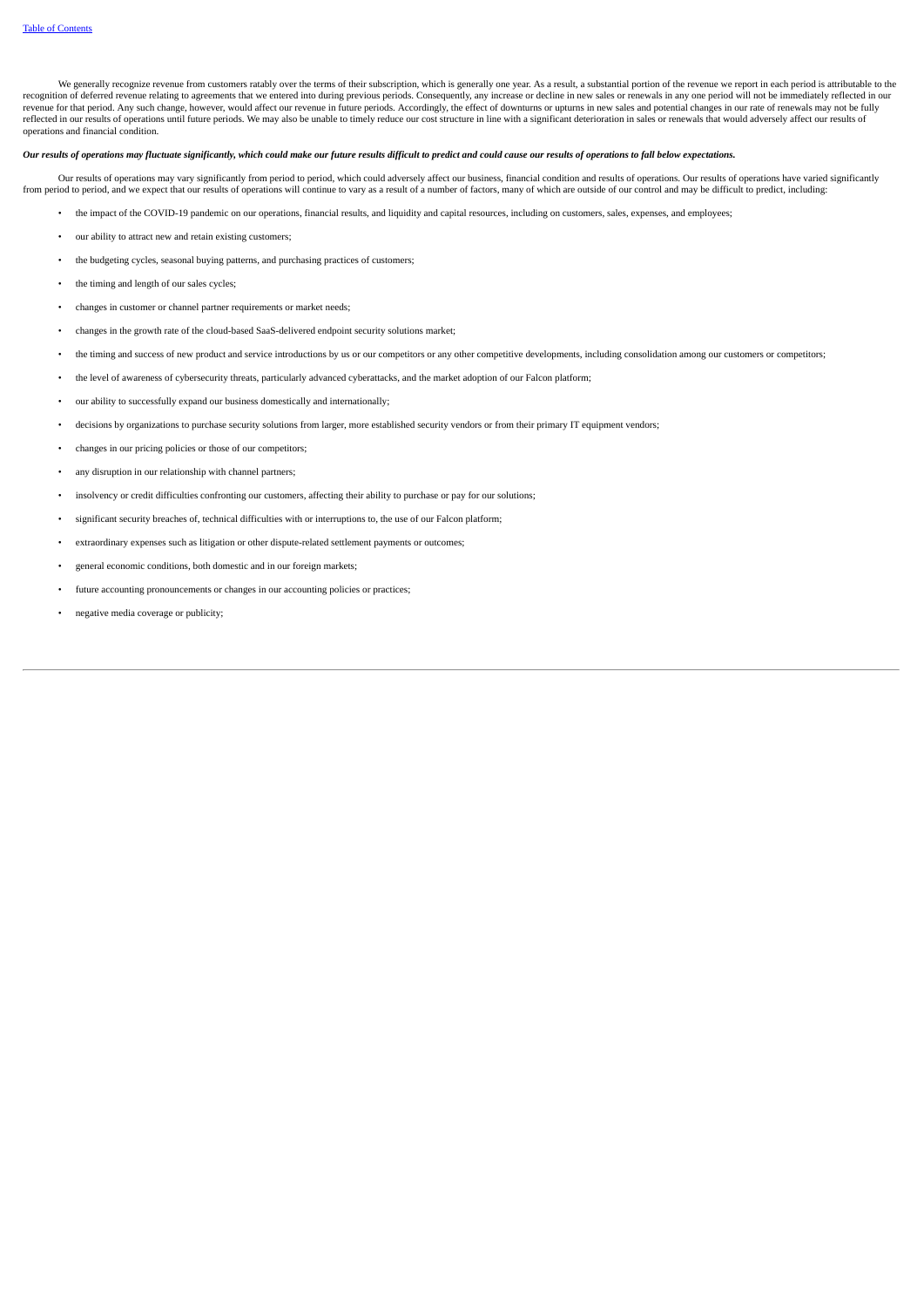- political events;
- the amount and timing of operating costs and capital expenditures related to the expansion of our business; and
- increases or decreases in our expenses caused by fluctuations in foreign currency exchange rates.

In addition, we experience seasonal fluctuations in our financial results as we typically receive a higher percentage of our annual orders from new customers, as well as renewal orders from existing customers, in the second half of the fiscal year as compared to the first half of the year due to the annual budget approval process of many of our customers. In addition, we also experience seasonality in our operating margin, with a lower margin in the first half of our fiscal year. Any of the above factors, individually or in the aggregate, may result in significant fluctuations in our financial and other results of operations from period to period. As a r this variability, our historical results of operations should not be relied upon as an indication of future performance. Moreover, this variability and unpredictability could result in our failure to meet our operating pla suits.

### Our sales cycles can be long and unpredictable, and our sales efforts require considerable time and expense.

Our revenue recognition is difficult to predict because of the length and unpredictability of the sales cycle for our Falcon platform, particularly with respect to large organizations and government entities. Customers often view the subscription to our Falcon platform as a significant strategic decision and, as a result, frequently require considerable time to evaluate, test and qualify our Falcon platform prior to entering into or expa

Our direct sales team develops relationships with our customers, and works with our channel partners on account penetration, account coordination, sales and overall market development. We spend substantial time and resources on our sales efforts without any assurance that our efforts will produce a sale. Security solution purchases are frequently subject to budget constraints, multiple approvals and unanticipated administrative, processing and other delays. As a result, it is difficult to predict whether and when a sale will be completed. The failure of our efforts to secure sales after investing resources in a lengthy sales process could adversel our business and results of operations.

# If we are not able to maintain and enhance our CrowdStrike and Falcon brand and our reputation as a provider of high-efficacy security solutions, our business and results of operations may be adversely affected.

We believe that maintaining and enhancing our CrowdStrike and Falcon brand and our reputation as a provider of high-efficacy security solutions is critical to our relationship with our existing customers, channel partners, and technology alliance partners and our ability to attract new customers and partners. The successful promotion of our CrowdStrike and Falcon brand will depend on a number of factors, including our marketing efforts, our ability to continue to develop additional cloud modules and features for our Falcon platform, our ability to successfully differentiate our Falcon platform from competitive cloud-based or legacy security solut and, ultimately, our ability to detect and stop breaches. Although we believe it is important for our growth, our brand promotion activities may not be successful or yield increased revenue.

In addition, independent industry or financial analysts and research firms often test our solutions and provide reviews of our Falcon platform, as well as the products of our competitors, and perception of our Falcon platform in the marketplace may be significantly influenced by these reviews. If these reviews are negative, or less positive as compared to those of our competitors' products, our brand may be adversely affected. Our solutions may fail to detect or prevent threats in any particular test for a number of reasons that may or may not be related to the efficacy of our solutions in real world environments. To the extent potential customers, industry analysts or testing firms believe that the occurrence of a failure to detect or prevent any particular threat is a flaw or indicates that our solutions or services do not provide significant value, we may lose cus and our reputation, financial condition and business would be harmed. Additionally, the performance of our channel partners and technology alliance partners may affect our brand and reputation if customers do not have a positive experience with these partners. In addition, we have in the past worked, and continue to work, with high profile private and public customers as well as assist in analyzing and remediating high profile cyberattack political scrutiny we face. Negative publicity about us, including about our management, the efficacy and reliability of our Falcon platform, our products offerings, our professional services, and the customers we work wit even if inaccurate, could adversely affect our reputation and brand.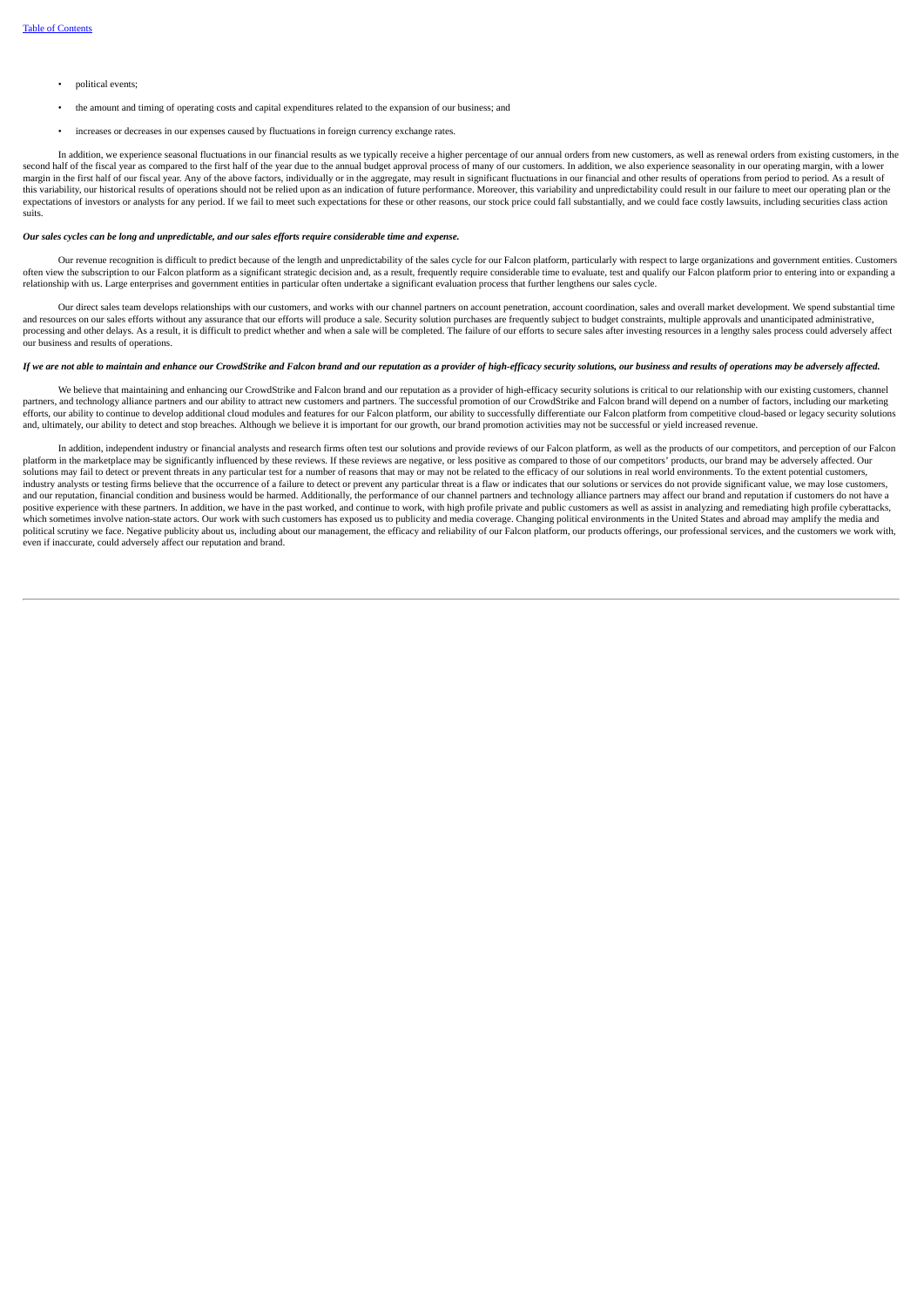If we are unable to maintain successful relationships with our channel partners and technology alliance partners, or if our channel partners or technology alliance partners fail to perform, our ability to market, sell and distribute our Falcon platform will be limited, and our business, financial position and results of operations will be harmed.

In addition to our direct sales force, we rely on our channel partners to sell and support our Falcon platform. A vast majority of sales of our Falcon platform flow through our channel partners, and we expect this to n continue to the foreseeable future. Additionally, we have entered, and intend to continue to enter, into technology alliance partnerships with third parties to support our future growth plans. The loss of a substantial n of our channel partners or technology alliance partners, or the failure to recruit additional partners, could adversely affect our results of operations. Our ability to achieve revenue growth in the future will depend in p our success in maintaining successful relationships with our channel partners and in training our channel partners to independently sell and deploy our Falcon platform. If we fail to effectively manage our existing sales channels, or if our channel partners are unsuccessful in fulfilling the orders for our solutions, or if we are unable to enter into arrangements with, and retain a sufficient number of, high quality channel partners in eac regions in which we sell solutions and keep them motivated to sell our products, our ability to sell our products and results of operations will be harmed.

### Our international operations and plans for future international expansion expose us to significant risks, and failure to mangae those risks could adversely impact our business.

We derived approximately 26%, 28%, 28% and 29% of our total revenue from our international customers for fiscal 2020, fiscal 2021, fiscal 2022 and the three months ended April 30, 2022, respectively. We are continuing to adapt to and develop strategies to address international markets and our growth strategy includes expansion into target geographies, but there is no guarantee that such efforts will be successful. We expect t resources and are subject to substantial risks, including:

- greater difficulty in negotiating contracts with standard terms, enforcing contracts and managing collections, and longer collection periods;
- higher costs of doing business internationally, including costs incurred in establishing and maintaining office space and equipment for our international operations;
- management communication and integration problems resulting from cultural and geographic dispersion;
- risks associated with trade restrictions and foreign legal requirements, including any importation, certification, and localization of our Falcon platform that may be required in foreign countries;
- greater risk of unexpected changes in regulatory practices, tariffs, and tax laws and treaties;
- compliance with anti-bribery laws, including, without limitation, compliance with the U.S. Foreign Corrupt Practices Act of 1977, as amended, or FCPA, the U.S. Travel Act and the UK Bribery Act 2010, or Bribery Act, violations of which could lead to significant fines, penalties, and collateral consequences for our company;
- heightened risk of unfair or corrupt business practices in certain geographies and of improper or fraudulent sales arrangements that may impact financial results and result in restatements of, or irregularities in, financial statements;
- the uncertainty of protection for intellectual property rights in some countries;
- general economic and political conditions in these foreign markets;
- foreign exchange controls or tax regulations that might prevent us from repatriating cash earned outside the United States;
- political and economic instability in some countries;
- double taxation of our international earnings and potentially adverse tax consequences due to changes in the tax laws of the United States or the foreign jurisdictions in which we operate;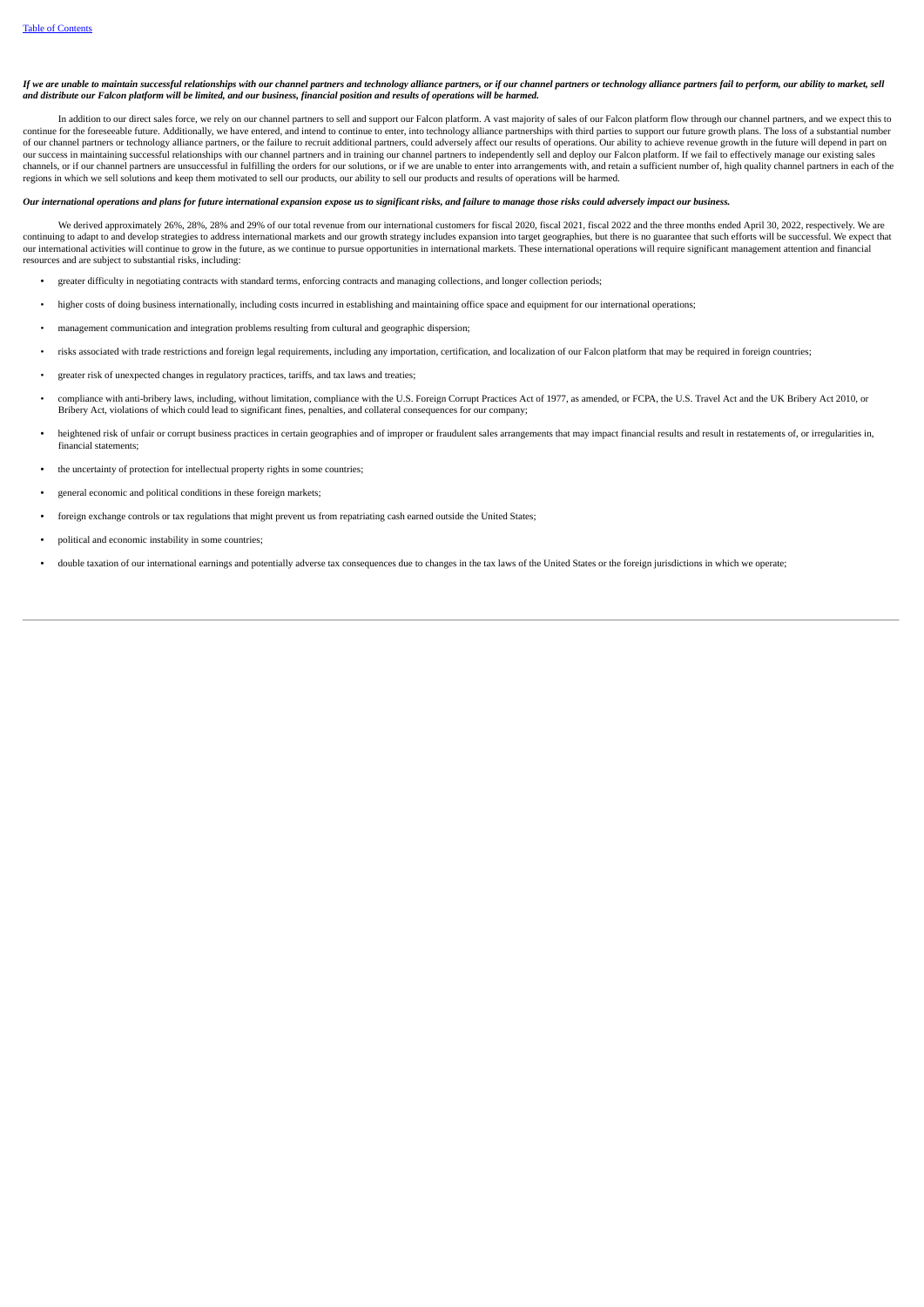- unexpected costs for the localization of our services, including translation into foreign languages and adaptation for local practices and regulatory requirements;
- requirements to comply with foreign privacy, data protection, and information security laws and regulations and the risks and costs of noncompliance;
- greater difficulty in identifying, attracting and retaining local qualified personnel, and the costs and expenses associated with such activities;
- greater difficulty identifying qualified channel partners and maintaining successful relationships with such partners;
- differing employment practices and labor relations issues; and
- difficulties in managing and staffing international offices and increased travel, infrastructure, and legal compliance costs associated with multiple international locations.

Additionally, nearly all of our sales contracts are currently denominated in U.S. dollars. However, a strengthening of the U.S. dollar could increase the cost of our solutions to our international customers, which could ad successfully hedge against the risks associated with currency fluctuations, our results of operations could be adversely affected.

As we continue to develop and grow our business globally, our success will depend in large part on our ability to anticipate and effectively manage these risks. The expansion of our existing international operations and entry into additional international markets will require significant management attention and financial resources. Our failure to successfully manage our international operations and the associated risks could limit th future growth of our business.

### Our business depends, in part, on sales to government organizations, and significant changes in the contracting or fiscal policies of such government organizations could have an adverse effect on our business and *results of operations.*

Our future growth depends, in part, on increasing sales to government organizations. Demand from government organizations is often unpredictable, subject to budgetary uncertainty and typically involves long sales cycles. We have made significant investment to address the government sector, but we cannot assure you that these investments will be successful, or that we will be able to maintain or grow our revenue from the government sector. U.S. federal, state and local government sales as well as foreign government sales are subject to a number of challenges and risks that may adversely impact our business.

Sales to such government entities include, but are not limited to, the following risks:

- selling to governmental agencies can be highly competitive, expensive and time consuming, often requiring significant upfront time and expense without any assurance that such efforts will generate a sale;
- we may be required to obtain personnel security clearances and facility clearances to perform on classified contracts for government agencies, and there is no guarantee that we will be able to obtain or maintain such clearances;
- government certification, software supply chain, or source code transparency requirements applicable to us or our products are constantly evolving and, in doing so, restrict our ability to sell to certain government customers until we have attained the new or revised certification or meet other applicable requirements, which we are not guaranteed to do. For example, although we are currently certified under the U.S. Federal Risk and Authorization Management Program, or FedRAMP, such certification is costly to maintain and if we lose our certification it would restrict our ability to sell to government customers;
- government product requirements are often technically complex and assessors may require us to make costly changes to our products to meet such requirements without any assurance that such changes will generate a sale;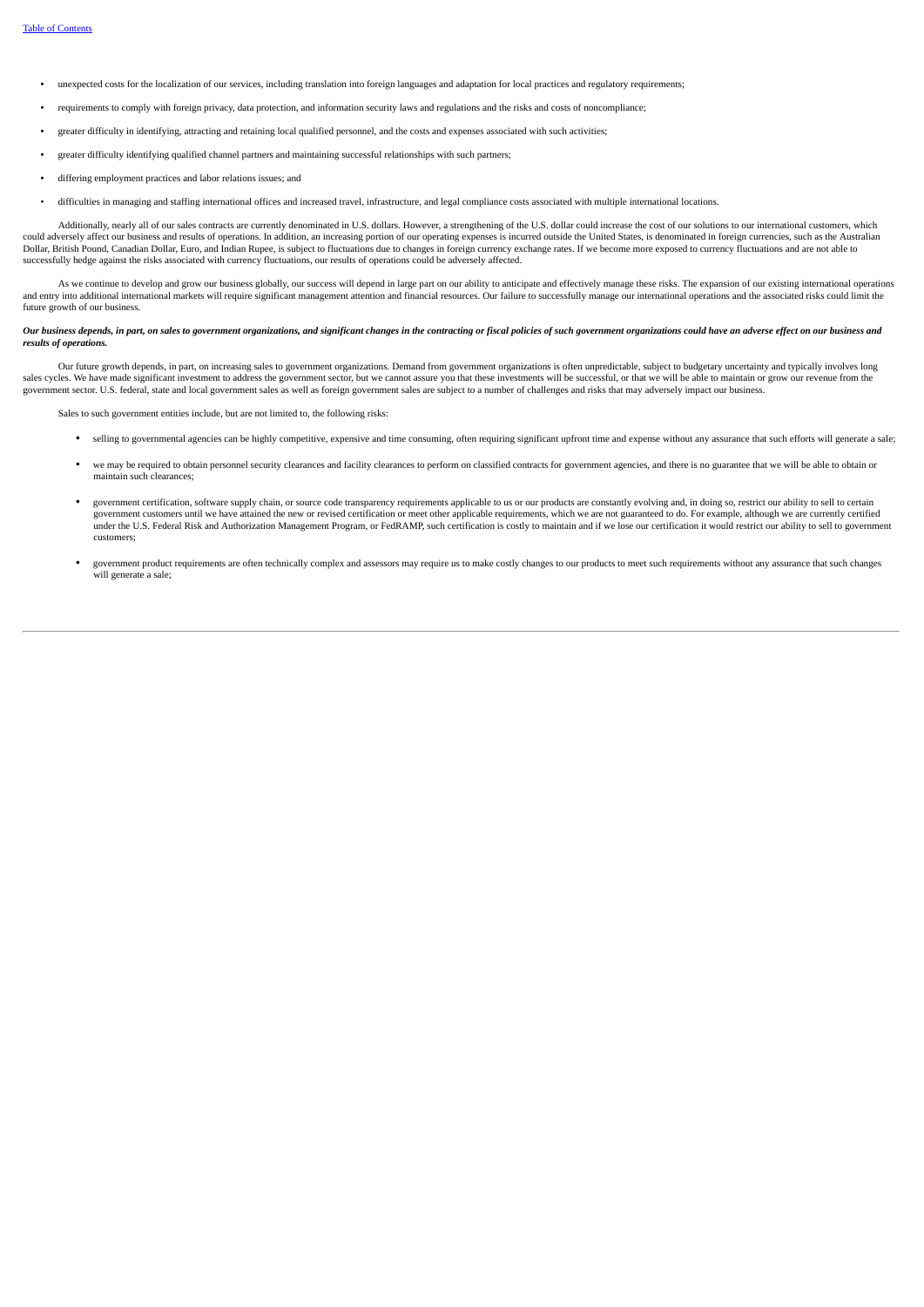- government demand and payment for our Falcon platform may be impacted by public sector budgetary cycles and funding authorizations, with funding reductions or delays in the government appropriations or procurement processes adversely affecting public sector demand for our Falcon platform, including as a result of abrupt events such as war, incidents of terrorism, natural disasters, and public health concerns or epidemics;
- government attitudes towards us as a company, our platform or the capabilities that we offer as a viable software solution may change, and reduce interest in our products and services as acceptable solutions;
- changes in the political environment, including before or after a change to the leadership within the government administration, can create uncertainty or changes in policy or priorities and reduce available funding for our products and services;
- third parties may compete intensely with us on pending, new or existing contracts with government products, which can also lead to appeals, disputes, or litigation relating to government procurement, including but not limited to bid protests by unsuccessful bidders on potential or actual awards of contracts to us or our partners by the government;
- even if we are awarded a sale, the terms of such contracts may be unusually burdensome;
- governments routinely investigate and audit government contractors' administrative processes, and any unfavorable audit could result in the government refusing to continue buying our Falcon platform, which would adversely impact our revenue and results of operations, or institute fines or civil or criminal liability if the audit were to uncover improper or illegal activities; and
- governments may require certain products to be manufactured, hosted, or accessed solely in their country or in other relatively high-cost manufacturing locations, and we may not manufacture all products in locations that meet these requirements, affecting our ability to sell these products to governmental agencies.

The occurrence of any of the foregoing risks could cause governments and governmental agencies to delay or refrain from purchasing our solutions in the future or otherwise have an adverse effect on our business and results of operations.

# We may not timely and cost-effectively scale and adapt our existing technology to meet our customers' performance and other requirements.

Our future growth is dependent upon our ability to continue to meet the needs of new customers and the expanding needs of our existing customers as their use of our solutions grow. As our customers gain more experience with our solutions, the number of endpoints and events, the amount of data transferred, processed and stored by us, the number of locations where our platform and services are being accessed, have in the past, and may in the future, expand rapidly. In order to meet the performance and other requirements of our customers, we intend to continue to make significant investments to increase capacity and to develop and implement new technologies in our service and cloud infrastructure operations. These technologies, which include databases, applications and server optimizations, network and hosting strategies, and automation, are often advanced, complex, new and untested. We may not be successful in developing or implementing these technologies. In addition, it takes a significant amount of time to plan, develop and test improvements to our technologies and infrastructure, and we may not be able to accurately forecast demand or predict the results we will realize from such improvements. To the extent that we do not effectively scale our operations to meet the needs of our growing customer base and to maintain performance as our customers expand their use of our solutions, we may not be able to grow as quickly as we anticipate, our customers may reduce or cancel use of our solutions and we may be unable to compete as effectively and our business and results of operations may be harmed.

Additionally, we have and will continue to make substantial investments to support growth at our data centers and improve the profitability of our cloud platform. For example, because of the importance of AWS' services to our business and AWS' position in the cloud-based server industry, any renegotiation or renewal of our agreement with AWS may be on terms that are significantly less favorable to us than our current agreement. If our cloud-based server costs were to increase, our business, results of operations and financial condition may be adversely affected. Although we expect that we could receive similar services from other third parties, i of our arrangements with AWS are terminated, we could experience interruptions on our Falcon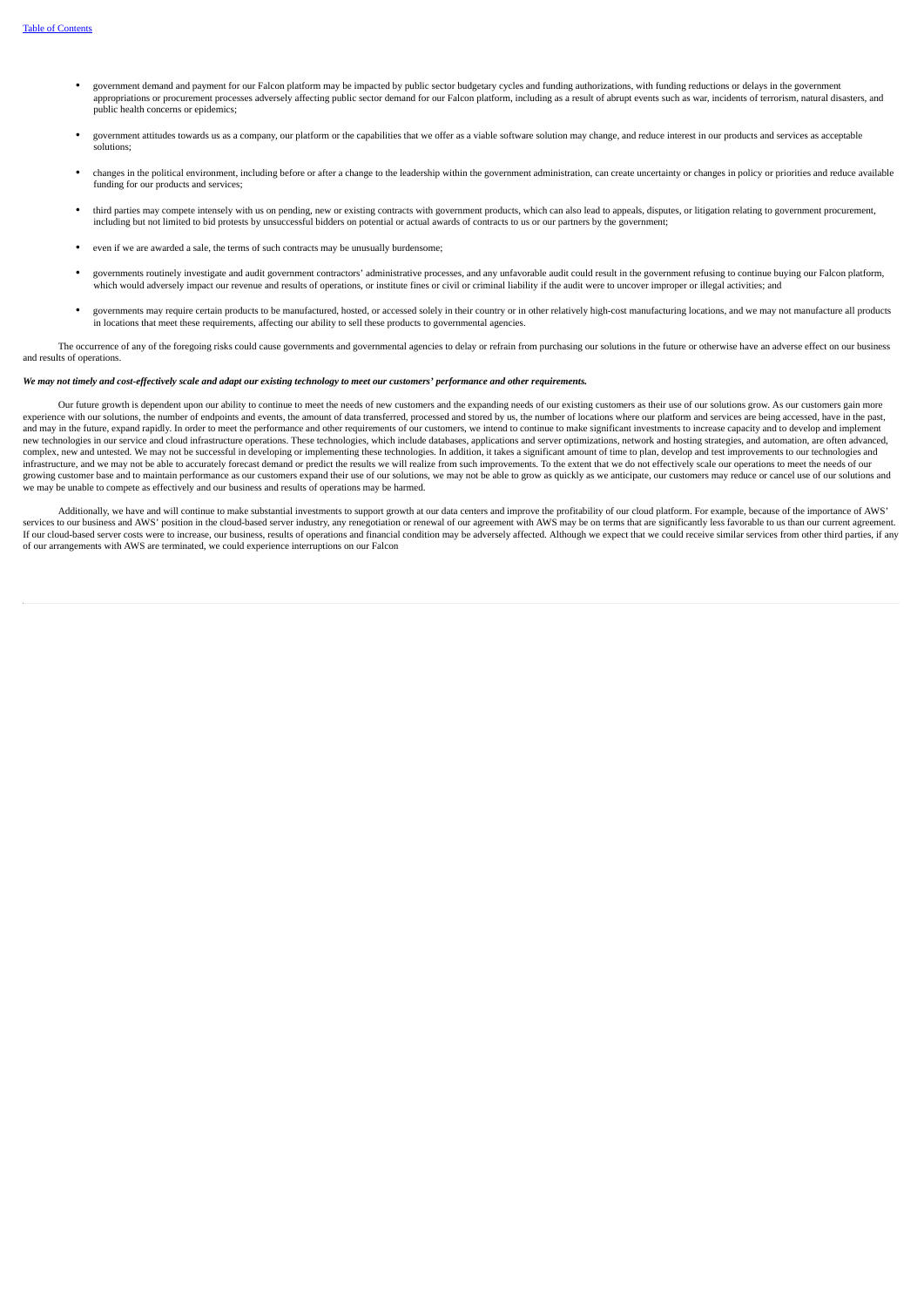platform and in our ability to make our solutions available to customers, as well as delays and additional expenses in arranging alternative cloud infrastructure services. Ongoing improvements to cloud infrastructure may be more expensive than we anticipate, and may not yield the expected savings in operating costs or the expected performance benefits. In addition, we may be required to re-invest any cost savings achieved from prior cloud infrastructure improvements in future infrastructure projects to maintain the levels of service required by our customers. We may not be able to maintain or achieve cost savings from our investments, which could harm our financial results.

# *Our ability to maintain customer satisfaction depends in part on the quality of our customer support.*

Once our Falcon platform is deployed within our customers' networks, our customers depend on our customer support services to resolve any issues relating to the implementation and maintenance of our Falcon platform. If we do not provide effective ongoing support, customer renewals and our ability to sell additional modules as part of our Falcon platform to existing customers could be adversely affected and our reputation wit potential customers could be damaged. Many larger organizations have more complex networks and require higher levels of support than smaller customers and we offer premium services for these customers. Failure to<br>maintain

### We may need to raise additional capital to expand our operations and invest in new solutions, which capital may not be available on terms acceptable to us, or at all, and which could reduce our ability to compete and *could harm our business.*

We expect that our existing cash and cash equivalents will be sufficient to meet our anticipated cash needs for working capital and capital expenditures for at least the next 12 months. Retaining or expanding our current levels of personnel and products offerings may require additional funds to respond to business challenges, including the need to develop new products and enhancements to our Falcon platform, improve our operating<br>i ability to compete and could harm our business. Accordingly, we may need to engage in additional equity or debt financings to secure additional funds. If we raise additional equity financing, our stockholders may need to e experience significant dilution of their ownership interests and the market price of our Class A common stock could decline. If we engage in additional debt financing, the holders of such debt would have priority over the<br> of the debt holders. Any of the above could harm our business, results of operations, and financial condition.

# If we cannot maintain our company culture as we arow we could lose the innovation, teamwork, passion, and focus on execution that we believe contribute to our success and our business may be harmed.

We believe that our corporate culture has been a contributor to our success, which we believe fosters innovation, teamwork, passion and focus on building and marketing our Falcon platform. As we grow, we may find it difficult to maintain our corporate culture. Any failure to preserve our culture could harm our future success, including our ability to retain and recruit personnel, innovate and operate effectively and execute on business strategy. Additionally, our productivity and the quality of our solutions may be adversely affected if we do not integrate and train our new employees quickly and effectively. If we experience any of these effects connection with future growth, it could impair our ability to attract new customers, retain existing customers and expand their use of our Falcon platform, all of which would adversely affect our business, financial condit and results of operations.

# We rely on a limited number of suppliers for certain components of the equipment we use to operate our cloud platform. Supply chain disruptions could delay our ability to expand or increase the capacity of our global *data center network, replace defective equipment in our existing data centers and impact our operating costs.*

We rely on a limited number of suppliers for several components of the equipment we use to operate our cloud platform and provide services to our customers. We generally purchase these components on a purchase order basis, and do not have long-term contracts guaranteeing supply. Our reliance on these suppliers exposes us to risks, including reduced control over production costs and constraints based on the then current availability, terms and pricing of these components. If we experience disruption or delay from our suppliers, we may not be able to obtain supplies or components from alternative suppliers on a timely basis or on terms tha taken steps to mitigate our supply chain risk, supply chain disruptions and delays could nevertheless adversely impact our operations by, among other things,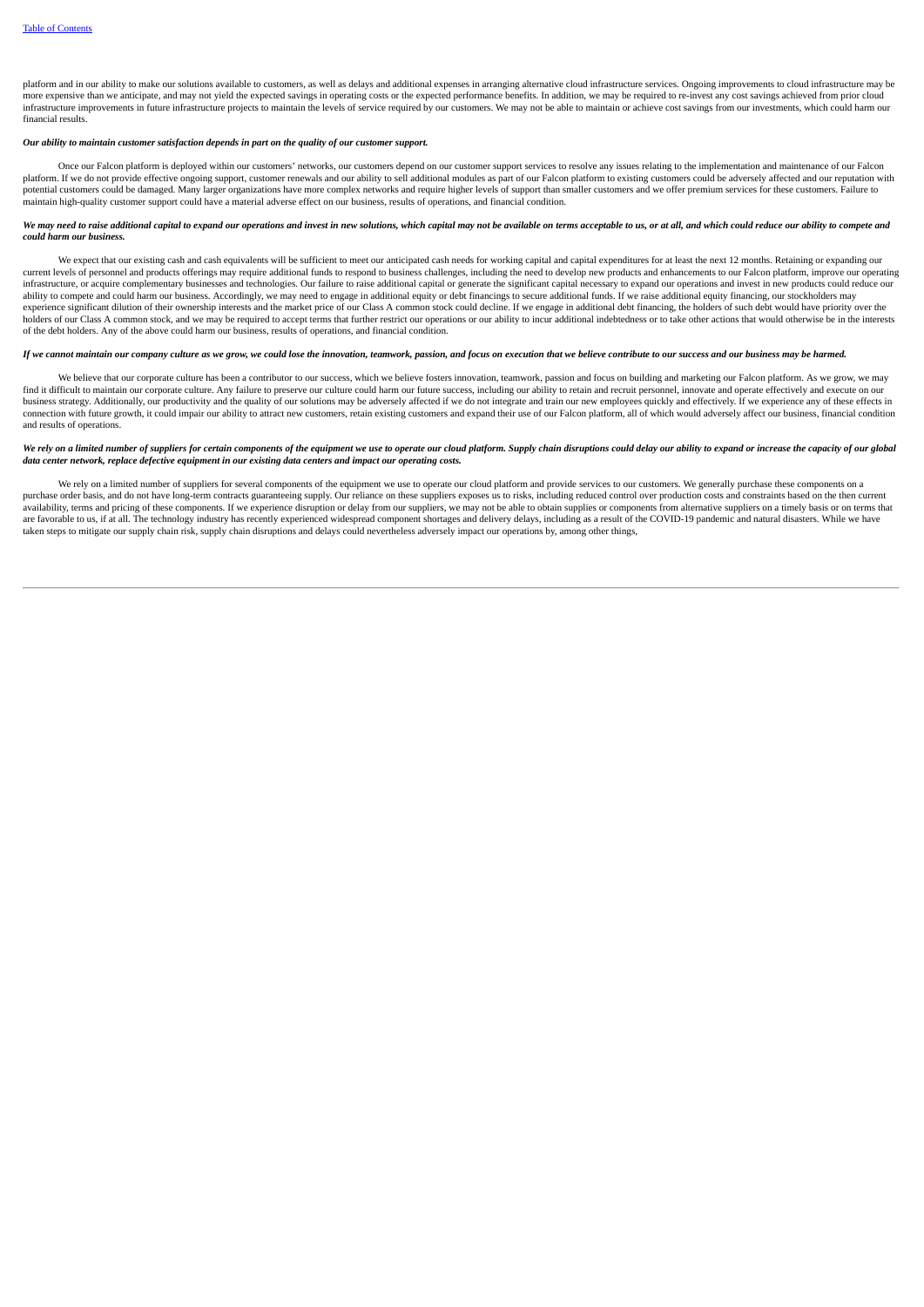causing us to delay opening new data centers, delay increasing capacity or replacing defective equipment at existing data centers, and experience increased operating costs.

### **Risks Related to Intellectual Property, Legal, and Regulatory Matters**

### The success of our business depends in part on our ability to protect and enforce our intellectual property rights.

We believe our intellectual property is an essential asset of our business, and our success and ability to compete depend in part upon protection of our intellectual property rights. We rely on a combination of patent,<br>Cop limited protection. The efforts we have taken to protect our intellectual property may not be sufficient or effective, and our trademarks, copyrights and patents may be held invalid or unenforceable. Moreover, we cannot assure you that any patents will be issued with respect to our currently pending patent applications in a manner that gives us adequate defensive protection or competitive advantages, or that any patents issued to us will be challenged, invalidated or circumvented. We have filed for patents in the United States and in certain non-U.S. jurisdictions, but such protections may not be available in all countries in which we operate or in which w seek to enforce our intellectual property rights, or may be difficult to enforce in practice. For example, many foreign countries have compulsory licensing laws under which a patent owner must grant licenses to third parti In addition, many countries limit the enforceability of patents against certain third parties, including government agencies or government contractors. In these countries, patents may provide limited or no benefit. Moreover, we may need to expend additional resources to defend our intellectual property rights in these countries, and our inability to do so could impair our business or adversely affect our international expansion. Our currently issued patents and any patents that may be issued in the future with respect to pending or future patent applications may not provide sufficiently broad protection or they may not prove to be enforceable in actions against alleged infringers.

We may not be effective in policing unauthorized use of our intellectual property, and even if we do detect violations, litigation or technical changes to our products may be necessary to enforce our intellectual property rights, Protecting against the unauthorized use of our intellectual property rights, technology and other proprietary rights is expensive and difficult, particularly outside of the United States. Any enforcement e we undertake, including litigation, could be time-consuming and expensive and could divert management's attention, which could harm our business and results of operations. Further, attempts to enforce our rights against<br>th to adequately protect and enforce our intellectual property and other proprietary rights could seriously harm our business, results of operations and financial condition. Even if we are able to secure our intellectual prop rights, we cannot assure you that such rights will provide us with competitive advantages or distinguish our services from those of our competitors or that our competitors will not independently develop similar technology, duplicate any of our technology, or design around our patents.

### Claims by others that we infringe their proprietary technology or other intellectual property rights could result in significant costs and substantially harm our business, financial condition, results of operations, and *prospects.*

Claims by others that we infringe their proprietary technology or other intellectual property rights could harm our business. A number of companies in our industry hold a large number of patents and also protect<br>their copy proprietary or other confidential information to us. From time to time, third parties have in the past and may in the future assert claims of infringement of intellectual property rights against us. For example, we are cur rebranding efforts.

Third parties may in the future also assert claims against our customers or channel partners, whom our standard license and other agreements obligate us to indemnify against claims that our solutions infringe the intellectual property rights of third parties. As the number of products and competitors in the security and IT operations market increases and overlaps occur, claims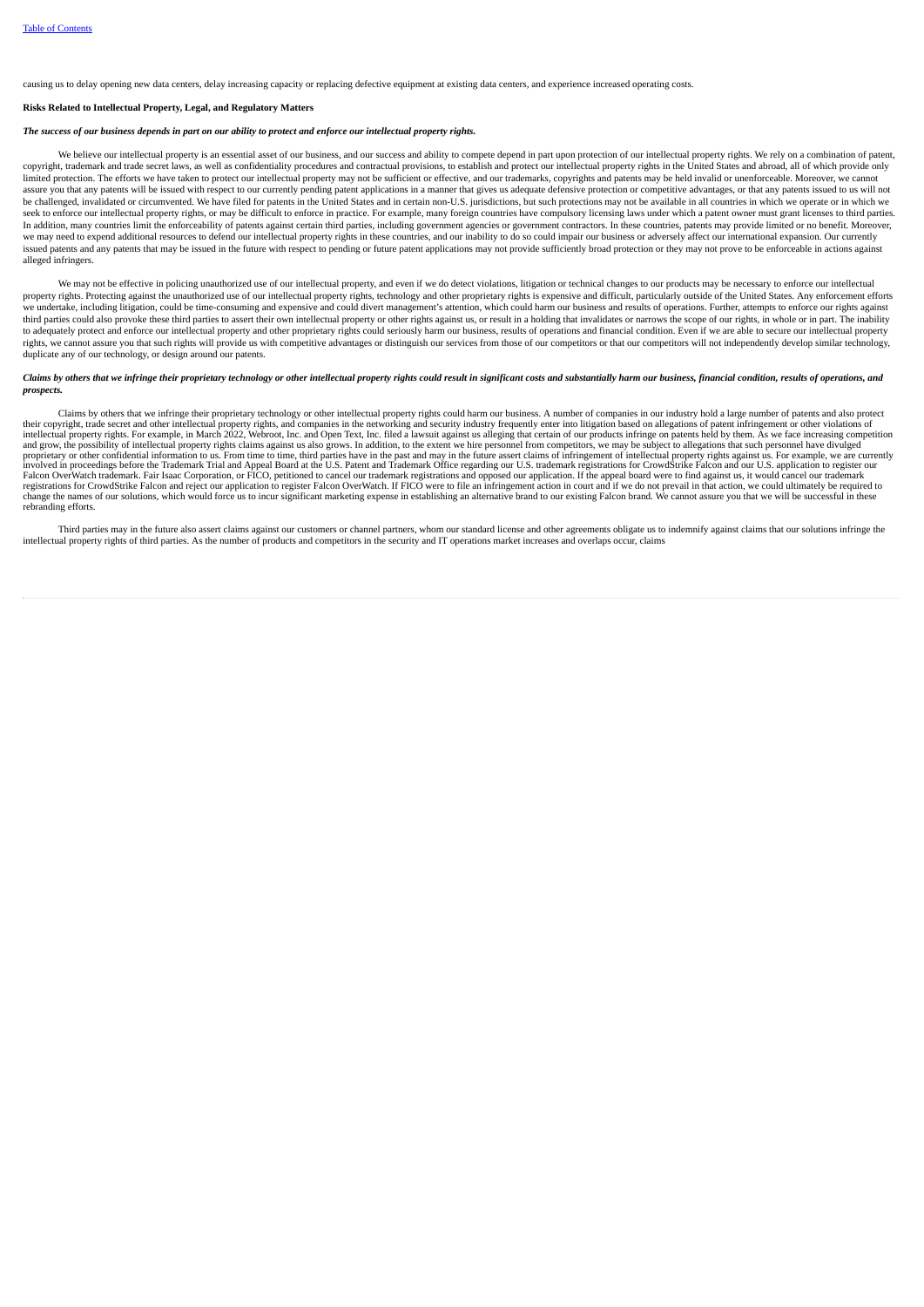of infringement, misappropriation, and other violations of intellectual property rights may increase. While we intend to increase the size of our patent portfolio, many of our competitors and others may now and in the future have significantly larger and more mature patent portfolios than we have. In addition, future litigation may involve non-practicing entities, companies or other patent owners who have no relevant product offerings or have revenue and against whom our own patents may therefore provide little or no deterrence or protection. Any claim of intellectual property infringement by a third party, even a claim without merit, could cause us to incur substantial costs defending against such claim, could distract our management from our business and could require us to cease use of such intellectual property.

Additionally, our insurance may not cover intellectual property rights infringement claims that may be made. In the event that we fail to successfully defend ourselves against an infringement claim, a successful claimant could secure a judgment or otherwise require payment of legal fees, settlement payments, ongoing royalties or other costs or damages; or we may agree to a settlement that prevents us from offering certain services may be required to develop alternative, non-infringing technology, which could require significant time, during which we could be unable to continue to offer our affected services or features, effort and expense and may ultimately not be successful.

Although third parties may offer a license to their technology or other intellectual property, the terms of any offered license may not be acceptable, and the failure to obtain a license or the costs associated with any license could cause our business, financial condition and results of operations to be adversely affected. In addition, some licenses may be nonexclusive, and therefore our competitors may have access to the same technology expression to the mass of the comparison and control of the comparison of the comparison of the comparison of the comparison of the comparison of the comparison of the comparison of the comparison of the comparison of the may be required to develop alternative, non-infringing technology, which could require significant time, during which we could be unable to continue to offer our affected products, subscriptions or services, effort, and ma expense and may ultimately not be successful. Furthermore, a successful claimant could secure a judgment or we may agree to a settlement that prevents us from distributing certain products, providing certain subscriptions or performing certain services or that requires us to pay substantial damages, royalties or other fees. Any of these events could harm our business, financial condition and results of operations.

# We license technology from third parties, and our inability to maintain those licenses could harm our business

We currently incorporate, and will in the future incorporate, technology that we license from third parties, including software, into our solutions. We cannot be certain that our licensors do not or will not infringe on the intellectual property rights of third parties or that our licensors have or will have sufficient rights to the licensed intellectual property in all jurisdictions in which we may sell our Falcon platform. Some of our a with our licensors may be terminated by them for convenience, or otherwise provide for a limited term. If we are unable to continue to license technology because of intellectual property infringement claims brought by thir national decreases and continuous continuous personal decreases of continuous continuous continuous continuous contractor and the continuous continuous contractor in the continuous continuous contractor enter into new lice or dependent on that technology would be limited, and our business could be harmed. Additionally, if we are unable to license technology from third parties, we may be forced to acquire or develop alternative technology, which we may be unable to do in a commercially feasible manner or at all, and may require us to use alternative technology of lower quality or performance standards. This could limit or delay our ability to offer new or competitive solutions and increase our costs. As a result, our margins, market share, and results of operations could be significantly harmed.

### We are required to comply with stringent, complex and evolving laws, rules, regulations and standards in many jurisdictions, as well as contractual obligations, relating to data privacy and security. Any actual or *perceived failure to comply with these requirements could have a material adverse effect on our business.*

We are required to comply with stringent, complex and evolving laws, rules, regulations and standards in many jurisdictions, as well as contractual obligations, relating to data privacy and security. Ensuring that our collection, use, transfer, storage and other processing of personal information complies with such requirements can increase operating costs, impact the development of new products or services, and reduce operational efficiency.

In the United States, there are numerous federal, state and local data privacy and security laws, rules, and regulations governing the collection, sharing, use, retention, disclosure, security, transfer, storage and other processing of personal information, including federal and state data privacy laws, data breach notification laws, and data disposal laws. For example, at the federal level, we are subject to, among other laws and regulatio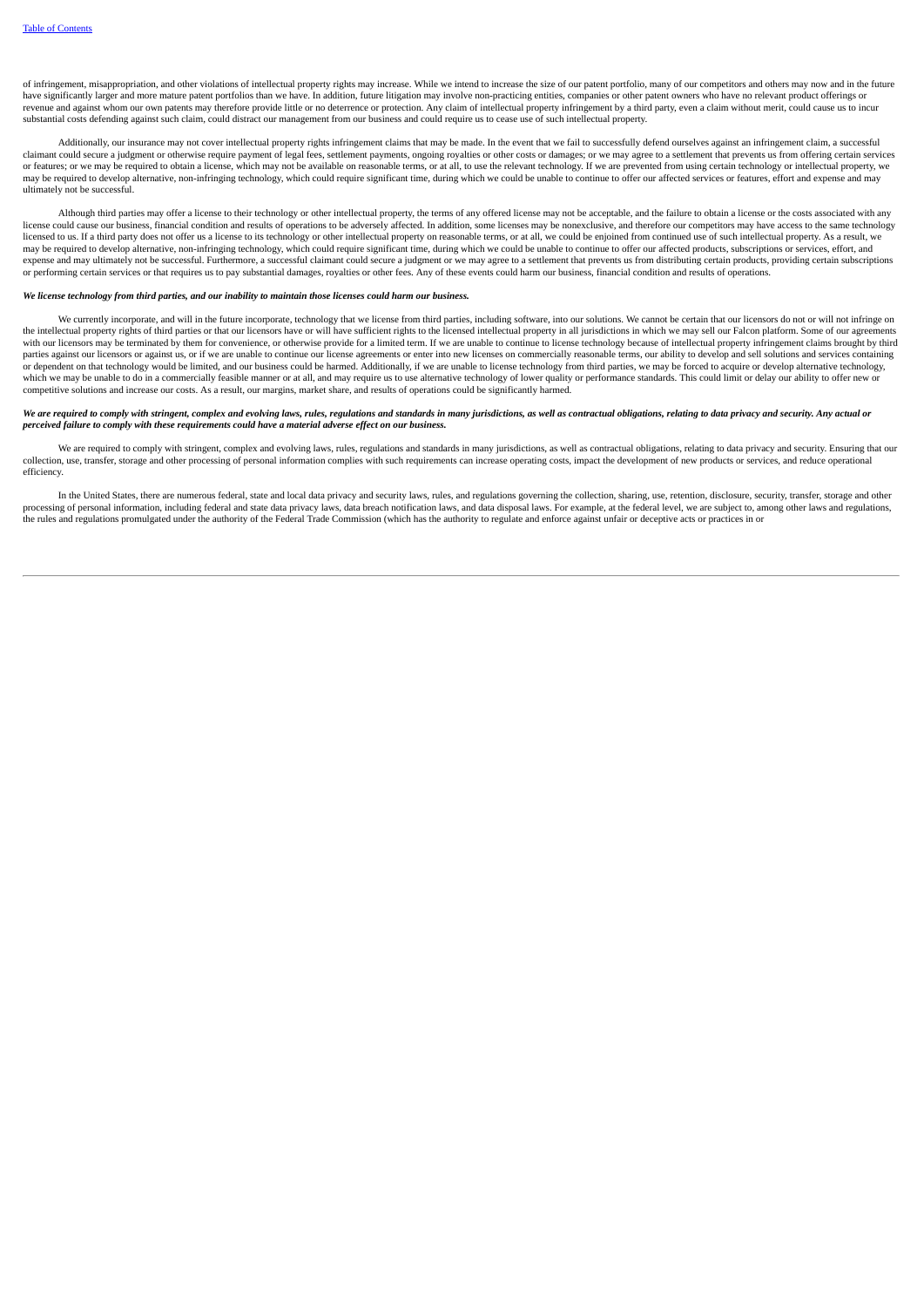affecting commerce, including acts and practices with respect to data privacy and security), as well as the Electronic Communication Privacy Act, the Computer Fraud and Abuse Act, the Health Insurance Portability and Accountability Act, and the Gramm Leach Bliley Act. The United States Congress also has considered, and may in the future consider, various proposals from time to time for comprehensive federal data privacy legislation to which we may become subject if passed. If we are found to have violated applicable laws or regulations, we may also be subject to penalties, fines, damages, injunctions or other outcomes that may adversely affect our operations and financial results.

At the state level, we are subject to laws and regulations such as the California Consumer Privacy Act ("CCPA"), which became effective on January 1, 2020. The CCPA broadly defines personal information and gives California residents expanded privacy rights and protections, such as affording them the right to access and request deletion of their information and to opt out of certain sharing and sales of personal information. private right of action for certain data breaches that result in the loss of unencrypted personal information. This private right of action is expected to increase the likelihood of, and risks associated with, data breach Additionally, in November 2020, California voters passed the California Privacy Rights Act of 2020 ("CPRA"). Effective in most material respects starting on January 1, 2023, the CPRA imposes additional obligations on companies covered by the legislation and will significantly modify the CCPA, including by expanding the CCPA with additional data privacy compliance requirements that may impact our business. The CPRA also establishes a regulatory agency dedicated to enforcing the CCPA and the CPRA. Numerous other states, including Virginia and Colorado, have also enacted or are in the process of enacting or considering comprehensive state-level data privacy and security laws, rules and regulations. Moreover, laws in all 50 U.S. states require businesses to provide notice under certain circumstances to consumers whose personal information has been<br>disc compliance-related costs and expenses, and otherwise suffer adverse impacts on our business.

Internationally, virtually every jurisdiction in which we operate has established its own data privacy and security legal framework with which we must comply. For example, we are required to comply with the became effectiv processing of personal data. Additionally, following the United Kingdom's withdrawal from the EU, we also are subject to the U.K. General Data Protection Regulation ("U.K. GDPR"), a version of the GDPR as implemented into the laws of the United Kingdom ("U.K."). Failure to comply with the GDPR or the U.K. GDPR can result in significant fines and other liability, including, under the GDPR, fines of up to EUR 20 million<br>(or G may have a significant adverse effect on our business and operations.

Recent legal developments in the European Economic Area ("EEA"), including recent rulings from the Court of Justice of the European Union and from various EU member state data protection authorities, have created complexity and uncertainty regarding processing and transfers of personal data from the EEA to the United States and other so-called third countries outside the EEA, including in the context of Website cookies. Similar complexities and uncertainties also apply to transfers from the U.K. to third countries. While we have taken steps to mitigate the impact on us, such as implementing the European Commission's standard contractual clauses ("SCCs"), the efficacy and longevity of these mechanisms remains uncertain. Moreover, on June 4, 2021, the European Commission adopted new SCCs, which impose on companies additional obligations relating to personal data transfers out of the EEA, including the obligation to update internal privacy practices, conduct transfer impact assessments and, as required, to implement additional security measures. The new SCCs may<br>incre regulate non-personal data. If we are otherwise unable to transfer data, including personal data, between and among countries and regions in which we operate, it could affect the manner in which we provide our services, th geographical location or segregation of our relevant systems and operations, and could adversely affect our financial results. While we have implemented new controls and procedures to comply with the requirements of the GDPR, U.K. GDPR and the data privacy and security laws of other jurisdictions in which we operate, such procedures and controls may not be effective in ensuring compliance or preventing unauthorized transfers of personal data.

Moreover, while we strive to publish and prominently display privacy policies that are accurate, comprehensive, and compliant with applicable laws, rules regulations and industry standards, we cannot ensure that our privacy policies and other statements regarding our practices will be sufficient to protect us from claims, proceedings, liability or adverse publicity relating to data privacy and security. Although we endeavor to com with our privacy policies, we may at times fail to do so or be alleged to have failed to do so. If our public statements about our use, collection, disclosure and other processing of personal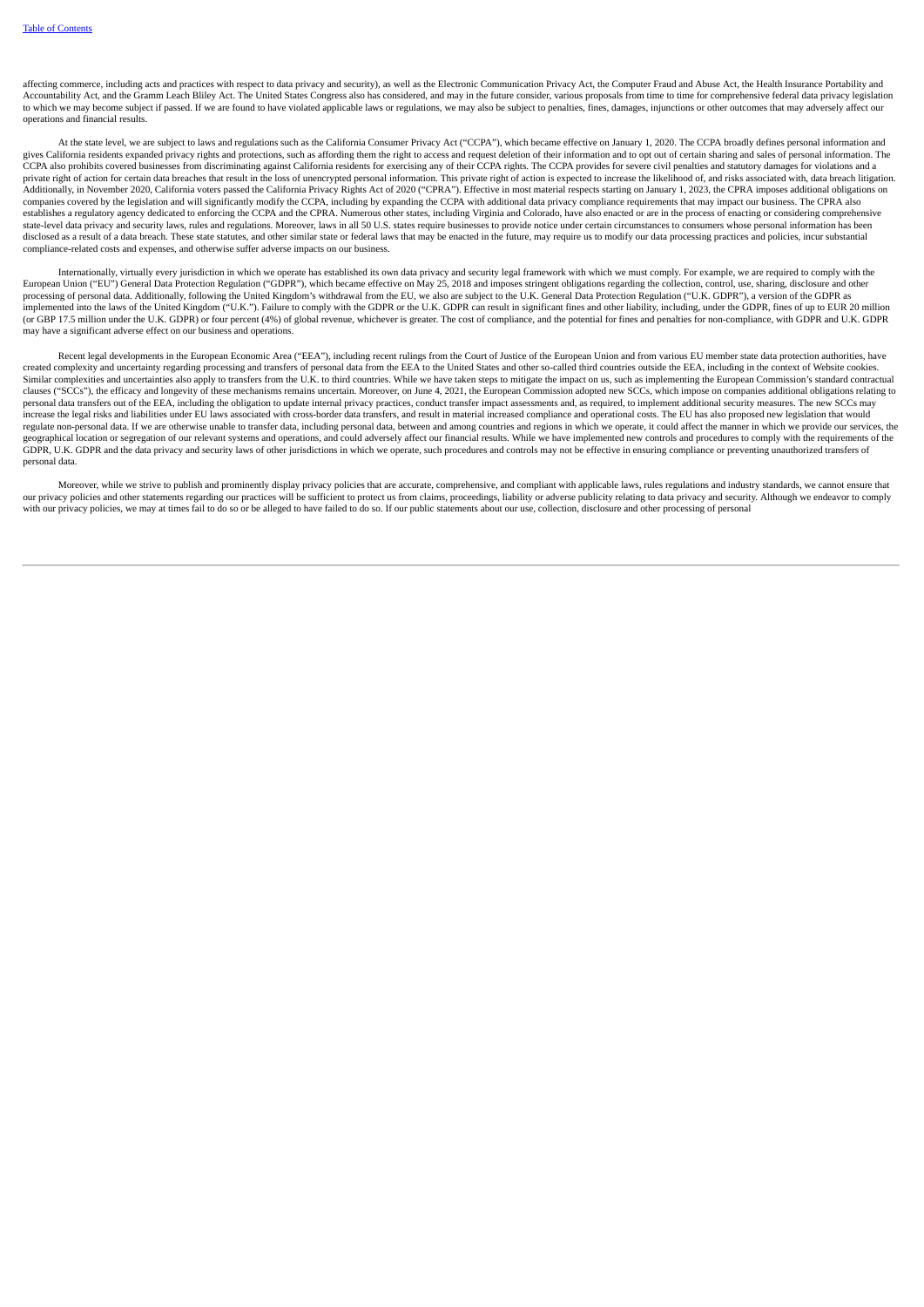information, whether made through our privacy policies, information provided on our website, press statements or otherwise, are alleged to be deceptive, unfair or misrepresentative of our actual practices, we may be subject to potential government or legal investigation or action, including by the Federal Trade Commission or applicable state attorneys general.

Our compliance efforts are further complicated by the fact that data privacy and security laws, rules, regulations and standards around the world are rapidly evolving, may be subject to uncertain or inconsistent interpretations and enforcement, and may conflict among various jurisdictions. Any failure or perceived failure by us to comply with our privacy policies, or applicable data privacy and security laws, rules, regulations, r standards or contractual obligations, or any compromise of security that results in unauthorized access to, or unauthorized loss, destruction, use, modification, acquisition, disclosure, release or transfer of personal information, may result in requirements to modify or cease certain operations or practices, the expenditure of substantial costs, time and other resources, proceedings or actions against us, legal liability, governmental investigations, enforcement actions, claims, fines, judgments, awards, penalties, sanctions and costly litigation (including class actions). Any of the foregoing could harm our reputation, distract our management and technical personnel, increase our costs of doing business, adversely affect the demand for our products and services, and ultimately result in the imposition of liability, any of which could have a material adverse effect business, financial condition and results of operations.

# Failure to comply with laws and regulations applicable to our business could subject us to fines and penalties and could also cause us to lose customers or negatively impact our ability to contract with customers, *including those in the public sector.*

Our business is subject to regulation by various federal, state, local and foreign governmental agencies, including agencies responsible for monitoring and enforcing data protection, data privacy and data security laws and regulations, employment and labor laws, workplace safety, product safety, environmental laws, consumer protection laws, anti-bribery laws, import and export controls, federal securities laws and tax laws and tax l regulations. In certain jurisdictions, these regulatory requirements may be more stringent than in the United States. Noncompliance by us, our employees, representatives, contractors, channel partners, agents, intermediari

- investigations, enforcement actions and sanctions;
- mandatory changes to our Falcon platform;
- disgorgement of profits, fines and damages;
- civil and criminal penalties or injunctions;
- claims for damages by our customers or channel partners;
- termination of contracts;
- loss of intellectual property rights;
- loss of our license to do business in the jurisdictions in which we operate; and
- temporary or permanent debarment from sales to government organizations.

If any governmental sanctions are imposed, or if we do not prevail in any possible civil or criminal litigation, our business, results of operations and financial condition could be adversely affected. In addition, responding to any action will likely result in a significant diversion of management's attention and resources and an increase in professional fees. Enforcement actions and sanctions could harm our business, results of operations and financial condition.

We endeavor to properly classify employees as exempt versus non-exempt under applicable law. Although there are no pending or threatened material claims or investigations against us asserting that some employees are improperly classified as exempt, the possibility exists that some of our current or former employees could have been incorrectly classified as exempt employees.

These laws and regulations impose added costs on our business, and failure by us, our employees, representatives, contractors, channel partners, agents, intermediaries, or other third parties to comply with these or other applicable regulations and requirements could lead to claims for damages, penalties, termination of contracts, loss of exclusive rights in our intellectual property and temporary suspension or permanent debarment from government contracting. Any such damages, penalties,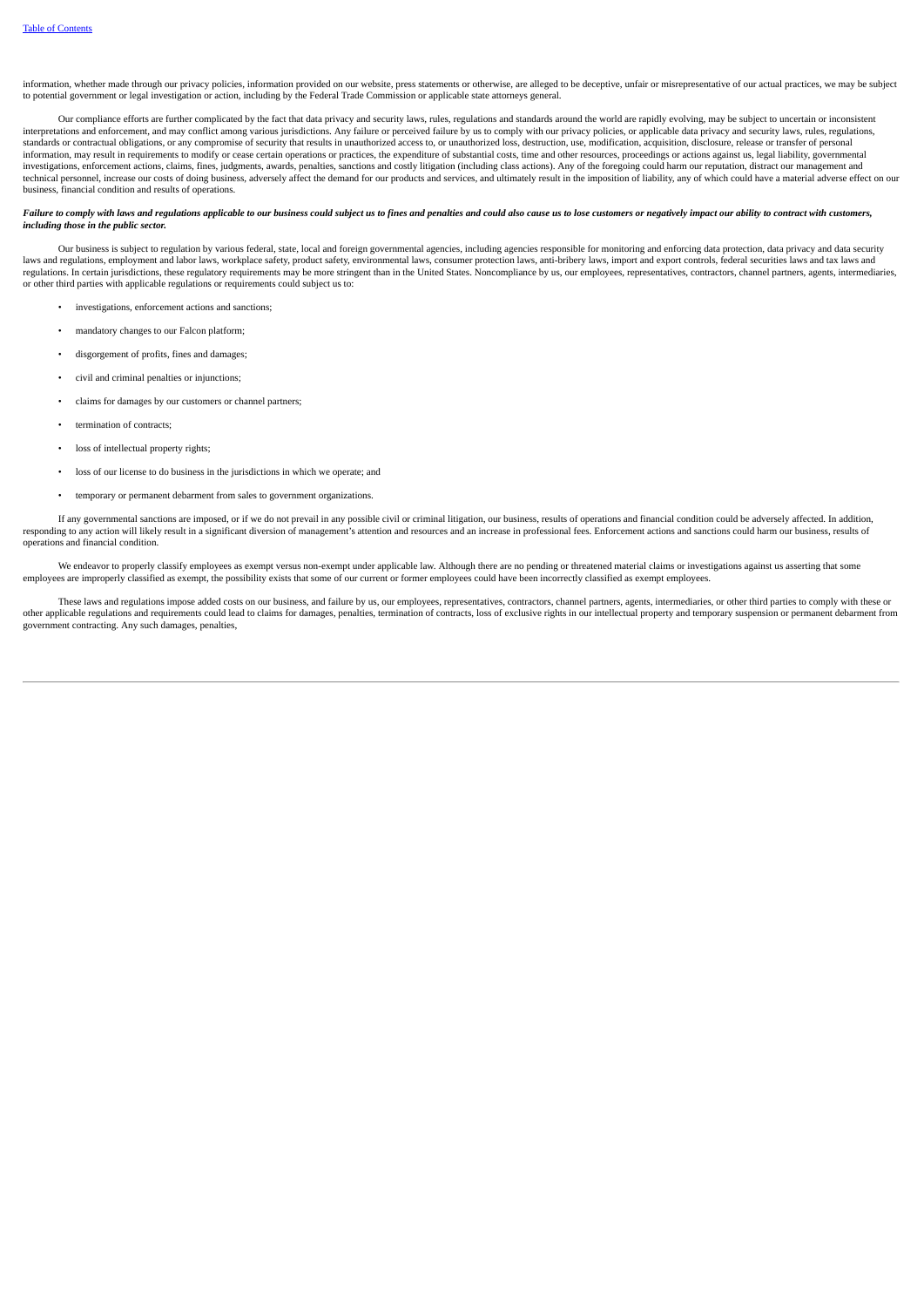disruptions or limitations in our ability to do business with customers, including those in the public sector, and could result in reduced sales of our products, substantial product inventory write-offs, reputational damag penalties, and other sanctions, any of which could harm our business, reputation, and results of operations.

We are subject to laws and regulations, including governmental export and import controls, sanctions, and anti-corruption laws, that could impair our ability to compete in our markets and subject us to liability if we *are not in full compliance with applicable laws.*

We are subject to laws and regulations, including governmental export controls, that could subject us to liability or impair our ability to compete in our markets. Our products are subject to U.S. export controls, including the U.S. Department of Commerce's Export Administration Regulations, and we and our employees, representatives, contractors, agents, intermediaries, and other third parties are also subject to various economic and trade sanctions regulations administered by the U.S. Treasury Department's Office of Foreign Assets Control. We incorporate standard encryption algorithms into our products, which, along with the underlying technology, may be exported outside of the U.S. only with the required export authorizations, including by license, license exception or other appropriate government authorizations, which may require the filing of an encryption registration and classification request. Furthermore, U.S. export control laws and economic sanctions prohibit the shipment of certain cloud-based solutions to countries, governments, and persons targeted by U.S sanctions. We also collect information about cyber threats from open sources, intermediaries, and third parties that we make available to our customers in our threat industry publications. While we have implemented certain procedures to facilitate compliance with applicable laws and regulations in connection with the collection of this information, we cannot assure you that these procedures have been effective or that we, or third parties, m of whom we do not control, have complied with all laws or regulations in this regard. Failure by our employees, representatives, contractors, channel partners, agents, intermediaries, or other third parties to comply with applicable laws and regulations in the collection of this information also could have negative consequences to us, including reputational harm, government investigations and penalties.

Although we take precautions to prevent our information collection practices and services from being provided in violation of such laws, our information collection practices and services may have been in the past, and could in the future be, provided in violation of such laws. If we or our employees, representatives, contractors, channel partners, agents, intermediaries, or other third parties fail to comply with these laws and regulations, we could be subject to civil or criminal penalties, including the possible loss of export privileges and fines. We may also be adversely affected through reputational harm, loss of access to certain markets, or otherwise. Obtaining the necessary authorizations, including any required license, for a particular transaction may be time-consuming, is not guaranteed and may result in the delay or loss of sales opportunities.

Various countries regulate the import of certain encryption technology, including through import permit and license requirements, and have enacted laws that could limit our ability to distribute our products or could limit our customers' ability to implement our products in those countries. Changes in our products or changes in export and import regulations may create delays in the introduction of our products into international markets, prevent our customers with international operations from deploying our products globally or, in some cases, prevent the export or import of our products to certain countries, governments or persons altogether. Any change in export or import regulations, economic sanctions or related legislation, shift in the enforcement or scope of existing regulations, or change in the countries, governments, persons or technologies targeted by such regulations, could result in decreased use of our products by, or in our decreased ability to export or sell our products to, existing or potential customers with international operations. Any decreased use of our products limitation on our ability to export or sell our products would likely adversely affect our business, results of operations, and financial condition.

We are also subject to the FCPA, the Bribery Act, and other anti-corruption, sanctions, anti-bribery, anti-money laundering and similar laws in the United States and other countries in which we conduct activities. Anti-corruption and anti-bribery laws, which have been enforced aggressively and are interpreted broadly, prohibit companies and their employees, agents, intermediaries, and other third parties from promising, authorizing, making or offering improper payments or other benefits to government officials and others in the private sector. We leverage third parties, including intermediaries, agents, and channel partners, to conduct our business in U.S. and abroad, to sell subscriptions to our Falcon platform and to collect information about cyber threats. We and these third-parties may have direct or indirect interactions with officials and employees of government agencies or state-owned or affiliated entities and we may be held liable for the corrupt or other illegal activities of these third-party business partners and intermediaries, our employees, representatives, contractors, c partners, agents, intermediaries, and other third parties, even if we do not explicitly authorize such activities. While we have policies and procedures to address compliance with the FCPA, the Bribery Act and other anticorruption, sanctions, anti-bribery, anti-money laundering and similar laws, we cannot assure you that they will be effective, or that all of our employees, representatives, contractors, channel partners, agents, intermedi or other third parties have taken, or will not take actions, in violation of our policies and applicable law, for which we may be ultimately held responsible. As we increase our international sales and business,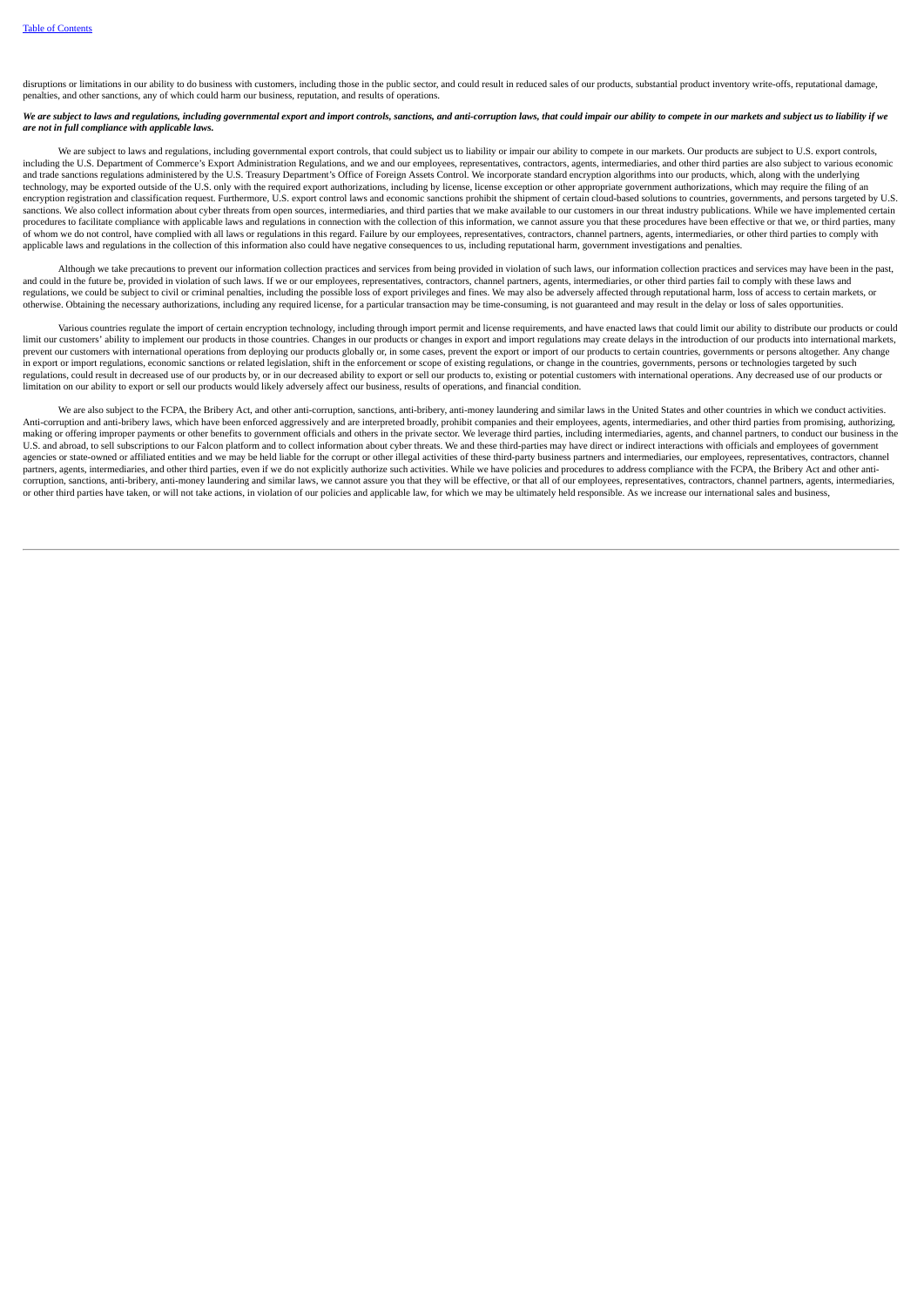our risks under these laws may increase. Noncompliance with these laws could subject us to investigations, severe criminal or civil sanctions, settlements, prosecution, loss of export privileges, suspension or debarment from U.S. government contracts, other enforcement actions, disgorgement of profits, significant fines, damages, other civil and criminal penalties or injunctions, whistleblower complaints, adverse media coverage and other consequences. Any investigations, actions or sanctions could harm our reputation, business, results of operations and financial condition.

# Some of our technology incorporates "open source" software, which could negatively affect our ability to sell our Falcon platform and subiect us to possible litiaation.

Our products and subscriptions contain third-party open source software components, and failure to comply with the terms of the underlying open source software licenses could restrict our ability to sell our products and subscriptions. The use and distribution of open source software may entail greater risks than the use of third-party commercial software, as open source licensors generally do not provide warranties or other contractual protections regarding infringement claims or the quality of the code and they can change the license terms on which they offer the open source software. Many of the risks associated with use of open source<br>soft

Some open source licenses contain requirements that we make available source code for modifications or derivative works we create based upon the type of open source software we use. If we combine our proprietary software with open source software in a certain manner, we could, under certain open source licenses, be required to release the source code of our proprietary software to the public, including authorizing furt modification and redistribution, or otherwise be limited in the licensing of our services, each of which could provide an advantage to our competitors or other entrants to the market, create security vulnerabilities in our solutions, require us to re-engineer all or a portion of our Falcon platform, and could reduce or eliminate the value of our services. This would allow our competitors to create similar products with lower development effo and time and ultimately could result in a loss of sales for us.

The terms of many open source licenses have not been interpreted by U.S. courts, and there is a risk that these licenses could be construed in ways that could impose unanticipated conditions or restrictions on our ability to commercialize products and subscriptions incorporating such software. Moreover, we cannot assure you that our processes for controlling our use of open source software in our products and subscriptions will be<br>e our proprietary source code), or otherwise seeking to enforce the terms of the applicable open source license. These claims could result in litigation. Litigation could be costly for us to defend, have a negative effect on results of operations and financial condition or require us to devote additional research and development resources to change our solutions. Responding to any infringement or noncompliance claim by an open source vendor, regardless of its validity, discovering certain open source software code in our Falcon platform, or a finding that we have breached the terms of an open source software license, could harm our business, results of operati and financial condition, by, among other things:

- resulting in time-consuming and costly litigation;
- diverting management's time and attention from developing our business;
- requiring us to pay monetary damages or enter into royalty and licensing agreements that we would not normally find acceptable;
- causing delays in the deployment of our Falcon platform or service offerings to our customers;
- requiring us to stop offering certain services or features of our Falcon platform;
- requiring us to redesign certain components of our Falcon platform using alternative non-infringing or non-open source technology, which could require significant effort and expense;
- requiring us to disclose our software source code and the detailed program commands for our software; and
- requiring us to satisfy indemnification obligations to our customers.

We provide service level commitments under some of our customer contracts. If we fail to meet these contractual commitments, we could be obliagted to provide credits for future service and our business could suffer.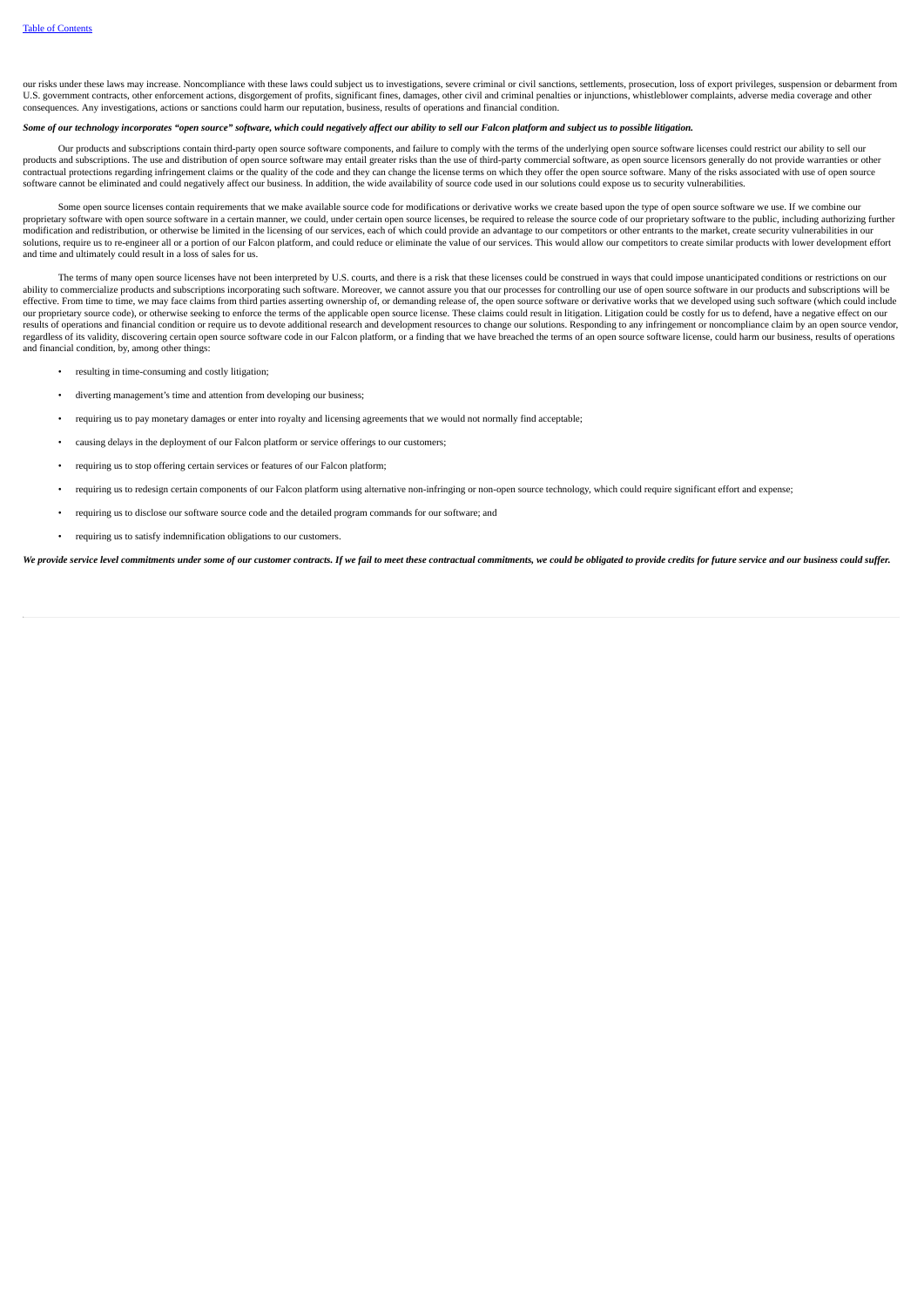Certain of our customer agreements contain service level commitments, which contain specifications regarding the availability and performance of our Falcon platform. Any failure of or disruption to our infrastructure could impact the performance of our Falcon platform and the availability of services to customers. If we are unable to meet our stated service level commitments or if we suffer extended periods of poor performance or unavailability of our Falcon platform, we may be contractually obligated to provide affected customers with service credits for future subscriptions, and, in certain cases, refunds. To date, there has not be material failure to meet our service level commitments, and we do not currently have any material liabilities accrued on our balance sheets for such commitments. Our revenue, other results of operations and financial condition could be harmed if we suffer performance issues or downtime that exceeds the service level commitments under our agreements with our customers.

### *We may become involved in litigation that may adversely affect us.*

We are regularly subject to claims, suits, and government investigations and other proceedings including patent, product liability, class action, whistleblower, personal injury, property damage, labor and employment (including allegations of wage and hour violations), commercial disputes, compliance with laws and regulatory requirements and other matters, and we may become subject to additional types of claims, suits, investigations<br>a these types of legal proceedings can have an adverse impact on us because of legal costs and diversion of management attention and resources, and could cause us to incur significant expenses or liability, adversely affect brand recognition, and/or require us to change our business practices. The expense of litigation and the timing of this expense from period to period are difficult to estimate, subject to change and could adversely affect results of operations. It is possible that a resolution of one or more such proceedings could result in substantial damages, settlement costs, fines and penalties that could adversely affect our business, consolidated fina cash flows in a particular period. These proceedings could also result in reputational harm, sanctions, consent decrees, or orders requiring a change in our business practices. Because of the position, results of operation potential risks, expenses and uncertainties of litigation, we may, from time to time, settle disputes, even where we have meritorious claims or defenses, by agreeing to settlement agreements. Because litigation is inherently unpredictable, we cannot assure you that the results of any of these actions will not have a material adverse effect on our business, financial condition, results of operations, and prospects. Any of these consequences cou

# Our business is subject to the risks of warranty claims, product returns, product liability, and product defects from real or perceived defects in our solutions or their misuse by our customers or third parties and<br>indemni

We may be subject to liability claims for damages related to errors or defects in our solutions. A material liability claim or other occurrence that harms our reputation or decreases market acceptance of our products may harm our business and results of operations. Although we generally have limitation of liability provisions in our terms and conditions of sale, these provisions do not cover our indemnification obligations as described the section titled "Management's Discussion and Analysis of Financial Condition and Results of Operations—Indemnification" and they may not fully or effectively protect us from claims as a result of federal, state, or local laws or ordinances, or unfavorable judicial decisions in the United States or other countries. The sale and support of our products also entails the risk of product liability claims.

Additionally, our agreements with customers and other third parties typically include indemnification or other provisions under which we agree to indemnify or otherwise be liable to them for losses suffered or incurred as a result of claims regarding intellectual property infringement, breach of agreement, including confidentiality, privacy and security obligations, violation of applicable laws, damages caused by failures of our solutions or to property or persons, or other liabilities relating to or arising from our products and services, or other acts or omissions. These contractual provisions often survive termination or expiration of the appli agreement. We have not to date received any indemnification claims from third parties. However, as we continue to grow, the possibility of these claims against us will increase.

If our customers or other third parties we do business with make intellectual property rights or other indemnification claims against us, we will incur significant legal expenses and may have to pay damages, license Fees, and/or stop using technology found to be in violation of the third party's rights. We may also have to seek a license for the technology. Such license may not be available on reasonable terms, if at all, and may reas significantly increase our operating expenses or may require us to restrict our business activities and limit our ability to deliver certain solutions or features. We may also be required to develop alternative non-infring technology, which could require significant effort and expense and/or cause us to alter our products and services, which could harm our business. Large indemnity obligations, whether for intellectual property or other claims, could harm our business, results of operations, and financial condition.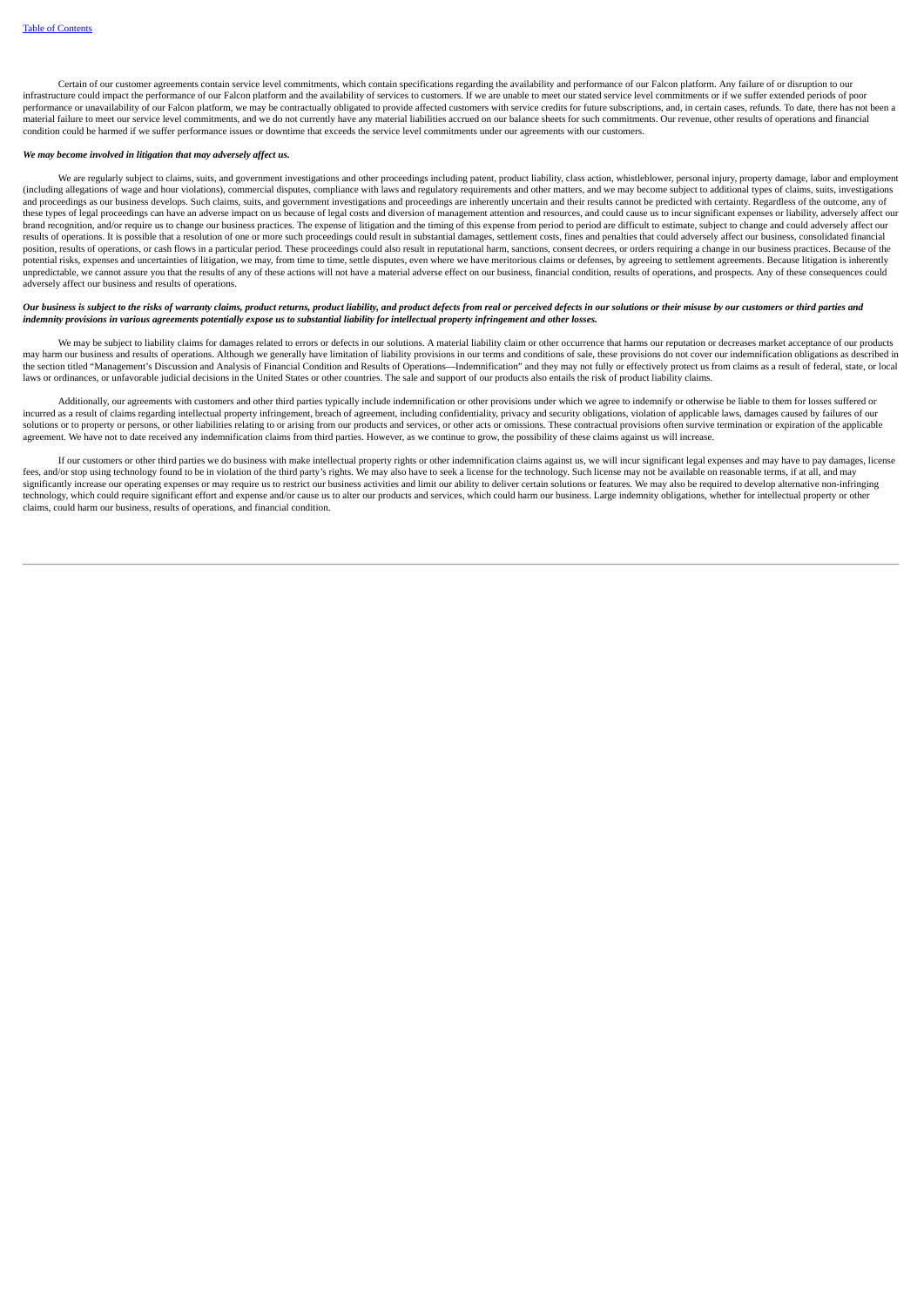Additionally, our Falcon platform may be used by our customers and other third parties who obtain access to our solutions for purposes other than for which our platform was intended. For example, our Falcon platform might be misused by a customer to monitor its employee's activities in a manner that violates the employee's privacy rights under applicable law.

During the course of performing certain solution-related services and our professional services, our teams may have significant access to our customers' networks. We cannot be sure that an employee may not take advantage of such access which may make our customers vulnerable to malicious activity by such employee. Any such employee. Any such misuse of our Falcon platform could result in negative press coverage and negatively affe reputation, which could result in harm to our business, reputation, and results of operations.

We maintain insurance to protect against certain claims associated with the use of our products, but our insurance coverage may not adequately cover any claim asserted against us. In addition, even claims that ultimately are unsuccessful could result in our expenditure of funds in litigation, divert management's time and other resources, and harm our business and reputation. We offer our Falcon Complete customers a limited warranty, subject to certain conditions. While we maintain insurance relating to our warranty, we cannot be certain that our insurance coverage will be adequate to cover such claims, that such insurance will continue to be available to us on commercially reasonable terms, or at all, or that any insurer will not deny coverage as to any claim. Any failure or refusal of our insurance providers to provide the expected insurance benefits to us af have paid the warranty claims would cause us to incur significant expense or cause us to cease offering this warranty which could damage our reputation, cause us to lose customers, expose us to liability claims by our have customers, negatively impact our sales and marketing efforts, and have an adverse effect on our business, financial condition and results of operations.

# **Risks Related to Ownership of Our Class A Common Stock**

# The market price of our Class A common stock may be volatile regardless of our operating performance, and you could lose all or part of your investment.

We cannot predict the prices at which our Class A common stock will trade. The market price of our Class A common stock depends on a number of factors, including those described in this "Risk Factors" section, many of which are beyond our control and may not be related to our operating performance. These fluctuations could cause you to lose all or part of your investment in our Class A common stock. Factors that could cause<br>fluc

- actual or anticipated changes or fluctuations in our results of operations;
- the financial projections we may provide to the public, any changes in these projections or our failure to meet these projections;
- announcements by us or our competitors of new products or new or terminated significant contracts, commercial relationships or capital commitments;
- industry or financial analyst or investor reaction to our press releases, other public announcements and filings with the SEC;
- rumors and market speculation involving us or other companies in our industry;
- price and volume fluctuations in the overall stock market from time to time;
- changes in operating performance and stock market valuations of other technology companies generally, or those in our industry in particular;
- failure of industry or financial analysts to maintain coverage of us, changes in financial estimates by any analysts who follow our company, or our failure to meet these estimates or the expectations of investors;
- actual or anticipated developments in our business or our competitors' businesses or the competitive landscape generally;
- litigation involving us, our industry or both, or investigations by regulators into our operations or those of our competitors;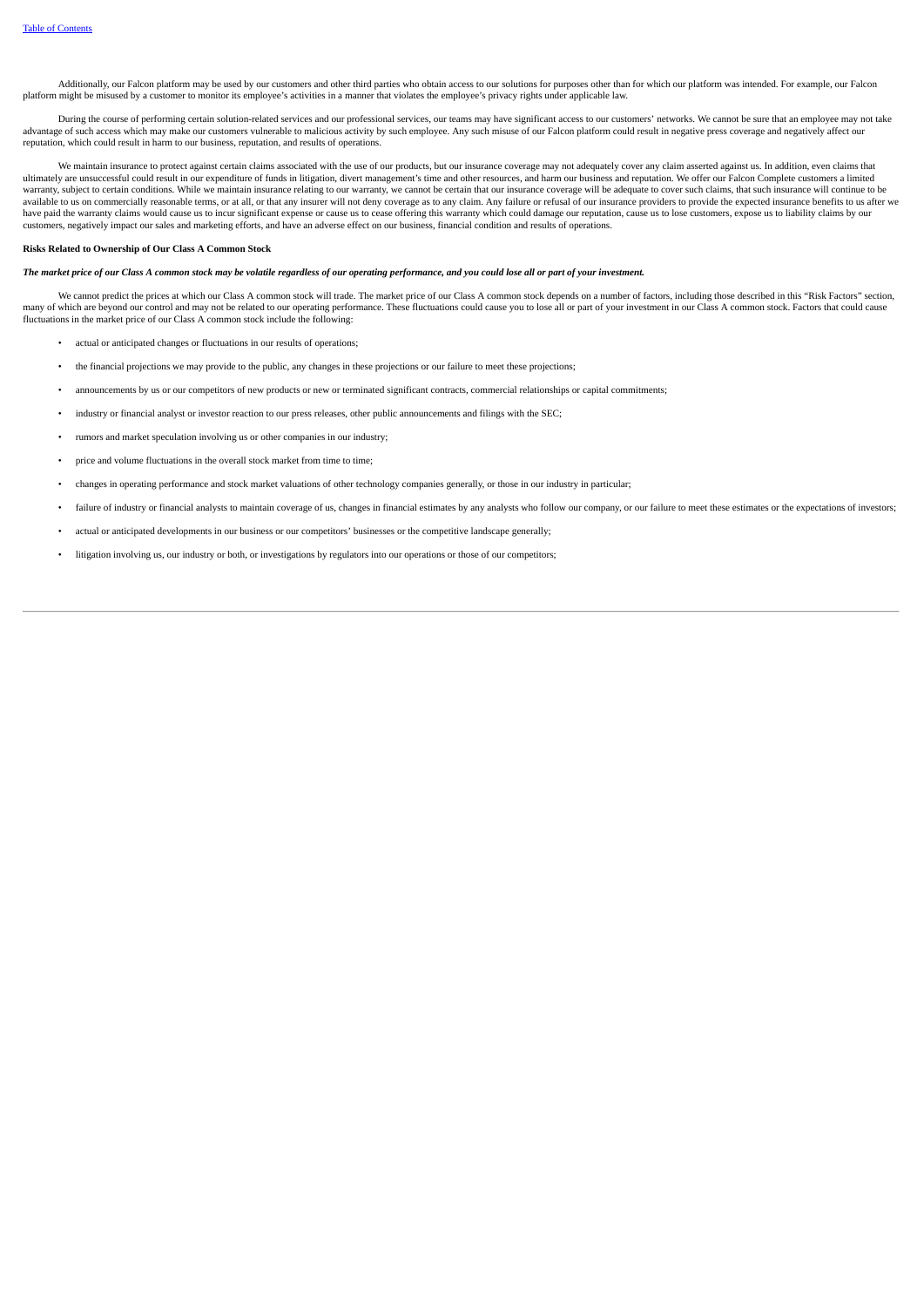- developments or disputes concerning our intellectual property rights or our solutions, or third-party proprietary rights;
- announced or completed acquisitions of businesses or technologies by us or our competitors;
- new laws or regulations or new interpretations of existing laws or regulations applicable to our business;
- any major changes in our management or our board of directors, particularly with respect to Mr. Kurtz;
- effects of public health crises, pandemics and epidemics, such as COVID-19;
- general economic conditions and slow or negative growth of our markets; and
- other events or factors, including those resulting from war, incidents of terrorism or responses to these events.

In addition, the stock market in general, and the market for technology companies in particular, has experienced extreme price and volume fluctuations that have often been unrelated or disproportionate to the operating performance of those companies. Broad market and industry factors may seriously affect the market price of our Class A common stock, regardless of our actual operating performance. In addition, in the past, following periods of volatility in the overall market and the market prices of a particular company's securities, securities class action litigation has often been instituted against that company. Securities litigation, if against us, could result in substantial costs and divert our management's attention and resources from our business. This could have an adverse effect on our business, results of operations and financial condition.

#### Sales of substantial amounts of our Class A common stock in the public markets, or the perception that they might occur, could reduce the price that our Class A common stock might otherwise attain and may dilute *your voting power and your ownership interest in us.*

Sales of a substantial number of shares of our Class A common stock in the public market, including shares of Class A stock that have been converted from shares of Class B common stock, and particularly sales by our directors, executive officers and significant stockholders, or the perception that these sales could occur, could adversely affect the market price of our Class A common stock. As of May 31, 2022, we had 213,418,697 ou shares of Class A common stock outstanding and 18,652,968 shares of Class B common stock outstanding.

In addition, certain holders of our Class B common stock are entitled to rights with respect to registration of these shares under the Securities Act pursuant to our amended and restated registration rights agreement. If these holders of our Class B common stock, by exercising their registration rights, sell a large number of shares, they could adversely affect the market price for our Class A common stock.

We may also issue our shares of Class A common stock or securities convertible into shares of our Class A common stock from time to time in connection with a financing, acquisition, investments or otherwise. Any such issuance could result in substantial dilution to our existing stockholders and cause the market price of our Class A common stock to decline.

#### If industry or financial analysts do not publish research or reports about our business, or if they issue inaccurate or unfavorable research reaarding our Class A common stock, our stock price and trading volume *could decline.*

The trading market for our Class A common stock will be influenced by the research and reports that industry or financial analysts publish about us or our business. We do not control these analysts or the content and opinions included in their reports. If any of the analysts who cover us issues an inaccurate or unfavorable opinion regarding our stock price, our stock price would likely decline. In addition, the stock prices of many companies in the technology industry have declined significantly after those companies have failed to meet, or significantly exceed, the financial guidance publicly announced by the companies or the expectations of compani analysts. If our financial results fail to meet, or significantly exceed, our announced guidance or the expectations of analysts or public investors, analysts could downgrade our Class A common stock or publish unfavorable research about us. If one or more of these analysts cease coverage of our company or fail to publish reports on us regularly, our visibility in the financial markets could decrease, which in turn could cause our stock pric trading volume to decline.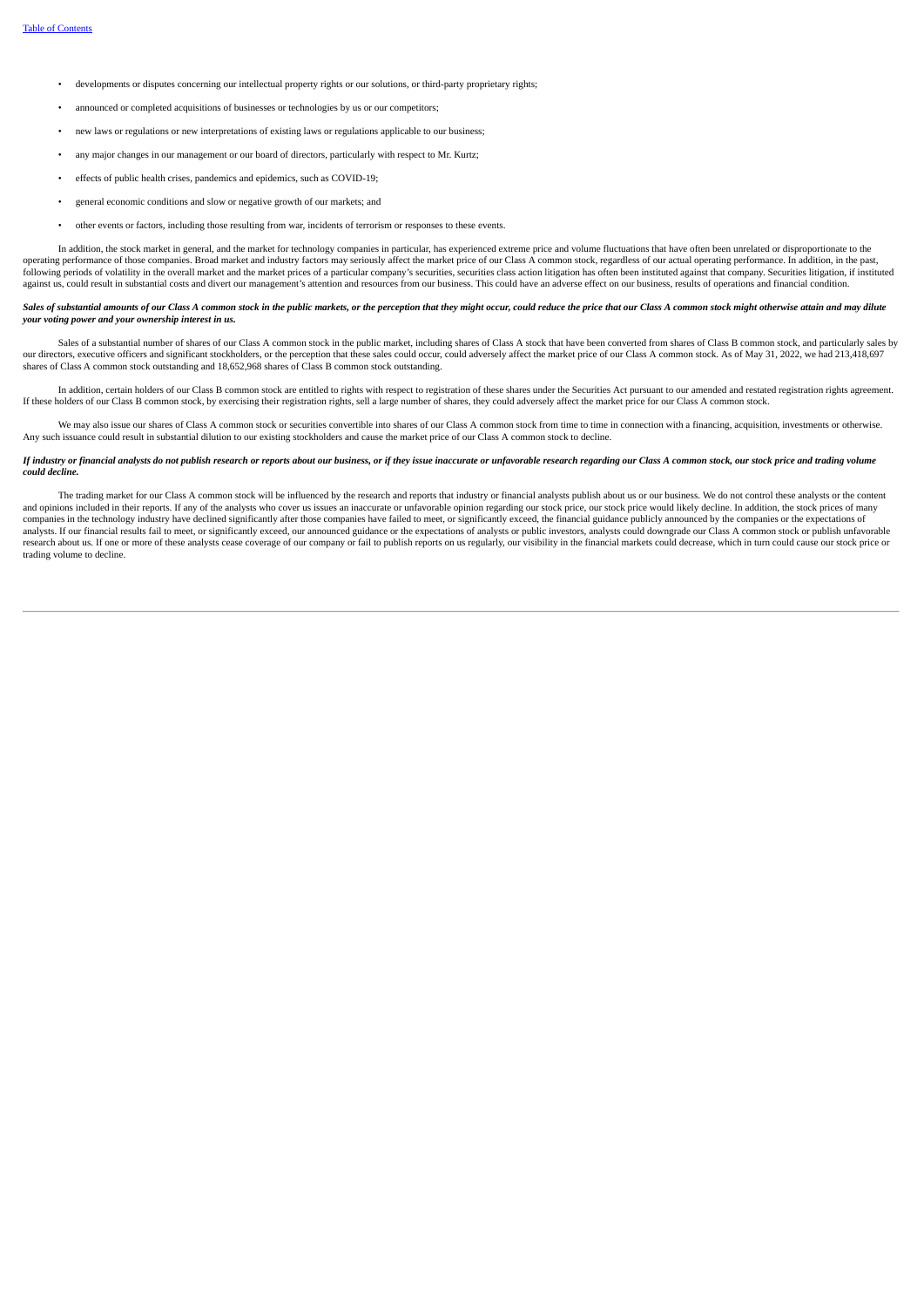The dual class structure of our common stock has the effect of concentrating voting control with those stockholders who held our capital stock (or options or other securities convertible into or exercisable for our capital stock) prior to the completion of our initial public offering, including our executive officers, employees, directors, principal stockholders, and their affiliates, which will limit your ability to influence the ou *of matters submitted to our stockholders for approval.*

Our Class B common stock has 10 votes per share, and our Class A common stock has one vote per share. The dual class structure of our common stock has the effect of concentrating voting control with those stockholders who held our capital stock (or options or other securities convertible into or exercisable for our capital stock) prior to our initial public offering, including our executive officers, employees, directors, p stockholders, and their affiliates, which will limit your ability to influence the outcome of matters submitted to our stockholders for approval, including the election of our directors and the approval of any change in co transaction. Future transfers by holders of Class B common stock will generally result in those shares converting to Class A common stock, which will have the effect, over time, of increasing the relative voting power of those holders of Class B common stock who retain their shares in the long term.

As of April 30, 2022, our executive officers, directors, one of our current stockholders and its respective affiliates held, in aggregate, 46% of the voting power of our outstanding capital stock. As a result, these stockholders, acting together, have control over most matters that require approval by our stockholders, including the election of directors and approval of significant corporate transactions. They may also have interests differ from yours and may vote in a way with which you disagree and which may be adverse to your interests. This concentration of ownership may have the effect of delaying, preventing or deterring a change of control or<br>ot price of our common stock.

Further, our amended and restated certificate of incorporation provides that, to the fullest extent permitted by law, the doctrine of "corporate opportunity" does not apply to Accel, or its respective affiliates, in a<br>mann

#### We do not intend to pay dividends in the foreseeable future. As a result, your ability to achieve a return on your investment will depend on appreciation in the price of our Class A common stock.

We have never declared or paid any cash dividends on our capital stock. We currently intend to retain all available funds and any future earnings for use in the operation of our business and do not anticipate paying any dividends in the foreseeable future. Any determination to pay dividends in the future will be at the discretion of our board of directors. Additionally, our ability to pay dividends is limited by restrictions on our ab any future gains on their investments.

#### Certain provisions in our charter documents and under Delaware law could make an acquisition of our company more difficult, limit attempts by our stockholders to replace or remove members of our board of *directors or current management, and may adversely affect the market price of our Class A common stock.*

Our amended and restated certificate of incorporation and amended and restated bylaws contain provisions that could delay or prevent a change in control of our company. These provisions could also make it difficult for stockholders to elect directors that are not nominated by the current members of our board of directors or take other corporate actions, including effecting changes in our management. These provisions include

- our dual class common stock structure, which provides our holders of Class B common stock with the ability to significantly influence the outcome of matters requiring stockholder approval, even if they own significantly le
- a classified board of directors with three-year staggered terms, which could delay the ability of stockholders to change the membership of a majority of our board of directors;
- the ability of our board of directors to issue shares of preferred stock and to determine the price and other terms of those shares, including preferences and voting rights, without stockholder approval, which could be used to significantly dilute the ownership of a hostile acquirer;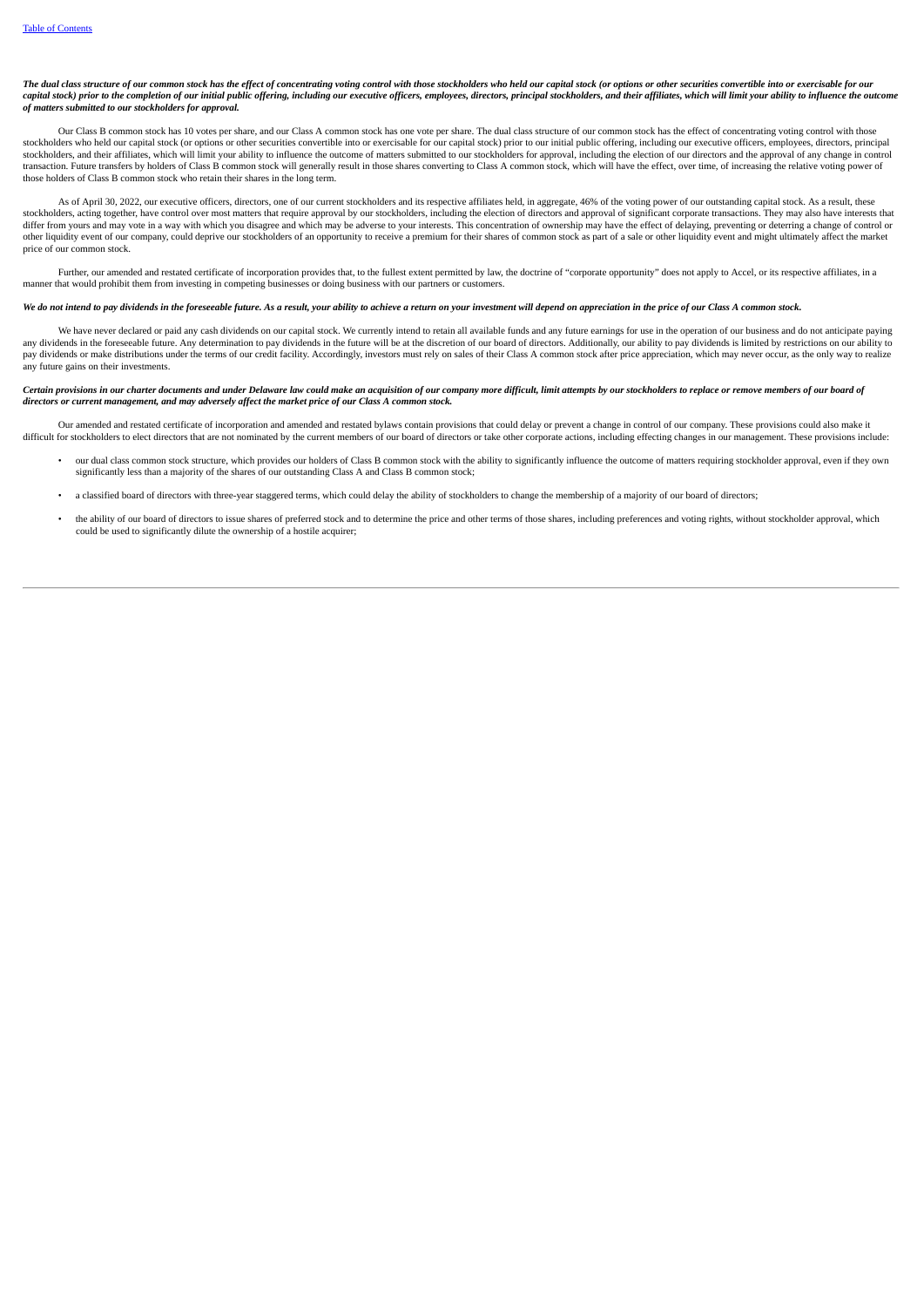- the exclusive right of our board of directors to elect a director to fill a vacancy created by the expansion of our board of directors or the resignation, death or removal of a director, which prevents stockholders from being able to fill vacancies on our board of directors;
- a prohibition on stockholder action by written consent, which forces stockholder action to be taken at an annual or special meeting of our stockholders, which prohibition will take effect on the first date on which the number of outstanding shares of our Class B common stock represents less than 10% of the aggregate number of outstanding shares of our Class A common stock and our Class B common stock and our Class B common stoc taken together as a single class;
- the requirement that a special meeting of stockholders may be called only by the chairperson of our board of directors, chief executive officer or by the board of directors acting pursuant to a resolution adopted by a majority of our board of directors, which could delay the ability of our stockholders to force consideration of a proposal or to take action, including the removal of directors;
- certain amendments to our amended and restated certificate of incorporation require the approval of two-thirds of the then-outstanding voting power of our capital stock; and
- advance notice procedures with which stockholders must comply to nominate candidates to our board of directors or to propose matters to be acted upon at a stockholders' meeting, which may discourage or deter a potential acquirer from conducting a solicitation of proxies to elect the acquirer's own slate of directors or otherwise attempting to obtain control of us.

These provisions may prohibit large stockholders, in particular those owning 15% or more of our outstanding voting stock, from merging or combining with us for a certain period of time.

# Our amended and restated bylaws provide that the Court of Chancery of the State of Delaware, and to the extent enforceable, the federal district courts of the United States, will be the exclusive forum for certain disputes between us and our stockholders, which could limit our stockholders' ability to obtain a favorable judicial forum for disputes with us or our directors, officers or employees.

Our amended and restated bylaws provide that the Court of Chancery of the State of Delaware is the exclusive forum for:

- any derivative action or proceeding brought on our behalf;
- any action asserting a breach of fiduciary duty;
- any action asserting a claim against us arising under the Delaware General Corporation Law, our amended and restated certificate of incorporation or our amended and restated bylaws;
- any action to interpret, apply, enforce or determine the validity of our amended and restated certificate of incorporation or our amended and restated bylaws; and
- any action asserting a claim against us that is governed by the internal-affairs doctrine.

However, this exclusive forum provision does not apply to suits brought to enforce a duty or liability created by the Exchange Act. In addition, our amended and restated bylaws provide that the federal district courts of the United States will be the exclusive forum for resolving any complaint asserting a cause of action arising under the Securities Act, subject to and contingent upon a final adjudication in the State of Delaware the enforceability of such exclusive forum provision.

These exclusive-forum provisions may limit a stockholder's ability to bring a claim in a judicial forum that it finds favorable for disputes with us or our directors, officers or other employees, which may discourage lawsuits against us and our directors, officers and other employees.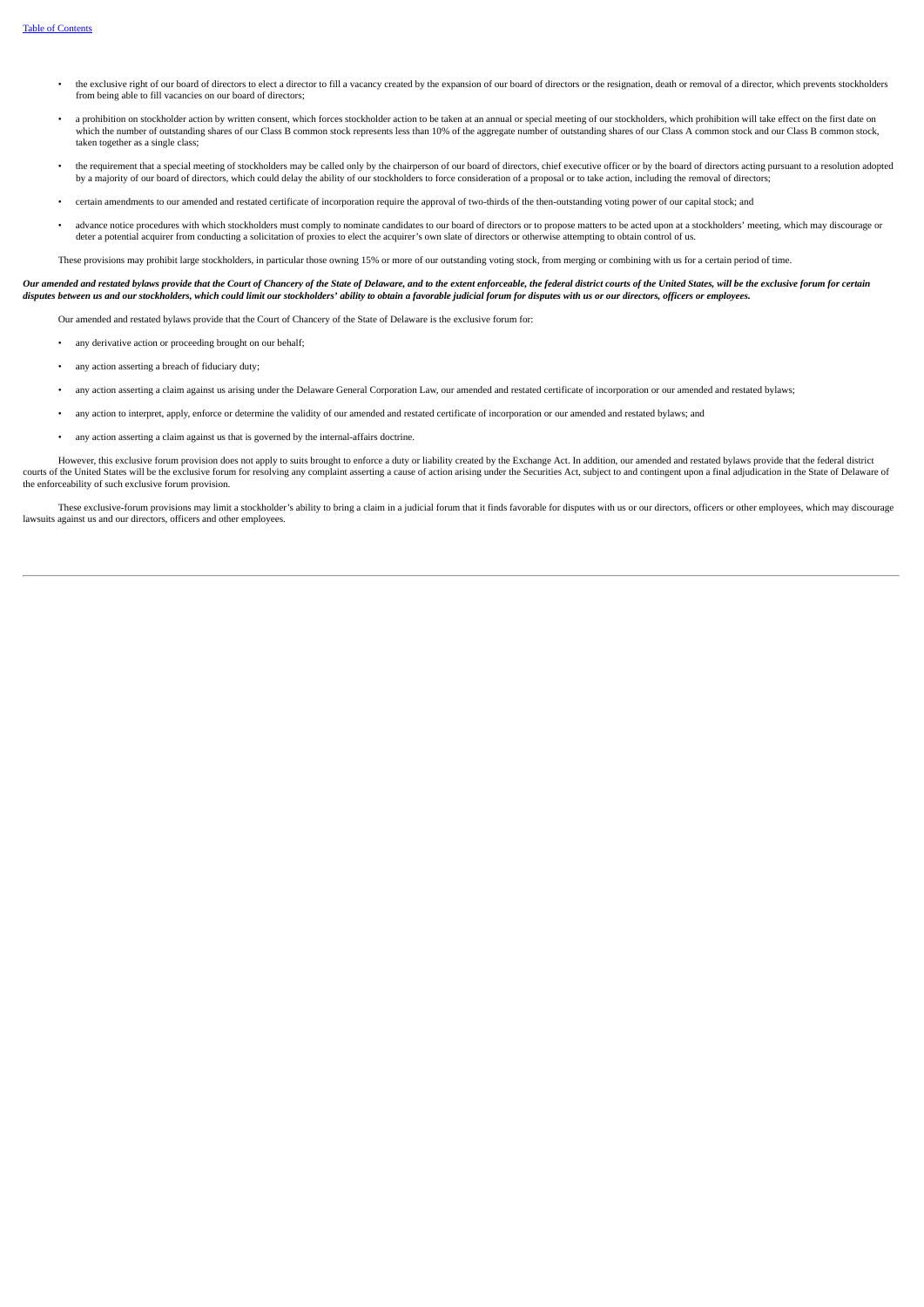### **Risks Related to our Indebtedness**

### *Our indebtedness could adversely affect our financial condition.*

As of April 30, 2022, we had \$750.0 million of indebtedness outstanding (excluding intercompany indebtedness) and there is additional availability under our revolving facility of up to \$750.0 million (excluding issued but undrawn letters of credit). Our indebtedness could have important consequences, including:

- limiting our ability to obtain additional financing to fund future working capital, capital expenditures, acquisitions or other general corporate requirements;
- requiring a portion of our cash flows to be dedicated to debt service payments instead of other purposes, thereby reducing the amount of cash flows available for working capital, capital expenditures, acquisitions and other general corporate purposes;
- increasing our vulnerability to adverse changes in general economic, industry and competitive conditions;
- exposing us to the risk of increased interest rates as certain of our borrowings, including borrowings under our revolving facility, are at variable rates of interest; and increasing our cost of borrowing.

#### We may not be able to generate sufficient cash to service all of our indebtedness, including the notes, and may be forced to take other actions to satisfy our obligations under our indebtedness, which may not be *successful.*

Our ability to make scheduled payments on or to refinance our debt obligations, including the Senior Notes, depends on our financial condition and results of operations, which in turn are subject to prevailing economic and competitive conditions and to certain financial, business and other factors beyond our control. We may not be able to maintain a level of cash flows from operating activities sufficient to permit us to pay the principal, premium, if any, and interest on our indebtedness, including the notes.

If our cash flows and capital resources are insufficient to fund our debt service obligations, we could face substantial liquidity problems and may be forced to reduce or delay investments and capital expenditures, or to sell assets, seek additional capital or restructure or refinance our indebtedness, including the Senior Notes. Our ability to restructure or refinance our debt will depend on, among other things, the condition of the ca markets and our financial condition at such time. Any refinancing of our debt could be at higher interest rates and may require us to comply with more onerous covenants, which could further restrict our business operations. The terms of existing or future debt instruments and the indenture that governs the Senior Notes may restrict us from adopting some of these alternatives. In addition, any failure to make payments of interest and principal our outstanding indebtedness on a timely basis would likely result in a reduction of our credit rating, which could harm our ability to incur additional indebtedness. In the absence of such cash flows and resources, we could face substantial liquidity problems and might be required to dispose of material assets or operations to meet our debt service and other obligations.

Further, our credit agreement contains provisions that restrict our ability to dispose of assets and use the proceeds from any such disposition. We may not be able to consummate those dispositions or to obtain the proceeds that we could realize from them and these proceeds may not be adequate to meet any debt service obligations then due. These alternative measures may not be successful and may not permit us to meet our scheduled debt service obligations.

If we cannot make scheduled payments on our indebtedness, we will be in default and holders of our Senior Notes could declare all outstanding principal and interest to be due and payable, the lenders under our revolving facility could terminate their commitments to loan money, our secured lenders could foreclose against the assets securing their borrowings and we could be forced into bankruptcy or liquidation. If we breach the covenants under our debt instruments, we would be in default under such instruments. The holders of such indebtedness could exercise their rights, as described above, and we could be forced into bankruptcy or liquidation.

#### Our revolving facility and the indenture that governs our Senior Notes contain terms which restrict our current and future operations, particularly our ability to respond to changes or to take certain actions

Our revolving facility and the indenture that governs our Senior Notes contain a number of restrictive covenants that impose significant operating and financial restrictions on us and may limit our ability to engage in acts that may be in our long-term best interest, including, among other things, restrictions on our ability to: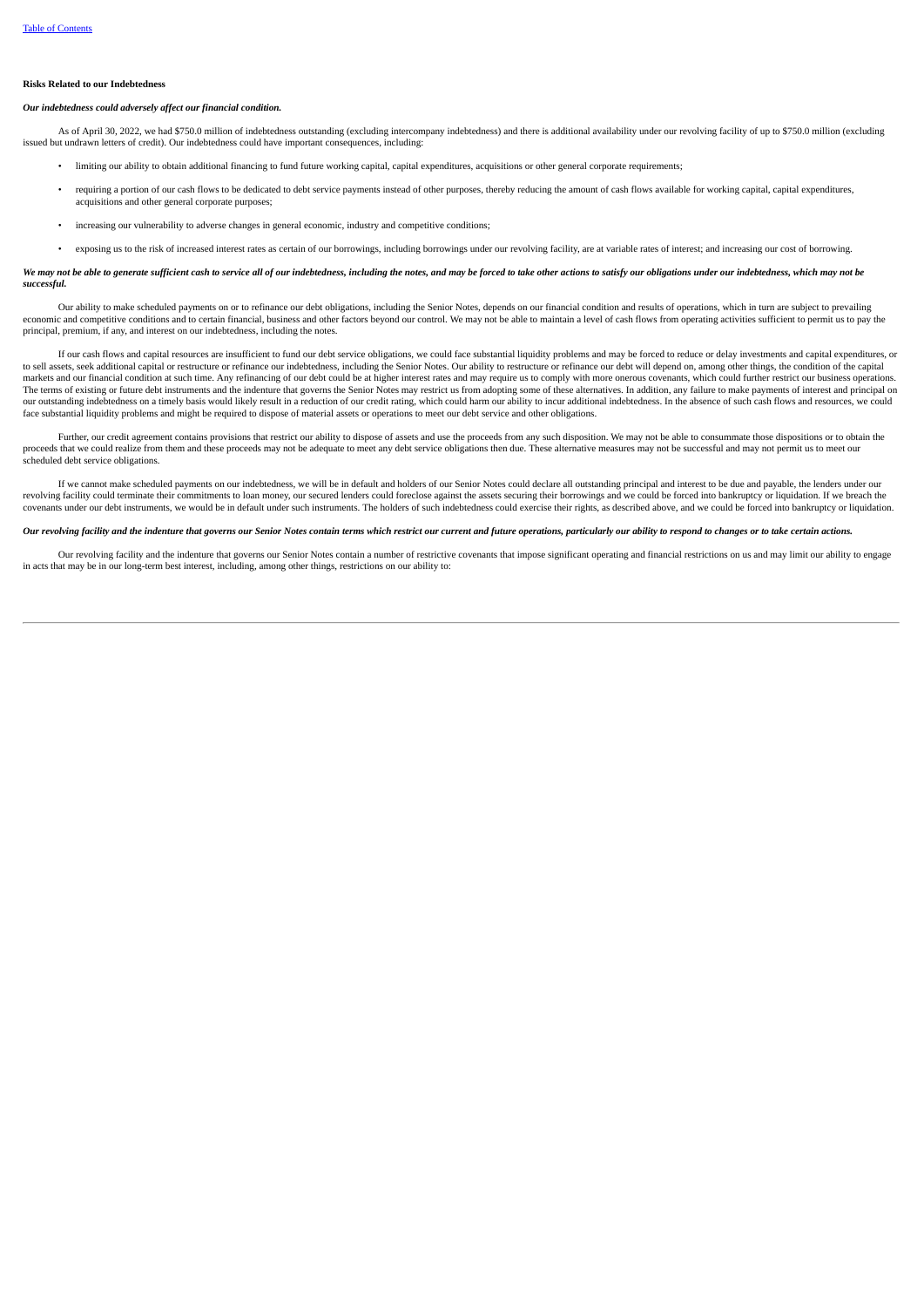- incur additional indebtedness and guarantee indebtedness;
- prepay, redeem or repurchase certain indebtedness;
- sell or otherwise dispose of assets;
- incur liens:
- enter into transactions with affiliates;
- alter the businesses we conduct;
- enter into agreements restricting our subsidiaries' ability to pay dividends; and
- consolidate, merge with, or sell all or substantially all of our assets to, another person.

The covenants in the indenture and supplemental indenture that govern the Senior Notes are subject to exceptions and qualifications.

In addition, the restrictive covenants in the credit agreement governing our revolving facility require us to maintain specified financial ratios and satisfy other financial condition tests. Our ability to meet those financial ratios and tests can be affected by events beyond our control, and we may not be able to meet them. These restrictive covenants could adversely affect our ability to:

- finance our operations;
- make needed capital expenditures;
- make strategic acquisitions or investments or enter into joint ventures;
- withstand a future downturn in our business, the industry or the economy in general;
- engage in business activities, including future opportunities, that may be in our best interest; and
- plan for or react to market conditions or otherwise execute our business strategies.

These restrictions may affect our ability to expand our business, which could have a material adverse effect on our business, financial condition and results of operations.

As a result of these restrictions, we will be limited as to how we conduct our business and we may be unable to raise additional debt or equity financing to compete effectively or to take advantage of new business opportunities. The terms of any future indebtedness we may incur could include more restrictive covenants. We cannot assure you that we will be able to maintain compliance with these covenants in the future and, if we fail

Our failure to comply with the restrictive covenants described above and/or the terms of any future indebtedness from time to time could result in an event of default, which, if not cured or waived, could result in our being required to repay these borrowings before their due date. If we are forced to refinance these borrowings on less favorable terms or cannot refinance these borrowings, our business, financial condition and result operations could be adversely affected.

# Our revolving facility and the indenture that governs our Senior Notes contain cross-default provisions that could result in the acceleration of all of our indebtedness.

A breach of the covenants under our revolving facility or the indenture that governs our Senior Notes could result in an event of default under the applicable indebtedness. Such a default may allow the creditors to acceler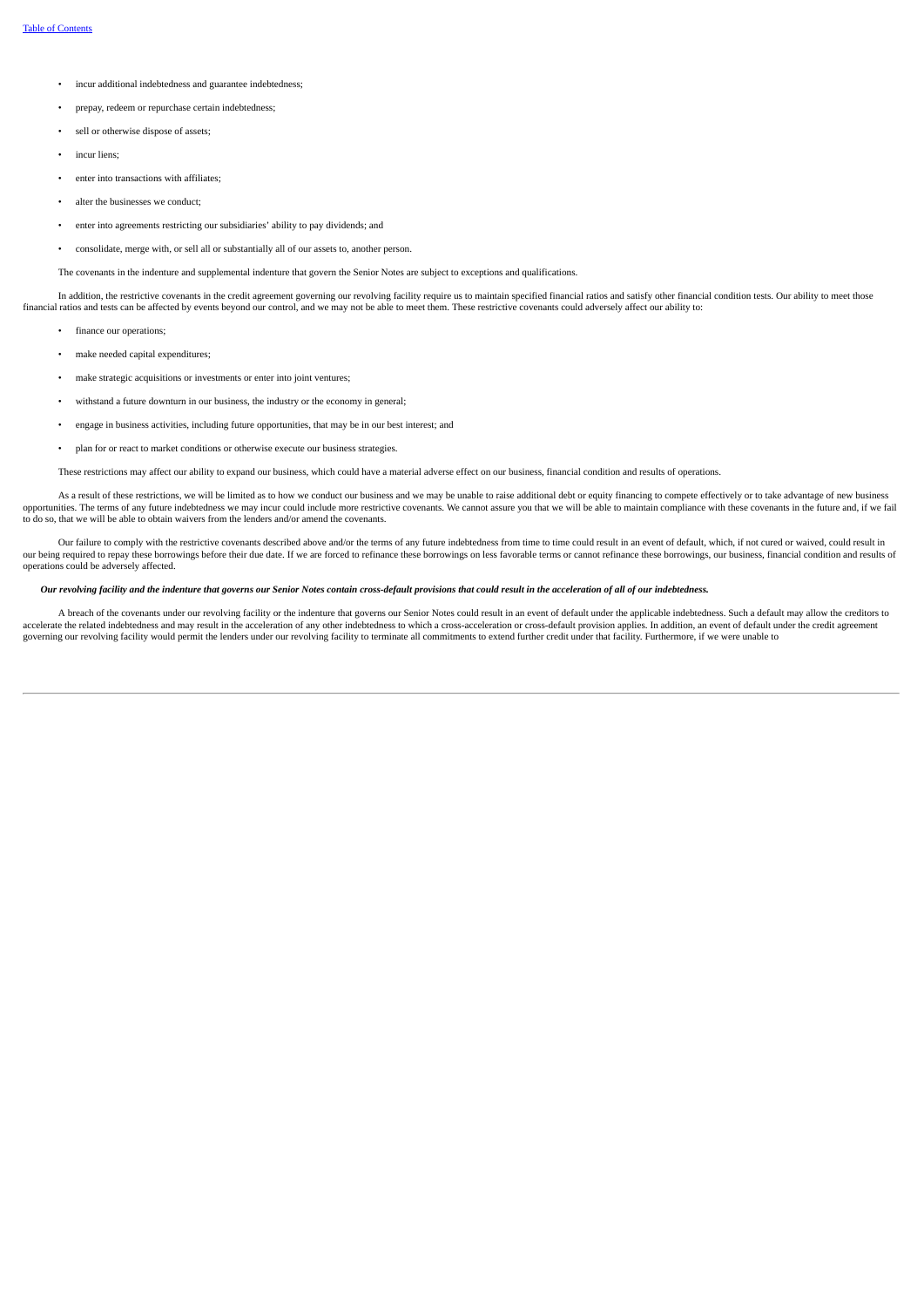repay amounts due and payable under our revolving facility, those lenders could proceed against the collateral granted to them to secure that indebtedness. In the event our lenders or noteholders accelerate the repayment o our borrowings, we and our guarantors may not have sufficient assets to repay that indebtedness. Additionally, we may not be able to borrow money from other lenders to enable us to refinance our indebtedness.

# **General Risk Factors**

# If we fail to maintain an effective system of internal controls, our ability to produce timely and accurate financial statements or comply with applicable regulations could be impaired.

We are subject to the reporting requirements of the Exchange Act, the Sarbanes-Oxley Act of 2002 ("Sarbanes-Oxley Act"), the rules and regulations of Nasdaq, and other securities rules and regulations that impose various requirements on public companies. Our management and other personnel devote substantial time and resources to comply with these rules and regulations. Such compliance has increased, and will continue to increase our legal, accounting and financial compliance costs; make some activities more difficult, time-consuming and costly, and place significant strain on our personnel, systems and resources. The Sarbanes-Oxley Act requires, among other things, that we maintain effective disclosure controls and procedures and internal control over financial reporting. We are continuing to develop and refine our disclosure controls, internal control o financial reporting and other procedures that are designed to ensure information required to be disclosed by us in our financial statements and in the reports that we file with the SEC is recorded, processed, summarized and reported within the time periods specified in SEC rules and forms, and information required to be disclosed in reports under the Exchange Act is accumulated and communicated to our principal executive and financial officers.

Our current controls and any new controls we develop may become inadequate because of changes in conditions in our business. Additionally, to the extent we acquire other businesses, the acquired company may not have a sufficiently robust system of internal controls and we may uncover new deficiencies. Weaknesses in our internal controls may be discovered in the future. Any failure to develop or maintain effective controls, or any difficulties encountered in their implementation or improvement, could harm our results of operations, may result in a restatement of our financial statements for prior periods, cause us to fail to meet our reporting obligations, and could result in an adverse opinion regarding our internal control over financial reporting from our independent registered public accounting firm, and lead to investigations or sanctions by regulatory authorities.

Section 404 of the Sarbanes-Oxley Act requires our management to certify financial and other information in our quarterly and annual reports and provide an annual management report on the effectiveness of our internal control over financial reporting. We are also required to have our independent registered public accounting firm attest to, and issue an opinion on, the effectiveness of our internal control over financial reporti control over financial reporting, we could lose investor confidence in the accuracy and completeness of our financial reports, which would cause the price of our Class A common stock to decline.

Any failure to maintain effective disclosure controls and internal control over financial reporting could have a material and adverse effect on our business and results of operations and could cause a decline in the price of our stock.

### Future acquisitions, strategic investments, partnerships, or alliances could be difficult to identify and integrate, divert the attention of key management personnel, disrupt our business, dilute stockholder value and *adversely affect our business, financial condition, and results of operations.*

As part of our business strategy, we have in the past and expect to continue to make investments in and/or acquire complementary companies, services or technologies. Our ability as an organization to acquire and integrate other companies, services or technologies in a successful manner in the future is not guaranteed. We may not be able to find suitable acquisition candidates, and we may not be able to complete such acquisitions on favorable terms, if at all. If we do complete acquisitions, we may not ultimately strengthen our competitive position or ability to achieve our business objectives, and any acquisitions we complete could be viewed negatively by our end-customers or investors. In addition, our due diligence may fail to identify all of the problems, liabilities or other shortcomings or challenges of an acquired business, product or technology, including issues r to intellectual property, product quality or product architecture, regulatory compliance practices, revenue recognition or other accounting practices or issues with employees or customers. If we are unsuccessful at integra significant time and resources, and we may not be able to manage the process successfully. We may not successfully evaluate or utilize the acquired technology or personnel, or accurately forecast the financial impact of an acquisition transaction, causing unanticipated write-offs or accounting charges. We may have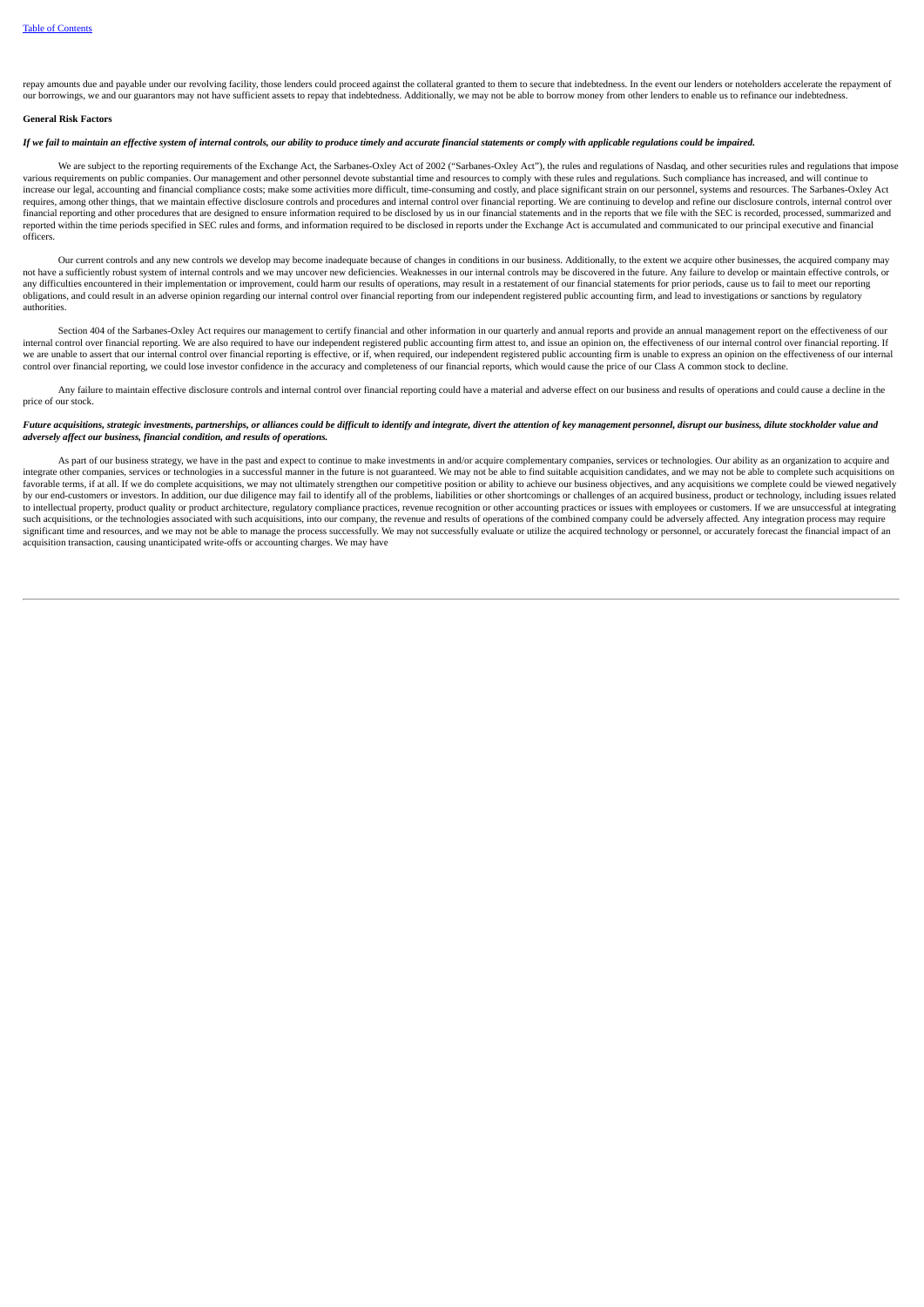to pay cash, incur debt or issue equity securities to pay for any such acquisition, each of which could adversely affect our financial condition and the market price of our Class A common stock. The sale of equity or issua of debt to finance any such acquisitions could result in dilution to our stockholders. The incurrence of indebtedness would result in increased fixed obligations and could also include covenants or other restrictions that impede our ability to manage our operations.

Additional risks we may face in connection with acquisitions include:

- diversion of management time and focus from operating our business to addressing acquisition integration challenges;
- coordination of research and development and sales and marketing functions;
- integration of administrative systems, employee, product and service offerings;
- retention of key employees from the acquired company;
- changes in relationships with strategic partners as a result of product acquisitions or strategic positioning resulting from the acquisition;
- the need to implement or improve controls, procedures, and policies at a business that prior to the acquisition may have lacked sufficiently effective controls, procedures and policies;
- additional legal, regulatory or compliance requirements;
- financial reporting, revenue recognition or other financial or control deficiencies of the acquired company that we do not adequately address and that cause our reported results to be incorrect;
- liability for activities of the acquired company before the acquisition, including intellectual property infringement claims, violations of laws, commercial disputes, tax liabilities and other known and unknown liabilities; and
- litigation or other claims in connection with the acquired company, including claims from terminated employees, customers, former stockholders or other third parties.

Our failure to address these risks or other problems encountered in connection with acquisitions and investments could cause us to fail to realize the anticipated benefits of these acquisitions or investments, cause us to incur unanticipated liabilities, and harm our business generally.

# Our corporate structure and intercompany arrangements are subject to the tax laws of various jurisdictions, and we could be obligated to pay additional taxes, which would harm our results of operations.

We are expanding our international operations and staff to support our business in international markets. We generally conduct our international operations through wholly-owned subsidiaries and are or may be required to report our taxable income in various jurisdictions worldwide based upon our business operations in those jurisdictions. Our intercompany relationships are subject to complex transfer pricing regulations administered by taxing authorities in various jurisdictions. The amount of taxes we pay in different jurisdictions may depend on the application of the tax laws of the various jurisdictions, including the United States, to international business activities, changes in tax rates, new or revised tax laws or interpretations of existing tax laws and policies, and our ability to operate our business in a manner consistent with our corporate struc intercompany arrangements. The relevant taxing authorities may disagree with our determinations as to the income and expenses attributable to specific jurisdictions. If such a disagreement were to occur, and our position<br>w operations.

We are subject to federal, state, and local income, sales, and other taxes in the United States and income, withholding, transaction, and other taxes in numerous foreign jurisdictions. Significant judgment is required in evaluating our tax positions and our worldwide provision for taxes. During the ordinary course of business, there are many activities and transactions for which the ultimate tax determination may be uncertain. In additi our tax obligations and effective tax rates could be adversely affected, among other things, by (i) changes in the relevant tax, accounting and other laws, regulations, principles and interpretations, including increases in corporate tax rates and greater taxation of international income and changes relating to income tax nexus,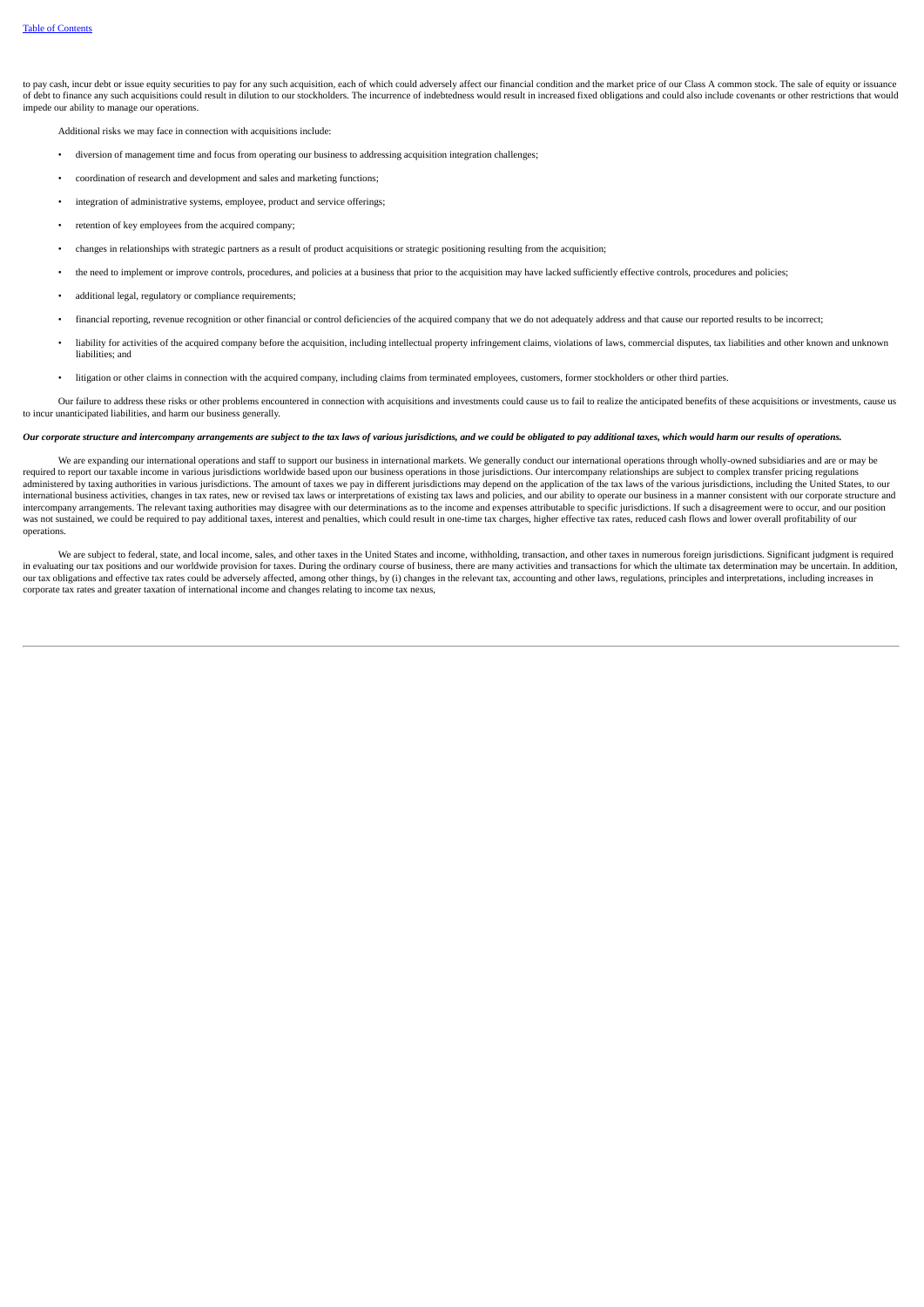(ii) recognizing tax losses or lower than anticipated earnings in jurisdictions where we have lower statutory rates and higher than anticipated earnings in jurisdictions where we have higher statutory rates, (iii) changes in foreign currency exchange rates, or (iv) changes in the valuation of our deferred tax assets and liabilities. We may be audited in various jurisdictions, and such jurisdictions may assess additional taxes, sales taxes and added taxes against us. Although we believe our tax estimates are reasonable, the final determination of any tax audits or litigation could be materially different from our historical tax provisions and accruals, which could have an adverse effect on our results of operations or cash flows in the period or periods for which a determination is made.

In addition, the Organization for Economic Cooperation and Development ("OECD") has published proposals covering a number of issues, including country-by-country reporting, permanent establishment rules, transfer pricing rules, tax treaties and taxation of the digital economy. A significant majority of countries in the OECD's Inclusive Framework have agreed in principle to a proposed solution to address the tax challenges<br> operate. The first pillar is focused on the allocation of taxing rights between countries for in-scope multinational enterprises that sell goods and services into countries with little or no local physical presence and is to apply to multinational enterprises with global turnover above 20 billion euro. The second pillar is focused on developing a global minimum tax rate of at least 15 percent applicable to in-scope multinational enterprises and is intended to apply to multinational enterprises with annual consolidated group revenue in excess of 750 million euro. While substantial work remains to be completed by the OECD and national governments on the and is implementation of these proposals, future tax reform resulting from these developments may result in changes to long-standing tax principles, which could adversely affect our effective tax rate or result in higher cash tax liabilities. The OECD's proposed solution envisages new international tax rules and the removal of all Digital Services Taxes ("DST"). Notwithstanding this, some countries, in the European Union and beyond, continue to operate a DST regime to capture tax revenue on digital services more immediately. Such laws may increase our tax obligations in those countries or change the manner in which we operate our business.

# *Our ability to use our net operating loss carryforwards and certain other tax attributes may be limited.*

As of January 31, 2022, we had aggregate U.S. federal and California net operating loss carryforwards of \$1.6 billion and \$168.9 million, respectively, which may be available to offset future taxable income for income tax purposes. If not utilized, the federal and California net operating loss carryforwards will begin to expire in fiscal 2031. As of January 31, 2022, we had net operating loss carryforwards for other states of \$86 million that will begin to expire in fiscal 2023. As of January 31, 2022, we had federal and California research and development credit carryforwards of \$65.6 million and \$13.7 million, respectively. The federal research a of \$81.1 million, which are carried forward indefinitely. Realization of these net operating loss and research and development credit carryforwards depends on future income, and there is a risk that our existing carryforwa could expire unused and be unavailable to offset future income tax liabilities, which could adversely affect our results of operations.

In addition, under Sections 382 and 383 of the Internal Revenue Code, if a corporation undergoes an "ownership change," generally defined as a greater than 50% change (by value) in ownership by "5 percent shareholders" over a rolling three-year period, the corporation's ability to use its pre-change net operating loss carryovers and other pre-change tax attributes, such as research and development credits, to offset its postchange income or taxes may be limited. We may experience ownership changes in the future as a result of shifts in our stock ownership. As a result, if we earn net taxable income, our ability to use our pre-change net operating loss carryforwards to offset U.S. federal taxable income may be subject to limitations, which could potentially result in increased future tax liability to us.

#### Taxing authorities may successfully assert that we should have collected or in the future should collect sales and use, value added or similar taxes, and we could be subject to liability with respect to past or future sale *which could adversely affect our results of operations.*

We do not collect sales and use, value added or similar taxes in all jurisdictions in which we have sales because we have been advised that such taxes are not applicable to our services in certain jurisdictions. Sales and use, value added, and similar tax laws and rates vary greatly by jurisdiction. Certain jurisdictions in which we do not collect such taxes may assert that such taxes are applicable, which could result in tax assessment penalties and interest, to us or our customers for the past amounts, and we may be required to collect such taxes in the future. If we are unsuccessful in collecting such taxes from our customers, we could be held liable for such costs, which may adversely affect our results of operations.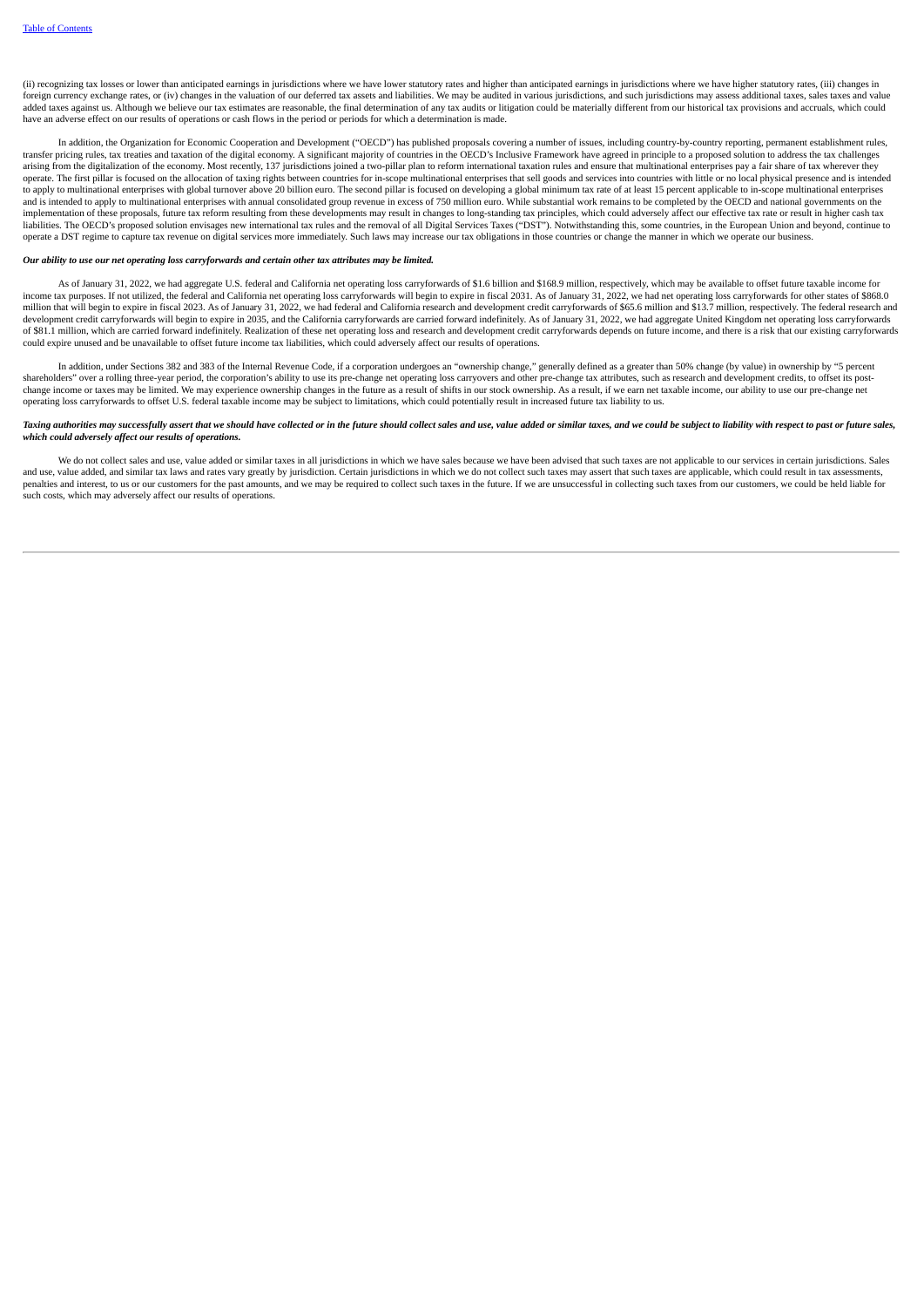### If our estimates or judaments relating to our critical accounting policies prove to be incorrect or financial reporting standards or interpretations change, our results of operations could be adversely affected.

The preparation of financial statements in conformity with U.S. GAAP requires management to make estimates and assumptions that affect the amounts reported in our condensed consolidated financial statements and accompanying notes. We base our estimates on historical experience and on various other assumptions that we believe to be reasonable under the circumstances, as discussed in the section titled "Management's not accomparing the angles of Financial Condition and Results of Operations." The results of these estimates form the basis for making judgments about the carrying values of assets, liabilities and equity, and the amount o revenue and expenses that are not readily apparent from other sources. Significant assumptions and estimates used in preparing our condensed consolidated financial statements include those related to revenue recognition; allowance for credit losses; valuation of common stock and redeemable convertible preferred stock warrants; carrying value and useful lives of long-lived assets; loss contingencies; and the provision for income taxes and related deferred taxes. Additionally, as a result of the global COVID-19 pandemic, many of management's estimates and assumptions require increased judgment and carry a higher degree of variability and volatility. Our results of operations may be adversely affected if our assumptions change or if actual circumstances differ from those in our assumptions, which could cause our results of operations to fall below the expectations of indus or financial analysts and investors, resulting in a decline in the market price of our Class A common stock.

Additionally, we regularly monitor our compliance with applicable financial reporting standards and review new pronouncements and drafts thereof that are relevant to us. As a result of new standards, changes to existing standards and changes in their interpretation, we might be required to change our accounting policies, alter our operational policies and implement new or enhance existing systems so that they reflect new or<br>amend business, financial position and profit, or cause an adverse deviation from our revenue and operating profit target, which may negatively impact our financial results.

#### We are subject to risks associated with our equity investments, including partial or complete loss of invested capital, and significant changes in the fair value of this portfolio could adversely impact our financial *results.*

Through our Falcon Funds, we invest in early to late stage private companies, and we may not realize a return on our equity investments. Many such companies generate net losses and the market for their products, services, or technologies may be slow to develop or never materialize. These companies are often dependent on the availability of later rounds of financing from banks or investors on favorable terms to continue their operations. The financial success of our investment in any company is typically dependent on a liquidity event, such as a public offering, acquisition, or other favorable market event reflecting appreciation to the cost of initial investment. The capital markets for public offerings and acquisitions are dynamic and the likelihood of liquidity events for the companies in which we have invested could deteriorate, which could result in a loss o or a substantial part of our investment in these companies. In addition, our ability to realize gains on investments may be impacted by our contractual obligations to hold securities for a set period of time. For example, extent a company we have invested in undergoes an initial public offering, we may be subject to a lock-up agreement that restricts our ability to sell our securities for a period of time after the public offering or otherw impedes our ability to mitigate market volatility in such securities.

Further, valuations of non-marketable equity investments are inherently complex due to the lack of readily available market data. In addition, we may experience additional volatility to our statements of operations due to changes in market prices of our marketable equity investments, the valuation and timing of observable price changes or impairments of our non-marketable equity investments, and changes in the proportionate share of earnings and losses or impairment of our equity investments accounted for under the equity method. This volatility could be material to our results in any given quarter and may cause our stock price to decline.

# Our business is subject to the risks of earthquakes, fire, floods, outbreak of diseases and other natural catastrophic events, and to interruption by man-made problems such as power disruptions, computer viruses, data *security breaches or terrorism.*

Our principal executive offices are located in Austin, Texas, and we also maintain other office locations around the world, including in California and India, that are prone to natural disasters including severe veather and seismic activity. A significant natural disaster, such as an earthquake, a fire, a flood, or significant power outage and other catastrophic events, including the occurrence of a contagious disease or illness, COVID-19, could have a material adverse impact on our business, results of operations, and financial condition. The outbreak of a contagious disease like COVID-19 has, among other things, prompted responses such as  $\frac{1}{2}$  government-imposed travel restrictions, the grounding of flights, and the shutdown of workplaces. It is not possible at this time to estimate the impact that the COVID-19 pandemic could have on our business, as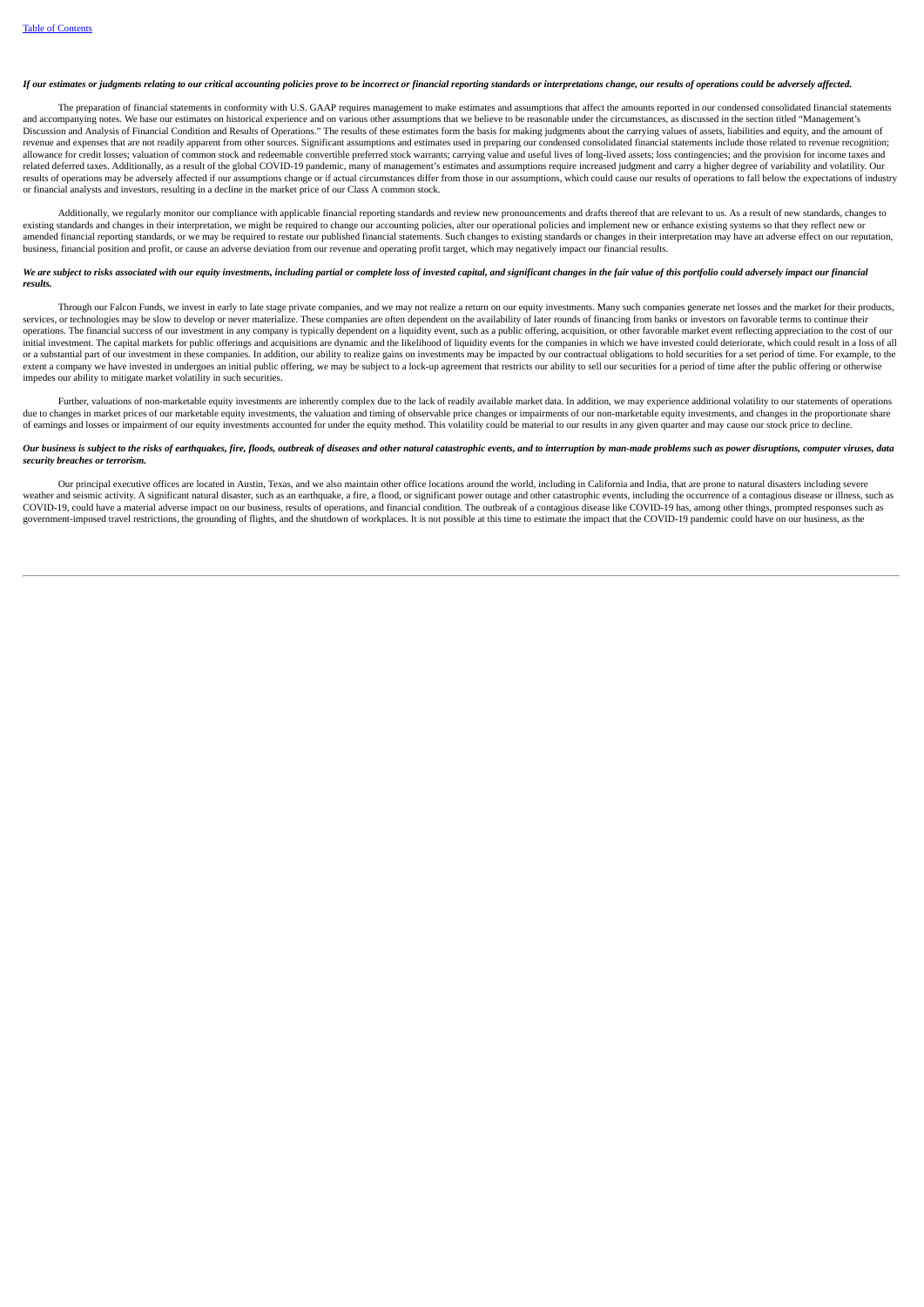impact will depend on future developments, which are highly uncertain and cannot be predicted. Natural disasters and other catastrophic events such as COVID-19, could affect our personnel, recovery of our assets, data centers, supply chain, manufacturing vendors, or logistics providers' ability to provide materials and perform services such as manufacturing products or assisting with shipments on a timely basis. In addition, climate change could result in an increase in the frequency or severity of natural disasters. In the event that our or our service providers' information technology systems or manufacturing or logistics abilities are hindered by a fraudulent use attempts, and phishing attacks have become more prevalent in our industry, and our internal systems may be victimized by such attacks. Although we maintain incident management and disaster response plans, in the event of a major disruption caused by a natural disaster or man-made problem, we may be unable to continue our operations and may endure system interruptions, reputational harm, delays in our development activities, lengthy interruptions in service, breaches of data security and loss of critical data, and our insurance may not cover such events or may be insufficient to compensate us for the potentially significant losses Any disruption in the business of our supply chain, manufacturers, logistics providers, partners or end-customers could have a significant adverse impact on our financial results. All of the aforementioned risks may be further increased if the disaster recovery plans for us and our suppliers prove to be inadequate. To the extent that any of the above should result in delays or cancellations of customer orders, or the delay in the manufac

## **ITEM 2. UNREGISTERED SHARES OF EQUITY SECURITIES AND USE OF PROCEEDS**

Not applicable.

#### **ITEM 3. DEFAULTS UPON SENIOR SECURITIES**

Not applicable.

## **ITEM 4. MINE SAFETY DISCLOSURES**

Not applicable.

## **ITEM 5. OTHER INFORMATION**

None.

### **ITEM 6. EXHIBITS**

We have filed the exhibits listed on the accompanying Exhibit Index, which is incorporated herein by reference.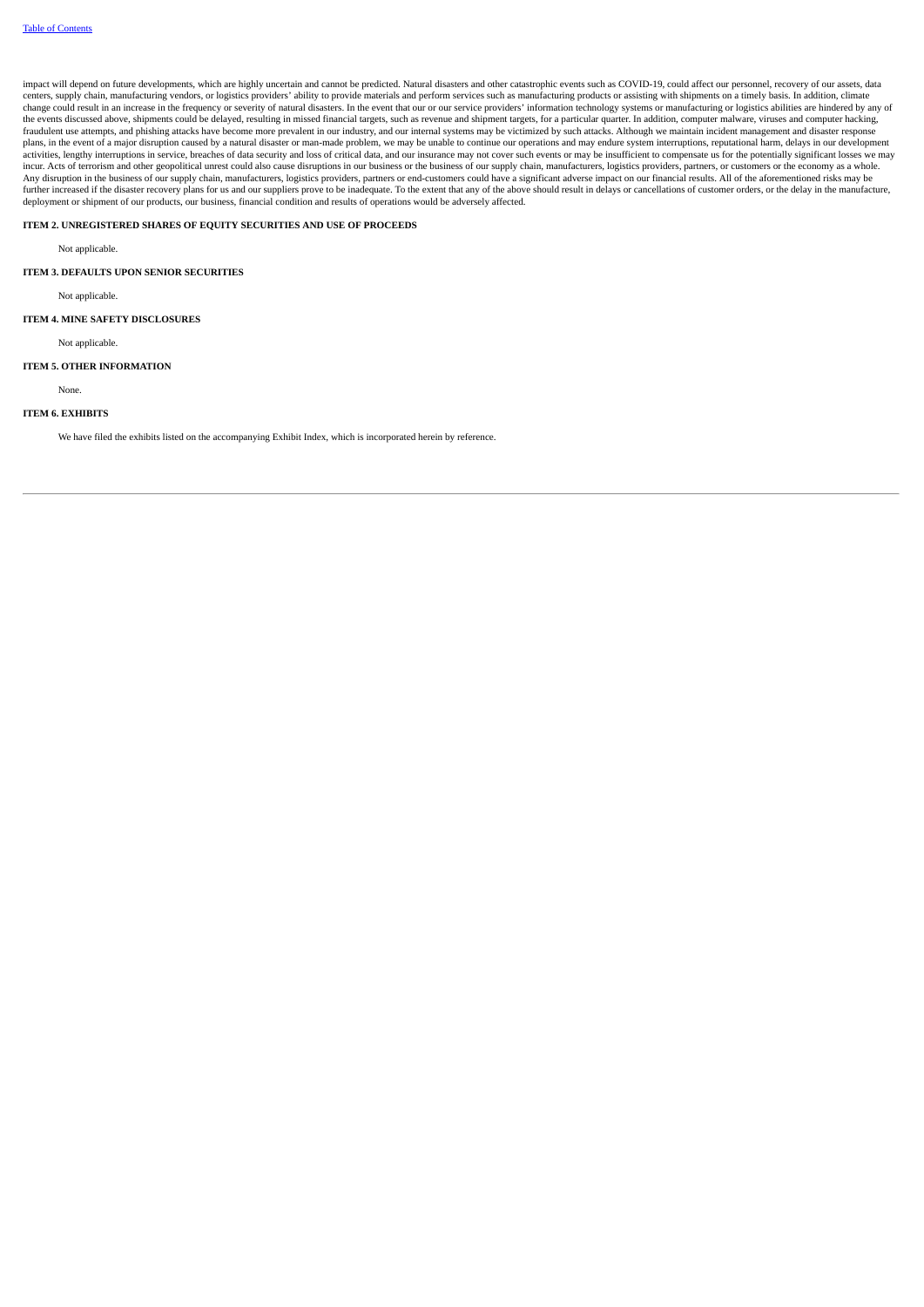## **Index to Exhibits**

**\_\_\_\_\_\_\_\_\_\_\_\_\_\_\_\_\_\_\_\_\_\_\_\_\_\_\_\_\_\_\_\_\_\_\_\_\_\_\_**

|                   |                                                                                                                                                                                               | <b>Incorporated by Reference</b> |            |         |                       |                   |
|-------------------|-----------------------------------------------------------------------------------------------------------------------------------------------------------------------------------------------|----------------------------------|------------|---------|-----------------------|-------------------|
| Exhibit<br>Number | <b>Exhibit Description</b>                                                                                                                                                                    | Form                             | File No.   | Exhibit | <b>Filing</b><br>Date | Filed<br>Herewith |
| 3.1               | Amended and Restated Certificate of Incorporation of the Registrant, as currently in effect.                                                                                                  | $8-K$                            | 001-38933  | 3.1     | 06/14/19              |                   |
| 3.2               | Bylaws of the Registrant, as currently in effect.                                                                                                                                             | $8-K$                            | 001-38933  | 3.2     | 06/14/19              |                   |
| 22.1              | <b>List of Subsidiary Guarantors</b>                                                                                                                                                          | S-3ASR                           | 333-252007 | 22.1    | 01/11/21              |                   |
| 31.1              | Certification of the Principal Executive Officer pursuant to Exchange Act Rules 13a14(a) and<br>15d14(a), as adopted pursuant to Section 302 of the Sarbanes-Oxley Act of 2002.               |                                  |            |         |                       | A                 |
| 31.2              | Certification of the Principal Financial Officer pursuant to Exchange Act Rules 13a14(a) and<br>15d14(a), as adopted pursuant to Section 302 of the Sarbanes-Oxley Act of 2002.               |                                  |            |         |                       | A                 |
| $32.1*$           | Certification of the Principal Executive Officer and Principal Financial Officer pursuant to 18<br>U.S.C. Section 1350, as adopted pursuant to Section 906 of the Sarbanes-Oxley Act of 2002. |                                  |            |         |                       | X                 |
| 101.INS           | Inline XBRL Instance Document                                                                                                                                                                 |                                  |            |         |                       | A                 |
| 101.SCH           | Inline XBRL Taxonomy Extension Schema Document                                                                                                                                                |                                  |            |         |                       |                   |
| 101.CAL           | Inline XBRL Taxonomy Extension Calculation Linkbase Document                                                                                                                                  |                                  |            |         |                       | $\lambda$         |
| 101.DEF           | Inline XBRL Taxonomy Extension Definition Linkbase Document                                                                                                                                   |                                  |            |         |                       | $\lambda$         |
| 101.LAB           | Inline XBRL Taxonomy Extension Label Linkbase Document                                                                                                                                        |                                  |            |         |                       |                   |
| 101.PRE           | Inline XBRL Taxonomy Extension Presentation Linkbase Document                                                                                                                                 |                                  |            |         |                       | $\lambda$         |
| 104               | Cover Page Interactive Data File – the cover page XBRL tags are embedded within the Inline<br>Instance XBRL document                                                                          |                                  |            |         |                       |                   |

\* The certifications fumished in Exhibit 32.1 hereto are deemed to accompany this Quarterly Report on Form 10-Q and will not be deemed "filed" or purposes of Section 18 of the Securities Exchange<br>Act of 1934, as amended, a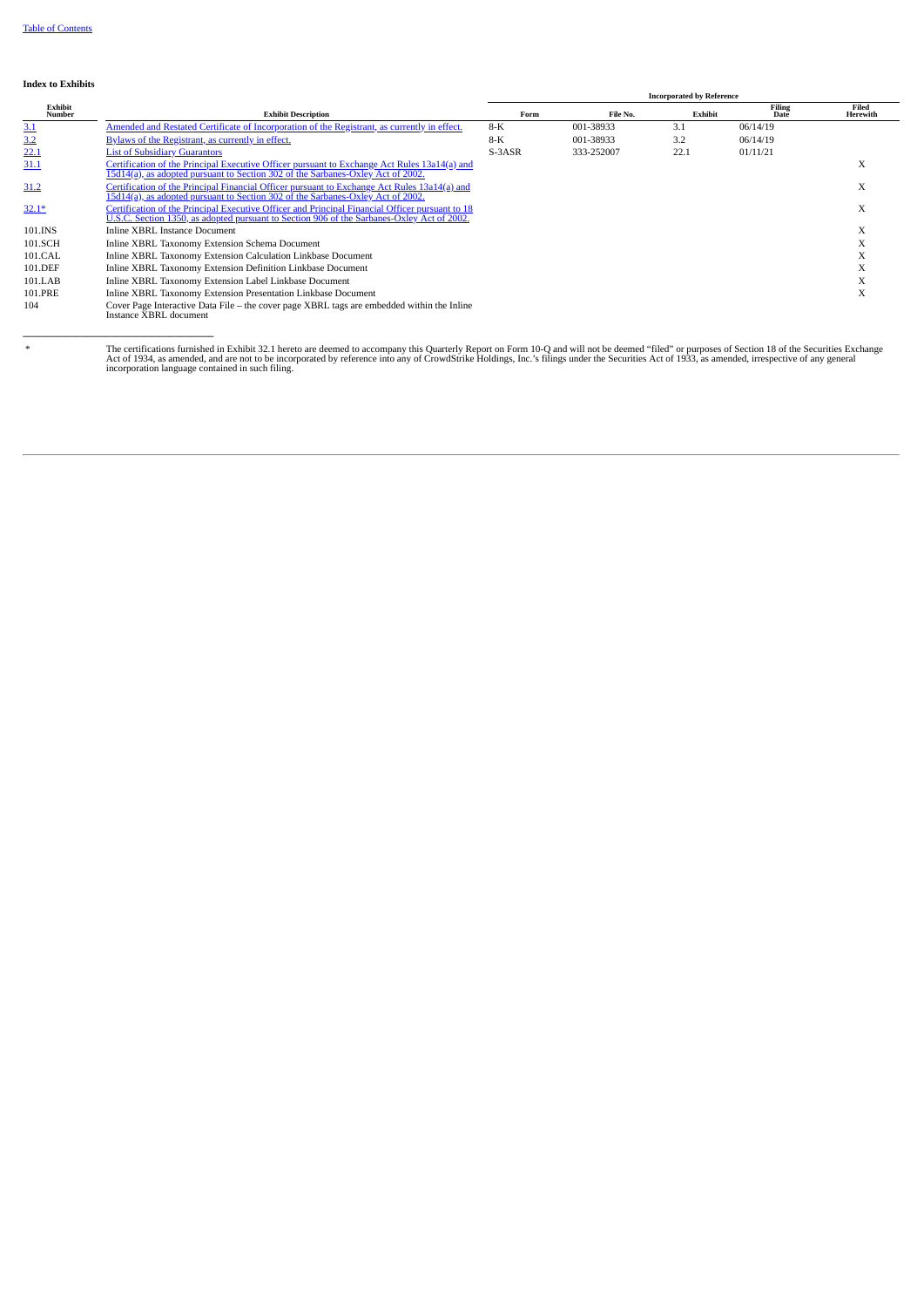## SIGNATURES

Pursuant to the requirements of the Securities Exchange Act of 1934, the Registrant has duly caused this report to be signed on its behalf by the undersigned, thereunto duly authorized, in Austin, Texas, on the day<br>of June

# **CROWDSTRIKE HOLDINGS, INC.**

By: /s/ Burt W. Podbere Burt W. Podbere *Chief Financial Officer (Principal Financial Officer)*

By: /s/ Anurag Saha

Anurag Saha *Chief Accounting Officer (Principal Accounting Officer)*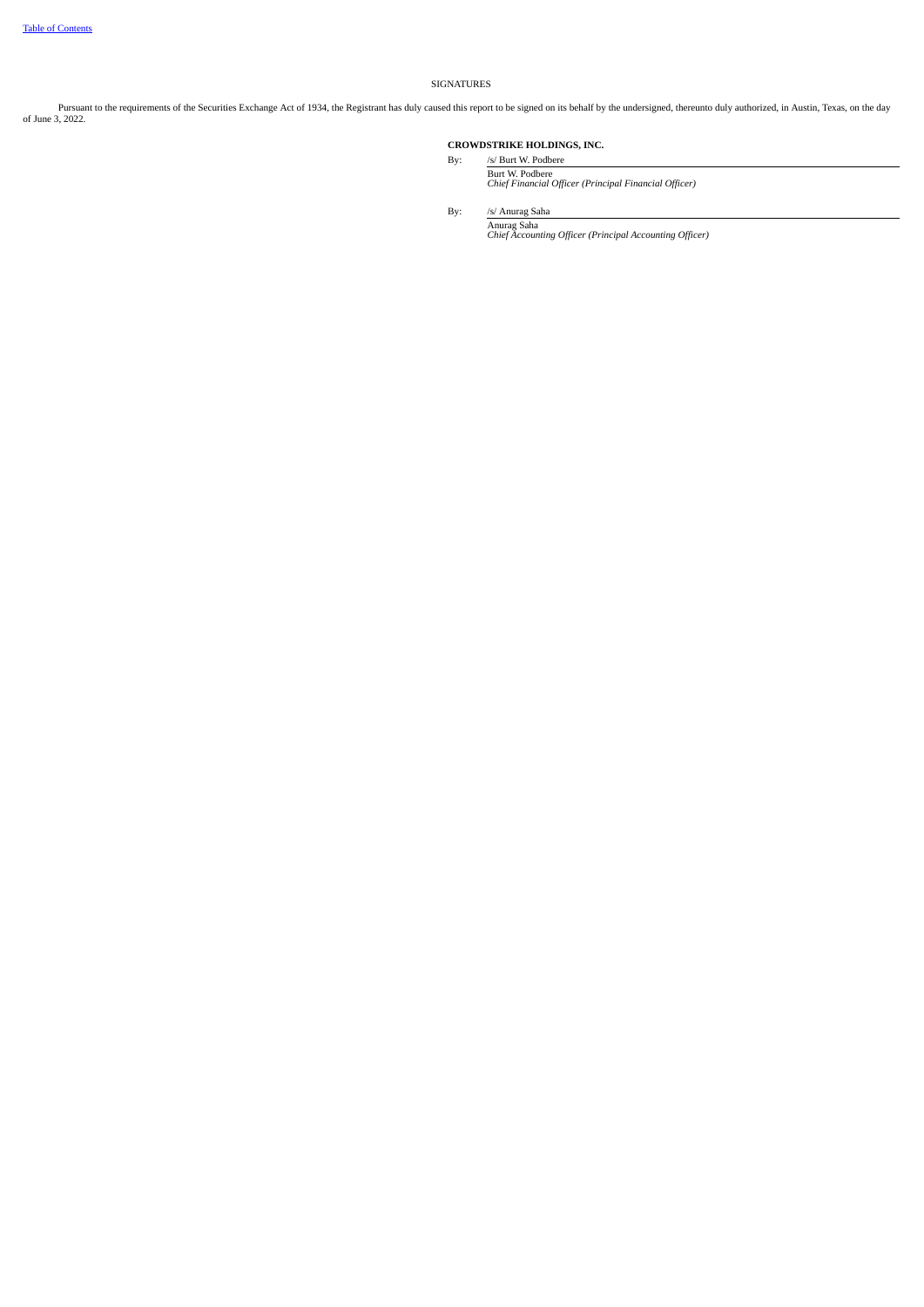## **CERTIFICATION OF PRINCIPAL EXECUTIVE OFFICER PURSUANT TO EXCHANGE ACT RULES 13a-14(a) AND 15d-14(a), AS ADOPTED PURSUANT TO SECTION 302 OF THE SARBANES-OXLEY ACT OF 2002**

<span id="page-75-0"></span>I, George Kurtz, certify that:

- 1. I have reviewed this Quarterly Report on Form 10-Q of CrowdStrike Holdings, Inc.;
- 2. Based on my knowledge, this report does not contain any untrue statement of a material fact or omit to state a material fact necessary to make the statements made, in light of the circumstances under which such statements were made, not misleading with respect to the period covered by this report;
- 3. Based on my knowledge, the financial statements, and other financial information included in this report, fairly present in all material respects the financial condition, results of operations and cash flows of the registrant as of, and for, the periods presented in this report;
- 4. The registrant's other certifying officer(s) and I are responsible for establishing and maintaining disclosure controls and procedures (as defined in Exchange Act Rules 13a-15(e) and 15d-15(e)) and internal control over financial reporting (as defined in Exchange Act Rules 13a-15(f) and 15d-15(f)) for the registrant and have:
	- (a) Designed such disclosure controls and procedures, or caused such disclosure controls and procedures to be designed under our supervision, to ensure that material information relating to the registrant, including its consolidated subsidiaries, is made known to us by others within those entities, particularly during the period in which this report is being prepared;
	- (b) Designed such internal control over financial reporting, or caused such internal control over financial reporting to be designed under our supervision, to provide reasonable assurance regarding the reliability of financial reporting and the preparation of financial statements for external purposes in accordance with generally accepted accounting principles;
	- (c) Evaluated the effectiveness of the registrant's disclosure controls and procedures and presented in this report our conclusions about the effectiveness of the disclosure controls and procedures, as of the end of the period covered by this report based on such evaluation; and
	- (d) Disclosed in this report any change in the registrant's internal control over financial reporting that occurred during the registrant's most recent fiscal quarter (the registrant's fourth fiscal quarter in the case of an annual report) that has materially affected, or is reasonably likely to materially affect, the registrant's internal control over financial reporting; and
- 5. The registrant's other certifying officer(s) and I have disclosed, based on our most recent evaluation of internal control over financial reporting, to the registrant's auditors and the audit committee of the registrant's board of directors (or persons performing the equivalent functions):
	- (a) All significant deficiencies and material weaknesses in the design or operation of internal control over financial reporting which are reasonably likely to adversely affect the registrant's ability to record, process, summarize and report financial information; and
	- (b) Any fraud, whether or not material, that involves management or other employees who have a significant role in the registrant's internal control over financial reporting.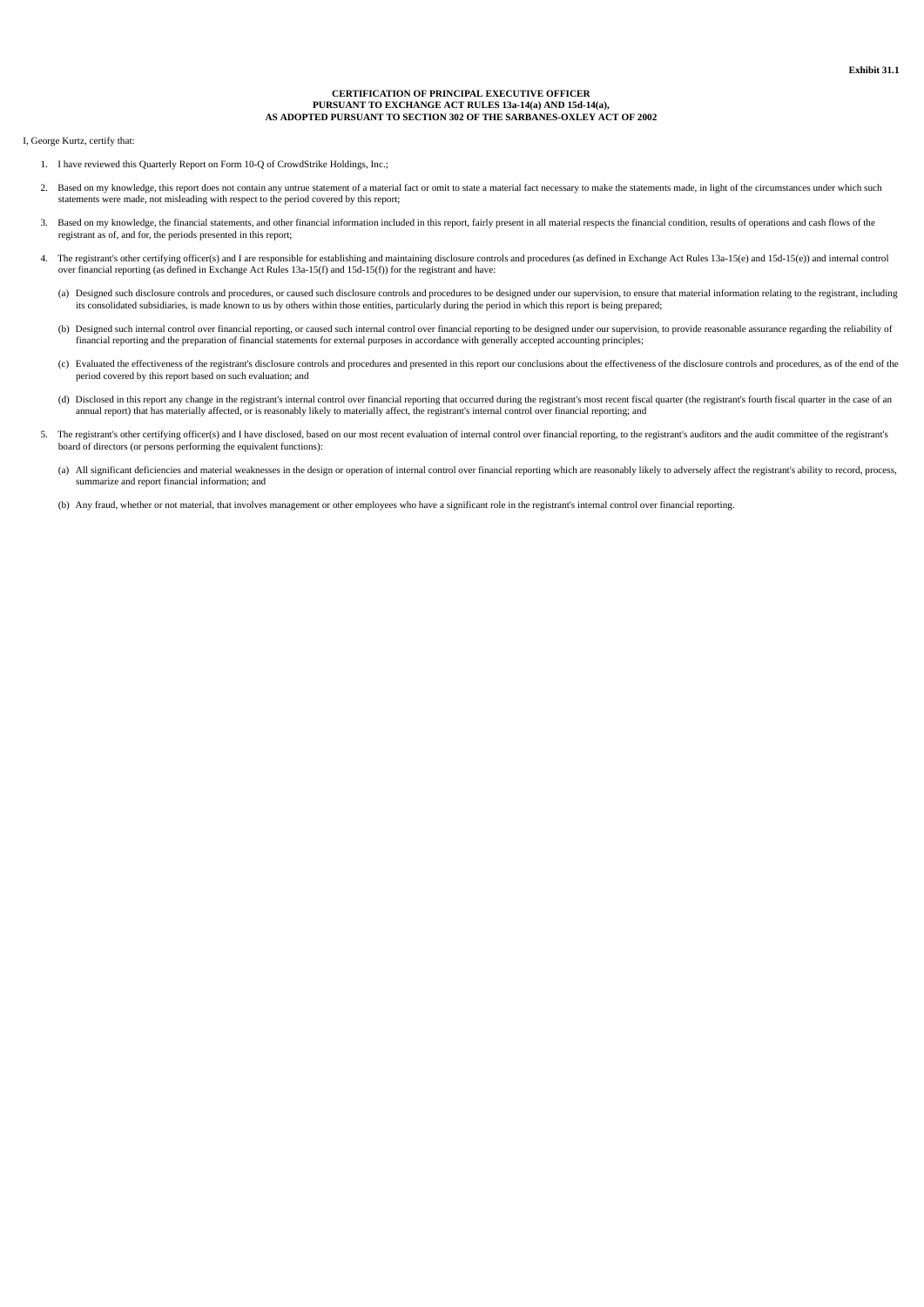Date: June 3, 2022 CROWDSTRIKE HOLDINGS, INC.

| By:    | /s/ George Kurtz                                                                  |  |
|--------|-----------------------------------------------------------------------------------|--|
| Name:  | George Kurtz                                                                      |  |
| Title: | President, Chief Executive Officer, and Director<br>(Principal Executive Officer) |  |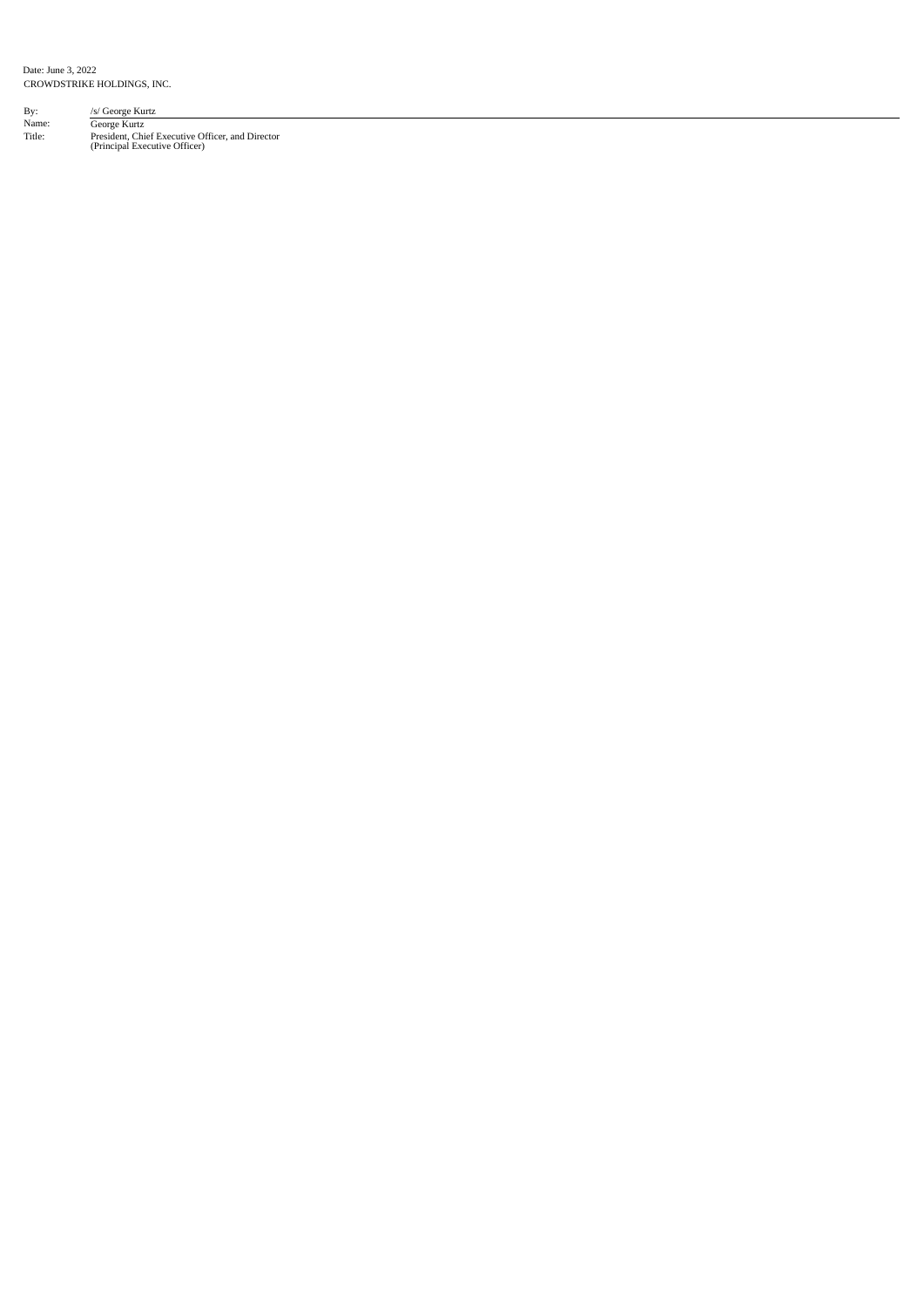### **CERTIFICATION OF PRINCIPAL FINANCIAL OFFICER PURSUANT TO EXCHANGE ACT RULES 13a-14(a) AND 15d-14(a), AS ADOPTED PURSUANT TO SECTION 302 OF THE SARBANES-OXLEY ACT OF 2002**

<span id="page-77-0"></span>I, Burt W. Podbere, certify that:

- 1. I have reviewed this Quarterly Report on Form 10-Q of CrowdStrike Holdings, Inc.;
- 2. Based on my knowledge, this report does not contain any untrue statement of a material fact or omit to state a material fact necessary to make the statements made, in light of the circumstances under which such statements were made, not misleading with respect to the period covered by this report;
- 3. Based on my knowledge, the financial statements, and other financial information included in this report, fairly present in all material respects the financial condition, results of operations and cash flows of the registrant as of, and for, the periods presented in this report;
- 4. The registrant's other certifying officer(s) and I are responsible for establishing and maintaining disclosure controls and procedures (as defined in Exchange Act Rules 13a-15(e) and 15d-15(e)) and internal control over financial reporting (as defined in Exchange Act Rules 13a-15(f) and 15d-15(f)) for the registrant and have:
	- (a) Designed such disclosure controls and procedures, or caused such disclosure controls and procedures to be designed under our supervision, to ensure that material information relating to the registrant, including its consolidated subsidiaries, is made known to us by others within those entities, particularly during the period in which this report is being prepared;
	- (b) Designed such internal control over financial reporting, or caused such internal control over financial reporting to be designed under our supervision, to provide reasonable assurance regarding the reliability of financial reporting and the preparation of financial statements for external purposes in accordance with generally accepted accounting principles;
	- (c) Evaluated the effectiveness of the registrant's disclosure controls and procedures and presented in this report our conclusions about the effectiveness of the disclosure controls and procedures, as of the end of the period covered by this report based on such evaluation; and
	- (d) Disclosed in this report any change in the registrant's internal control over financial reporting that occurred during the registrant's most recent fiscal quarter (the registrant's fourth fiscal quarter in the case of an annual report) that has materially affected, or is reasonably likely to materially affect, the registrant's internal control over financial reporting; and
- 5. The registrant's other certifying officer(s) and I have disclosed, based on our most recent evaluation of internal control over financial reporting, to the registrant's auditors and the audit committee of the registrant's board of directors (or persons performing the equivalent functions):
	- (a) All significant deficiencies and material weaknesses in the design or operation of internal control over financial reporting which are reasonably likely to adversely affect the registrant's ability to record, process, summarize and report financial information; and
	- (b) Any fraud, whether or not material, that involves management or other employees who have a significant role in the registrant's internal control over financial reporting.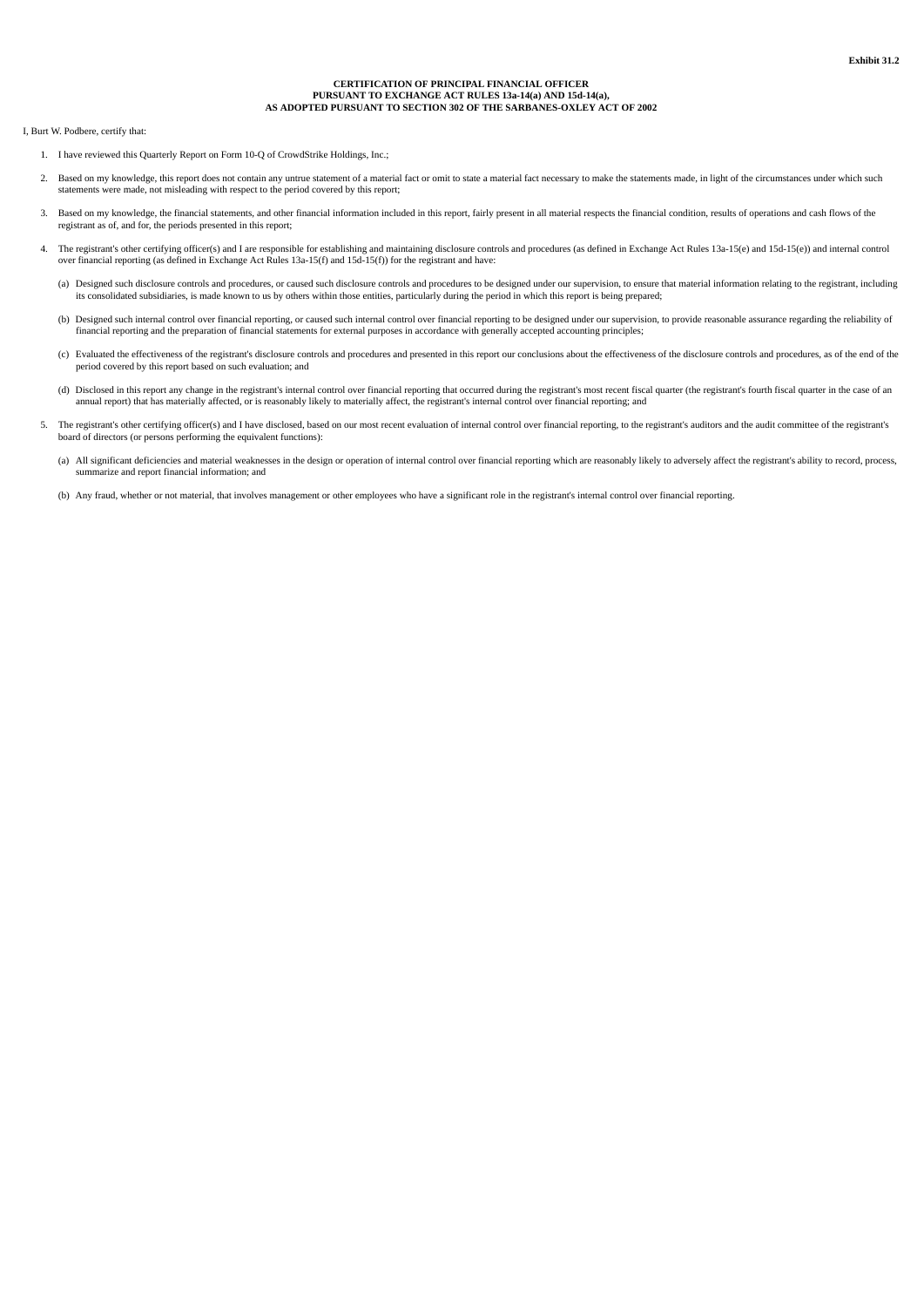Date: June 3, 2022 CROWDSTRIKE HOLDINGS, INC.

By: /s/ Burt W. Podbere Name: Burt W. Podbere Title: Chief Financial Officer (Principal Financial Officer)